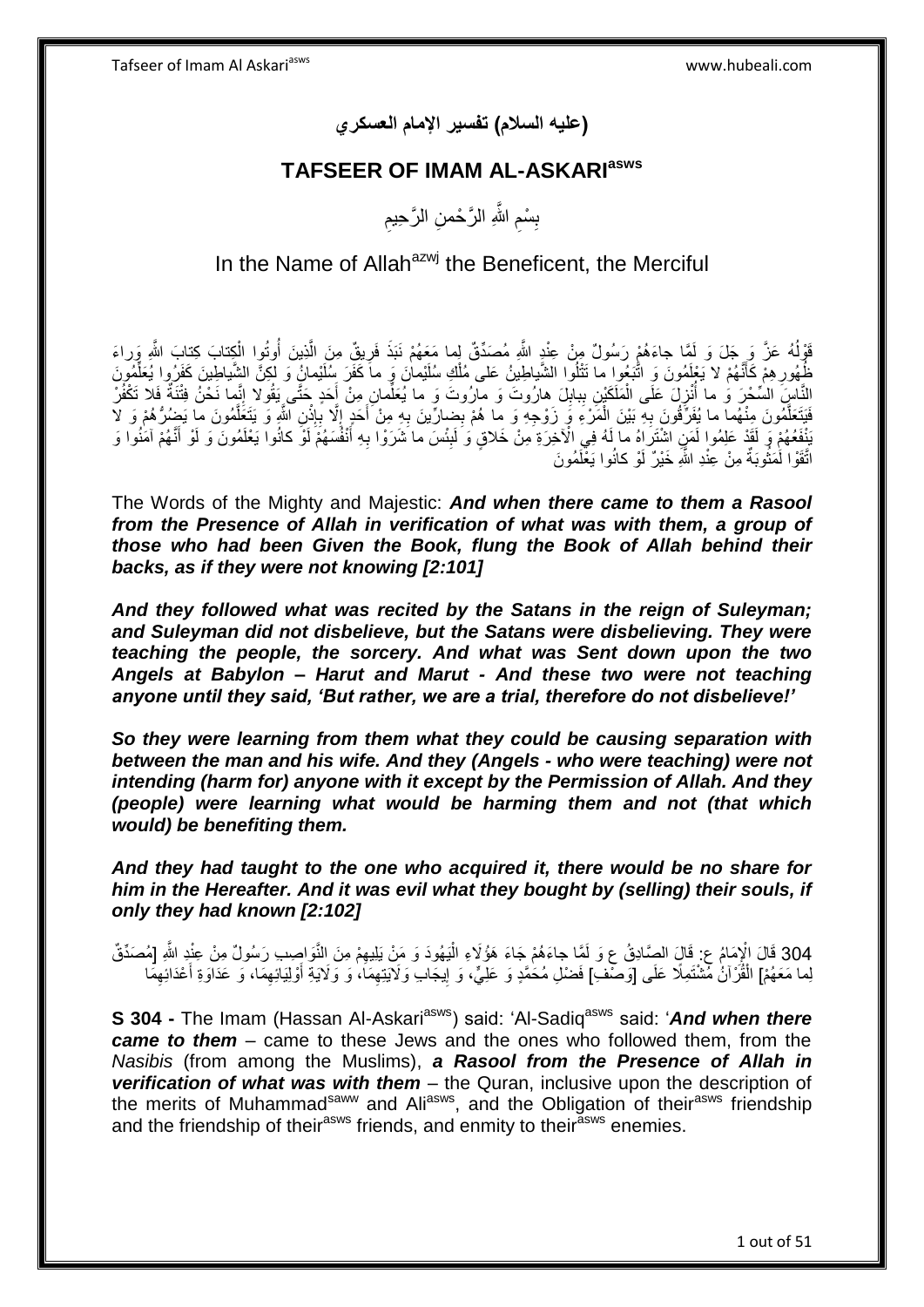نَبَذَ فَرِيقٌ مِنَ الَّذِينَ أُوتُوا الْكِتابَ [كِتابَ اللَّهِ] الْيَهُودُ التَّوْرَاةَ وَ كُتُبَ أَنْبِيَاءِ اللَّهِ عَ وَراءَ ظُهُورِهِمْ وَ تَرَكُوا الْعَمَلَ بِمَا فِيهَا- وَ ْ ِ<br>ُ ه ِ **!** َ ِ ِ ْ حَسَدُوا مُحَمَّداً عَلَى نُبُوَّتِهِ، وَ عَلِيّاً عَلَى وَصِيَّتِهِ، وَ جَحَدُوا عَلَى مَا وَقَفُوا عَلَيْهِ مِنْ فَضَائِلِهِمَا كَأَنَّهُمْ لا يَعْلَمُونَ فَعَلُوا مَنْ جَحَدَ َ ِ ُ ذَلِكَ- وَ الزَّدُّ لَهُ فِعْلُ مَنْ لَا يَعْلَمُ، مَعَ عِلْمِهِمْ بِأَنَّهُ حَقٌّ. َ **∶** ِ ْ

*A group of those who had been Given the Book, flung the Book of Allah* – the Jews (discarded) the Torah and the Books of the Prophets<sup>as</sup> of Allah<sup>azwj</sup>, behind *their backs* (hid its contents), and they neglected the acting with what was in it, and they envied Muhammad<sup>saww</sup> upon his<sup>saww</sup> Prophet-hood, and Ali<sup>asws</sup> upon his<sup>asws</sup> successor-ship, and they rejected upon what they had been pausing upon, from theirasws merits, *as if they were not knowing [2:101]*. They were doing a deed of the one who denies that and rejects him<sup>saww</sup>  $-$  (by acting upon) a deed of the one who does not know, although knowing very well what is true''.

رَ ٍ اتَّبَعُوا هَؤُلَاءِ الْيَهُوِدُ وَ النَّوَاصِبُ ما تَتْلُوا مَا تَقْرَأُ الشَّياطِينُ عَلِى مُلْكِ سُلَيْمانَ وَ زَعَمُوا أَنَّ «سُلَيْمَانَ» بِذَلِكَ السِّحْرِ وَ :<br>ا المناسبة المستشفى.<br>وفيات َ ِ النَّيرَنْجَاتِ نَالَ مَا نَالَهُ- مِنَ الْمُلْكِ الْعَظِيمِ فَصَدُّو هُمْ بِهِ عَنْ كِتَابِ اللَّهِ، ْ **∶** ِ

*And they followed* – these Jews and the *Nasibis*, *what was recited*- what was read by *the Satans in the reign of Suleyman* – and they claimed that Suleyman<sup>as</sup>, with that sorcery and the incantations, achieved what he<sup>as</sup> achieved from the great kingdom, aiming at them with it from the Book of Allah<sup>azwj</sup>.

وَ ذَلِكَ أَنَّ الْيَهُودَ الْمُلْجِدِينَ- وَ النَّوَاصِبَ الْمُشَارِكِينَ لَهُمْ فِي اِلْحَادِهِمْ- لَمَّا سَمِعُوا مِنْ رَسُولِ اللَّهِ ص فَضَائِلَ عَلِيٍّ بْنِ أَبِي ْ ْ :<br>ا ِ ْ ْ ِ ِ َ لَ طَّالِبِ عِ، وَ شَالَهُدُوا مِنْهُ وَ مِنْ عَلِيٍّ عِ الْمُعْجِزَاتِّ- اَلَّتِي أَظْهَّرَهَا اللَّهُ تُعَالَى لَهُمْ عَلَى أَيْدِيهِمَا، ْ َ ه

And that is, that the Jews, the atheists, and the *Nasibis* were participants with them in their atheism, due to what they heard from Rasool-Allah<sup>azwj</sup>, the merits of Ali<sup>asws</sup> Bin Abu Talib<sup>asws</sup>, and they had witnessed from him<sup>saww</sup> and from Ali<sup>asws</sup>, the miracles which Allah<sup>azwj</sup> had Manifested for them<sup>asws</sup> upon their<sup>asws</sup> hands.

أَفْضَى بَعْضُ الْيَهُودِ وَ النُّصَّابِ إِلَى بَعْضٍ وَ قَالُوا: مَا مُحَمَّدٌ إِلَّا طَالِبُ دُنْيَا بِحِيَلٍ وَ مَخَارٍيقَ- وَ سِحْرٍ وَ نِيرَنْجِدَاتٍ تَعَلَّمَهَا، وَ ∣∣<br>ِ :<br>ا ั้ง<br>เก **∶** ِ ه عَلَّمَ عَلِيَّاً عِ بَعْضَهَا، فَهُوَ يُرِيدُ أَنْ يَتَمَلَّكَ عَلَيْنَا فِي حَيَاتِهِ، وَ يَعْقِدَ الْمُلْكَ لِعَلِّيٍّ بَعْدَهُ، وَ لَيْسِ مَا يَقُولُهُ عَنِ اللَّهِ تَعَالَى بِشَيْءٍ،<br>.................................. اُ اً ِ ِ ا<br>ا ْ ْ إِنَّمَا هُوَ قَوْلُهُ فَيَعْقِدُ عَلَيْنَا وَ عَلَى ضُعَفَاءِ عِبَادِ اللَّهِ- بِالسِّحْرِ وَ النِّيرَنْجَاتِ الَّتِي يَسْتَعْمِلُهَا، وَ أَوْفَرُ النَّاسِ ُ ِ  $\overline{a}$ ه ِ **∶** َ

The Jews and the *Nasibis* went to each other, and they said, 'Muhammad<sup>saww</sup> is nothing but a seeker of the world by tricks and feats, and incantations he<sup>saww</sup> learnt, and  $AI<sub>i</sub><sup>asws</sup>$  (also) knows some of these. Thus, he<sup>saww</sup> is intending to have control upon us during his<sup>saww</sup> lifetime, and tie up the kingdom for Aliasws after him<sup>saww</sup>. And what he<sup>saww</sup> is saying to be from Allah<sup>azwj</sup> isn't anything. But rather, it is his<sup>saww</sup> what he<sup>saww</sup> speech. So he<sup>saww</sup> is tying upon us and upon the weak ones of the servants of Allah<sup>azwj</sup> with the sorcery and the incantation which he<sup>saww</sup> is utilising, and setting the people aside.

ِ كَانَ حَظَّاً مِنْ هَذَا السِّحْرِ «سُلَّئِمَانُ بِْنُ دَاوُدَ» الَّذِي مَلَكَ بِسِحْرٍهِ الدُّنْيَا كُلَّهَا- مِنَ الْجِنِّ وَ الْإِنْسِ وَ الشَّيَاطِينِ، وَ نَحْنُ إِذَا ¦ ِ ه ه ْ ْ َعَلَّمْنَا بَعْضَ مَا كَانَ تَعَلَّمَهُ سُلَيْمَانُ، تَمَكَّنَا مِنْ إِظْهَارِ مِثْلِ مَا يُظْهِرُهُ مُحَمَّدٌ وَ عَلِيٌّ، وَ اَدَعَيْنَا لَانْفُسِنَا مَا يَجْعَلُهُ مُحَمَّدٌ لِعَلِيُّ، ه ه ُ ِ ْ **∶** ِ وَ قَدِ اسْتَغْنَيْنَا عَنِ الِانْقِيَادِ لِعَلِيٍّ.

It was so that Suleyman<sup>as</sup> Bin Dawood<sup>as</sup> had a share from this sorcery (Nouzobillah). By his<sup>as</sup> sorcery, he<sup>as</sup> controlled the world, all of it, from the Jinn, and the humans, and the Satans, and we, when we learn part of what Suleyman<sup>as</sup> had learnt, it would enable us to manifest the like of what Muhammad<sup>saww</sup> and Ali<sup>asws</sup> are manifesting,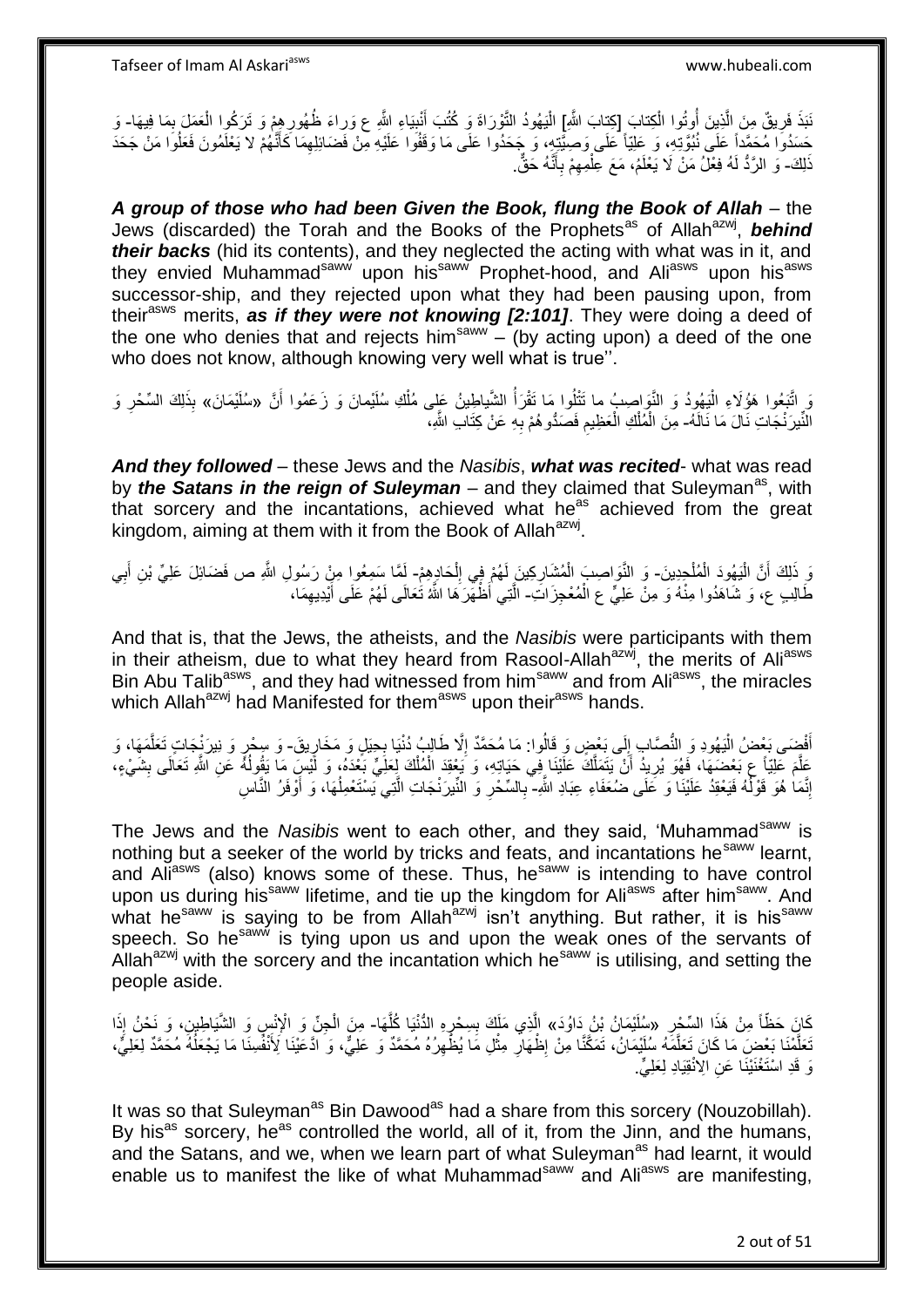and we can claim for ourselves what Muhammad<sup>saww</sup> is making to be for Ali<sup>asws</sup>, and we would be needless from the subjugation to Aliasws'.

فَجِينَئِذٍ ذَمَّ اللَّهُ تَعَالَى الْجَمِيعَ- مِنَ الْيَهُودِ وَ النَّوَاصِبِ فَقَالَ اللَّهُ عَنَّ وَ جَلَّ: نَبَذُوا كِتَابَ اللَّهِ الْأَمِرَ بِوَلَايَةِ مُجَمَّدٍ وَ عَلِيٍّ وَرَبِاءَ ْ ِ ظُهُورِ هِمْ فَلَمْ يَعْمَلُوا بِهِ وَ اتَّبَعُوا مِا تَتْلُوا كَفَرَةُ الشَّياطِينُ مِنَ الْسِّخْرِ وَ النَّيرَنْجَاتِ عَلى مُلْكِ سُلَّيْمانَ الَّذِينَ يَزْعُمُونَ أَنَّ ¦<br>∶ ِ ِ َ ه سُلَيْمَانَ بِهِ مَلْكَ- وَ نَحْنُ أَيْضاً بِهِ نُظْهِرُ الْعَجَائِبَ- حَتَّى يَنْقَادَ لَنَا النَّاسُ وَ نَسْتَغْنِيَ عَنِ الِانْقِيَادَ لِعَلِيٍّ ع **∶** ْ ِ ِ َ

So, this is where Allah<sup>azwj</sup> the Exalted Condemned the entirety, from the Jews and the *Nasibis*. Allah<sup>azwj</sup> Mighty and Majestic Said: *flung the Book of Allah [2:101]*– the Command with the Wilayah of Muhammad<sup>saww</sup> and Ali<sup>asws</sup>, behind their backs *[2:101]*– so they were not acting with it, *And they followed what was recited* – the *Kufr* of, *the Satans* – from the sorcery and the incantations, *in the reign of*  **Suleyman** – which they were claiming that Suleyman<sup>as</sup> is controlling with it, and we as well, would be displaying the wonders with it until the people are subjugated to us and we become needless of the subjugation to Ali<sup>asws</sup>.

قَالُوا: وَ كَانَ سُلَيْمَانُ كَافِراً سَاحِراً مَاهِراً، بِسِحْرٍهِ مَلَكَ مَا مَلَكَ، وَ قَدَرَ عَلَى مَا قَدَرَ فَرَدَّ اللَّهُ تَعَالَى عَلَيْهِمْ فَقَالَ: وَ ما كَفَرَ ِ **∣** ِ لْمَلَئِيمانُ وَ لَا اسْتَعْمَلَ السِّجْرَ- كَمَا قَالَ هَؤُلَاءِ الْكَافِرُونَ وَ لكِنَّ الشَّياطِينَ كَفَرُوا يُعَلَّمُونَ النَّاسَ السِّحْرَ أَيْ بِتَعْلِيمِهِمُ النَّاسَ ْ ِ َ ِّ السِّحْرَ الَّذِي نَسَبُوهُ إِلَى سُلَيْمَانَ كَفَرُوا،  $\frac{1}{2}$ 

They said: 'And Suleyman<sup>as</sup> was a disbeliever, an expert sorcerer, a king of the kings by his<sup>as</sup> sorcery, and was able upon what he<sup>as</sup> was able'. So Allah<sup>azwj</sup> Retorted upon them, and He<sup>azwj</sup> Said *and Suleyman did not disbelieve*, nor did he<sup>as</sup> utilise the sorcery just as these disbelievers are saying, *but the Satans were disbelieving. They were teaching the people, the sorcery* – i.e. by their teaching the people, the sorcery which they linked it to Suleyman<sup>as</sup>, they were disbelieving.

مُّةً قَالَ ٍ وَ ما أُنْزِلَ عَلَى الْمَلَكَيْنِ بِبِابِلَ هارُوتَ وَ مارُوتَ قَالَ: كَفَرَ الشَّيَاطِينُ بِتَعْلِيمِهِمْ النَّاسَ السِّحْرَ، وَ بِتَعْلِيمِهِمْ الْقَالَةُ بِمَا بِمَاهُمْ بِمَا ِ **∣** ْ ِ ا<br>ا ِ ِ **∶** ון<br>≀ ِ ِ أَنْزَلَ اللَّهُ عَلَى الْمَلَكَيْنِ بِبَابِلَ هَارُوتَ َوَ مَارُوتَ- اسْمُ الْمَلَكَيْنِ-**! ∣** ا<br>ا َ ْ

Then He<sup>azwj</sup> Said *And what was Sent down upon the two Angels at Babylon – Harut and Marut*. He<sup>asws</sup> said: 'The *Kufr* of the Satans, by their teaching the people, the sorcery, and by their teaching them with what Allah<sup>azwj</sup> Sent down upon the two Angels at Babylon, Harut and Marut – the names of the two Angels.

قَالَ الصَّادِقُ ع: وَ كَانَ بَعْدَ نُوحٍ ع قَدْ كَثُرَ السَّحَرَةُ وَ الْمُمَوِّهُونَ، فَبَعَثَ اللَّهُ تَعَالَى مَلَكَيْنِ إِلَى نَبِيِّ ذَلِكَ الزَّمَا*نِ*- بِذِكْرِ مَا<br>وورد اللہ اللہ اللہ عنہ اللہ عنہ اللہ عنہ اللہ ع ْ ان<br>سالات ِ ِ ِ ِ يَسْحَرُ بِهِ السَّحَرَةُ، وَ ذِكْرِ مَا يُبْطِّلُ بِهِ سِحْرَهُمْ وَ يَرُدُّ بِهِ كَيْدَهُمْ. ِ ِ ِ ِ

Al-Sadiq<sup>asws</sup> said: 'And it was so that after Noah<sup>as</sup>, the sorcerers and the impersonators were numerous. So Allah<sup>azwj</sup> the Exalted Sent two Angels to a Prophet<sup>as</sup> of that era with a mention of what he<sup>as</sup> could enchant the magicians with, and mention of what he<sup>as</sup> could invalidate their sorcery, and repel their plots with it.

فَتَلَقَّاهُ النَّبِيُّ عَنِ الْمَلَكَيْنِ- وَ أَدَّاهُ إِلَي عِبَادِ اللَّهِ بِأَمْرِ اللَّهِ، وَ أَمَرَهُمْ أَنْ يَقُووا بِهِ عَلَى السَّحْرِ وَ أَنْ يُبْطِلُوهُ، وَ نَهَاهُمْ أَنْ يَسْحَرُوا ْ ِ ِ اُ ِ  $\frac{1}{2}$ َ َ اُ ֦֧֦֧ ِ َ َ بِهِ النَّاسَ ۚ وَ هَذَا كَمَا يَذُلُّ عَلَى اَلسَّمِّ مَا هُوَ، وَ عَلَى مَا يُذْفَعُ بِهِ غَائِلَةُ السَّمَّ، ثُمَّ يُقَالُ لِلْمُتَعَلِّمِ ذَلِكَ: هَذَا السَّمُّ، فَمَنْ رَأَيْتَهُ سُمَ **∶** ِ ِّ ْ ُ ِ َ فَادْفَعْ غَائِلَتَهُ بِكَذَا، وَ إِيَّاكَ أَنْ تَقْتُلَ بِالسَّمِّ أَحَداً. َ **∶** َ ِ ِ

So the Prophet<sup>as</sup> received from the two Angels and relayed it to the servants of Allah<sup>azwj</sup>, by the Command of Allah<sup>azwj</sup>, and instructed them that they should be standing by it against the sorcery and that it would invalidate it, and forbade them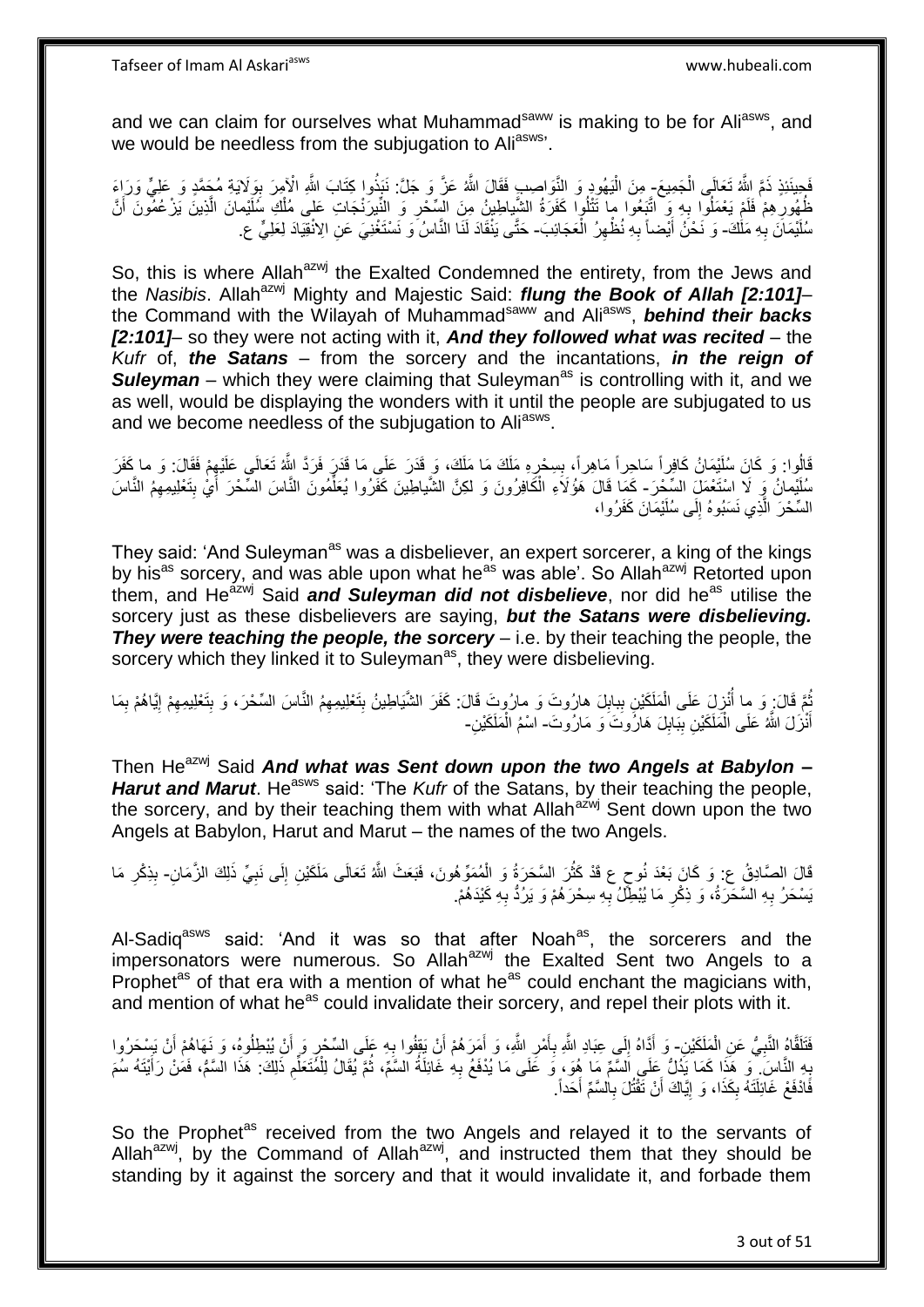that they should be enchanting the people with it. And this is just as the pointing upon the poison, what it is, and upon what it could be repelled with, the effects of the poison. Then he says that to the student, 'This is the poison, so the one whom you see to have been poisoned, repel its effects with that (poison), and beware of killing anyone with the poison!'

ثُمَّ قَالَ: وَ ما يُعَلِّمانِ مِنْ أَخَدٍ وَ هُوَ أَنَّ ذَلِكَ النَّبِيَّ أَمَرَ الْمَلَكَيْنِ- أَنْ يَظْهَرَا لِلنَّاسِ بِصُورَةِ بَشَرَيْنٍ وَ يُعَلِّمَانِهِمْ- مَا عَلَّمَهُمَا اللَّهُ ِّ ُ ْ َ **∶** ِ ِّ ِ َ ه تَعَالَى مِنْ ذَلِكَ وَ يَعِظَاهُمْ فَقَالٍَ اللَّهُ تَعَالَى: وَ مَا يُعَلِّمانِ مِنْ أَجَدٍ ذَلِكَ السِّحْرَ وَ إِبْطَالَهُ حَتَّى يَقُولا لِلْمُتَعَلِّمِ ۚ إِنَّما نَحْنُ فِتْتَةٌ: َ ِ ِ ِ ِّ ْ امْتِحَانٌ. لِلْعِبَادِ لِيُطِيعُوا اللَّهَ عَزَّ وَ جَلَّ فِيمَا يَتَعَلَّمُونَ مِنْ هَذَا، وَ يُبْطِلُوا بِهِ كَيْدَ السَّاحَرِ، وَ لَا يَسْحَرُوا لَهُمْ. ِ ه **ٍ** 

Then Allah<sup>azwj</sup> Said: **And these two were not teaching anyone** – and it is that the Prophet<sup>as</sup> ordered the two Angels that they appear to the people in the image of two humans, and teach them what Allah<sup>azwj</sup> the Exalted had Taught them from that, and advise them. So Allah<sup>azwj</sup> the Exalted Said **And these two were not teaching** *anyone* – that sorcery and its invalidation, *until they said* – to the student, *'But rather, we are a trial* – a test, to the servants, so they would be obeying Allah<sup>azwj</sup> Mighty and Majestic regarding what they are being taught from this, and they would be invalidating by it, the plots of the sorcerer, and they would not be enchanting them.

فَلا تُكْفُرْ بِاسْتِغْمَالٍ هَذَا السِّحْرِ وَ طَلَبٍ الْإِصْرَارِ بِهِ- وَ دُعَاءِ النَّاسِ إِلَى أَنْ يَعْتَقِدُوا [بِكَ] أَنَّكَ بِهِ تُحْيِي وَ تُمِيتُ، وَ تَفْعَلُ مَا<br>نَبِينَ تُجْفُرْ بِاسْتِغْمَالٍ هَذَا السِّحْرِ ِ **∶ ∶** ِ ِ َ ∣∣<br>∶ **∶** َ لَا يَقْدِرُ عَلَيْهِ إِلَّا اللَّهُ تَعَالَى، فَإِنَّ ذَلِكَ كُفْرٌ . ِ ِ

*Therefore do not disbelieve!* – by the utilisation of this sorcery, and seeking the harm by it, and calling the people towards believing in you (becoming *peer*/guide), and that you are causing to live and causing to die, and you are (able of) doing what no one is able upon except Allahazwj the Exalted. So that is *Kufr*.

قَالَ اللَّهُ تَعَالَى: فَيَتَعَلَّمُونَ يَعْنِي طَالِبِي السِّحْرِ مِنْهُما يَعْنِي مِمَّا كَتَبَتِ الشَّيَاطِينُ عَلَى مُلْكِ سُلَيْمِانَ مِنَ النِّبِرَنْجَاتِ، وَ مَا أُنْزِلِيَ ه ¦ ِ ُ ْ ِمَا الْمَلَكَيْنِ بِبَابِلَ هَارُوتَ ۖ وَ مَارُوتَ، يَتَعَلَّمُونَ مِنْ هَذَيْنِ الصِّنْفَيْنِ ما يُفَرِّقُونَ بِهِ بَيْنَ الْمَرْءِ وَ زَوْجِهِ هَذَا مَنْ يَتَغَلَّمُ ه **! ∣** ْ ْ ِ ه ِ لِلْإِصْرَارِ بِالْنَّاسِِ، يَتَعَلَّمُونَ التَّفْرِيقَ بِصُرُوبِ الْحِيَلِ وَ النَّفَائِعِ وَ الْإِيهَامِ- أَنَّهُ قَدْ دَفَنَ [كَذَا] وَ عَمِلَ كَذَا- لِيَجْلِبَ قَلْبَ الْمَرْأَةِ ِ ْ ِ ِ ه ِ **∶** َ َ ْ ْ عَنِ الرَّجُلِ، وَ قَلْبَ الرَّجُلِ عَنِ الْمَرْأَةِ وَ يُؤَدِّيَ إِلَى الْفِرَاقِ بَيْنَهُمَا. ْ ْ ْ ِ َ

Allah<sup>azwj</sup> the Exalted Said: So they were learning – meaning the seekers of the sorcery, *from them* – meaning from what the Satans had written in the reign of Suleyman<sup>as</sup> from the incantations, and what Allah<sup>azwj</sup> Sent down upon the two Angels at Babylon, Harut and Marut, learning from these two types, *what they could be causing separation with between the man and his wife* - This is the one who learnt for harming the people. They were learning causing of the separation by striking the trick, and the amulets, and the illusions, that he buried such and such, and did such and such, in order to turn the heart of the woman away from the man, and the heart of the man away from the woman, and lead to the separation between the two.

ثُمَّ قَالَ اللَّهُ عَزَّ وَ جَلَّ: وَ ما هُمْ بِضِارِّينَ بِهِ مِنْ أَجَدٍ إِلَّا بِإِنْنِ اللَّهِ أَيْ مَا الْمُتَعَلِّمُونَ لِذَلِكَ بِضَارِّينَ بِهِ مِنْ أَحَدٍ- إِلَّا بِإِنْنِ اللَّهِ ْ ِ ِ َ **∶** َ ِ ِ ِّ ْ َ **ٔ ∶** ِ بِتَّخْلِيَةِ اللَّهِ وَ عِلْمِهِ، فَإِنَّهُ لَوْ شَاءَ لَمَنَعَهُمْ بِالْجَبْرِ وَ الْقَهْرِ َ ِ ْ **ِ** ِ ْ **∶** ْ **∶** 

Then, Allah<sup>azwj</sup> Mighty and Majestic Said: **And they were not harming anyone with** *it except by the Permission of Allah* – i.e., what they were learning for that, could not harm anyone with it except by the Permission of Allah<sup>azwj</sup>, by the Abandonment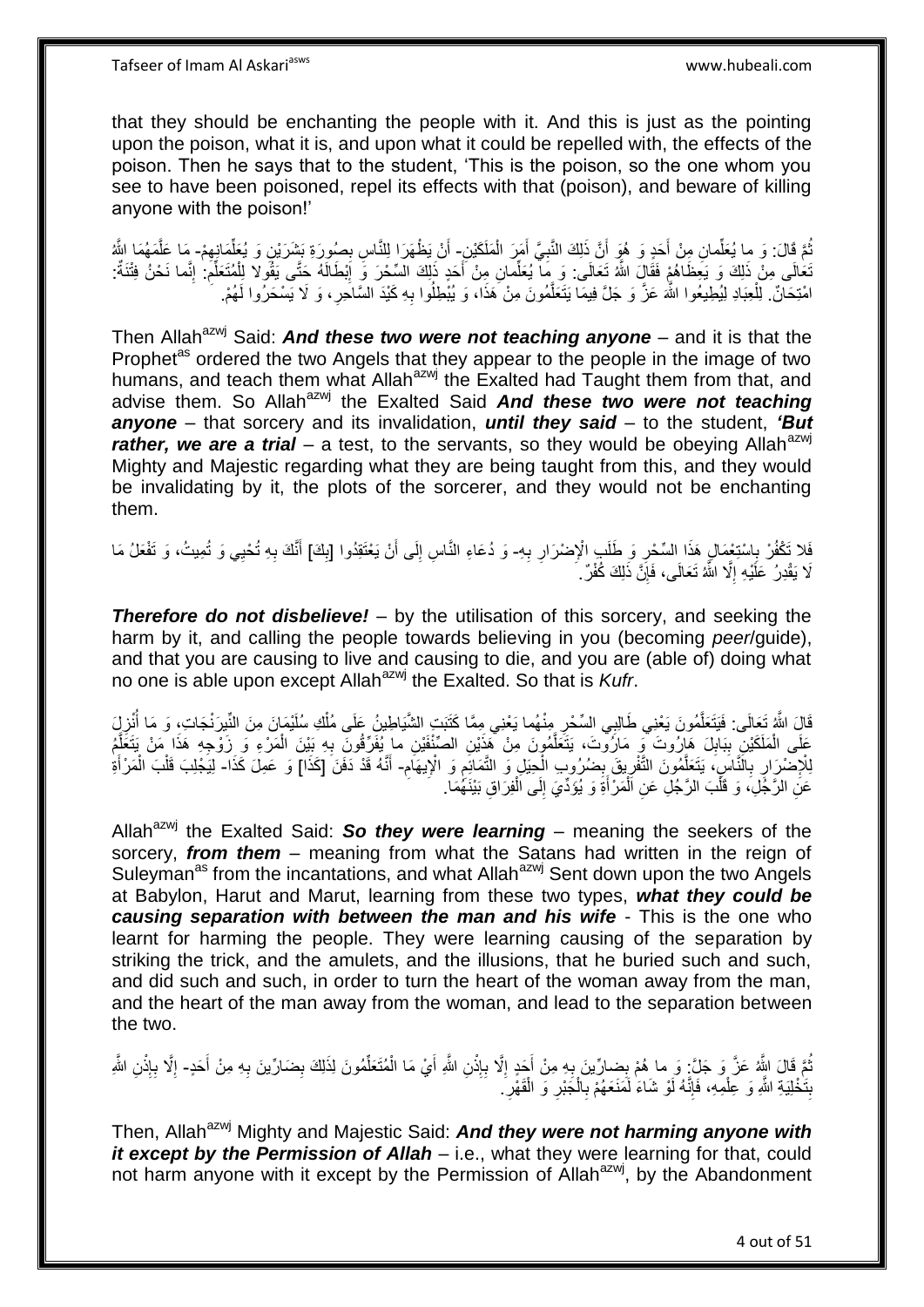of Allah<sup>azwj</sup> and His<sup>azwj</sup> Knowledge, for He<sup>azwj</sup>, had He<sup>azwj</sup> so Desired, would have Prevented them with the Compulsion and the Subduing.

نُمَّ قَالَ: وَ يَتَعَلَّمُونَ ما يَضُرُّهُمْ وَ لا يَنْفَعُهُمْ لِأَنَّهُمْ إِذَا تَعَلَّمُوا ذَلِكَ السِّحْرَ لِيَسْحَرُوا بِهِ وَ يَضُرُّوا، فَقَدْ تَعَلَّمُوا مَا يَضُرُّهُمْ فِي ه ه ِ ه دِينِهِمْ وَ لَا يَنْفَعُهُمْ فِيهِ، بَلْ يَنْسَلِٰخُونَ عَنْ دِينِ اللَّهِ بِذَلِكَ. ِ

Then He<sup>azwj</sup> Said: **And they (people) were learning what would be harming them** *and not (that which would) be benefiting them* – because they, when they learnt that sorcery, they were enchanting with it and harming. Thus, they had learnt what would harm them in their Religion and not benefit them in it. But, they were breaking off from the Religion of Allah $a^{2\bar{x}w}$ , by that.

رَ لَقَدْ عَلِمُوا هَؤُلَاءِ الْمُتَعَلِّمُونَ لَمَنِ اشْتَراهُ بِدِينِهِ الَّذِي يَنْسَلِخُ عَنْهُ بِتَعَلَّمِهِ ما لَهُ فِي الْآخِرَةِ مِنْ خَلاقٍ مِنْ نَصِيبِ فِي ثَوَابِ ِّ ْ **ِ** ُّ ! ه الْجَنَّةِ وَ لَبِئْسَ مِا شَرَوْا بِهِ أَنْفُسَهُمْ وَ رَهَنُوهَا بِالْعَذَابِ لَوْ كانُوا يَعْلَمُونَ أَيْ لَوْ كَانُوا يَعْلَمُونَ أَنَّهُمْ قَدْ بََاعُوا الْإَخِرَةَ، وَ تَرَكُوا **ِ ∶** ْ ِ َ َ ِ َضِيبَهُمْ مِنَ الْجَنَّةِ، لِأَنَّ اَلْمُتَعَلِّمِينَ ٰلِهَذَا السَّحْرِ –َ هُمُ الَّذِينَ يَعْتَقِدُونَ أَنْ لَا رَسُولَ، وَ لَا إِلَهَ، وَ لَا بَعْثَ، وَ لَا نُشُورَ ۖ ِّ ْ ْ َ ه لَ ∣∣<br>ِ

*And they had taught* – these students, *to the one who acquired it* – by (selling) his Religion which he is breaking away from it by learning it, *there would be no share for him in the Hereafter* – from a share in the Rewards of the Paradise. *And it was evil what they bought by (selling) their souls* – and pledged these with the Punishment, *if only they had known [2:102]* – i.e., if there were knowing that they have sold the Hereafter and are leaving their shares from the Paradise; because the students of this sorcery, they are those who are believing that there is neither a Rasool<sup>as</sup>, nor a god, nor Resurrection, nor a revival (another life).

فَقَالَ: وَ لَقَدْ عَلِمُوا لَمَنِ اشْتَرِاهُ- ما لَهُ فِي الْآخِرَةِ مِنْ خَلاقٍ لِأَنَّهُمْ يَعْتَقِدُونَ أَنْ لَا آخِرَةً، فَهُمْ يَعْتَقِدُونَ أَنَّهَا إِذَا لَمْ تَكُنْ آخِرَةٌ-َ اُ َ فَلَا خَلَاقَ لَهُمْ فِي دَارٍ بَعْدَ الدُّنْيَا، وَ إِنْ كَّانَ [بَعْدَ الدُّنْيَا] آخِرَّةٌ- فَهُمْ مَعَ كُفْرِهِمْ بِهَا لَا خَلَاقَ لَهُمْ فِيهَا. יֲ<br>י ِ ِ

So He<sup>azwj</sup> Said: And they had taught to the one who bought it, there would be *no share for him in the Hereafter* – because they are believing that there is no Hereafter. As they are believing that there does not happen to be a Hereafter, so there would be no share for them in the House after the world; and if there was – after the world – a Hereafter, so they, due their *Kufr* with it, there would be no share for them in it.

نُمَّ قَالَ: وَ لَبِئْسٍ ما شَرَوْا بِهِ أَنْفُسَهُمْ بَإِعُوا بِهِ أَنْفُسِهُمْ بِالْعَذَابِ، إِذَا بَاعُوا الْآخِرَةَ بِالْدُّنْيَا- وَ رَهَنُوا بِالْعَذَابِ [الدَّائِمِ] أَنْفُسَهُمْ لَوْ اً<br>ا ِ ِ ُ **∶** ْ ِ َ ِ ِ ْ **∶** لَ كانُوا يَعْلَمُونَ أَنَّهُمْ قَدْ بَاْعُوا أَنْفُسَهُمْ بِالْعَذَابِ وَ لَكِنْ لَاَ يَعْلَمُونَ ذَٰلِكَ لِكُفْرِهِمْ بِهِ ۖ فَلَمَّا تَرَكُوا النَّظَلَ فِي حُجَج اللَّهِ خَتَّى يَعْلَمُوا، ْ ِ َ **∶** ِ ِ عَذَّبَهُمْ عَلَى اعْتِقَادِهِمُ الْبَاطِلَ وَ جَحْدِهِمُ الْحَقَّ ه ْ :<br>ا

Then He<sup>azwj</sup> Said: And it was evil what they bought by (selling) their souls selling with it their souls with (buying) the Punishment. When they are selling the Hereafter with (buying) the world, and they are pledging with the Punishment – the perpetual – their souls. *If only they had known [2:102]* – that they have sold their souls with (buying) the Punishment. But they are not knowing that due to their *Kufr* with it. So when they neglected the consideration regarding the Proofs of Allah<sup>azwj</sup> until they learn, they would be Punished upon their false beliefs and their rejection of the Truth''.

قَالَ أَبُو يَعْقُوبَ وَ أَبُو الْحَسَنِ. قُلْنَا لِلْحَسَنِ أَبِي الْقَائِمِ عِ. فَإِنَّ قَوْماً عِنْدَنَا يَزْعُمُونَ أَنَّ هَارُوتَ وَ مَارُوتَ مَلَكَانِ- اخْتَارَتْهُمَا<br>نَارَيْنَ وَيُوتَوُبُونَ فَيُرِي وَ الْمَرْضِ ف ْ َ َ َ اِ ْ َ ْ ْ الْمَلَائِكَةُ لَمَّا كَثُرَ عِصْيَانُ بَنِيَ آدَمَ، وَ أَنْزَلَهُمَا الَّلَّهُ مَعَ ثَالِثٍ لَهُمَا إِلَى الدُّنْيَا، وَ أَنَّهُمَا افْتَتَنَا بِالزُّهُرَةِ، وَ أَرَادَا الزِّنَا بِهَا، وَ شَرِبَا َ ِ َ َ روبو<br>1 لَ ْ ِ ِ أ ِ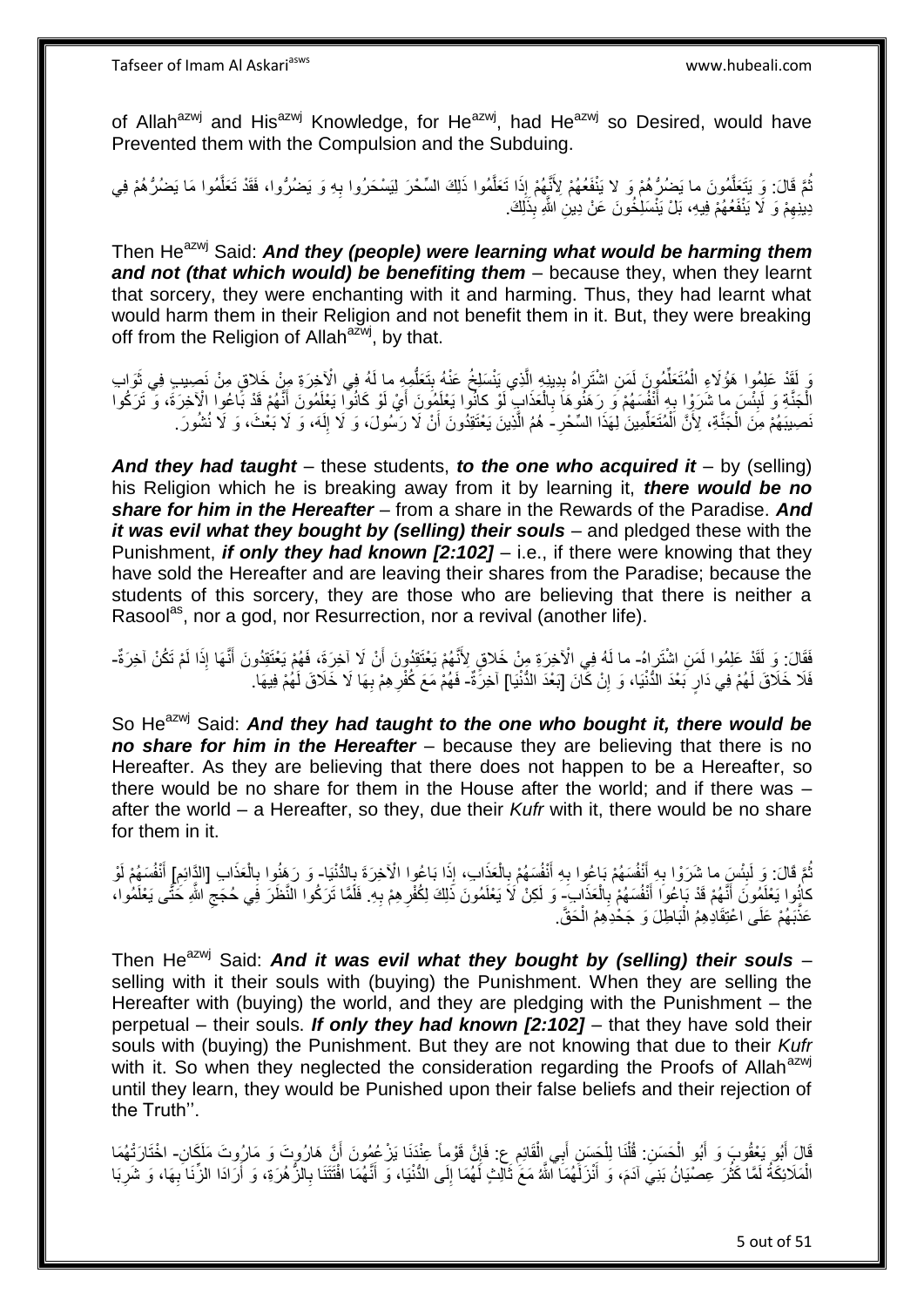الْخَمْرَ، وَ قَتَلَا النَّفْسَ الْمُجَرَّمَةَ، وَ أَنَّ اللَّهَ تَعَالَى يُعَذِّبُهُمُا بِبَابِلَ، وَ أَنَّ السَّحَرَةَ مِنْهُمَا يَتَعَلَّمُونَ السِّحْرَ وَ أَنَّ اللَّهَ تَعَالِي مَسَخَ َ ِ ِ َ ْ َ ه تِلْكَ الْمَرْأَةَ- هَذَا الْكَوْكَبَ الَّذِي هُوَ الزُّهَرَةُ. َ ْ ْ ه ْ

Abu Yaqoub and Abu Al-Hassan (the two reporters of this Tafseer) said, 'We said to Al-Hassan<sup>asws</sup>, father of Al-Qaim<sup>asws</sup>, 'But there is a group with us who are alleging that Harut and Marut are two Angels. These two Angels were Chosen when disobedience of the Children of Adam<sup>as</sup> was widespread, and Allah<sup>azwj</sup> Sent them down along with a third for them to the world, and these two were tempted by Al-Zuhra, and intended the adultery with her, and drinking the wine, and killing prohibited souls, and that Allah<sup>azwj</sup> the Exalted Punished them both at Babel (Iraq), and that the sorcery is from both of them. They were teaching the sorcery, and Allah<sup>azwj</sup> the Exalted Transformed that woman – (to be) this star which is Al-Zuhra (the planet Venus)'.

فَقَالَ الْإِمَامُ عِزْ مَعَاذَ اللَّهِ مِنْ ذَلِكَ، إِنَّ مَلَائِكَةَ إِلَّهِ تَعَالَى مَعْصُومُونَ [مِنَ الْخَطَإِ] مَحْفُوظُونَ مِنَ الْكُفْرِ وَ الْقَبَائِحِ بِأَلْطَافِ اللَّهِ اِ ْ ِ اً<br>أ ِ ِ ْ ِ نَعَالَى، فَقَالُ اللَّهُ عَزَّ وَ جَلَّ فِيهِمْ: لاَ يَعْصُونَ اللَّهَ ما أَمَرَهُمْ وَ يَفْعَلُونَ مَّا يُؤْمَرُونَ ِ ُ َ

The Imam (Hassan Al-Askari<sup>asws</sup>) said: 'I<sup>asws</sup> seek Refuge with Allah<sup>azwj</sup> from that! The Angels of Allah<sup>azwj</sup> the Exalted are infallible from mistakes. They are protected from the *Kufr* and ugliness by the Kindness of Allah<sup>azwj</sup> the Exalted. Allah<sup>azwj</sup> Mighty and Majestic Says regarding them: *they are not disobeying Allah in whatever He Commands them for and they are doing whatever they are Commanded to [66:6]*.

وَ قَالَ تَعَالَمِي: وَ لَـهِ مَنْ فِـي السَّماواتِ وَ الْأَرْضِ وَ مَنْ عِنْدَهُ يَعْنِي الْمَلَائِكَةَ لا يَسْتَكْبِرُونَ عَنْ عِبادَتِهِ وَ لا يَسْتَحْسِرُونَ. ِ ْ يُسَبِّحُونَ اللَّيْلَ وَ النَّهارَ لا يَفْتُرُونَ ه

And Allah<sup>azwj</sup> the Exalted Said: **And for Him are the ones in the skies and the** *earth; and those who are with Him* – meaning the Angels, *are neither being too arrogant from worshipping, nor are they getting tired [21:19] They are Glorifying Him night and day; and are not slowing down [21:20]*.

ْ رَ قَالَ فِي الْمَلَائِكَةِ بَلْ عِبادٌ مُكْرَمُونَ. لا يَسْبِقُونَهُ بِالْقَوْلِ وَ هُمْ بِأَمْرِهِ يَعْمَلُونَ إِلَى قَوْلِهِ وَ هُمْ مِنْ خَشْيَتِهِ مُشْفِقُونَ. ُ ِ َ ِ ْ ِ **∣** ِ

[21:26] But, they are honoured servants [21:26] They do not precede Him in speech and they, by His Command, are working [21:27] - up to His<sup>azwj</sup> Words *and they are trembling out of fear of Him [21:28]*'.

ثُمَّ قَالَ: لَوْ كَانَ كَمَا يَقُولُونَ- كَانَ اللَّهُ قَدْ جَعَلَ هَؤُلَاءِ الْمَلَائِكَةَ خُلَفَاءَهُ عَلَى الْأَرْضِ وَ كَانُوا كَالْأَنْبِيَاءِ فِي الدُّنْيَا وَ كَالْأَئِمَّةِ، ِ ْ فَيَكُونُ مِنَ الْأَنْبِيَاءِ وَ الْأَئِمَّةِ قَتْلُ النَّفْسِ وَ فِعْلُ الزِّنَا! **!** 

Then he<sup>asws</sup> said: 'Had it been as they are saying – it would be that Allah<sup>azwj</sup> has Made the Angels as the Caliphs upon the earth, and they would be like the Prophets<sup>as</sup> in the world and like the Imams<sup>asws</sup>, so they would be from the Prophets<sup>as</sup> and the Imams<sup>asws</sup>. (Would) they<sup>asws</sup> kill the soul and commit the adultery?'.

نُمَّ قَالَ: أَ وَ لَسْتَ تَعْلَمُ أَنَّ اللَّهَ تَعَالَى لَمْ يُخْلِ الدُّنْيَا قَطُّ- مِنْ نَبِيٍّ أَوْ إِمَامٍ مِنَ الْبَشَرِ أَ وَ لَيْسَ اللَّهُ يَقُولُ: وَ ما أَرْسَلْنِا مِنْ قَبْلِكَ َ ُ َ ِ ْ ֧֖֖֖֧֧֖֧֧֧֧֧ׅ֧֧֧֧֧֚֚֚֚֓֝֝֝֝֟֓֟֓֝֬֝֓֝֓֝֬֟֓֟֓֟֓֟֓֝֬֝֬֝֓֝֬֜֓֝֬֝֓֝֬֝֬֝  $\frac{1}{2}$ اُ ِ ْ َ يَعْنِي إِلَى الْخَلْقِ إِلَا رِجالًا زُوحِي إِلَيْهِمْ مِنْ أَهْلِ الْقُرى فَأَخْبَرَ اللَّهُ أَنَّهُ لَمَّ يَبْعَثِ الْمَلَائِكَةَ إِلَى الْأَرْضِ- لِيَكُونُوا أَئِمَّةً وَ حُكَّاماً، ْ ْ י<br>י ْ َ ِ لَ  $\frac{1}{2}$ ِ ْ َ ِ َ وَ إِنَّمَا َأَرْسَلُوا إِلَى أَنْبِيَاءِ اللَّهِ ِ اً<br>ا ֧֖֦֧ׅ֧ׅ֧ׅ֚֚֚֚֚֚֚֚֚֚֚֚֚֚֚֚֬֝֡֡֘֝֜֡֝֩֡֟֓֡֝֩ َ ֺ֧֖ׅ֧ׅ֧֧֚֚֚֚֚֚֚֚֚֚֚֚֚֚֝֝֬֓֡֡֓֡֟֡֡֡֡֡֡֬֓֡֟֓֡֟֓֡֟֓֡֡֡֬֩֓֓֩

6 out of 51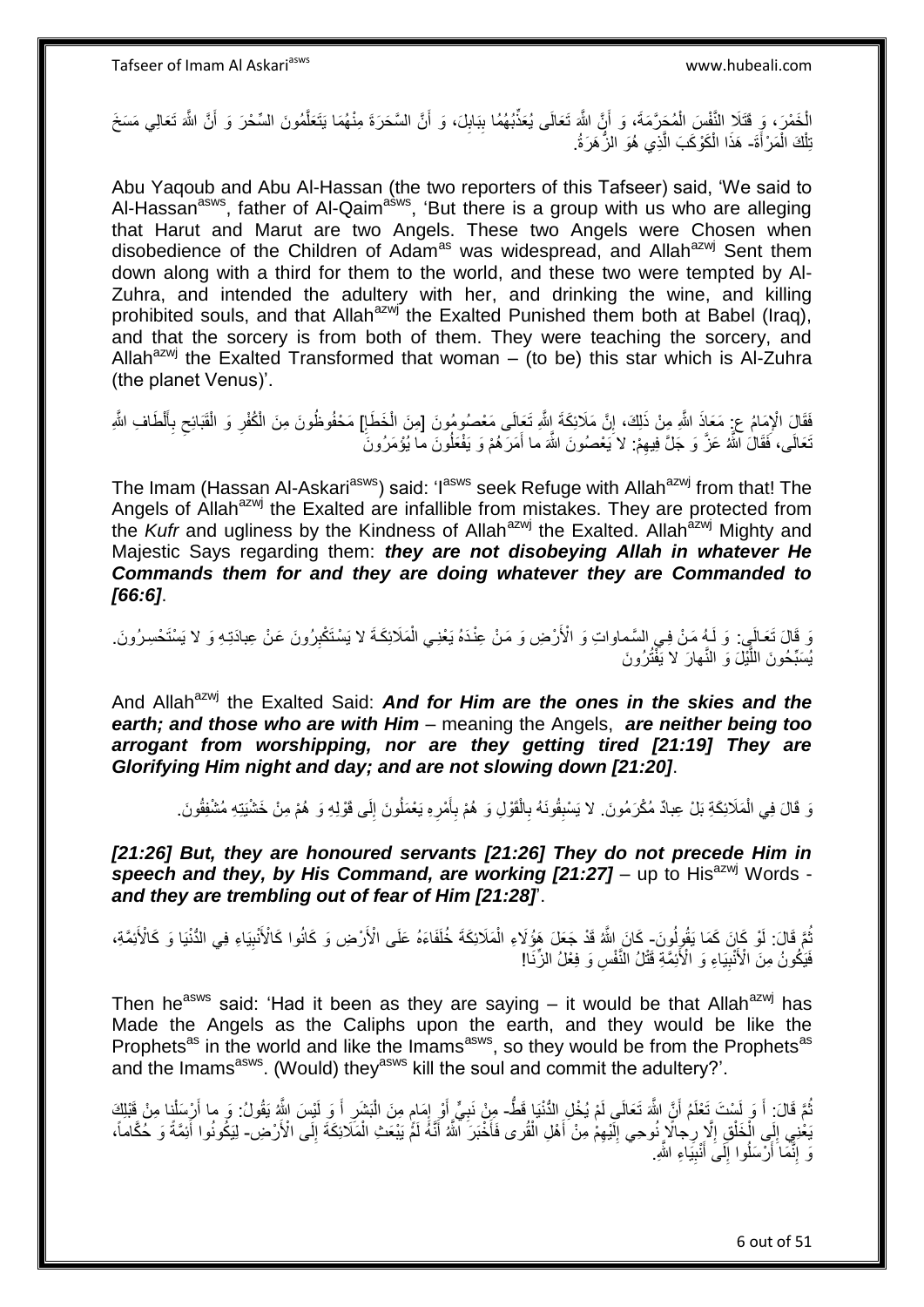Tafseer of Imam Al Askariasws www.hubeali.com

Then he<sup>asws</sup> said: 'Didn't I<sup>asws</sup> teach that Allah<sup>azwj</sup> the Exalted does not Leave the world empty at all from a Prophet<sup>as</sup> or an Imam<sup>as</sup> from the humans? Or isn't Allah<sup>azwj</sup> Saying: *And We have not Sent before you* – meaning to the people, *but men from (among) the people of the towns, unto whom We Revealed [12:109]*. So Allah<sup>azwj</sup> Informed that Heazwj does not Send the Angels to the earth for them to become Imams<sup>asws</sup> and rulers, and rather, they are Sent to the Prophets<sup>as</sup> of Allah<sup>azwj</sup>.

َمَا تَسْمَعَانِ أَنَّ الْمَ يَكُنُّ إِبْلِيسُ أَيْضاً مَلَكاً فَقَالَ: لَا، بَلْ كَانَ مِنَ الْجِنِّ، أَ مَا تَسْمَعَانِ أَنَّ اللَّهِ تَعَالَى يَقُولُ: وَ إِذْ قُلْنا<br>أَمَا تَسْمَعَانِ أَنَّ اللَّهِ تَعَلَى هَذَا لَمْ يَ َ ْ َ יִין<br>: ْ َ ْ **ٔ** لِلْمَلائِكَةِ اسْجُدُوا لِأَدَمَ فَسَجَدُوا إِلَّا إِبْلِيسَ كانَ مِنَ الْجِنِ. فَأَخْبَرَ أَنَّهُ كَانَ مِنَ الْجِنِّ، وَ هُوَ الَّذِي َقَالَ اللَّهُ تَعَالَى ۖ وَ الْجَانَّ خَلَقْناهُ ْ ِ ِ ْ ه ْ َ َ ْ **ُ** مِنْ قَبْلُ مِنْ نارِ السَّمُومِ ِ

They both (Abu Yaqoub and Abu Al-Hassan - the two reporters of this Tafseer) said, 'We said to him<sup>asws</sup>, 'Then upon this, Iblees<sup>la</sup> cannot happen to be from the Angels as well'. So he<sup>asws</sup> said: 'No, but he<sup>la</sup> was from the Jinn. Have you two not heard Allah<sup>azwj</sup> the Exalted Saying: **And when We Said to the Angels: Do Saida to** *Adam, so they did Sajda except for Iblees. He was from the Jinn [18:50]*? Thus, He<sup>azwj</sup> Informed that he<sup>la</sup> was from the Jinn, and he<sup>la</sup> is for whom Allah<sup>azwj</sup> the Exalted Said: *And the Jinn We Created before from toxic fumes [15:27]*'.

يَ قَالَ الْإِمَامُ عِ حَدَّثَنِي أَبِي، عَنْ جَدِّي، عَنِ الرِّضا، عَنْ آبَائِهِ عِ، عَنْ عَلِيٍّ عِ، عَنْ رَسُولِ اللَّهِ صِ أَنَّ اللَّهَ اخْتَارَنَا مَعَاشِرَ َ ٌٔ ب َ اْلِ مُحَمَّدٍ، وَ اخْتَارَ النَّبِيِّينَ وَ اخْتَارَ الْمَلَائِكَةَ اَلْمُقَرَّبِينَ، وَ مَا اخْتَارَهُمْ إِلَّا عَلِّي كَلْمٍ مِنْهُ بِهِمْ- أَنَّهُمْ لَا يُوَاقِعُونَ مَا يَخْرُجُونَ بِهِ ِ ْ ْ **!** ِ ֧֖֧֖֖֖֖֖֧֧֖֧֧֧֧ׅ֧֧֧֚֚֚֚֚֚֚֝֝֟֓֝֓֝֓֟֓֝֬֟֓֟֓֟֓֟֓֝֬֜֝֓֝֬֜֓֝֬֜֓֝֬ ْ ِ **∶** َ عَنْ وَلَايَتِهِ، وَ يَنْقَطِعُونَ بِهِ عَنْ عِصْمَتِهِ، وَ يَنْضَمُّونَ بِهِ إِلَى الْمُسْتَحِقُّينَ لِعَذَابِهِ وَ نُقْمَتِهِ ۚ ِ ِ ْ ِ **∶** 

And the Imam<sup>asws</sup> said: 'My<sup>asws</sup> father<sup>asws</sup> narrated to me<sup>asws</sup>, from my<sup>asws</sup> grandfather<sup>asws</sup>, from Al-Reza<sup>asws</sup>, from his<sup>asws</sup> forefathers<sup>asws</sup>, from Ali<sup>asws</sup>, from Rasool-Allah<sup>saww</sup> that: 'Allah<sup>azwj</sup> Chose us<sup>asws</sup>, the community of the Progeny<sup>asws</sup> of Muhammad<sup>saww</sup>, and Chose the Prophets, and Chose the Angels of Proximity – and He<sup>azwj</sup> did not Choose them except the Knowledge from Him<sup>azwj</sup> with them – that they would not be not be indulging in what would be exiting them with from His<sup>azwj</sup> Wilayah, and they would be cutting themselves off from His<sup>azwj</sup> Protection, and they would be affiliated with it to be deserving of His<sup>azwj</sup> Punishment and His<sup>azwj</sup> Curse'.

مَالا: فَقُلْنَا لَهُ: فَقَدْ رُوِيَ لَنَا أَنَّ عَلِيَّاً عِ لَمَّا نَصَّ عَلَيْهِ رَسُولُ اللَّهِ ص بِالْوَلايَةِ وَ الْإِمَامَةِ، عَرَضَ اللَّهُ فِي السَّمَاوَاتِ وَلَايَتَهُ<br>فَالا ْ ِ اً į. ْ ٍ عَلَى فِئَامٍ وَ فِئَامٍ مِنَ اَلْمَلَائِكَةِ، فَأَبَوْ هَا فَمَسَخَهُمُ اللَّهُ ضَفَادِعَ. ن<br>ا ْ ٍ

They both (Abu Yaqoub and Abu Al-Hassan - the two reporters of this Tafseer) said, 'We said to him<sup>asws</sup>, 'It has been reported to us that Ali<sup>asws</sup>, when Rasool-Allah<sup>saww</sup> linked him<sup>asws</sup> with the Wilayah and the Imamate, Allah<sup>azwj</sup> Presented his<sup>asws</sup> Wilayah in the skies to multitudes and multitudes of the Angels. But they refused it, so Allah $a^{z}$ <sup>y</sup> Transformed them into frogs'.

فَقَالَ: مَعَاذَ اللَّهِ هَؤُلَاءِ الْمُكَذِّبُونَ [لَذَا، الْمُفْتَرُونَ] عَلَيْنَا، الْمَلَائِكَةُ هُمْ رُسُلُ اللَّهِ فَهُمْ كَسَائِرِ أَنْبِيَاءِ اللَّهِ إِلَى الْخَلْقِ، أَ فَيَكُونُ مِنْهُمُ ْ ْ َ ْ ْ ِ ِ َ ِ ْ الْكُفْرُ بِاللَّهِ قُلْنَا: لَا. ْ ِ

So he<sup>asws</sup> said: 'Allah<sup>azwj</sup> Forbid! They are lying to us<sup>asws</sup>, the forgerers against us<sup>asws</sup>. The Angels, they are the messengers of Allah $a$ <sup>azwj</sup>, so they are like the rest of the Prophets<sup>as</sup> of Allah<sup>azwj</sup> to His<sup>azwj</sup> creatures. Would there happen to be from them *Kufr* with Allah<sup>azwj</sup>?' We said, 'No'.

> قَالَ: فَكَذَلِكَ الْمَلَائِكَةُ، إِنَّ شَأْنَ الْمَلَائِكَةِ عَظِيمٌ، وَ إِنَّ خَطْبَهُمْ لَجَلِيلٌ. ِ ْ ْ **֓**֧֢֢֢֦֓ ْ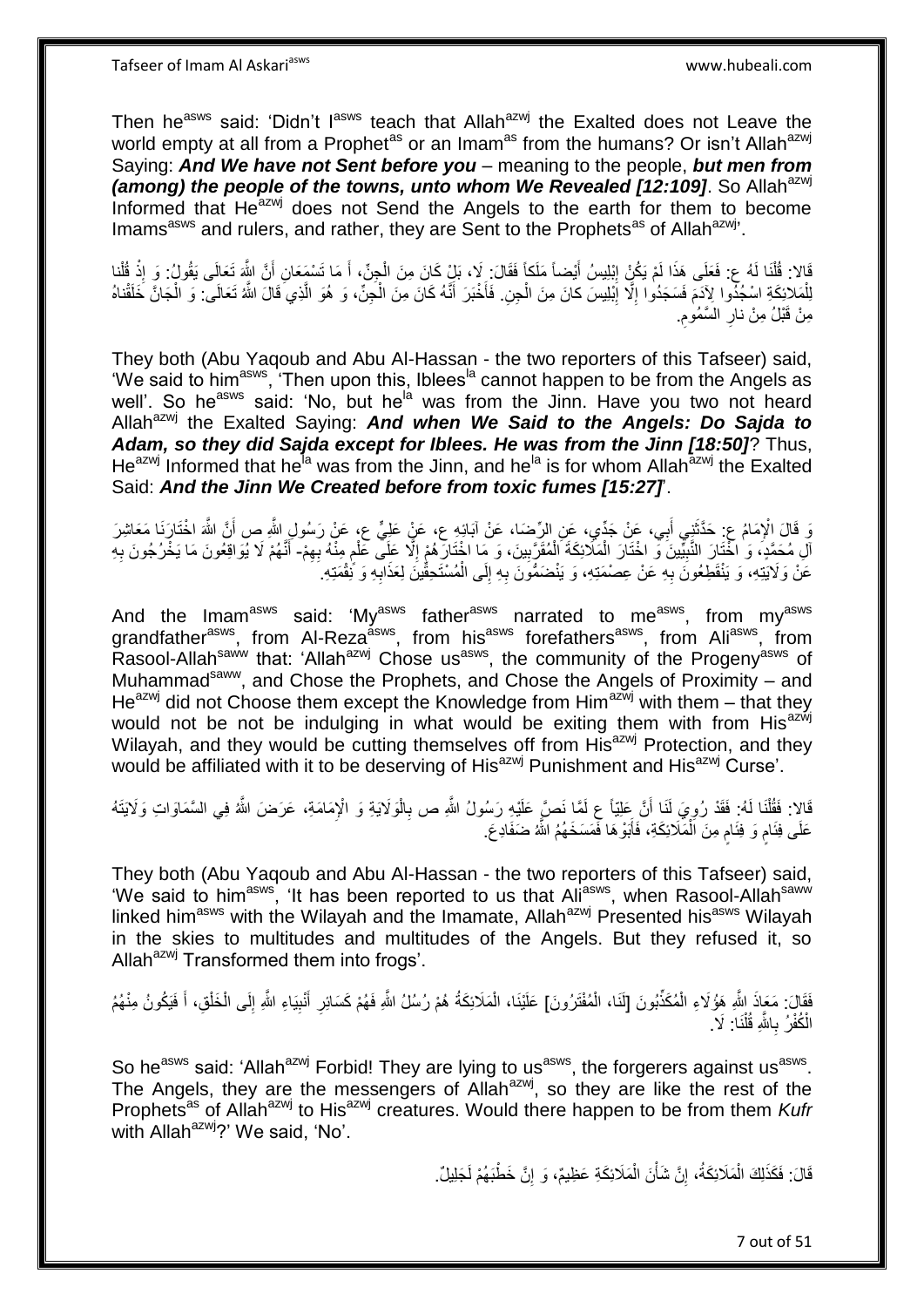He<sup>asws</sup> said: 'Like that are the Angels. The glory of the Angels is great and their speech is majestic'.

> قَوْلُهُ عَزَّ وَ جَلَ يا أَيُّهَا الَّذِينَ آمَنُوا لا تَقُولُوا راعِنا وَ قُولُوا انْظُرْنا وَ اسْمَعُوا وَ لِلْكافِرِينَ عَذابٌ أَلِيمٌ َ ِ ْ ه َ

#### The Words of the Mighty and Majestic: *O you those who are believing! Do not be saying 'Raina' and be saying 'Unzurna' and listen; and for the unbelievers there is a painful Punishment [2:104]*

305 قَالَ الْإِمَامُ عِ. قَالَ مُوسَى بْنُ جَعْفَرٍ ع إِنَّ رَسُولَ اللَّهِ صِ لَمَّا قَدِمَ الْمَدِينَةَ كَثُرَ حَوْلَهُ الْمُهَاجِرُونَ وَ الْأَنْصَارُ، وَ كَثُرَتْ<br>305 قَالَ الْإِمَامُ عِ. قَالَ مُوسَى بْنُ جَعْفَرٍ ع ْ ْ ْ ِ عَلَيْهِ الْمَسَائِلُ، وَ كَانُوا يُخَاطِبُونَهُ بِالْخِطَاَبِ الشَّرِيفِ- الْعَظِيمِ الَّذِي يَلِيثُ بِهِ ص، وَ ذَلِكَ أَنَّ اللَّهَ تَعَالَى كَانَ قَالَ لَهُمْ: يا أَيُّهَا ْ ِ ْ ِ َ **∶** ه ِ ْ اُ الَّذِينَ آمَنُوا- لا تَرْفَعُوا أَصْواتَكُمْ فَوَّقَ صَوْتِ النَّبِيِّ وَ لا تَجْهَّرُوا لَّهُ بِالْقَوْلَِ كَجَهْرِ بَعْضِكُمْ لِبَعْضٍ- أَنَّ تَحْبَطَ أَعْمالُكُمْ وَ أَنْتُمْ ِ ْ ِ ِ ْ َ َ َ لا تَشْعُرُونَ

**S 305 –** The Imam<sup>asws</sup> said: 'Musa<sup>asws</sup> Bin Ja'far<sup>asws</sup> said: 'Rasool-Allah<sup>saww</sup>, when he<sup>saww</sup> proceeded to Al-Medina, the Emigrants and the Helpers around him<sup>saww</sup> were numerous, and numerous were the questions upon him<sup>saww</sup>. And they used to address him<sup>saww</sup> with a noble addressing  $-$  the reverence which he<sup>saww</sup> deserved with. And that was because Allah<sup>azwj</sup> the Exalted had Said to them: **O you those** *who are believing! Do not raise your voices above the voice of the Prophet, and do be loud to him with the speech like the loudness of some of you to the others, lest your deeds became foiled while you are not perceiving [49:2]*.

َدَ كَانَ رَسُولُ اللَّهِ صِ بِهِمْ رَحِيماً، وَ عَلَيْهِمْ عَطُوفاً، وَ فِي إِزَالَةِ الْأَثَامِ عَنْهُمْ مُجْتَهِداً حَتَّى إِنَّهُ كَانَ يَنْظُرُ إِلَى كُلِّ مَنْ ِ ِ ِ ِ َ ِ  $\frac{1}{2}$ يُخَاطِبُهُ، فَيَعْمَلُ عَلَى أَنْ يَكُونَ صَوْتُهُ ص مُرْتَفِعاً عَلَى صَوْتَتِهِ- لِيُزِيلَ عَنْهُ مَا تُوَعَّدَهُ اللَّهُ [بِهِ] مَنْ إِحْبَاطِ أَعْمَالَهِ، حَتَّى إِنَّ َ **∶** ِ ا.<br>\* ِ َ رَجُلًا أَعْرَابِيّاً نَادَاهُ يَوْماً وَ هُوَ خَلْفَ حَائِطٍ- بِصَوْتٍ لَهُ جَهْوَرِيٍّ. يَا مُحَمَّدُ. ْ **!** َ **∶** ِ

And Rasool-Allah<sup>saww</sup> was merciful with them, and he<sup>saww</sup> was kind upon them, and was diligent in the removal of the sins from them, to the extent that he<sup>saww</sup> would look at every one who addressed him<sup>saww</sup>, and he<sup>saww</sup> would deliberate upon that his<sup>saww</sup> own voice would happen to be higher over his voice, in order to remove from him what Allah<sup>azwj</sup> had Threatened with, from the nullification of his deed, until one day a Bedouin man called out to him<sup>saww</sup>, and he<sup>saww</sup> was behind a wall – by a loud voice of his, 'O Muhammad<sup>saww</sup>!'

> **∶** فَأَجَابَهُ بِأَرْفَعَ مِنْ صَوْتِهِ، يُرِيدُ أَنْ لَا يَأْتُمَ الْأَعْرَابِيُّ بِارْتِفَاعِ صَوْتِهِ َ ِ َ ِ ِ ِ َ ْ

So he<sup>saww</sup> answered him in a higher voice than his, intending that the Bedouin should not sin by the raising of his voice (to be higher).

فَقَالَ لَهُ الْأَعْرَابِيُّ: أَخْبِرْنِي عَنِ التَّوْبَةِ إِلَى مَتَى تُقْبَلُ فَقَالَ رَسُولُ اللَّهِ صِ: يَا أَخَا الْعَرَبِ إِنَّ بَابَهَا مَفْتُوحٌ لإِبْنِ آدَمَ لَا يُسَدُّ **!** َ **∶** ِ ْ َ  $\frac{1}{2}$ حَتَّى تَطْلُعَ الشَّعْسُ مِنْ مَغْرِبِّهَا، ۖ وَ ذَلِكَ قَوْلُهُ تَعَالَى: هَلْ يَنْظُرُونَ إِلَّا أَنْ تَأْتِيَهُمُ الْمَلائِكَةُ- أَوْ يَأْتِيَ رَبُّكَ أَو يَأْتِيَ بَعْضُ آياتِ ان<br>ا ِ ِ ُ ْ د<br>أ َ ِ ْ َ ْ َ رَبِّكَ، يَوْمَ يَأْتِي بَعْضُ آياتِ رَبِّكَ وَ هُوَ طُلُوعُ الشَّمْسِ مِنْ مَغْرِبِهَا ۚ لا يَنْفَعُ نَفْساُ إِيمانُها لَمْ تَكُنْ آمَنَتْ مِنْ قَبْلُ- آَوْ كَسَبَتْ فِي ْ ׀ו<br>֞ ِ **∶** َ إيمانِها خَيْراً. <u>֖֚֚֚֚֚֚֓</u>

So the Bedouin said to him<sup>saww</sup>, 'Inform me about the repentance, when is it Accepted?' So Rasool-Allah<sup>saww</sup> said: 'O Arab brother! Its door is open to the children of Adam<sup>as</sup>. It will not be closed until the sun rises from its west. And that is the Speech of the Exalted: *Are they waiting until that the Angels should come to them, or that your Lord should come, or that some of the Signs of your Lord*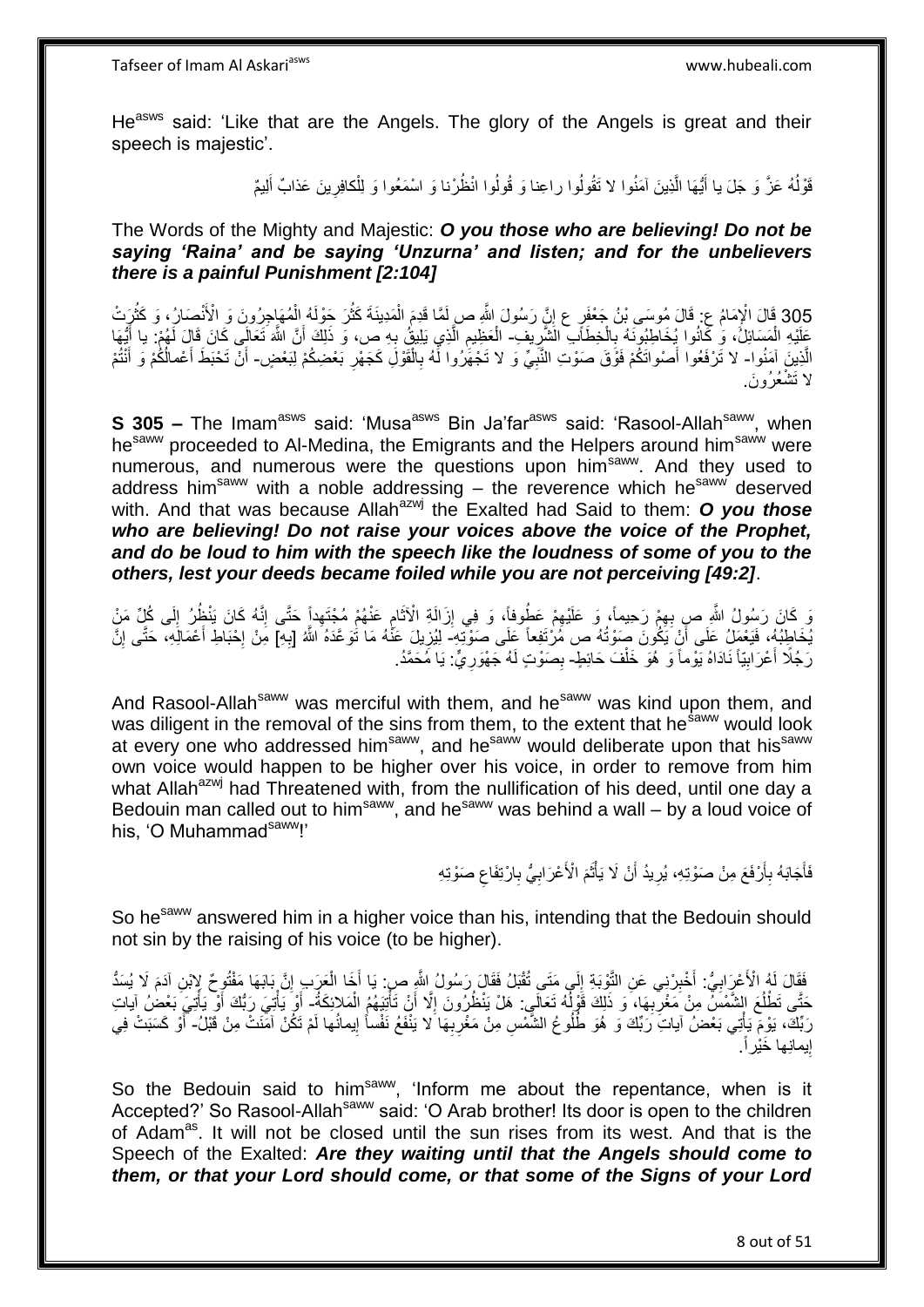*should come? On the Day when one of the Signs of your Lord shall come,* – and it is the emergence of the sun from its west - *its Eman shall not profit a soul, which did not believe from before, or earned good regarding its Eman [6:158]*.

ِ وَ قَالَ مُوسَى بْنُ جَعْفَرٍ ع: وَ كَانَتْ هَذِهِ اللَّفْظَةُ: راعِنا مِنْ أَلْفَاظِ الْمُسْلِمِينَ الَّذِينَ يُخَاطِبُونَ بِهَا رَسُولَ اللَّهِ ص يَقُولُونَ. ه ْ ْ َ ه ا<br>ا رَاعِنَا، أَيْ ارْعَ أَحْوَالَنَا، وَ اسْمَعْ مِنَّا كَمَا نَسْمَعُ مِنْكَ، وَ كَانَ فِي لُغَةِ الْيَهُودِ مَعْنَاهَا: اسْمَعْ، لَا سَمِعْتَ ا<br>ا ُ َ َ

And Musa<sup>asws</sup> Bin Ja'far<sup>asws</sup> said: 'And it was so that this word, 'Raina', is from the words of the Muslims, those who were addressing Rasool-Allahsaww by it saying, 'Raina', i.e., 'look at our state and hear from us just as we hear from you<sup>saww</sup>'. And in the language of the Jews it's meaning it, 'Listened, (but) not heard you'.

فَلَمَا سَمِعَ الْيَهُودُ، الْمُسْلِمِينَ يُخَاطِبُونَ بِهَا رَسُولَ اللَّهِ ص يَقُولُونَ. رَاعِنَا وَ يُخَاطِبُونَ بِهَا، قَالُوا: إِنَّا كُنَّا نَشْتِمُ مُحَمَّداً إِلَى الْآنِ :<br>ا ِ ِ **∶** ْ ِ سِرّاً، فَتَعَالَوُا الْآنَ نَشْتِمُهُ جَهْراً. وَ كَانُوَا يُخَاطِبُونَ رَسُولَ اللَّهِ ص وَ يَقُولُونَ: رَاعِنَا، وَ يُرِيدُونَ شَتْمَهُ. **ٍ** 

So when the Jews heard the Muslims addressing Rasool-Allah<sup>saww</sup> with it, saying, 'Raina', addressing with it, they said, 'We used to insult Muhammad<sup>saww</sup> up to now in secret, so come not and let us insult him openly'. And they were addressing Rasool-Allah<sup>saww</sup> and saying, 'Raina', and they were intending to insult him<sup>saww</sup>.

فَفَطَنَ لَهُمْ سَعْدُ بْنِ مُعَاذٍ الْأَنْصَارِ يُّ، فَقَالَ: بَا أَعْدَاءَ اللَّهِ عَلَيْكُمْ لَعْنَةُ اللَّهِ، أَرَاكُمْ تُرِيدُونَ سَبِّ رَِسُولِ اللَّهِ ص وَ تَوَهَّمُونَا أَنَّكُمْ **∶** َ َ ِ َ َّجُرُّونَ فِي مُخَاطَبَتِهِ مَجْرَانَا، وَ اللَّهِ لَا سَمِعْتُهَا مِنْ أَحَدٍ مِنْكُمْ إِلَّإِ ضَرَبْتٍ عُثُقَهُمْ وََ لَوْ لَا أَنِّي أَكْرَهُ أَنْ أَقْدِمَ عَلَيْكُمْ قَبْلَ التَّقَدُّمِ ِ َ ِ َ َ َ َ َو اِلْإِسْتَثِذَانِ لَهُ وَ لِأَخِيهِ وَ وَصِيِّهِ عَلِيٍّ بْنِ أَبِي طَالِبٍ عَ الْقَيِّعِ بِأُمُورِ الْأُمَّةِ نَائِباً عَنْهُ فِيهَا، لَصَرَبْتُ عَنُقَ مَنْ قَدْ سَمِعْتُهُ مِنْكُمْ **∶** ُ **∶** ِ ْ َ َ ا. َيقُو ُل َهذَ

So, Sa'ad Bin Muaz the Helper shrewd to them, and he said, 'O servants of Allah<sup>azwj</sup>! Upon you is the Curse of Allah<sup>azwj</sup>. I see you all intending to insult Rasool-Allah<sup>saww</sup>, and we are disappointed that you are being audacious in addressing him<sup>saww</sup> audaciously. By Allah<sup>azwj</sup>! I will not hear it from any one of you except I will strike off his neck. And had it not been for me disliking to precede upon you all before seeking his<sup>saww</sup> permission and of his<sup>saww</sup> brother and his<sup>saww</sup> successor Ali<sup>asws</sup> Bin Abu Talib<sup>asws</sup>, the one standing with the affairs of the community as a representative from him<sup>saww</sup> with regards to it, I would have stuck off the neck of the one whom I heard saying this!'

فَأَنْزَلَ اللَّهُ: يَا مُحَمَّدُ مِنَ الَّذِينَ هِادُوا يُحَرِّفُونَ الْكَلِمَ عَنْ مَوِاضِعِهِ- وَ يَقُولُونَ سَمِعْنا وَ عَصَيْنا وَ اسْمَعْ غَيْرَ مُسْمَعٍ وَ راعِنا-ْ ه َ ٍ لَيَّا بِأَنْسِنَتِهِمْ وَ طَعْناً فِي الدِّينِ إِلَى قَوْلِهِ فَلا يُؤْمِنُونَ إِلَّا قَلِيلًا ۚ. ِ ْ َ **∶** لَ ِ ِ

So Allah<sup>azwj</sup> Revealed: O Muhammad<sup>saww</sup>! From those Jews who are burning the words from its places and are saying: *From those Jews who are altering the words away from its places and are saying, 'We hear and we disobey', and 'hear without hearing', and 'Raina', distorting with their tongues as a taunt in the Religion* – up to His<sup>azwj</sup> Words - *therefore they will not be believing except for a little [4:46]*.

وَ أُنْزَلَ يا أَيُّهَا الَّذِينَ آمَنُوا لا تَقُولُوا راعِنا يَعْنِي فَإِنَّهَا لَفْظَةٌ يَتَوَصَّلُ بِهَا أَعْدَاؤُكُمْ مِنَ الْيَهُودِ إِلَى شَتْمِ رَسُولِ اللَّهِ ص وَ َ ِ ه َ ِ ِ ِ ْ َ شَتْمِكُمْ.<sub>.</sub>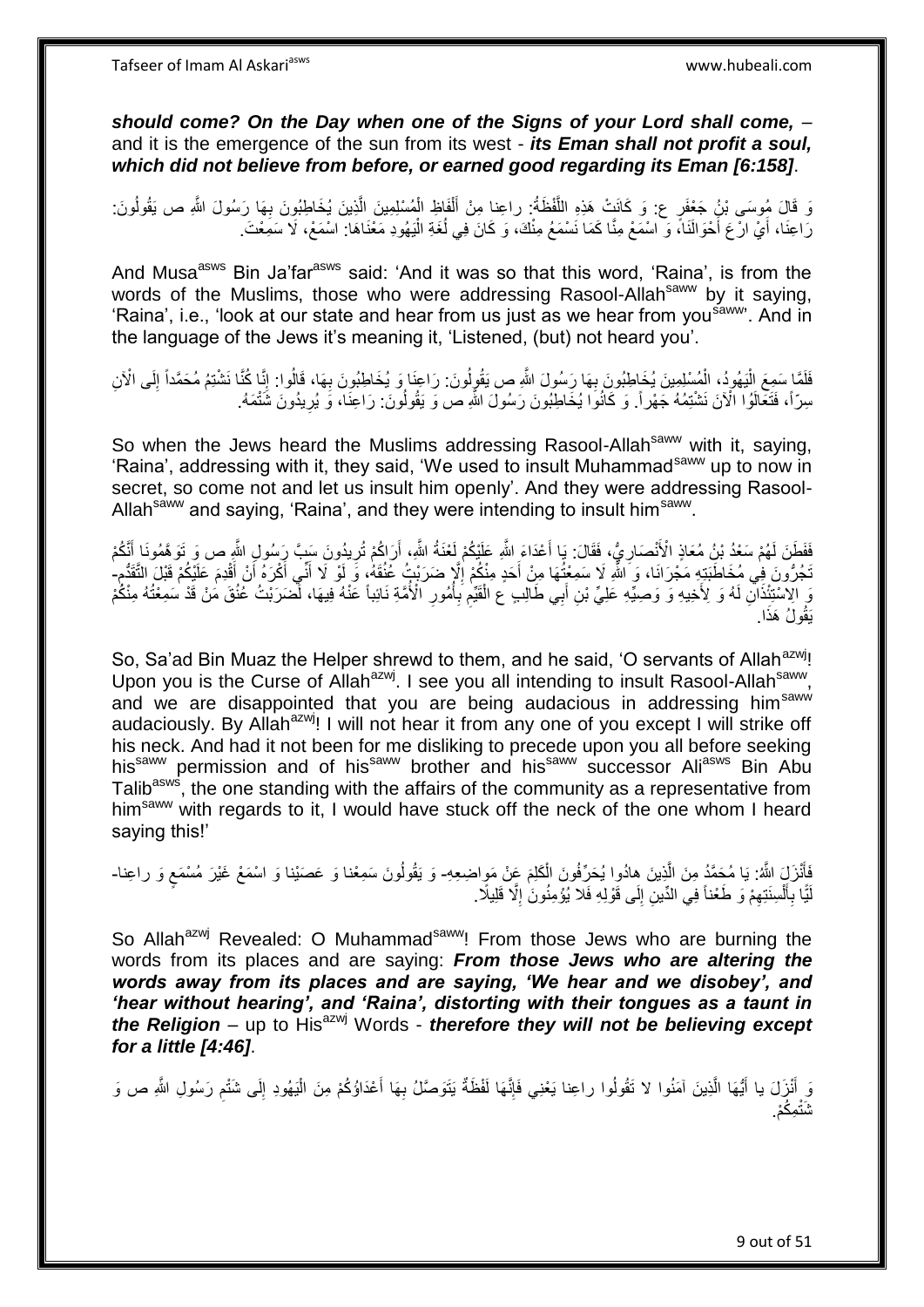And Revealed *O you those who are believing! Do not be saying 'Raina'* – meaning, it is a word by which your enemies from the Jews are arriving with it to insult Rasool-Allah<sup>saww</sup>, and are insulting you (Muslims as well)'.

نَ قُولُوا انْظُرْنا، أَيْ قُولُوا بِهَذِهِ اللَّفْظَةِ، لَا بِلَفْظَةِ رَاعِنَا، فَإِنَّهُ لَيْسَ فِيهَا مَا فِي قَوْلِكُمْ: رَاعِنَا، وَ لَا يُمْكِنُهُمْ أَنْ يَتَوَصَّلُوا بِهَا ∣اٍ لَ ِ ه **∶** َ ِ َ لَ ِ إِلَى الشَّنْعِ- كَمَا يُمْكِنُّهُمْ بِقَوْلِهِمْ رَاعِنَا وَ اسْمَعُوا إِذَا قَالَ لَكُمْ رَسُولُ اللَّهِ ص قَوْلًا وَ أَطِيعُوا. יִי<br>; َ ِ **!** 

*And be saying 'Unzurna'* – i.e., be saying with this word, not with the word 'Raina', for there isn't in it what is in your word 'Raina', and you will not be enabling them to arrive with it to the insult just as you are enabling them by your word, 'Raina', *and listen* when Rasool-Allah<sup>saww</sup> says to you some words, and obey.

وَ لِلْكافِرِينَ يَعْنِي الْيَهُودَ الشَّاتِمِينَ لِرَسُولِ اللَّهِ ص عَذابٌ أَلِيمٌ وَجِيعٌ فِي الدُّنْيَا إِنْ عَادُوا بِشَتْمِهِمْ، وَ فِي الْأَخِرَةِ بِالْخُلُودِ فِي ِ اُ ِ ِ ِ ِ النَّار ِ **∶** 

*And for the unbelievers* – meaning the Jews, the insulting ones to Rasool-Allah<sup>saww</sup>, *there is a painful Punishment [2:104]* – pain in the world if they repeat with their insults, and in the Hereafter, with the eternity in the Fire".

# **ِن ُمَعاٍذ[ ] َمْد ُح َسْعِد ْب**

## **Praise of Sa'ad Bin Muaz**

306 ثُمَّ قَالَ رَسُولُ الثَّهِ ص يَا عِبَادَ اللَّهِ هَذَا سَعْدُ بْنُ مُعَاذٍ مِنْ خِيَارٍ عِبَادِ اللَّهِ آثِرَ رِضَـي اللَّهِ عَلَى سَخَطِ قَرَابَاتِهِ وَ أَصِهْهَارٍهِ َ َ مِنَ الْمِهُوٰدِ، وَ أَمَرَ بِالْمَعْرُوفِ، وَ نَهَى عَنِ الْمُنْكَرِ، وَ غَضِبَ لِمُحَمَّدٍ رَسُولِ اللَّهِ وَ لِعلِيٍّ وَلِيٍّ اللَّهِ، وَ وَصِـيٍّ رَسُولِ اللَّهِ، أَنْ **ٍ** ْ ْ **∶** َ َ يُخَاطِبَا بِمَا لَا يَلِيقُ بِجَلَالَتِهِمَا، ِ **∶** ِ

**S 306 –** Then Rasool-Allah<sup>saww</sup> said: 'O servants of Allah<sup>azwj</sup>! This is Sa'ad Bin Muaz from the best of the servants of Allah<sup>azwj</sup>. He prefers Rasool-Allah<sup>saww</sup> over the anger of his relatives and his in-laws from the Jews, and enjoying with the goodness, and forbids from the evil, and gets angered for Muhammad<sup>saww</sup>, Rasool-Allah<sup>saww</sup> and for Ali<sup>asws</sup> Guardian<sup>asws</sup> of Allah<sup>azwj</sup>, and successor<sup>asws</sup> of Rasool-Allah<sup>saww</sup> if they<sup>asws</sup> are not addressed with what is inappropriate for their<sup>asws</sup> majesty.

فَشَكَرَ اللَّهُ لَهُ تَعَصُّبَهُ لِمُحَمَّدٍ وَ عَلِيٍّ، وَ بَوَّأَهُ فِي الْجَنَّةِ مَنَازِلَ كَرِيمَةً، وَ هَيَّأَ لَهُ فِيهَا خَيْرَاتٍ وَاسِعَةً لَا تَأْتِي الْأَلْسُنُ عَلَى لَ َ ِ **∶** ْ ْ ة<br>أا وَصَفِهَا، وَ لَا الْقُلُوبُ عَلَى تَوَمِّهُمِهَا ۖوَ الْفِكْرِ فِيهَآ، وَ لَسَلْكَةٌ مِنْ مَنَادِيلِ مَوَائِدِهِ فِي الْجَنَّةِ خَيْرٌ مِنَ الدُّنْيَا بِمَا فِيهَآ مِنْ زِينَتِهَا وَ ْ ِ ْ ْ ِ ِ ْ لُجَيْنِهَا وَ جَوَاهِرِ هَا، وَ سَائِرِ أَمْوَالِهَا وَ نَعِيمِهَا. ِ َ **∶** 

So Allah<sup>azwj</sup> Thanked him for his support of Muhammad<sup>saww</sup> and Ali<sup>asws</sup>, and Built an honourable dwelling for him in the Paradise, and Prepared for him capacious goodness therein which the tongues cannot come to describe, nor can the hearts and the thoughts contemplate it. And a strand from the towels of his table-spreads is better than the world along with whatever is in it from its adornments, and its silver, and its jewels, and the rest of its wealth and its bounties.

فَمَنْ أَرَادَ أَنْ يَكُونَ فِيهَا رَفِيقَهُ وَ خَلِيطَهُ، فَلْيَتَحَمَّلْ غَضِبَ الْأَصْدِقَاءِ وَ الْقَرَابَاتِ وَ لْيُؤْثِرْ عَلَيْهِمْ رِضَى اللَّهِ- فِي الْغَضَب :<br>ا َ اً ِ ِ ْ ْ ْ ِنَ اللَّهِ [مُحَمَّدٍ] ۚ وَ لْيَغْضَبِبْ إِذَا رَأَى الْجَقَّ مَتْرُوكاً، وَ رَأَى الْبَاطِلَ مَعْمُولًا بِهِ، وَ إِيَّاكُمْ وَ التَّهَوُّنَ فِيهِ مَعَ التَّمَكُّنِ۔ وَ ِ ِ ْ ْ :<br>ا الْقُدْرَةِ وَ زَوَالِ التَّقِيُّةِ، فَإِنَّ اللَّهَ تَعَالَى لَا يَقْبَلُ لَكُمْ عُذْرٍ أَ عِنْدَ ذَلِكَ. ِ **ٔ** 

10 out of 51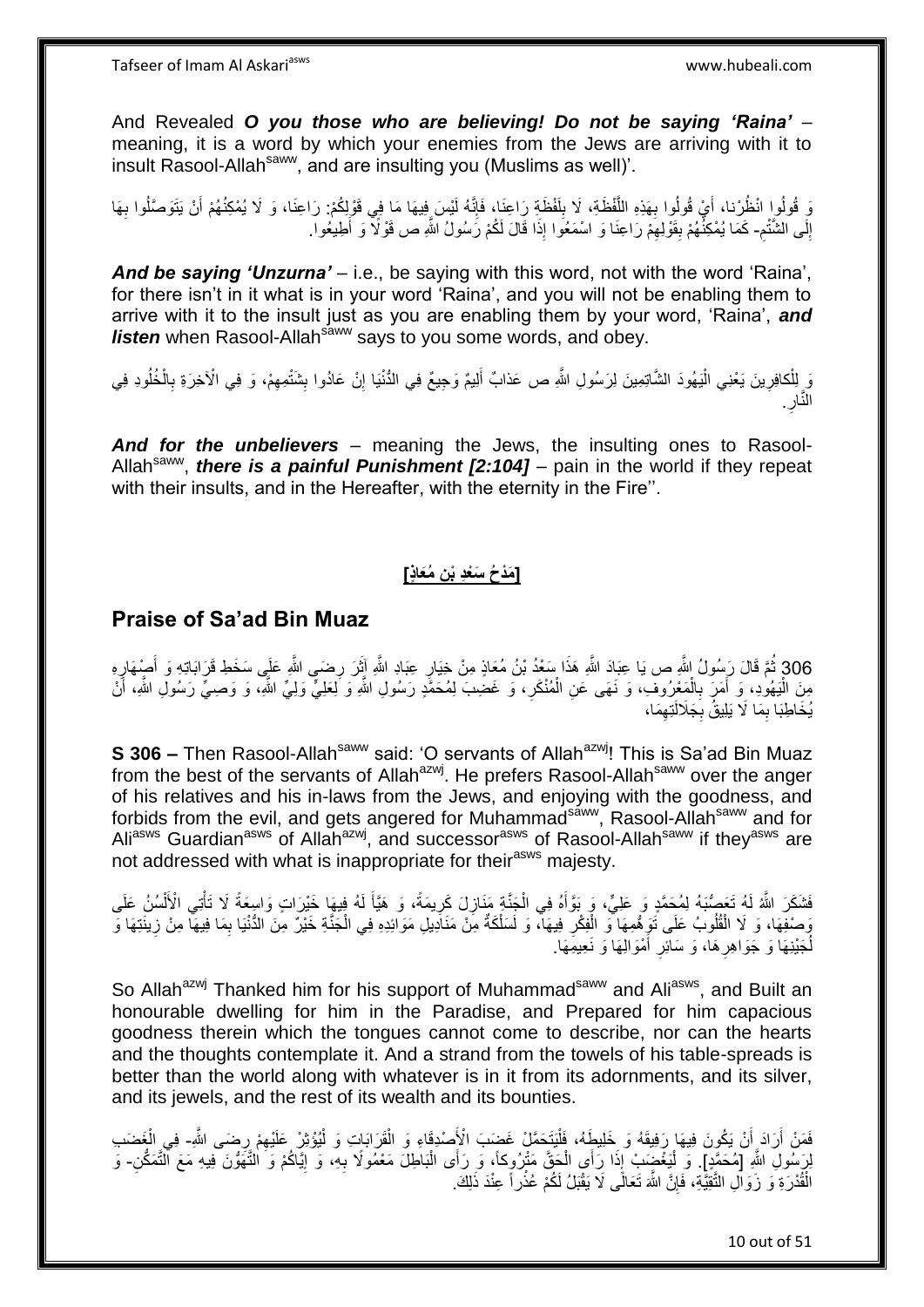So the one who wants to become his friends and his mingling one, so let him endure the anger of the friends, and the relatives, and let him prefer over them the Pleasure of Allah<sup>azwj</sup> in the anger for Rasool-Allah<sup>saww</sup> (Muhammad<sup>saww</sup>). And let him (also) get angry when he sees the truth to have been neglected, and sees the falsehood to be acted with. And beware of the weakness in it if having the ability and the power, and declining the Taqiyya (dissimulation), for Allah $a^{2xy}$  the Exalted will not Accept an excuse from you during that'.

#### **َم ْعُرو ِف:[ الْ ب ْمر ِّم َت ْر ِك اْْلَ ]فِي ذَ ِ ِ**

# **Re: Condemnation of neglecting the enjoining of the goodness.**

307 وَ لَقَدْ أَوْحَىِ اللَّهُ فِيمَا مَضَى قَبْلَكُمْ إِلَى جَبْرَتِيلَ، وَ أَمَرَهُ أَنْ يَخْسِفَ بِبَلَدٍ يَشْتَمِلُ عَلَى الْكُفَّارِ وَ الْفُجَّارِ - فَقَالَ جَبْرَئِيلُ: يَا ْ ْ **∣** َ َ ∣∣<br>ِ َ رَبِّ أَخْسِفُ بِهِمْ إِلَّا بِفُلَانٍ الزَّاهِدِ لِيَعْرِفُ مَا ذَا يَأْمُرُ اللَّهُ بِهِ. فَقَالَ اللَّهُ عَزَّ وَ جَلَّ: بَلِ اخْسِفْ بِفُلَانٍ قَبْلَهُمْ. ِ ْ **∶ ∣** ِ ِ َ 

**S 307 –** And Allah<sup>azwj</sup> had Revealed to Jibraeel<sup>as</sup> during what has passed before you (in history), and Commanded him<sup>as</sup> to submerge a city based upon the *Kufr* and the  $\mu$  immoralities. So Jibraeel<sup>as</sup> said: 'O Lord<sup>azwj</sup>! Shall I<sup>as</sup> submerge them except for so and so ascetic, for it to be recognise what is that which Allah<sup>azwj</sup> had Commanded with?' But Allah<sup>azwj</sup> Mighty and Majestic Said: "But, submerge so and so, before them'.

َل َرهب ُه، َفَقا َل: َيا َر ِّب لِ َف - َسأ َم ذَ ِني لِ َهى َع ِن َع ِّرفْ َمْع ُرو ِف، َو َال َينْ ال ُم ُر ب ُه، َف ُهَو َال َيأ َد ْرتُ قْ ُه َو أ ٌد َقا َل: َمهكنْ ُت لَ َك َو ُهَو َزا ِهٌد َعاب َ ْ ِ ْ َ **∣** الْمُنْكَرِ ، وَ كَانَ يَتَوَفَّرُ عَلَى حُبِّهِمْ فِي غَضَبِي لَهُمْ. ِ ِ ْ

So he<sup>as</sup> asked his<sup>as</sup> Lord<sup>azwj</sup>, 'O Lord<sup>azwj</sup>! Make me<sup>as</sup> understand why that is so, and he is an ascetic, a worshipper'. He<sup>azwj</sup> Said: "I<sup>azwj</sup> had Enabled him and Empowered him, but he neither enjoined with the goodness, nor did he forbid from the evil, and he used to give preference upon their love regarding My<sup>azwj</sup> Anger towards them".

فَقَالُوا: يَا رَسُولَ اللَّهِ وَ كَيْفَ بِنَا وَ نَحْنُ لَا نَقْدِرُ عَلَى إِنْكَارِ مَا نُشَاهِدُهُ مِنْ مُنْكَرٍ فَقَالَ رَسُولُ اللَّهِ ص: لَتَأْمُرُنَّ بِالْمَعْرُوفِ وَ<br>تَمْعَلُمْ اللَّهُ عَلَيْهِ مَنْ يَسَمُّهُ مَن ِ ِ **∣** ْ ِ ا<br>أ لَتَنْهُنَّ عَنِ الْمُنْكَرِ ، أَوْ لَيَعُمَّنَّكُمْ َعِقَابُ الثَّهِ-َ ِ ْ

So they said, 'O Rasool-Allah<sup>saww</sup>! How would it be with us and we are not able upon negating what we witness from the evil?' Rasool-Allah<sup>saww</sup> said: 'You should be enjoining with the goodness and forbidding from the evil, or the Punishment of Allah<sup>azwj</sup> will prevail'.

ِ ِّمَّ قَالَ: مَنْ رَأَى مِنْكُمْ مُنْكَراً فَلْيُنْكِرْهُ بِيَدِهِ إِنِ اسْتَطَاعَ، فَإِنْ لَمْ يَسْتَطِعْ فَبِلِسَانِهِ فَإِنْ لَمْ يَسْتَطِعْ فَبِقَلْبِهِ، فَحَسْبُهُ أَنْ يَعْلَمَ اللَّهُ مِنْ ِ ِ ِ ْ َ ِ ْ ِ قَلْْبِهِ أَنَّهُ لِذَلِكَ كَارِ هٌ. **∶** َ **∶** ْ

Then he<sup>saww</sup> said: 'The one from you, who sees an evil, so let him negate it with his hand if he is able to. But if he is not able to, so by his tongue. But if he is not able to, so by his heart. Allah<sup>azwj</sup> will Reckon it if He<sup>azwj</sup> Knows from his heart that he had disliked that'.

308 فَلَمَّا مَاتَ سَعْدُ بْنُ مُعَاذٍ بَعْدَ أَنْ شُفِيَ مِنْ بَنِي قُرَيْظٍةَ بِأَنْ قُتِلُوا أَجْمَعِينَ، قَالَ رَسُولُ اللَّهِ ص: يَرْحَمُكَ اللَّهُ يَا سَعْدُ، فَلَقَدْ َ َ **∶** اُ كُنْتَ شَجاً فِي حُلُوقِ الْكَافِرِينَ، لَوْ بَقِيتَ لَكَّفَفْتَ الْعِجْلَ- الَّذِي يُرَادُ نَصْبُهُ فِي بَيْضَةِ الْمُسْلِمِينَ كَعِجْلِ قَوْمِ مُوسَى ِ ْ ْ **∶** ْ ِ

11 out of 51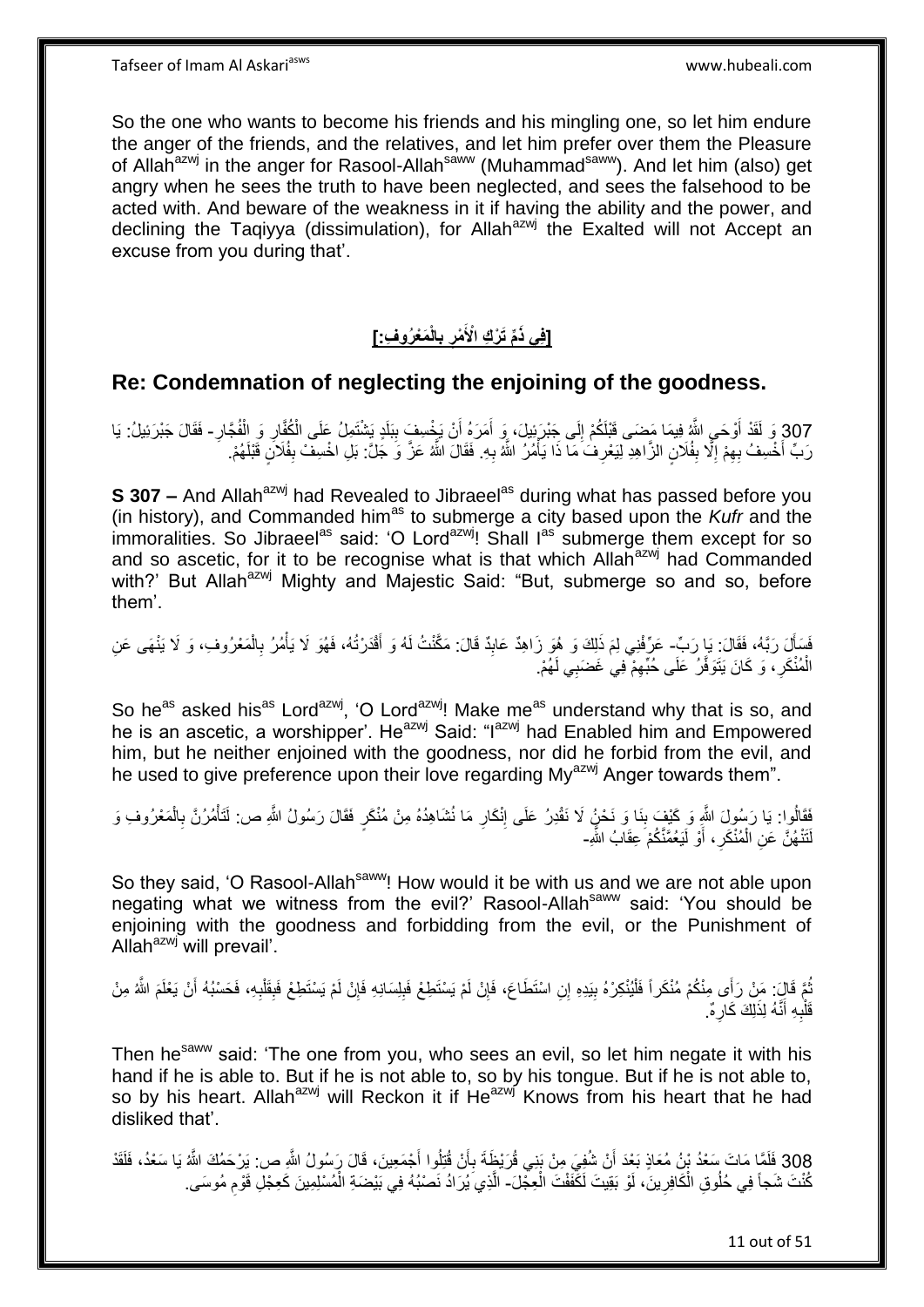**S 308 –** So when Sa'ad Bin Muaz died after recuperating from the clan of Qureyza being killed in their entirety, Rasool-Allah<sup>saww</sup> said: 'May Allah<sup>azwj</sup> have Mercy on you, O Sa'ad, for you have been brave in the circles of the Kafirs. Had you remained (alive), you would have prevented the calf, which they intended to appoint among the Muslims like the calf of the people of Musa<sup>as</sup>.

قَالُوا: يَا رَسُولَ اللَّهِ أَ وَ عِجْلٌ يُرَادُ أَنْ يُتَّخَذَ فِي مَدِينَتِكَ هَذِهِ! قَالَ: بَلَى، وَ اللَّهِ يُرَادُ، وَ لَوْ كَانَ سَعْدٌ فِيهِمْ حَيّاً لَمَا اسْتَمَرَّ َ َ لَ ِ نْدْبِيرُ هُمْ، وَ يَسْتَمِرُّونَ بِبَعْضِ تَدْبِيرِ هِمْ، ثُمَّ اللَّهُ تَعَالَى يُبْطِلُهُ. ان<br>المقام المقام المقام المقام المقام المقام المقام المقام المقام المقام المقام المقام المقام المقام المقام المقا **∶ ! ∣ !** ا<br>ا

They said, 'O Rasool-Allah<sup>saww</sup>! And a calf is intended to be take in this city of vours<sup>saww</sup>?' He<sup>saww</sup> said: 'Yes, by Allah<sup>azwj</sup> they do intend to. And if Sa'ad had been alive among them, they would not have continued with their plan, and they would have continued with part of their plans. Then Allah<sup>azwj</sup> the Exalted would be Invalidating it'.

> قَالُوا: أَخْبِرْنَا كَيْفَ يَكُونُ ذَلِكَ قَالَ: دَعُوا ذَلِكَ لِمَا يُرِيدُ اللَّهُ أَنْ يُدَبِّرَهُ. اُ ِ ِ َ

They said, 'Inform us how that would happen'. He<sup>saww</sup> said: 'Leave that! Whenever Allah $a^{z}$ <sup>wj</sup> Intends, He $a^{z}$ <sup>wj</sup> would Plan it'.

309 وَ قَالٍَ مُوسَى بْنُ جَعْفَرٍ عِ وَ لَقَدٍ اتَّخَذَ الْمُنَافِقُونَ مِنْ أُمَّةٍ مُحَمَّدٍ ص بَعْدَ مَوْتِ سَعْدِ بْنِ مُعَاذٍ، وَ بَعْدَ انْطِلَاقٍ مُحَمَّدٍ صٍ <u>ٔ</u> ∫<br>∫ ْ إِلَى تَبُوكَ أَبَا عَامِرٍ الزَّاهِبَ، ۗ اتَّخَذُوهُ أَمِيراً وَ رَئِيساً، وَ بَايَعُوا لَهُ، وَ تَوَاطَّئُوا عَلَى إِنْهَابِ الْمَدِينَةِ، وَ سَبْيِ ذَرَارِيٌّ رَسُولِ الثَّهِ َ יִי<br>; ْ ِ َ ِ ِ رَ سَائِرِ أَهْلِهِ وَ صَحَابَتِهِ، ا<br>ا **∶** 

**S 309 –** And Musa<sup>asws</sup> Bin Ja'far<sup>asws</sup> said: 'And they had taken, the hypocrites from the community of Muhammad<sup>saww</sup>, after the death of Sa'ad Bin Muaz, and after departure of Muhammad<sup>saww</sup> to (the military expedition of) Tabuk, Abu Aamir the Rabbi, taking him as an Emir and a leader, and pledged allegiance to him, and colluded upon plundering Al-Medina and imprisoning the offspring of Rasool-Allah<sup>saww</sup> and the rest of his<sup>saww</sup> family members, and his<sup>saww</sup> companions.

يَ دَبَّرُوا التَّبْيِيتَ عَلَى مُحَمَّدٍ ص لِيَقْتُلُوهُ- فِي طَرِيقِهِ إِلَى تَبُوكَ، فَأَحْسَنَ اللَّهُ الدِّفَاعَ عَنْ مُحَمَّدٍ صٍ وَ فَضِحَ الْمُنَافِقِينَ وَ **!** ِ **∶** ْ َ أَخْزَاهُمْ، وَ ذَلِكَ أَنَّ رَسُولَ اللَّهِ ص قَالَ: «لَتَسْلَّكُنَّ سَبِيلَ مَنْ كَانَ قَبْلَكُمْ- حَذْوَ النَّعْلِ بِالنَّعْلِ وَ الْقُذَّةَ بِالْقُذَّةِ- حَتَّى إِنَّ أَحَدَهُمْ لَو اً **!** ْ ِ ْ ِ َ ِ َنَخَلَ جُحْرَ ضَبٍّ لَدَخَلْتُمُوهُ». ْ

And they masterminded the premeditation against Muhammad<sup>saww</sup> to kill him<sup>saww</sup> in his<sup>saww</sup> way to Tabuk. But, excellent was the defending of Allah<sup>azwj</sup> of Muhammad<sup>saww</sup> and unmasking of the hypocrites and disgracing them, and that is that Rasool-Allah<sup>saww</sup> said: 'You will be travelling the way of the ones who were before you – like the slipper following the slipper, and the step by step – to the extent that if one of them had entered the hole of a lizard, you would be entering it'.

> قَالُوا: يَا ابْنَ رَسُولِ اللَّهِ ص وَ مَا كَانَ هَذَا الْعِجْلُ وَ مَا كَانَ هَذَا النَّذْبِيرُ ِ ْ

They said, 'O son<sup>asws</sup> of Rasool-Allah<sup>saww</sup>! And what was this calf, and what was the plan?'

فَقَالَ: اعْلَمُوا أَنَّ رَسُولَ اللَّهِ صِ كَانَ تَأْتِيهِ الْأَخْبَالُ- عَنْ صِلحِب دُومَةِ الْجَنْدَلِ- وَ كَانَتْ تِلْكَ النَّوَاحِي [لَهُ] مَمْلَكَةً عَظِيمَةً مِمَّا ْ ْ َلِي الشَّامَ وَ كَانَ يُهَدِّدُ رَسُولَ اللَّهِ ص بِأَنْ يَقْصِدَهُ وَ يَقْتُلَ أَصْحَابَهُ وَ يُبِيدَ خَضْرِاءَهُمْ، وَ كَانَ أَصْحَابٌ رَسُولِ اللَّهِ ص خَائِفِينَ َ اً ِ َ ِ وَجِّلِينَ مِنْ قِبَلِهِ، حَتَّى كَانُوا يَتَنَاوَبُونَ عَلَى رَسُولِ اللَّهِ ص كُلَّ يَوْمٍ عِشْرُونَ مِنْهُمْ، ֧֖֖֖֖֧֧֧ׅ֧֧ׅ֧֚֚֚֚֚֚֚֚֚֓֝֝֬֝֟֓֝֓֝֓֝֓֜֟֓֟֓֟֓֝֬֜֝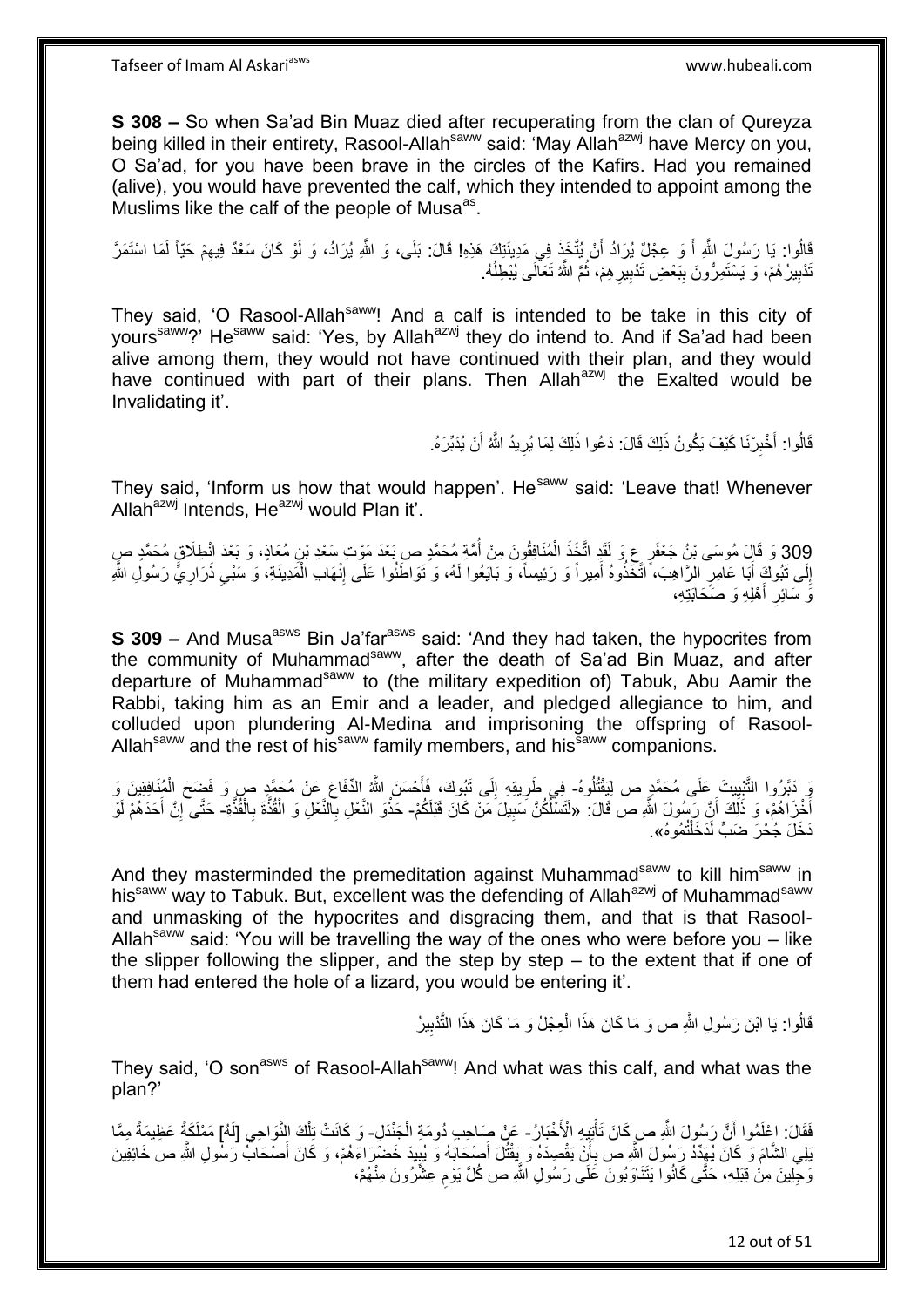So he<sup>asws</sup> said: Know, that Rasool-Allah<sup>saww</sup> used to get the news about the leader of Dowmat Al-Jandal, and that area was a great kingdom of his, from what follows Syria. And he used to restrict Rasool-Allah<sup>saww</sup> by aiming for him<sup>saww</sup> and killing his<sup>saww</sup> companions and distance the ones present with him<sup>saww</sup>. And the companions of Rasool-Allah<sup>saww</sup> were fearful and apprehensive from facing him, to the extent that twenty of them used to take turns every day (guarding) Rasool-Allah<sup>saww</sup>.

يَ كُلَّمَا صَاحَ صَائِحٌ ظَنُّوا أَنْ قَدْ طَلَعَ أَوَائِلُ رِجَالِهِ وَ أَصْحَابِهِ، وَ أَكْثَرَ الْمُنَافِقُونَ الْإَرَاجِيفَ وَ الْأَكَاذِيبَ، وَ جَعَلُوا يَتَخَلَّلُونَ ِ َ ِ اُ َ ه ْ  $\ddot{\phantom{0}}$ ُ ه أَصْحَابَ مُحَمَّدٍ ص، وَ يَقُولُونَ: إِنَّ «أُكَيْدِرَ » قَدْ أَعَدَّ [لَكُمْ] مِنَ الرِّجَالِ كَذَا، وَ مِنَ الْكُرَاعَ كَذَا، وَ مِنَ الْمَالِ كَذَا وَ قَدْ نَادَى-֝׀֛<br>ׇ֧֢֢֝֜֝ المُبْسَدِينَ بِمَا يَسْتَدِينَ بِمَا يَسْتَدِينَ بِمَا يَسْتَدِينَ بِمَا يَسْتَدِينَ بِمَا يَسْتَدِينَ بِمَا َ ِ ْ فِيمَا يَلِيهِ مِنْ وِلَايَتِهِ- إِلَّا قَدْ أَبَحْتُكُمُ النَّهْبَ وَ الْغَارَةَ فِي الْمَدِينَةِ. **∶** ْ ْ َ ِ

And every time someone shouted a scream, they thought that the foreword infantry and companions of his had emerged. And the hypocrites used to frequently spread rumours and lies, and they went on interfering with the companions of Muhammad<sup>saww</sup>, and they were saying, 'Akeydar (Bin Abdul Malik – leader of Dowmat Al-Jandal) has prepared (an army) of such and such (a number of) men, and such and such weapons, and such and such wealth, and he has called out – in what (areas) which follows his from his rule – 'I shall be attacking and pillaging, and raiding in Al Medina!'

ُمَّ يُوسْوِسُونَ إِلَى ضُعَفَاءِ الْمُسْلِمِينَ يَقُولُونَ لَهُمْ: وَ أَيْنَ يَقَعُ أَصْحَابُ مُحَمَّدٍ مِنْ أَصْحَابِ أُكَيْدِرَ يُوشِكُ أَنْ يَقْصِدَ الْمَدِينَةَ، َ َ ْ  $\frac{1}{2}$ ِ ُ ْ َ ُ َ فَيَقْتُلَ رِجَالَهَا، وَ يَسْبِيَ ذَرَارِيَّهَا وَ نِسَاءَهَا. حَتَّى آذَى ذَلِكَ قُلُوبَ الْمُؤْمِنِينَ، فَشَكَوْا إِلَى رَسُولِ اللَّهِ ص مَا هُمْ عَلَيْهِ مِنَ ِ ْ ِ **∶** ِ ِ جَزَع ْ الجَزُع.

Then they would be insinuating to the weak Muslims, saying to them, 'And where can the companions of Muhammad<sup>saww</sup> save from the companions of Akeydar? There is no doubt that he is aiming for Al-Medina, so he would kill its men, and imprison its offspring and its women' – until that hurt the hearts of the Momineen. So they complained to Rasool-Allah<sup>saww</sup> of what panic they were upon.

ثُمَّ إِنَّ الْمُنَافِقِينَ اتَّفَقُوا وَ بَايَعُوا لِأَبِي عَامِرٍ الرَّاهِبِ الَّذِي سَمَّاهُ رَِسُولُ اللَّهِ ص «الْفَاسِقَ»، وَ جَعَلُوهُ أَمِيراً عَلَيْهِمْ، وَ بَخَعُوا ه ْ ا ْ ِ َ لَمُ بِالطَّاعَةِ، فَقَالَ لَهُمْ: الرَّأْيُ أَنْ أَغِيبَ عَنِّ الْمَدِينَةِ، لِئَلَّا أَتَّهَمَ، إِلَى أَنْ يَتِمَّ تَدْبِيرُكُمْ. وَ كَاتَبُوا أَكُيْدِرَ فِي دُومَةِ الْجَنْدَلِ لِيَقْصِدَ ِ َ ِ ا:<br>ا ْ َ َ ال<br>أ **∶** ْ الْمَدِينَةَ لِيَكُونُوا هُمْ عَلَيْهِ، وَ هُوَ يَقْصِدُهُمْ فَيَصْطَلِمُوهُ. ْ

Then the hypocrites feared, and they pledged their allegiance to Aamir the Rabbi, the one who Rasool-Allah<sup>saww</sup> had named as 'the mischief maker', and they made him as emir upon them, and they thronged to him with the obedience. So he said to them, 'The view is that I should disappear from Al-Medina lest I get accused by them, until your plans are completed'. And they wrote to Akeydar in Dowmat Al-Jandal to aim for Al-Medina for them to be upon it, and he would aim for them (companions of Rasool-Allah<sup>saww</sup>), and they would be helping him.

> فَأَوْحَى اللَّهُ تَعَالَى إِلَى مُحَمَّدٍ ص وَ عَرَّفَهُ مَا أَجْمَعُوا عَلَيْهِ مِنْ أَمْرِهِ، وَ أَمَرَهُ بِالْمَسِيرِ إِلَى تَبُوكَ َ  $\frac{1}{2}$ َ ِ **∶** ْ ِ َ **∶** َ

So Allah<sup>azwj</sup> the Exalted Revealed unto Muhammad<sup>saww</sup> and Caused him<sup>saww</sup> to recognise what had been gathered against him<sup>saww</sup> from his<sup>saww</sup> matter, and Commanded him<sup>saww</sup> with the travelling to Tabuk.

وَ كَانَ رَسُولٍُ اللَّهِ ص كُلَّمَا أَرَادَ غَزَواً وَرًىِ بِغَيْرِهِِ، إِلَّا غَزَاةَ تَبُوكَ، فَإِنَّهُ أَظْهَرَ مَا كَانَ بُرِيدُهُ، وَ أَمَِرَهُمْ أَنْ يَتَزَوَّدُوا لَهَا، وَ ِ ِ **∶ ∶** ه َ َ ِ هِيَ الْغَزَاةُ الَّتِي افْتَضَحَ فِيهَا الْمُنَافِقُونَ، وَ ذَمَّهُمُ الَّثَهُ فِي تَثْبِيطِهِمْ عَنْهَا، وَ أَظْهَرَ رَسُولُ اللَّهِ ص مَا أَوْحَىٰ اللَّهُ تَعَالَى إِلَيْهِ- أَنَّ ْ ه ِ **!** لَ ِ َ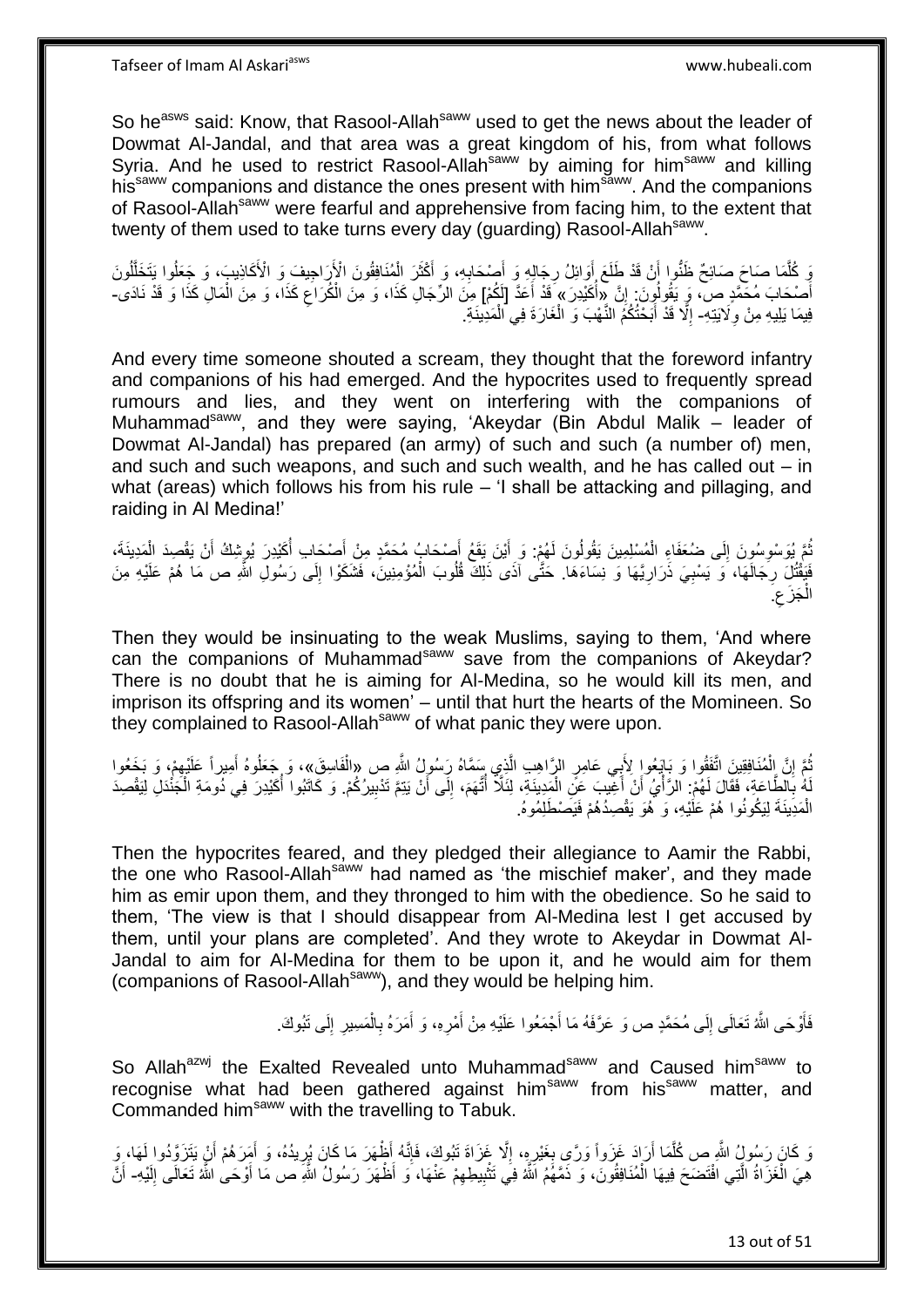اللَّهَ سَيُظْهِرُهُ بِأُكَيْدِرٍ حَتَّى يَأْخُذَهُ، وَ يُصَالِحَهُ عَلَى أَلْفِ أُوقِيَّةِ ذَهَبٍ فِي صَفَرٍ، وَ أَلْفِ أُوقِيَّةِ ذَهَبِ فِي رَجَبِ، وَ مِائَتَيْ حُلَّةٍ فِي ِ ُ ْ َ ُ ْ َ ة<br>المسابق ا<br>ا **∶** ه رَجَبٍ، وَ مِائَتَٰيْ خُلٌّةٍ فِي صَفَرٍ ، وَ يَنْصَرِفُ سَالِماً إِلَى ثَمَانِينَ يَوْماً. َ ∣∣<br>∶ ِ ه

And it was so that every time Rasool-Allah<sup>saww</sup> intended a military expedition, kept it a secret, except for the military expedition of Tabuk, for he openly stated what he<sup>saww</sup> intended, and ordered them that they should stock up the provisions for it. And it is the military expedition which the hypocrites were exposed in it, and Allah $a$ <sup>zwj</sup> Condemned them for being too pre-occupied from it, and Rasool-Allah<sup>saww</sup> made it apparent what Allah<sup>azwj</sup> had Revealed to him<sup>saww</sup> – that Allah<sup>azwj</sup> would Make him<sup>saww</sup> victorious over Akeydar until he is seized, and reconciles upon a thousand ounces of gold in Safar, and a thousand ounces of gold in Rajab, and two hundred garments in Rajab, and two hundred garments in Safar, and he<sup>saww</sup> would leave safely for up to eighty days (journey),

فَقَالَ لَهُمْ رَسُوِلُ اللَّهِ صِ. إِنَّ مُوسَى وَعَدَ قَوْمَهُ أَرْبَعِينَ لَيْلَةً، وَ إِنِّي أَعِدُكُمْ ثَمَانِينَ لَيْلَةً، أَرْجِعُ سَالِماً غَانِماً ظَافِراً بِلَا حَرْبِ َ יִי, ِ َ َ َ ِ لَ تَكُونُ، وَ لَا أَحَدٌ يُسْتَأْسَرُ مِنَ الْمُؤْمِنِينَ ْ َ

Rasool-Allah<sup>saww</sup> said to them: 'Musa<sup>as</sup> promised his<sup>as</sup> people, forty days, and I<sup>saww</sup> am promising you all eighty nights. I<sup>saww</sup> shall return safely, victorious, successful, without a war taking place, nor anyone from the Momineen having been harmed'.

فَقَالَ الْمُنَافِقُونَ: لَإ وَ اللَّهِ، وَ لَكِنَّهَا آخِرُ كَرَّاتِهِ الَّتِي لَا يَنْجَبِرُ بَعْدَهِا، إِنَّ أَصْجَابَهُ لَيَمُوتُ بَعْضُهُمْ فِي هَذَا الْحَرِّ، وَ رِيَاح ْ ِ ه ِ ِ ْ َ ِ الْبَوَادِي، وَ مِيَاهِ الْمَوَاضِعِ الْمُؤْذِيَةِ الْفَاسِدَةِ وَ مَنْ سَلِمَ مِنْ ذَلِكَ فَبَيْنَ أُسِيرٍ فِي يَدِ أُكَيْدِرَ، وَ قَتِيلٍ وَ جَرِيحٍ ۖ ُ َ ْ ْ  $\zeta$ ْ ْ ٍ ِ

So the hypocrites said, 'No, by Allah<sup>azwj</sup>! But it is the last of his<sup>saww</sup> defeats which hesaww will not be stable after it. His<sup>saww</sup> companions would be dying, some of them in this heat, and the winds of the valleys, and its waters of the places, the harmful, the spoilt. And the (remaining) ones safe from that, they would be captured in the hands of Akeydar, and killed and injured'.

وَ اسْتَأْذَنَهُ الْمُنَافِقُونَ بِعِلَلٍ ذَكَرُوهَا: بَعْضُهُمْ يَعْنَلُّ بِالْحَرِّ، وَ بَعْضُهُمْ بِمَرَضِ جَسَدِهِ وَ بَعْضُهُمْ بِمَرَضِ عِيَالِهِ، فَكَانَ رَسُولُ اللَّهِ ِ ْ ِ ِ ْ ْ ِ ص يَأْذَنُ لَهُمْ. ْ

And the hypocrites sought his<sup>saww</sup> permission by mentioning reasons – one of them (said he) would be falling sick by the heat, and one of them with an illness of his body, and one of them with illness of his dependants. And it was so that Rasool-Allah<sup>saww</sup> permitted to them.

#### **[بَيَانُ بِنَـٰاءِ مَسْجِدِ ضِرَارٍ] ِ**

# **Report of the construction of the Masjid Zarar (harmful).**

فَلَمَّا صَحَ عَزْمُ رَسُولِ اللَّهِ ص عَلَى الرِّحْلَةِ إِلَى تَبُوكَ، عَمَدَ هَؤُلَاءِ الْمُنَافِقُونَ فَبَنَوٍْا خَارِجَ الْمَدِينَةِ مَسْجِداً، وَ هُوَ مَسْجِدُ ِ ْ ِ ْ ضِرَارٍ، بُرِيدُونَ الِاجْتِمَاعَ فِيهِ، وَ يُوهِمُونَ أَنَّهُ لِلصَّلَاةِ، وَ إِنَّمَا كَانَ لِيَجْتَمِعُوا فِيهِ لِعِلَّةِ الصَّلَاةِ فَيَتِمَّ تَدْبِيرُهُمْ، وَ يَقَعَ هُذَاكَ مَا ه ِ َ ِ ِ يَسْهُلُ لَهُمْ بِهِ مَا يُرِيدُونَ ِ **∶** ِ

So when the correct determination of Rasool-Allah<sup>saww</sup> (was known) upon the departure to Tabuk, those hypocrites deliberated and built a Masjid outside of Al-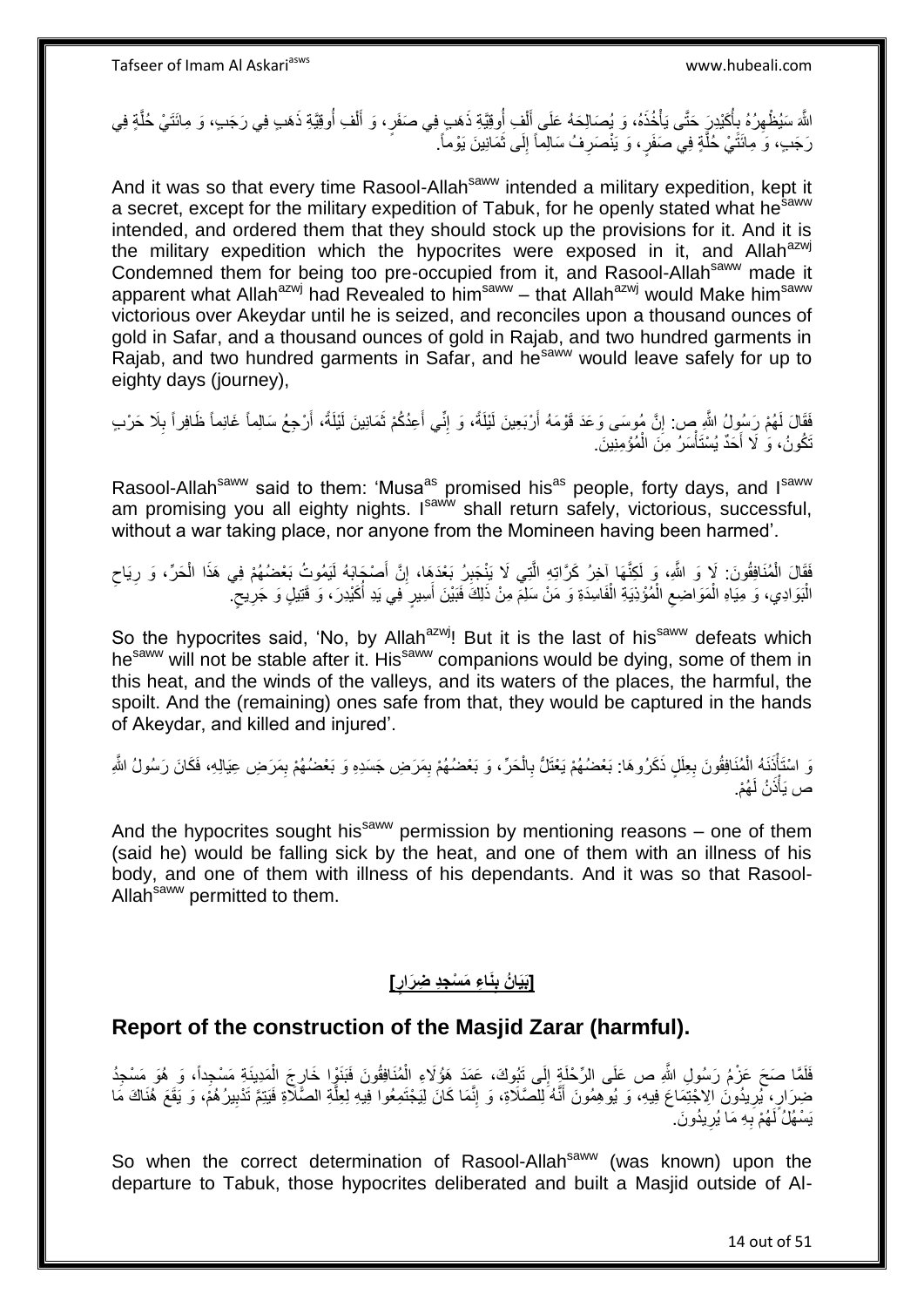Medina, and it is Masjid Zarar, intending to gather in it. And they were pretending that is was for the Salat, and rather it was for they own gatherings in it due to the reason of the Salat, so they could complete their places, and it would take place over there what would make it easy for them what they were intending with.

نْمَ جَاءَ جَمَاعَةٌ مِنْهُمْ إِلَى رَسُولِ اللَّهِ ص وَ قَالُوا: يَا رَسُولَ اللَّهِ إِنَّ بُيُوتَنَا قَاصِيَةٌ عَنْ مَسْجِدِكَ، وَ إِنَّا نَكْرَهُ الصَّلَاةَ فِي غَيْرِ ِ  $\frac{1}{2}$ ُ ِ ِ جَمَاعَةٍ، وَ يَصْعُبُ عَلَيْنَا الْحُضُورُ، وَ قَدْ بَنَيْنَا مَسْجِداً، فَإِنْ رَأَيْتَ أَنْ تَقْصِدَهُ وَ تُصَلِّيَ فِيهِ لِنَتَيَمَّنَ وَ نَتَبَرَّكَ بِالصَّلَاةِ فِيَ ْ ِّ اُ َ ِ ِ  $\zeta$ مَوْضِعِ مُصَلَّاكَ، فَلَمْ يُعَرِّفْهُمْ رَسُولُ اللَّهِ ص مَا عَرَّفَهُ اللَّهُ تَعَالَى مِنْ أَمْرِ هِمْ وَ نِفَاقِهِمْ. ِ ِ َ

Then a group of them came to Rasool-Allah<sup>saww</sup> and they said, 'O Rasool-Allah<sup>saww</sup>! Our houses are remote from your<sup>saww</sup> Masjid, and we dislike to pray Salat other than in a congregation, and the attending (here) is difficult upon us, and so we have built a Masjid. So if you<sup>saww</sup> view (as proper), if you<sup>saww</sup> could come and pray Salat in it, in order to be favoured and Blessed with the Salat in the place of yoursally praying'.

فَقَالَ ص: ائْتُونِي بِحِمَارِي، فَأُتِيَ بِالْيَعْفُورِ فَرَكِبَهُ يُرِيدُ نَحْوَ مَسْجِدِهِمْ، فَكُلَّمَا بَعَثَهُ- هُوَ وَ أَصْحَابُهُ- لَمْ يَنْبَعِثْ وَ لَمْ يَمْشِ، وَ<br>يَذِي مَسْ النُّونِي بِحِمَارٍي، فَأُتِيَ بِالْ َ ه ِ **∶** ْ **∶** ُ ِ لَ إِذَا صُرِفَ رَأْسُهٌ عََنْهُ إِلَى ۚغَيْرِهِ سَاَرَ أَحْسَنَ سَيْرٍ وَ أَطْيَنَهُ، َ **∶** ∣∣<br>∶ ا<br>ا ِ

So he<sup>saww</sup> said: 'Come to me<sup>saww</sup> with my<sup>saww</sup> donkey'. So they came with Al-Yafour (name of the donkey), and he<sup>saww</sup> rode it intending to head towards their Masjid. But, every time he<sup>saww</sup> spurred it – him<sup>saww</sup> and his<sup>saww</sup> companions – he would not move forward and would not walk. And whenever he<sup>saww</sup> would turn its head away from it towards another (direction), it would travel excellently and goodly.

قَالُوا: لَعَلَّ هَذَا الْحِمَارَ قَدْ رَأَى فِي هَذَا الطَّرِيقِ شَيْئاً كَرِهَهُ- وَ لِذَلِكَ لَا يَنْبَعِثُ نَحْوَهُ. فَقَالَ رَسُولُ اللَّهِ ص: ائْتُونِي بِفَرَسٍ. ِ **∶** ْ ِ فَأْتِيَ بِفَرَسٍ فَرَكِبَهُ، فَكُلَّمَا بَعَثَهُ نَحْوَ مَسْجِدِهِمْ لَمْ يَنْبَعِثْ، وَ كُلَّمَا حَرَكُوهُ نَحْوَهُ لَمْ يَتَحَرَّكْ- حَتَّى إِذَا وَلَوْا رَأْسَهُ إِلَى خَيْرِهِ مَأَر  $\ddot{\cdot}$ اً **ِ** ه ِ ِ **ہ میں** ه أَحْسَنَ سَيْرٍَ، َ

They said, 'Perhaps this donkey has seen something in this road which it dislikes, and due to that it is not moving towards it'. So Rasool-Allah<sup>saww</sup> said: 'Come to me<sup>saww</sup> with a horse!' So they came with a horse, and he<sup>saww</sup> rode it. But, every time he<sup>saww</sup> spurred it towards their Masjid, it would not move, and every time he<sup>saww</sup> moved it towards it, it would not move – until when he<sup>saww</sup> turned its head around towards another (direction), it travelled with excellent travelling.

فَقَالُوا. وَ لَعَلَّ هَذَا الْفَرَسَ قَدْ كَرِهَ شَيْئاً فِي هَذَا الطَّرِيقِ. فَقَالَ ص: تَعَالَوْا نَمْشِي إِلَيْهِ- فَلَمَّا تَعَاطَى هُوَ صٍ وَ مَنْ مَعَهُ الْمَشْيَ ِ ِ لَ ِ ْ َخْوَ الْمَسْجِدِ جَفُّوا فِي مَوَاضِعَهِمْ وَ لَمْ يَقْدِرُوا عَلَىَ الْحَرَكَةِ، وَ إِذَا هَمُّوا بِغَيْرِهِ مِنَ الْمَوَاضِعِ خَفَّتْ حَرَكَاتُهُمْ- وَ خَفَّتْ ِ **∶** ْ ِ ْ ِ أَبْدَانُهُمْ، وَ نََشِطَتْ قُلُوبُهُمْ. َ

They said, 'And perhaps this horse has disliked something in this road'. So Rasool-Allah<sup>saww</sup> said: 'Come, let us walk to it'. So when they stepped forward – him<sup>saww</sup> and the ones who were with him<sup>saww</sup> towards the Masjid, they got weighed down in their places and were not able upon the movement. And when they thought of another place, their movement was light, and their bodies were light, and their hearts were invigorated.

فَقَالَ رَسُولُ الثَّهِ صِ «: إِنَّ هَذَا أَمْرٌ قَدْ كَرِهَهُ الثَّهُ، فَلَيْسَ يُرِيدُهُ الْآنَ، وَ أَنَا عَلَى جَنَاحِ سَفَرٍ، فَأَمْهِلُوا حَتَّى أَرْجِعَ- إِنْ شَاءَ َ ِ َ ِ َ **∶** ِ َ **ี** ِ اللَّهُ- ثُمَّ أَنْظُرَ فِي هَذَا نَظَراً يَرْضَاهُ اللَّهُ تَعَالَى ۖ. َ ان<br>سال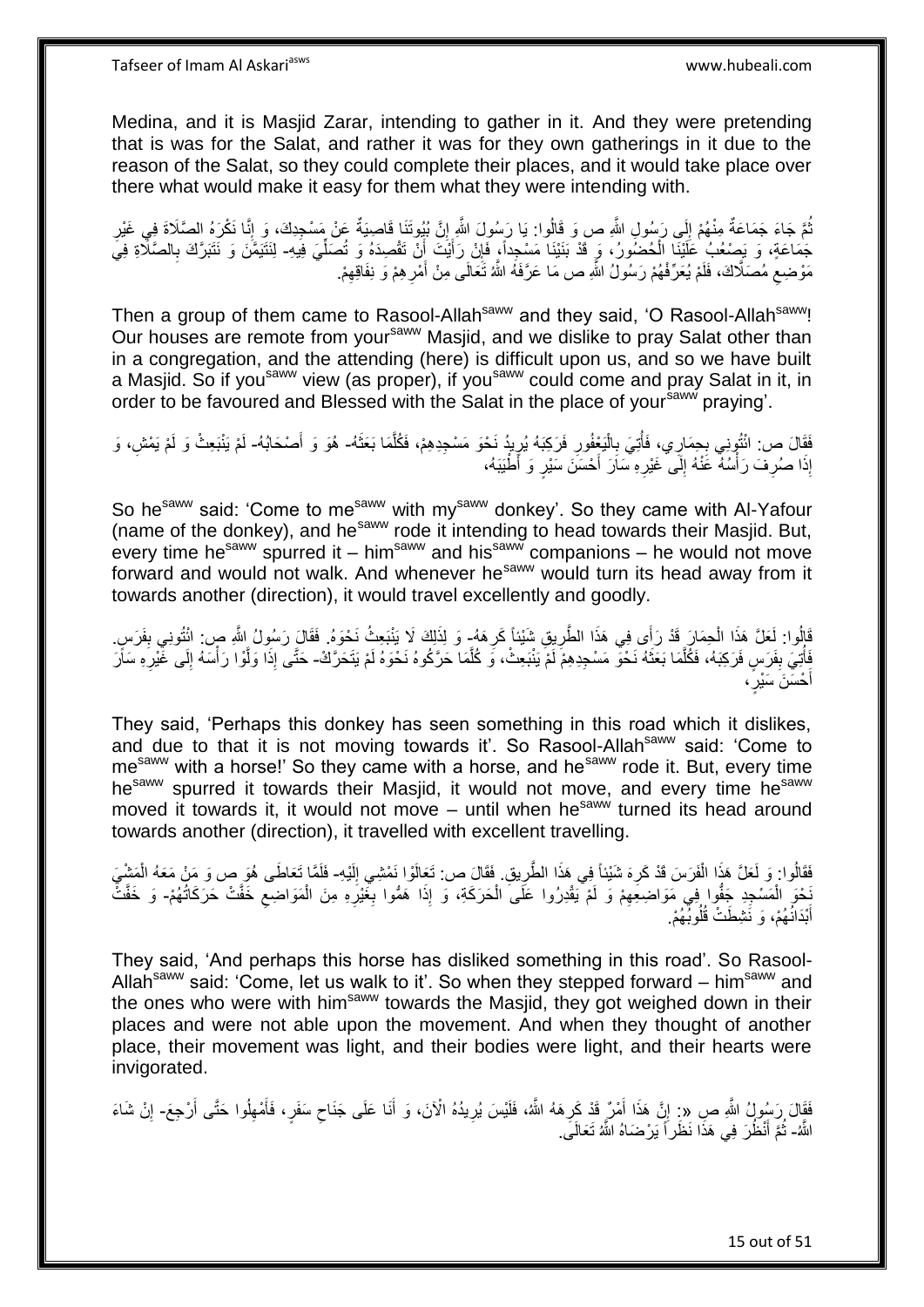Tafseer of Imam Al Askariasws www.hubeali.com

So Rasool-Allah<sup>saww</sup> said: 'This is a matter which Allah<sup>azwj</sup> has Disliked, so He<sup>azwj</sup> does not Want it now, and I<sup>saww</sup> am upon embarking on a journey, therefore wait until  $I<sup>saww</sup>$  return – Allah<sup>azwj</sup> Willing – then  $I<sup>saww</sup>$  shall look into this with a consideration Allah $^{azwj}$  the Exalted is Pleased with'.

> وَ جَدَّ فِي الْعَزْمِ عَلَى الْخُرُوجِ إِلَى نَبُوكَ، وَ عَزَمَ الْمُنَافِقُونَ عَلَى اصْطِلَامِ مُخَلَّفِيهِمْ إِذَا خَرَجُوا. ِ ه ِ ْ ∣∣<br>∶ ِ ِ ْ

And he<sup>saww</sup> renewed in the determination upon the going out to Tabuk, and the hypocrites were determined upon plotting their opposition when they did go out.

## **]حديث المنزلة[**

## **Hadeeth of the status**

فَأَوْحَى اللَّهُ تَعَالَى إِلَيْهِ: يَا مُحَمَّدُ إِنَّ الْعَلِيَّ الْأَعْلَى يَقْرَأُ عَلَيْكَ السَّلَامُ- وَ يَقُولُ: إِمَّا أَنْ تَخْرُجَ أَنْتَ وَ يُقِيمَ عَلِيٌّ، وَ إِمَّا أَنْ ْ ِ لَ  $\sum_{i=1}^{n}$ َ َ ِ َ َ ِ يَخْرُجَ عَلِيٌّ وَ تُقِيمَ أَنْتَ.

So Allah<sup>azwj</sup> the Exalted Revealed unto him<sup>saww</sup>: 'O Muhammad<sup>saww</sup>! The Most Exalted Conveys the Greetings to you and is Saying: "Either you<sup>saww</sup> go out and Aliasws stays, or Aliasws goes out and yousaww stay'.

فَقَالَ رَسُولُ ابِثَّهِ ص: ذَاكَ لِعَلِيٍّ. فَقَالَ عَلِيٌّ ع: السَّمْعَ وَ الطَّاعَةَ لِأَمْرِ اللَّهِ تَعَالَى وَ أَمْرِ رَسُولِهِ، وَ إِنْ كُنْتُ أُحِبُّ أَلَّا أَتَخَلَّفَ ِ َ **∶** ا<br>ا ِ ه َ عَنْ رَسُولِ اللَّهِ ص فِي حَالٍ مِنَ الْأَحْوَالِ أَ

Rasool-Allah<sup>saww</sup> said: 'That is up to Ali<sup>asws</sup>'. So Ali<sup>asws</sup> said: 'The listening and the obedience is to the Command of Allah<sup>azwj</sup> the Exalted and orders of His<sup>azwj</sup> Rasool<sup>saww</sup>, and even though lasws would love not to be left behind from Rasool-Allah<sup>saww</sup> during a state from the states'.

فَقَالَ رَسُولُ اللَّهِ ص: «أَ مَا تَرْضَى أَنْ تَكُونَ مِنِّي بِمَنْزِلَةِ هَارُونَ مِنْ مُوسَى إِلَّا أَنَّهُ لَا نَبِيَّ بَعْدِي» قَالَ ع: رَضِيتُ يَا ِ َ ِ لَ ِ ِ َ َ رَ سُولَ اللَّه

So Rasool-Allah<sup>saww</sup> said: 'Are you<sup>asws</sup> not please that you<sup>asws</sup> happen to be from me<sup>saww</sup> at the status of Haroun<sup>as</sup> from Musa<sup>as</sup> except there would be no Prophet<sup>as</sup> after me<sup>saww</sup>?' He<sup>asws</sup> said: 'I<sup>asws</sup> am pleased, O Rasool-Allah<sup>saww</sup>'.

فَقَالَ لَهُ رَسُولُ النَّهِ ص: يَا أَبَا الْحَسَنِ إِنَّ لَكَ أَجْرُ خُرُوجِكَ مَعِي فِي مُقَامِكَ بِالْمَدِينَةِ وَ إِنَّ اللَّهَ قَدْ جَعَلَكَ أُمَّةً وَحْدَكَ كَمَا جَعَلَ ِ ْ ِ ِ ْ َ ُ إِبْرَ اهِيمَ ع أُمَّةً، تَمْنَعُ جَمَاعَةَ الْمُنَافِقِينَ وَ الْكُفَّارِ هَيْيَتُكَ عَنِ الْحَرَّكَةِ عَلَى الْمُسْلِمِينَ ـ ِ ْ ا<br>ا <u>֖֚֚֚</u> ْ ْ

So Rasool-Allah<sup>saww</sup> said: 'O Abu Al-Hassan<sup>asws</sup>! For you<sup>asws</sup> would be the Recompense of your<sup>asws</sup> going out with me<sup>saww</sup> during your<sup>asws</sup> staying in Al-Medina, and that Allah<sup>azwj</sup> has Made you<sup>asws</sup> alone as a community just as He<sup>azwj</sup> Made Ibrahim<sup>as</sup> (alone) as a community. Your<sup>asws</sup> awe will prevent the group of hypocrites and the Kafirs from the movement against the Muslims'.

فَلَمَّا خَرَجَ رَسُولُ اللَّهِ صِ وَ شَيَّعَهُ عَلِيٌّ ع خَاضَ الْمُنَافِقُونَ فَقَالُوا: إِنَّمَا خَلَّفَهُ مُحَمَّدٌ بِالْمَدِينَةِ لِبُغْضِهِ لَهُ، وَ لِمَلَالَتِهِ مِنْهُ، وَ مَا ْ ْ **∶** ه ِ أَرَادَ بِذَلِكَ إِلَّا أَنْ يَلْقَاهُ الْمُنَافِقُونَ- فَيَقْتُلُوهُ وَ يُحَارِبُوهُ فَيُهْلِكُوهُ. ْ ا<br>ا ِ ْ **∶**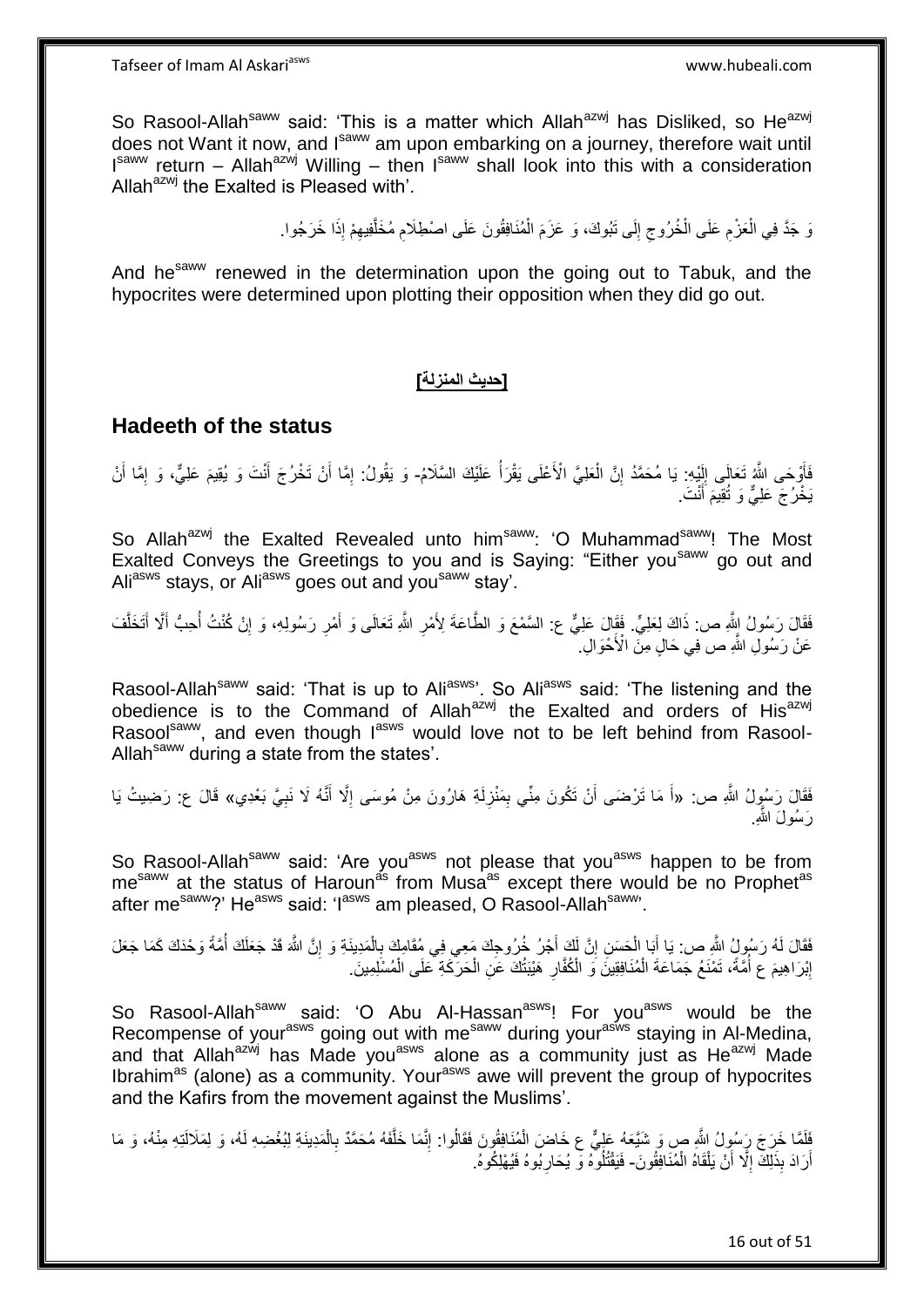Tafseer of Imam Al Askariasws www.hubeali.com

So, when Rasool-Allah<sup>saww</sup> went out and Ali<sup>asws</sup> escorted him<sup>saww</sup>, the hypocrites rushed and they said, 'But rather, Muhammad<sup>saww</sup> has left him<sup>asws</sup> behind in Al-Medina due to his<sup>saww</sup> hatred for him<sup>asws</sup>, and due to a grudge from him<sup>asws</sup>, and he<sup>saww</sup> did not intend with that except that he<sup>asws</sup> would face the hypocrites (alone), so they would (be able to) kill him<sup>asws</sup>, and battle him<sup>asws</sup> and destroy him<sup>asws</sup>.

فَاتَّصِلَ ذَلِكَ بِرَسُولِ اللَّهِ صِ فَقَالَ عَلِيٌّ ع: تَسْمَعُ مَا يَقُولُونَ يَا رَسُولَ اللَّهِ فَقَالَ رَسُولُ اللَّهِ ص: أَ مَا يَكْفِيكَ أَنَّكَ جِلْدَةُ مَا بَيْنَ ِ َ َ ْ عَيْنَيَّ وَ نُورُ بَصَرِي، وَ كَالرُّوحِ فِي بَدَّنِيؖ. ِ

So that was transmitted to Rasool-Allah<sup>saww</sup>, and Ali<sup>asws</sup> said: 'Did you<sup>saww</sup> hear what they are saying, O Rasool-Allah<sup>saww</sup>?' So Rasool-Allah<sup>saww</sup> said: 'Is it not sufficient for you<sup>asws</sup> that you<sup>asws</sup> are the skin what is between my<sup>saww</sup> eyes, and light of my<sup>saww</sup> vision, and like the soul in my<sup>saww</sup> body?'

ُمَّ سَارَ رَسُولُ اللَّهِ صِ بِأَصْحَابِهِ، وَ أَقَامَ عَلِيٌّ ع بِالْمَدِينَةِ، فَكَانَ كُلَّمَا دَبَّرَ الْمُنَافِقُونَ أَنْ يُوقِعُوا بِالْمُسْلِمِينَ، فَزِعُوا مِنْ عَلِيٍّ وَ ه ْ ِ **∶** َ ِ ِ ْ **∶** َ ْ خَافُوا أَنْ يَقُومَ مَعَهُ عَلَيْهِمْ مَنْ يَذَفَعُهُمْ عَنْ ذَلِكَ، وَ جَعَلُوا يَقُولُونَ فِيمَا بَيْنَهُمْ: هِيَ كَرَّةُ مُحَمَّدٍ الَّتِيَ لَا يَئُوبُ مِنْهَا. ِ

Then Rasool-Allah<sup>saww</sup> went with his<sup>saww</sup> companions and Ali<sup>asws</sup> stayed in Al-Medina. It was so that every time the hypocrites planned to attack the Muslims, they dreaded from Aliasws and feared that there is someone who would be standing (at the forefront) who would be defending them from that, and they went on saying between them, 'This is a game of Muhammad<sup>saww</sup> which there is no repelling from it'.

فَلَمَّا صَارَ بَيْنَ رَسُولِ اللَّهِ ص وَ بَيْنَ «أُكَيْدِرَ» مَرْحَلَةٌ قَالَ: تِلْكَ الْعَشِيَّةَ: يَا زُبَيْرَ بْنَ الْعَوَّامِ، يَا سِمَاكَ بْنَ خَرَشَةَ امْضِيَا فِي ِ ْ ْ ْ ُ عِشْرِينَ مِنَ الْمُسْلِمِينَ إِلَى بَابِ قَصْرِ ۚ «أُكَيْدِرَ » فَخُذَاهُ، وَ ائْتِيَانِي بِهِ. ِ **∶** ِ ا<br>ا ِ

So when a phase came between Rasool-Allah<sup>saww</sup> and Akeydar, he<sup>saww</sup> said that evening: 'O Zubeyr Bin Al-Awwam! O Simak Bin Kharsha! Both of you go among twenty from the Muslims to the door of the castle of Akeydar, seize him and bring him to me!'

فَقَالَِ الزُّبَيْرُ: يَإِ رَسُولَِ اللَّهِ وَ كَيْفَ نَأْتِيكَ بِهِ وَ مَعَهُ مِنَ الْجُيُوشِ الَّذِي قَدْ عَلِمْتَ، وَ مَعَهُ فِي قَصْرِهِ سِوَى حَشَمِهِ أَلْفٌ وَ ْ َ ِ ه ْ ِ **ٔ** ٍ مِانَٰثَانِ عَبْدٍ وَ أُمَةٍ وَ خَادِمٍ َ

Al-Zubeyr said, 'O Rasool-Allah<sup>saww</sup>! And how can we come with him, and with him are from the army which you<sup>saww</sup> have known, and with him in his castle, besides his attendants are a thousand and two hundred slaves and maids and servants'.

فَقَالَ رَسُولُ اللَّهِ ص: تَحْتَالانَ عَلَيْهِ فَتَأْخُذَاذِهِ. قَالَ: يَا رَسُولَ اللَّهِ وَ كَيْفَ [نَأْخُذُهُ] وَ هَذِهِ لَيْلَةٌ قَفْرَاءُ، وَ طَرِيقُنَا أَرْضٌ مَلْسَاءُ، ْ ْ ْ َ ِ وَ نَحْنُ فِي الصَّحْرَ اءِ لَا نَخْفَى!

So Rasool-Allah<sup>saww</sup> said: 'Just go to him and seize him'. He said, 'O Rasool-Allah<sup>saww</sup>! And how can we seize him and this is a moonlight night, and our path is a plain ground, and we are in the desert, we cannot hide!'

فَقَالِ رَسُولُ اللَّهِ ص: أَ تُحِبَّانِ أَنْ يَسْتُرَكُمَا اللَّهُ عَنْ عُيُونِهِمْ، وَ لَا يَجْعَلَ لَكُمَا فِلَّذ<br>فَقَالِ رَسُولُ اللَّهِ ص: أَ تُحِبَّانِ أَنْ يَسْتُرَكُمَا اللَّهُ عَنْ عُيُونِهِمْ، وَ لَا يَجْعَلَ لَ ِ َ ْ ِ ِ َلَا تَتَبَيَّنَانِ مِنْهُ قَالاً: بَلَى.

So Rasool-Allah<sup>saww</sup> said: 'Would you love it that Allah<sup>azwj</sup> should Veil both of you from their eye, nor Make shadows for you when He<sup>azwj</sup> Does Veil you, and Make

17 out of 51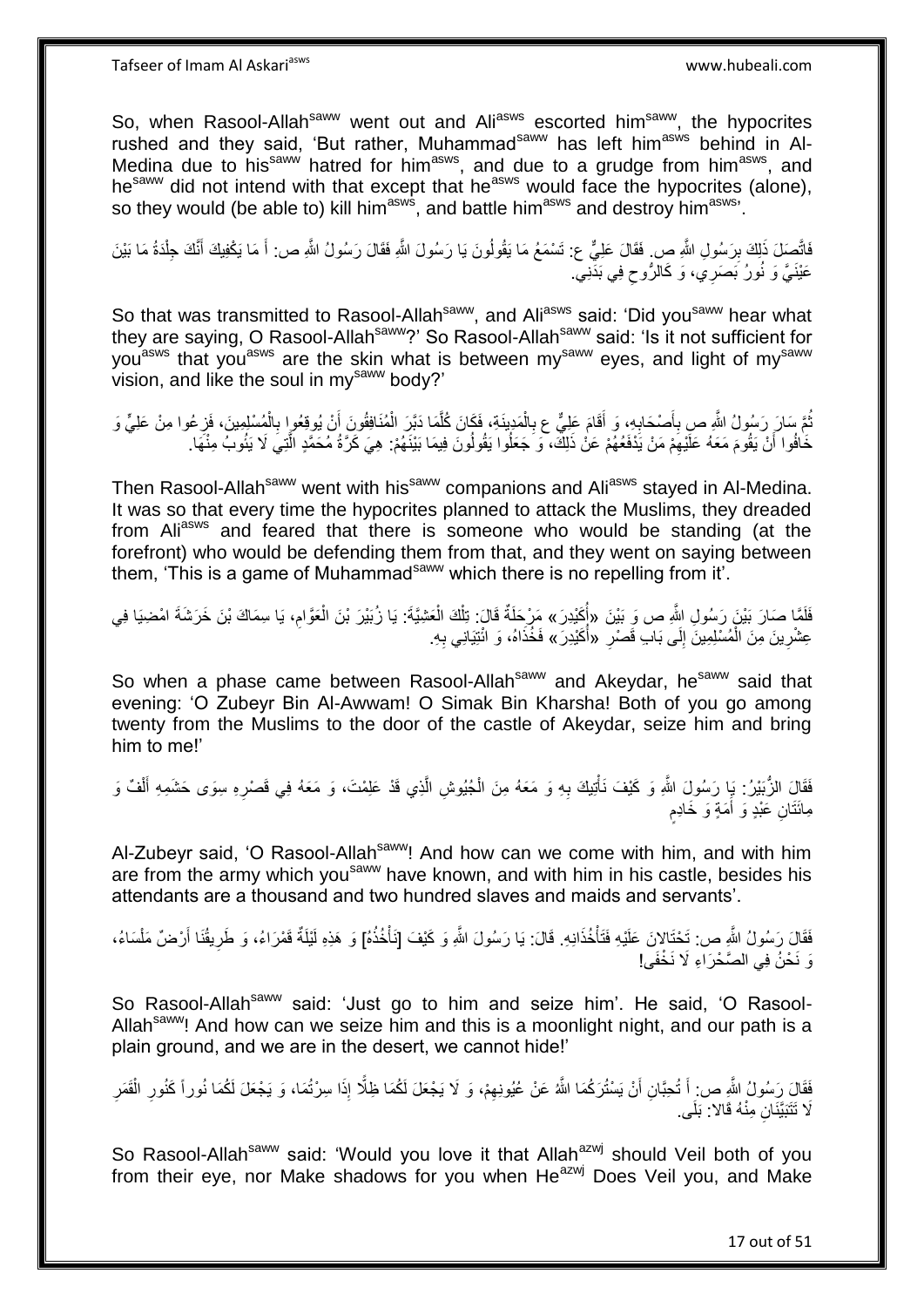(radiant) light for you like the light of the moon not being discerned from it?' They said, 'Yes'.

قَالَ: عَلَيْكُمَا بِالصَّلَاةِ عَلَى مُحَمَّدٍ وَ آلِهِ الطَّيِّبِينَ- مُعْتَقِدِينَ أَنَّ أَفْضَلٍّ آلِهٍ عَلِيُّ بْنُ أَبِي طَالِبٍ ع، وَ تَعْتَقِدُ أَنْتَ يَا زُبَيْرُ خَاصَّةً-**!** ِ َ َ َ أَنَّهُ لَا يَكُونَ عَلِيٌّ فِي قَوْمٍ إِلَّا كَانَ هُوَ أَحَقَّ بِالْوَلَايَةِ عَلَيْهِمْ، لَّيْسَ لِأَحَدٍ أَنْ يَتَقَّدَّمَهُ، ֺ֪֪֪֪֪֦֪֪֪֦֪֪֦֪֪֦֪֪֦֝֘֝֘֝֟֓֟֘֝֟֓֟֘֝֟֓֡֟֓֟֓֡֟֓֟֓֡֟֓֟֓֟֡֟֓֞֟֓֡֟֓֡֟֓֟֡֡֡֬֞֓֞֓֞֞֟֞֟֞֓֞֞֟֞֟֞֟֞֟֟ اُ ِ ا<br>ا **∶** َ ِ ٍ

He<sup>saww</sup> said: 'Upon you is with the Salawat upon Muhammad<sup>saww</sup> and his<sup>saww</sup> goodly Progeny<sup>asws</sup> – (while) believing that the most superior of his<sup>saww</sup> Progeny<sup>asws</sup> is Ali<sup>asws</sup> Bin Abu Talib<sup>asws</sup>. And you should believe in particular, O Zubeyr, that Ali<sup>asws</sup> will not happen to be in a community except that he<sup>asws</sup> would be the most rightful with the Wilayah upon them. It is not for anyone that he should precede him<sup>asws</sup>.

فَإِذَا أَنْثُمَا فَعَلْتُمَا ذَلِكَ- وَ بَلَغْتُمَا الظِّلِّ الَّذِي بَيْنَ يَدَيْ قَصْرِهِ مِنْ حَائِطٍ قَصْرِهِ- فَإِنَّ اللَّهَ تَعَالَى سَيَبْعَثُ الْغِزْ لَانَ وَ الْأَوْعَالَ إِلَى ْ َ ِ ِ ه ْ ا ِ بَابِهِ فَتَحْتَكُ قُرُونَهَا بِهِ فَيَقُولُ: مَنْ لِمُحَمَّدٍ فِي مِثْلِ هَذَا وَ يَرْكَبُ فَرَسَهُ لِيَنْزِلَ فَيَصَطَادَ. ِ ِ **ٍ ٔ** 

So when you both do that – and you reach the shadow that is in front of his castle, from the wall of his castle – then Allah<sup>azwj</sup> the Exalted will Send to gazelles and two Alpine goats to his door. So they would knock their horns with it. So he would be saying. 'Who is for Muhammad<sup>saww</sup> in the likes of this?', and he would ride with his horse in order to descend, so he can catch them.

فَتَقُولُ امْرَأَتُهُ: إِيَّاكَ وَ الْخُرُوجَ- فَإِنَّ مُحَمَّداً قَدْ أَنَاخَ بِفِنَائِكَ- وَ لَسْتَ تَأْمَنُ أَنْ يَكُونَ قَدِ احْتَالَ، وَ دَسَّ عَلَيْكَ مَنْ يَقَعُ بِكَ. <u>֖֖֚֚֚֓</u>ׇ֛֚ َ ارا<br>مُحَمَّةٌ **∣** َ ِ َ ْ َفَيَقُولُ لَهَا: إِلَيْكِ عَنِّي، فَلَوْ كَانَ أَحَدٌ انْفَصَلَ عَنْهُ فِي هَذِهِ اللَّيْلَةِ، لَيَلْقَاهُ- فِي هَذَا الْقَمَرِ- عُيُونُ أَصْحَابِنَا فِي الطَّرِيقِ، وَ هَذِهِ لَ ِ ْ ه **∶** ْ ِ **!** َ الدُّنْيَا بَيْضَاءُ لَا أَحَدَ قِيهَا، وَ لَوْ كَانَ فِي ظِلِّ قَصْرِنَا ۚ هَذَا- إِنْسِيٌّ لَنَفَرَتْ مِنْهُ الْوُحُوشُ. **∶** َ ْ ِ

So his wife would be saying, 'Beware of going out  $-$  for Muhammad<sup>saww</sup> has determined to perish you – and it isn't safe that he<sup>saww</sup> happens to have played a trick, and hidden someone who would attack you'. So he would be saying to her, 'To you is my concern, but if there was anyone who goes out during this night, in this moonlight, the eyes of our companions would see him in the road. And here is the world, while (clear), there is no one in it. And had there been anyone in the shadow of this castle of ours - out of forgetfulness, he would flee from it for the wild animals'.

> ْ فَيَنْزِلُ لِيَصْطَادَ الْغِزْلَانَ وَ الْأَوْعَالَ [فَتَهْرَبُ] مِنْ بَيْنِ يَدَيْهِ وَ يَتْبَعُهَا، فَتُعِيطَانِ بِهِ وَ أَصْحَابُكُمَا فَتَأْخُذَانِهِ. ِ ْ َ **∶**

So he would come down to catch the two gazelles and the two Alpine goats, but they would flee from his hands and go distant, then you and your companions can surround him and seize him'.

فَكَانَ كَمَا قَالَ رَسُولُ اللَّهِ ص فَأَخَذُوهُ، فَقَالَ: لِي إِلَيْكُمْ حَاجَةٌ. قَالُوا: وَ مَا هِيَ فَإِنَّا نَقْضِيهَا إِلَّا أَنْ نَسْأَلَنَا أَنْ نُخَلِّيَكَ. لَ ِ َ ِ ∣اٍ ِّ َ Í َ

So it happened just as Rasool-Allah<sup>saww</sup> had said, they seized him. He said, 'There is a need for me to you'. They said, 'And what is it. We shall fulfil it except if you as use to let you go'.

فَقَالَ: تَنْزِعُونَ عَنِّي ثَوْبِي هَذَا، وَ سَيْفِي [هَذَا] وَ مِنْطَقَتِي وَ تَحْمِلُونَهَا إِلَيْهِ، وَ تَحْمِلُونَنِي إِلَيْهِ فِي قَمِيصِمِي لِئَلَّا يَرَانِي فِي هَذَا ِ لَ ِ لَ  $\frac{1}{2}$ ة<br>أ الزِّيِّ، بَلُّ يَرَانِي فِي زِيٍّ النَّوَاضُعِ فَلَعَلَّهُ يَرْحَمِّنِي ه ِ **∶**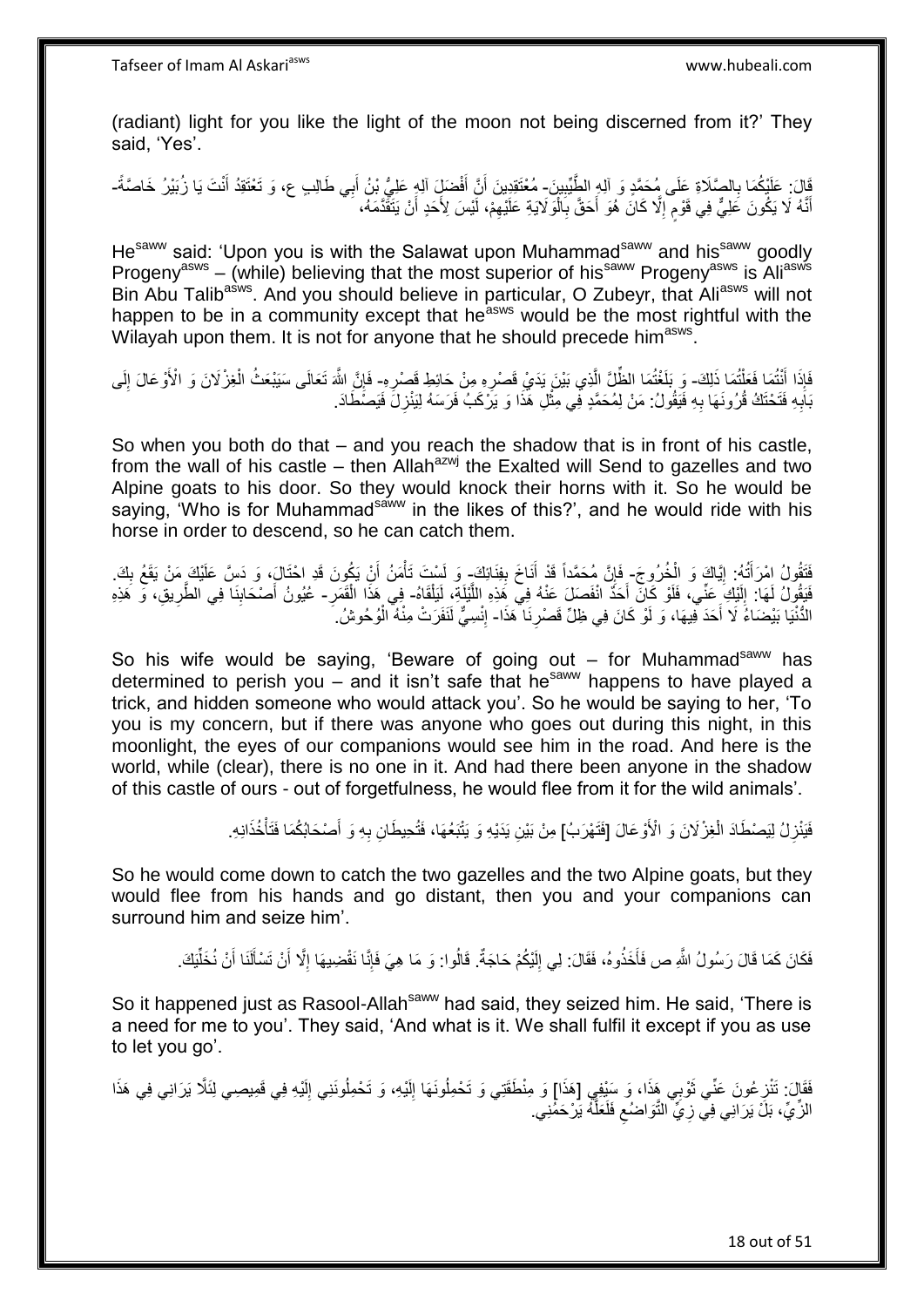Tafseer of Imam Al Askariasws www.hubeali.com

So he said, 'Remove these clothes from me, and this sword of mine, and my belt, and take me to him<sup>saww</sup> in my shirt, lest he<sup>saww</sup> sees me in this attire. But he<sup>saww</sup> should see me in humble attire, and perhaps he<sup>saww</sup> would be merciful to me'.

فَعَلُوا ذَلِكَ، فَجَعَلَ الْمُسْلِمُونَ وَ الْأَعْرَابُ بَلْنَسُونَ ذَلِكَ النُّوْبَ- وَ هُوَ فِي الْقَمَرِ فَيَقُولُونَ: هَذَا مِنْ حُلَل الْجَذَّةِ، وَ هَذَا مِنْ حُلِيِّ ْ ه ْ ْ ِ ْ الْجَنَّةِ يَا رَسُولَ اللَّهِ قَالَ: لَا، وَ لَكِنَّهُ ثَوْبُ أُكَيْدِرَ وَ سَيْفُهُ وَ مِنْطَقَتُهُ، وَ لَمِنْدِيلُ إَبْنِ عَمَّتِي الزُّبَيْرِ وَ سِمَاكٍ فِي الْجَنَّةِ أَفْضَلُ مِنْ ا<br>ا ة<br>أ َ ْ ِ هَذَا إِنِ اسْتَقَامَا عَلَى مَا أَمْضَنَيا مِنْ عَهْدِي- إِلَى أَنْ يَلْقَيَانِي عِنْدَ حَوْضِي فِي الْمَخْشَرِ َ ْ ∣∣<br>∶ ِ ْ

So they did that, and the Muslims and the Bedouins went on to wear that clothing – and it was in the moonlight, and they were saying, 'This is from the garments of the Paradise, and this is from the ornaments of the Paradise, O Rasool-Allah<sup>saww</sup>!' He<sup>saww</sup> said: 'No, but it is a clothing of Akeydar, and his sword, and his belt; and a towel of the son of my<sup>saww</sup> aunt Al-Zubeyr, and Simak in the paradise is superior than this, of they both remain steadfast upon what they accomplish from mysaww agreements – until they meet me<sup>saww</sup> at my<sup>saww</sup> fountain in the (plains) of the Resurrection'.

قَالُوا: وَ ذَلِكَ أَفْضَلُ مِنْ هَذَا قَالَ ص: بَلْ خَيْطٌ مِنْ مِنْدِيلِ مَائِدَتِهِمَا فِي الْجَنَّةِ أَفْضَلُ مِنْ مِلْءِ الْأَرْضِ إِلَى السَّمَاءِ مِثْلَ هَذَا َ ْ ِ َ :<br>نا ْ ِ َه ِب. الذه

They said, 'And that is superior to this?' He<sup>saww</sup> said: 'But, a thread of a towel of their table-spread in the Paradise is superior than the earth filled up to the sky with the likes of this gold'.

فَلَمَّا أُتِيَ بِهِ رَسُولُ اللَّهِ ص قَالَ لَهُ: يَا مُحَمَّدُ أَقِلْنِي وَ خَلِّنِي عَلَى أَنْ أَذْفَعَ عَنْكَ مِنْ وَرَائِي مِنْ أَعْدَائِكَ. فَقَالَ لَهُ رَسُولُ اللَّهِ َ اُ ِّ ْ َ ِ ر<br>ا َ ص: فَإِنْ لَمْ تَفِ بِذَلِكَ ِ

So when they came with him to Rasool-Allah<sup>saww</sup>, he said to him<sup>saww</sup>, 'O Muhammad<sup>saww</sup>! Save me and leave me upon (the stipulation) that I shall defend from you<sup>saww</sup> from behind my back, from your<sup>saww</sup> enemies'. Rasool-Allah<sup>saww</sup> said to him: 'Supposing you do not fulfil that?'

َالَ: يَا مُحَمَّدُ إِنْ لَمْ أَفٍ بِذَلِكَ، فَإِنْ كُنْتَ رَسُولَ اللَّهِ فَسَيُطْفِرُكَ بِي- مَنْ مَنَعَ ظِلَالَ أَصْحَابِكَ أَنْ تَقَعَ عَلَى الْأَرْضِ حَتَّى ِ َ ِ َ **∶** َ أَخَذُونِي، وَ مَنْ َسَاقَ الْغِزْ لَاَنَ إِلَى بَابِي- حَتَّى اسْتَخْرَجَنِي مِنْ قَصْرِيِّ- وَ أَوْقَعَنِي فِي أَيْدِي أَصَحَابِكَ،  $\frac{1}{2}$ ْ ِ َ ِ َ َ

He said, 'O Muhammad<sup>saww</sup>! If I do not fulfil with that, then if you<sup>saww</sup> were a Rasool<sup>saww</sup> of Allah<sup>azwj</sup>, so He<sup>azwj</sup> would Make you<sup>saww</sup> win against me - the One<sup>azwj</sup> Who Prevented the shadows of your companions from falling upon the ground until they seized me, and the One $a^2$ <sup>wj</sup> Who Ushered the two gazelles to my door until I came out from my castle, and Made me fall into the hands of your<sup>saww</sup> companions.

رَ إِنْ كُنْتَ غَيْرَ نَبِيٍّ- فَإِنَّ دَوْلَتَكَ الَّتِي أَوْقَعَتْنِي فِي يَدِكَ بِهَذِهِ الْخَصْلَةِ الْعَجِيبَةِ- وَ السَّبَبِ اللَّطِيفِ سَتُوقِعُنِي فِي يَدِكَ بِمِثْلِهَا. **∶**  ِ ِ َ ْ ْ ِ ِ ه

And if you<sup>saww</sup> were other than a Prophet<sup>saww</sup>, then your<sup>saww</sup> technique which made me fall into yoursaww hands, by these strange qualities and the subtle causes, would make me fall into your<sup>saww</sup> hands (again) with the like of it'.

قَالَ: فَصَالَحَهُ رَسُولُ اللَّهِ ص عَلَى أَلْفٍ أُوقِيَّةٍ إِمِنِْ] ذَهَبٍ فِي رَجَبٍ وَ مِائَتَيْ جُلَّةٍ وَ<br>قَالَ: فَصَالَحَهُ رَسُولُ اللَّهِ ص عَلَى أَلْفٍ أُوقِيَّةٍ إِمِنِْ] ذَهَبٍ فِي رَجَبٍ وَ مِائَتَيْ مَائَةٍ و ُ ْ َ ه ا<br>ا ْ َ ه عَلَى أَنَّهُمْ يُضِيفُونَ مَنْ مَرَّ بِهِمْ مِنِّ الْمُسْلِمِينَ ثَلَاثَةً إِنَّامٍ- وَ يُزَرَّوُدُونَهُ إِلَى الْمَرْحَلَةِ الَّتِي تَلِيهَا، عَلَى أَنَّهُمْ إِنَّ نَقَضُوا تَشَيْئاً مِنْ ٍ َ ْ ِ ِ َ ه ْ ِ َذَلِكَ فَقَدْ بُرِئَتْ مِنْهُمْ ذِمَّةُ اللَّهِ، َوَ ٰذِمَّةُ مُحَمَّدٍ رَسُولِ اللَّهِ، ثُمَّ كَرَّ رَسُولُ اللَّهِ ص رَاجِعاً. **∶** :<br>-<br>-

19 out of 51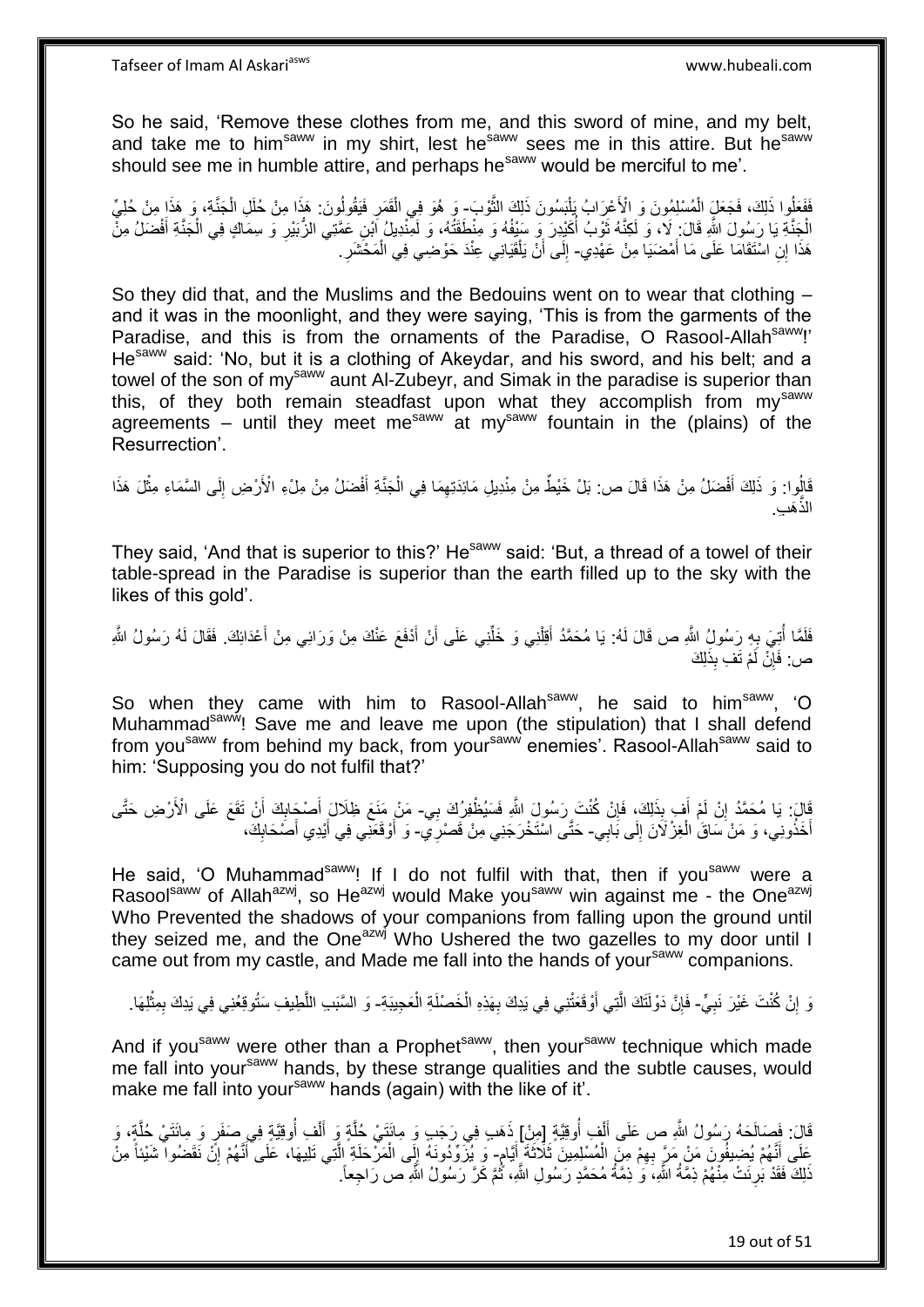He<sup>asws</sup> said: 'So Rasool-Allah<sup>saww</sup> reconciled with him upon a thousand ounces of gold in (the month of) Rajab and two hundred garments, and a thousand ounces in Safar and two hundred garments, and upon that they would be hosting (as guests) the ones from the Muslims who passes by, for three days, and they would be providing for him to the place which he is going to, on top of that, if they were to break anything from that (stipulated clauses), so the Guarantee of Allah<sup>azwj</sup> is disavowed from them, and the guarantee of Muhammad<sup>saww</sup>, Rasool<sup>saww</sup> of Allah<sup>azwj</sup>. Then Rasool-Allah<sup>saww</sup>, let him return.

وَ قَالَ مُوسَى بْنُ جَعْفَرٍ عِ فَهَذَا الْعِجْلُ فِي زَمَانِ النَّبِيِّ هُوَ أَبُو عَامِرٍ الرَّاهِبُ الَّذِي سَمَّاهُ رَسُولُ اللَّهِ ص: «الْفَاسِقَ» وَ عَادَ ه َ **∶** ْ رَسُولُ اللَّهِ صَ غَانِماً ظَافِراً، وَ أَبْطَلَ [اللَّهُ تَعَالَمِ] كَلِنَةَ ٱلْمُنَافِقِينَ، وَ أَمَرَ رَسُولُ اللَّهِ ص بِإِحْرَاقِ مَسْجِدِ الضّرَارِ، وَ أَنْزَلَ اللَّهُ َ َ ِ ا.<br>ب ِ َ ْ تَعَالَى: وَ الَّذِينَ اتَّخَذُوا مَسْجِداً ضِراراً وَ كُفْراً الْأَيَاتِ. ه

And Musa<sup>asws</sup> Bin Ja'far<sup>asws</sup> said: 'So this is the calf during the era of the Prophet<sup>saww</sup>. He was Abu Aamir the Rabbi whom Rasool-Allah<sup>saww</sup> names as 'the mischief maker', and Rasool-Allah<sup>saww</sup> returned (from Tabuk), victorious, successful, and Allah<sup>azwj</sup> the Exalted Invalidated the plots of the hypocrites, and Commanded Rasool-Allah<sup>saww</sup> with the burning down of Masjid Al-Zirar. And Allah<sup>azwj</sup> the Exalted Revealed: **And** *those who built a Masjid for harm and for Kufr [9:107]* – the Verse'.

زَ قَالٍَ مُوسَى بْنُ جَعْفَرٍ عِ فَهَذِا الْعِجْلُ- فِي حَيَاتِهِ صِ- دَمَّرَ اللَّهُ عَلَيْهِ وَ أَصَابَهُ بِقُولَنْجِ [وَ بَرَصٍ] وَ جُذَامٍ وَ فَالِجٍ وَ لَقْوَةٍ، وَ ْ ٍ َ ٍ ٍ بَقِيَ أَرْبَعِينَ صَبَاحاً فِيَ أَشَدٌ عَذَابٍ، ثُمَّ صَالَ إِلَى عَذَابِ اللَّهِ تَعَالَى ِ َ َ ِ ُ

And Musa<sup>asws</sup> Bin Ja'far<sup>asws</sup> said: 'So this is the calf (Abu Aamir the Rabbi) – during his<sup>saww</sup> lifetime – Brought destruction upon him and Struck him with the colitis, and vitiligo, and leprosy, and paralysis, and stroke. And he remained (alive) for forty mornings in severe punishment, then went to the Punishment of Allah<sup>azwj</sup> the Exalted'.

قوله عز و جِل ما يَوَدُّ الَّذِينَ كَفَرُوا مِنْ أَهْلِ الْكِتابِ وَ لَا الْمُشْرِكِينَ أَنْ يُنَزَّلَ عَلَيْكُمْ مِنْ خَيْرٍ مِنْ رَبِّكُمْ وَ اللَّهُ يَخْتَصُّ بِرَحْمَتِهِ اُ **∶** ْ ْ َ ِ مَنْ يَشاءُ وَ اللَّهُ ذُو الْفَضْلِ الْعَظِيمِ ْ ْ

*They do not like it, those who are disbelieving from the People of the Book, nor the Polytheists, that there should descend upon you from goodness, from your Lord; and Allah Specialises by His Mercy the one He so Desires to; and Allah is with the Mighty Grace [2:105]*

310 قَالَ الْإِمَامُ ع: قَالَ عَلِيُّ بْنُ مُوسَى الرِّضَا عِ إِنَّ اللَّهَ تَعَالَى ذَمَّ الْيَهُودَ [وَ النَّصَارَى] وَ الْمُشْرِكِينَ وَ النَّوَاصِبَ فَقَالَ: ما<br>وَأَمْرَتُ وَ النَّوَاتِ الْإِمَامُ عَنْ أَيْنِ مِنْ أَو ْ ا<br>ا ِ يَوِدُّ الَّذِينَ كَفَرُوا مِنْ أَهْلِ الْكِتَابِ الْيَهُودِ وَ النَّصَارَىَ وَ لَا الْمُتْشْرِكِينَ وَ لَا مِنَ الْمُتْشْرِكِينَ الَّذِينَ هُمَّ نَوَاصِبُ- يَغْتَاظُونَ لِذِكْرِ ْ َ ِ ْ ه **∶** ْ ِ اللَّهِ وَ ذِكْرِ مُحَمَّدٍ وَ فَضَائِلِ عَلِيٍّ ع وَ إِبَانَتِهِ عَنْ شَرِيفِ [فَضْلِهِ وَ] مَحَلِّهِ ِ ِّ ِ ِ

**S 310 -** The Imam (Hassan Al-Askari<sup>asws</sup>) said: 'Ali<sup>asws</sup> Bin Musa Al-Reza<sup>asws</sup> said: 'Allah<sup>azwj</sup> the Exalted Condemned the Jews – and the Christians – and the Polytheists, and the *Nasibis*, so He<sup>azwj</sup> Said: **They do not like it, those who are** *disbelieving from the People of the Book* – the Jews and the Christians, *nor the Polytheists* – nor from the Polytheists, those who are the *Nasibis*, resenting the Mention of Allah<sup>azwj</sup>, and mention of Muhammad<sup>saww</sup>, and the merits of Ali<sup>asws</sup> and his<sup>as</sup> sons<sup>asws</sup>, about the nobility – and his<sup>asws</sup> merits – of his<sup>asws</sup> position;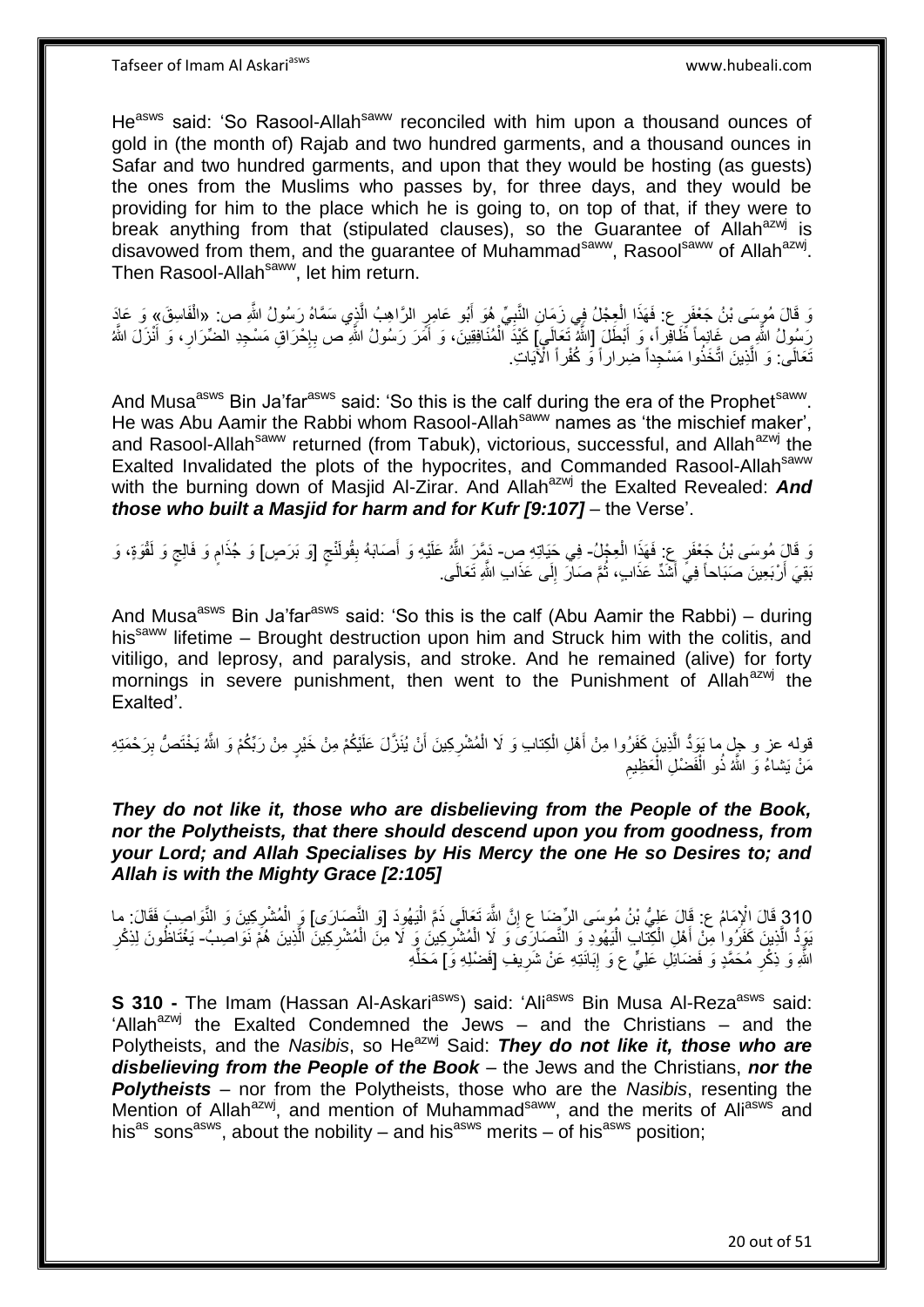أَنْ يُنَزَّلَ عَلَيْكُمْ [وَ لَا يَوَدُّونَ أَنْ يُنَزَّلَ عَلَيْكُمْ] مِنْ خَيْرٍ مِنْ رَبِّكُمْ مِنَ الْآياتِ الزَّائِدَاتِ- فِي شَرَف مُحَمَّدٍ وَ عَلِيٍّ وَ الْعِمَا َ ِ الطَّيِّبِينَ ع- وَ لَا يُوَدُّونَ أَنْ يُنَزَّلَ دَلِيلٌ مُعْجِزٌ. مِنَ السَّمَاءِّ- يُبَيِّنُ عَنْ مُحَمَّدٍ وَ عَلِيٍّ وَ الْعِمَا. ِ اً ِ

*That there should descend upon you* – they are not liking that there should be descending upon you, *from goodness, from your Lord* – from the excessive Signs regarding the nobility of Muhammad<sup>saww</sup>, and Ali<sup>asws</sup>, and their<sup>asws</sup> goodly Progenyasws, nor are they liking that there should descend evident miracles from the sky to clarifying about Muhammad<sup>saww</sup>, and Ali<sup>asws</sup>, and their<sup>asws</sup> Progeny<sup>asws</sup>.

فَهُمْ لِأَجْلِ ذَلِكَ يَمْنَعُونَ أَهْلَ دِينِهِمْ- مِنْ أَنْ يُحَاجُوكَ مَخَافَةَ أَنْ تَبْهَرَهُمْ حُجَّتَكَ وَ تُفْحِمَهُمْ مُعْجِزَتَكَ، فَيُؤمِنُ بِكَ عَوَامُّهُمْ، وَ ِ َ ِ َ اُ يَضْطَرِبُورَ عَلَى رُؤَسَائِهِمْ. ِ **∶** 

So they, due to that reason, are preventing the people of their Religions from arguing with you, fearing that you<sup>saww</sup> would dazzle them by your<sup>saww</sup> arguments, and make them understand your<sup>saww</sup> miracles, thus their generality would believe in you<sup>saww</sup>, and they would be harming upon their chiefs.

َفَلِذَلِكَ يَصُدُّونَ مَنْ يُرِيدُ لِقَاءَكَ يَا مُحَمَّدُ، لِيَعْرِفَ أَمْرَكَ بِأَنَّهُ لَطِيفٌ خَلَّاقٌ سَاحِرُ اللَّسَانِ، لَا تَرَاهُ وَ لَا يَرَاكَ خَيْرٌ لَكَ وَ أَسْلَمُ َ ِ َ ِ ِ َ ِّ لِدِينِكَ وَ دُنْيَاكَ. فَهُمْ بِمِثْلِ هَذَا يَصُدُّونَ الْعَوَامَّ عَنْكَ. ْ ِ ْ

Therefore, due to that, they are blocking the one who intends to meet you, O Muhammad<sup>saww</sup>. He would recognise your<sup>saww</sup> matter, that it is nice manners, pleasing tongue, and, 'You should neither see him<sup>saww</sup>, nor should he<sup>saww</sup> see you, it would be better for you and more safe for your religion and your world'. So they, with the likes of this, are blocking the generality of the people from you<sup>saww</sup>.

نُّمَّ قَالَ اللَّهُ تَعَالَى: وَ اللَّهُ يَخْتَصُّ بِرَحْمَتِهِ وَ تَوْفِيقِهِ لِدِينِ الْإِسْلَامِ وَ مُوَالاةِ مُحَمَّدٍ وَ عَلِيٍّ ع مَنْ يَشاءُ وَ اللَّهُ نُو الْفَضْلِ الْعَظِيمِ ِ ِ ِ ْ ْ عَلَى مَنْ يُوَفِّقُهُ لِدِينِهِ وَ يُهْدِيهِ لِمُوَالاتِكَ وَ مُوَالاةِ أَخِيكَ عَلِيٍّ بْنِ َأَبِي طَالِبٍ ع َ َ

Then, Allah<sup>azwj</sup> the Exalted Said *and Allah Specialises by His Mercy* – and Inclines him to the Religion of Al-Islam and the Wilayah of Muhammad<sup>saww</sup> and Ali<sup>asws</sup>, the *one He so Desires to; and Allah is with the Mighty Grace [2:105]* – upon the one whom He<sup>azwj</sup> Inclines to His<sup>azwj</sup> Religion, to your<sup>saww</sup> Wilayah and the Wilayah of your<sup>saww</sup> brother Ali<sup>asws</sup> Bin Abu Talib<sup>asws</sup>''.

قَالَ: فَلَمَّا قَرَعَهُمْ بِهَذَا رَسُولُ اللَّهِ ص حَضَرَهُ مِنْهُمْ جَمَاعَةٌ فَعَانَدُوهُ وَ قَالُوا: يَا مُحَمَّدُ إِنَّكَ تَدَّعِي عَلَى قُلُوبِنَا خِلَافَ مَا فِيهَا-ُ **∶** ِ ِ مَا نَكْرَهُ أَنْ تَنْزِلَٰ عَلَيْكَ حُجَّةٌ تُلْزِمُ الِانْقِيَادَ لَهَا فَنَنْقَادَ ـِ ِ **∶** 

He<sup>asws</sup> said: 'So when Rasool-Allah<sup>saww</sup> read it out to them, a group of them presented and objected, and they said, 'O Muhammad<sup>saww</sup>! You<sup>saww</sup> are claiming upon our hearts opposite to what is therein – what we are disliking the Revelation of the Proof upon you necessitating the following to it, so we follow'.

فَقَالَ رَسُولُ اللَّهِ ص: لَئِنْ عَانَدْتُمْ هَاهُنَا مُحَمَّداً، فَسَتُعَانِدُونَ رَبَّ الْعَالَمِينَ- إِذْ أَنْطَقَ صَحَائِفَكُمْ بِأَعْمَالِكُمْ، وَ تَقُولُونَ ظَلَمَتْنَا ْ َ ِ َ **ٔ** الْحَفَظَةُ، فَكَتَبُوا عَلَيْنَا مَا لَمْ نَفْعَلْ فَعِنْدَ ذَلِكَ يُسْتَشْهَدُ جَوَارِحُكُمْ فَتَشْهَدُ عَلَيْكُمْ. ْ ِ

Rasool-Allah<sup>saww</sup> said: 'If you are objecting to Muhammad<sup>saww</sup> over here, then you will be objecting to the Lord<sup>azwj</sup> of the worlds – when your parchments speak with your deeds, and you would be saying, 'The recorders have been unjust to us, and they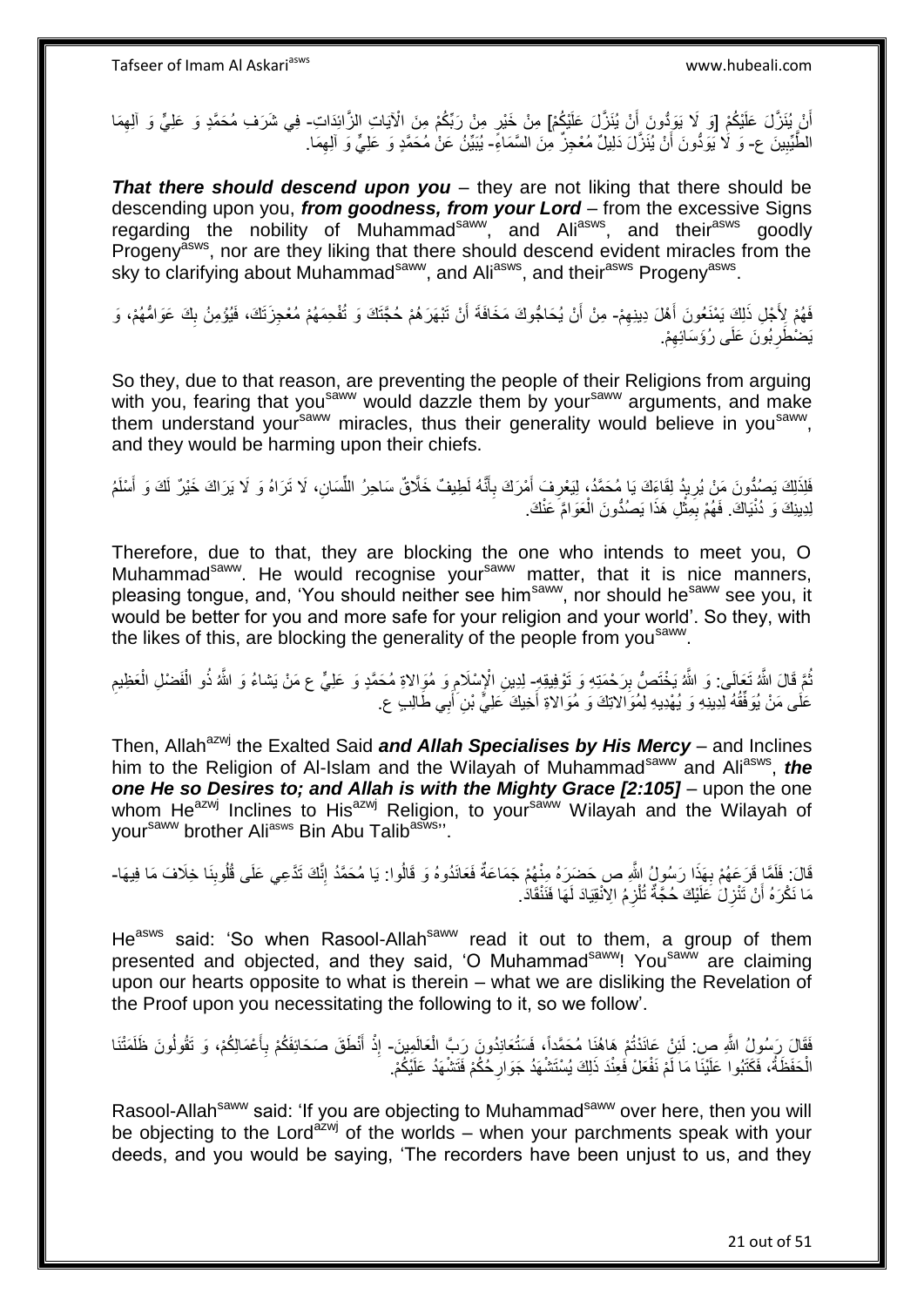wrote against us what we did not do'. Then, during that, your own body parts would testify against you'.

فَقَالُوا: لَا تُبْعِدْ شَاهِدَكَ فَإِنَّهُ فِعْلُ الْكَذَّابِينَ، بَيْنَنَا وَ بَيْنَ الْقِيَامَةِ بُعْدٌ، أَرِنَا فِي أَنْفُسِنَا مَا تَدَّعِي لِنَعْلَمَ صِدْقَكَ، وَ لَنْ تَفْعَلَهُ لِأَنَّكَ **∶** اً ْ **!** ْ ِ َ مِنَ الْكَذَّابِينَ. ْ ِ

So they said, 'Do not use distant witnesses, for that is a deed of the liars. Between us and the (Day of) Judgment is far (remote). Show us within ourselves what you<sup>saww</sup> are claiming in order for us to know your<sup>saww</sup> truthfulness, and you<sup>saww</sup> will never do it because you<sup>saww</sup> are from the liars!'

فَقَالَ رَسُولُ اللَّهِ ص لِعَلِيٍّ ع: اسْتَشْهِدْ جَوَارِحَهُمْ. فَاسْتَشْهَدَهَا عَلِيٌّ ع، فَشَهِدَتْ كُلُّهَا عَلِيْهِمْ- أَنَّهُمْ لَا يَوَدُّونَ أَنْ يَنْزِلَ عَلَى أُمَّةِ ِ ُّ ِ ِ ِ ُ ِ َ َ مُحَمَّدٍ عَلَى لِسَانٍ مُحَمَّدٍ خَيْرٌ مِنْ عِنْدٍ رَبِّكُمْ آيَةً بُيِّنَةً، وَ حُجَّةً مُعْجِزَةً لِنُبُوَّتِهِ، وَ إِمَامَةِ أَخِيهِ عَلِيٌّ ع مَخَافَةَ أَنْ تَبْهَرَهُمْ حُجَّتَهُ، َ ِ َ َوَ يُؤْمِنَ بِهِ عَوَاهًَهُمْ، وَ يَضْطَرِبَ عَلَيْهِمْ كَثِيْرٌ مِنْهُمْ. ِ ِ ِ

Rasool-Allah<sup>saww</sup> said to Ali<sup>asws</sup>: 'Get their body parts to testify'. So Ali<sup>asws</sup> got them to testify, and they testified, all of these, against them, 'They are not liking it that there should descend upon the community of Muhammad<sup>saww</sup>, upon the tongue of Muhammad<sup>saww</sup>, any goodness from the Presence of their Lord<sup>azwj</sup>, (or) a clarifying Sign, and a miracle as a proof of his<sup>saww</sup> Prophet-hood, and Imamate of his<sup>saww</sup> brother Aliasws, fearing that his<sup>saww</sup> proofs would dazzle them and the generality of their people would believe in himsaww, and a lot of them would be disturbed to be against them'.

> فَقَالُوا: يَا مُحَمَّدُ لَسْنَا نَسْمَعُ هَذِهِ الشَّهَادَةَ- الَّتِي تَدَّعِي أَنَّ جَوَارِحَنَا تَشْهَدُ بِهَا. ِ **ٍ** َ ه

But they said, 'O Muhammad<sup>saww</sup>! We did not hear this testimony which you<sup>saww</sup> claimed that it was our body parts testified with it'.

فَقَالَ: يَا عَلِيُّ هَؤُلَاءِ مِنَ الَّذِينَ قَالَ اللَّهُ تَعَالَى: إِنَّ الَّذِينَ حَقَّتْ عَلَيْهِمْ كَلِمَتُ رَبِّكَ- لا يُؤْمِنُونَ وَ لَوْ جاءَتْهُمْ كُلُّ آيَةٍ. ادْعُ عَلَيْهِمْ ه ِ ه ِ بِالْهَلَاكِ. فَدَعَا عَلَيْهِمْ عَلِيٌّ ع بِالْهَلَاكِ، فَكُلُّ جَارِ حَةٍ نَطَقْتَ بِالشَّهَادَةِ عَلَى صَاحِبِهَا- انْفَتَّتْ حَتَّى مَاتَ مَكَانَهُ. ْ ِ ِ ِ **∶** ْ ِ ِ

So he<sup>saww</sup> said: 'O Ali<sup>asws</sup>! They are from those for whom Allah<sup>azwj</sup> the Exalted Says: *Surely those against whom the Word of your Lord has proved True will not be believing [10:96] Even though every Sign should come to them [10:97]*. Supplicate against them with the destruction!' So Aliasws supplicated against them with the destruction, and every limb which had spoken with the testimony against its owner, cut itself off until he died in his place.

فَقَالَ قَوْمٌ آخَرُونَ حَضِرُوا مِنَ الْيَهُودِ ۚ مَا أَقْسَاكَ يَا مُحَمَّدُ قَتَلْتَهُمْ أَجْمَعِينَ! فَقَالَ رَسُولُ اللَّهِ ص: مَا كُنْتُ لِأَلِينَ عَلَى مَنِ اشْتَذَّ َ ْ َ ا<br>ا ِ عَلَيْهِ غَضْبَ اللَّهِ تَعَالَى أَمَا إِنَّهُمْ أَوْ سَأَلُوا اللَّهَ تَعَالَى بِمُحَمَّدٍ وَ عَلِيٍّ وَ آلِهِمَا الطَّيِّيِينَ أَنْ يُمْهِلَهُمْ وَ يُقِلِلَهُمْ لَفَعَلَ بِهِمْ- كَمَا كَانَ ِ ِ َ ِ َ ِ لَ ِ فَعَلَ بِمَنْ كَانَ مِنْ قَبْلُ مِنْ عَبَدَةِ الْعِجْلِ- لَمَّا سَأَلُوا اللَّهَ بِمُحَمَّدٍ وَ عَلِيٍّ وَ الْعِمَا الطَّيِّبِينَ، ْ ِ ِ ِ ِ ֖֖֦֧֪֪֪֦֪֪֦֡֞֟֓֕֓֞֓֞֓֬֓֓֬֓֓֓֓֓֬֓֓֓֓֓֓֓֓֓֞֓֡֟֓֡֟֓֡֟֓֡֟֓֡֟֡֬֓֓֞֓֡֬֓֓֞֓֡֬֓֓֞֓֬֓֞֓֞֓֬֓֞֓֞֓֬֓֞֓֟֬֟֞֟֟֬֓

So another group for Jews present said, 'How heard-hearted of you<sup>saww</sup>, O Muhammad<sup>saww</sup>! You killed them all'. So Rasool-Allah<sup>saww</sup> said: 'Isaww would not be lenient to the one whom the Anger of Allah<sup>azwj</sup> the Exalted has Intensified upon. They, had they asked Allah<sup>azwj</sup> the Exalted by Muhammad<sup>saww</sup> and Ali<sup>asws</sup> and theirasws goodly Progeny<sup>asws</sup> to Respite them and Give them rest, He<sup>azwj</sup> would have Done so with them – just as He<sup>azwj</sup> Did with the one who were before, from the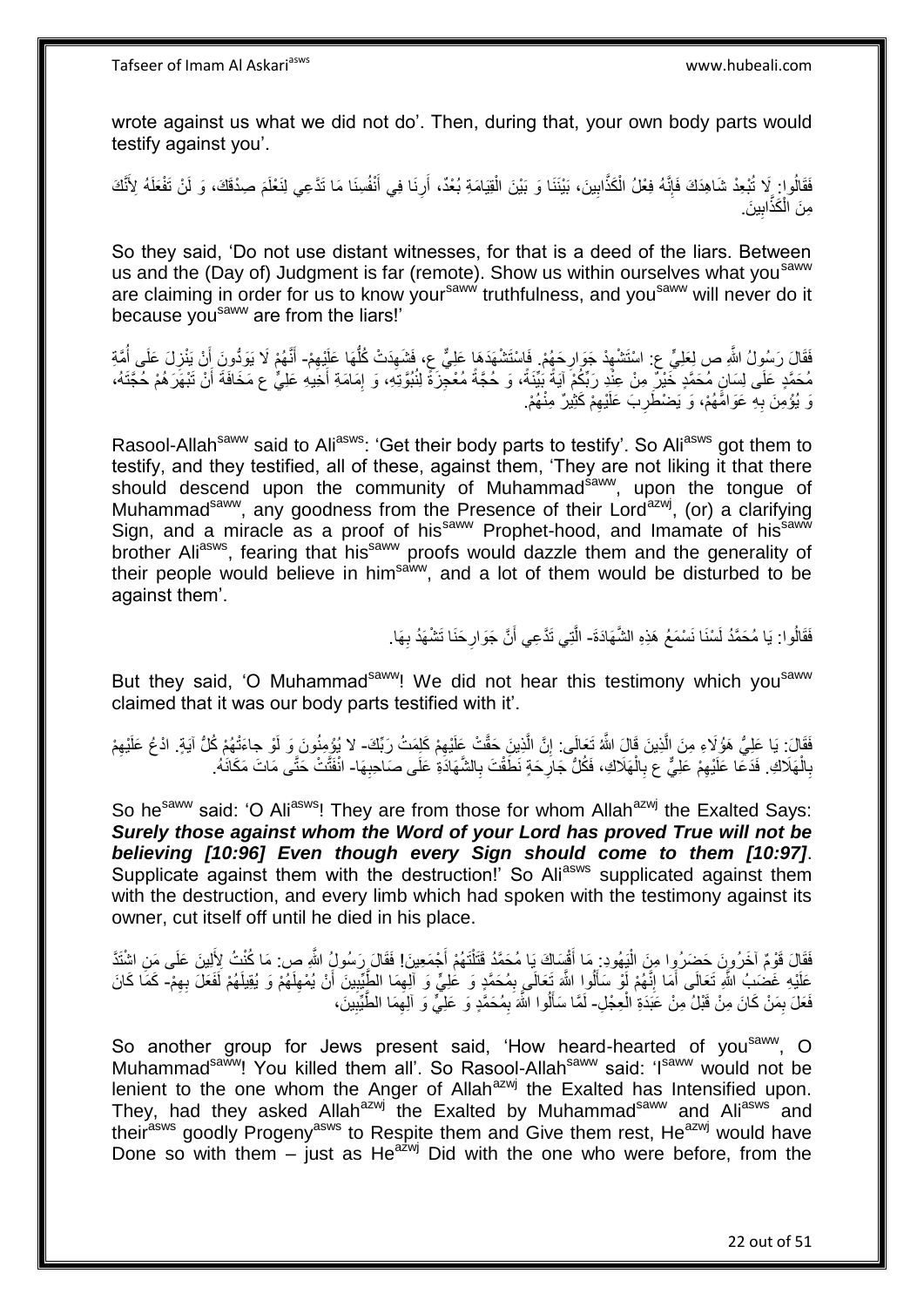worshippers of the calf – when they did ask Allah<sup>azwj</sup> by Muhammad<sup>saww</sup>, and Ali<sup>asws</sup>, and their<sup>asws</sup> goodly Progeny<sup>asws</sup>.

ِ قَالَ اللَّهُ لَهُمْ عَلَى لِسَانِ مُوسَى: لَوْ كَانَ دَعَا بِذَلِكَ عَلَى مَنْ قَدْ قُتِلَ لَأَعْفَاهُ اللَّهُ مِنَ الْقَتْلِ- كَرَامَةً لِمُحَمَّدٍ وَ عَلِيٍّ وَ الْعِمَا ْ ِ الطُّيِّبِينَ ع. ِ

And Allah<sup>saww</sup> had Said to them upon the tongue of Musa<sup>saww</sup>: 'If you have supplicated with that upon the one whom you have killed, Allah<sup>azwj</sup> would have Restored him from the killing – in honour of Muhammad<sup>saww</sup>, and Ali<sup>asws</sup> and their<sup>asws</sup> goodly Progenyasws'.

قوله عز و جل ما نَنْسَخْ مِنْ آيَةٍ أَوْ نُنْسِها نَأْتٍ بِخَيْرٍ مِنْها أَوْ مِثْلِها أَ لَمْ تَعْلَمْ أَنَّ اللَّهَ عَلَى كُلِّ شَيْءٍ قَدِيرٌ أَ لَمْ تَعْلَمْ أَنَّ اللَّهَ لَهُ<br>وَبِينَ مَّا اللَّهُ تَعْلَمْ أَنَّ اللَ َ لَ َ ْ َ ِ ْ َ َ لَ َ مُلْكُ السَّماواتِ وَ الْأَرْضِ وَ ما لَكُمْ مِنْ دُونِ اللَّهِ مِنْ وَلِيٍّ وَ لاَ نَصِبيرٍ ْ

The Words of Mighty and Majestic: *Whatever We Abrogate from a Verse or Cause it to be forgotten, We Come with better than it or similar to it. Do you not know that Allah is Able upon all things? [2:106].*

*Do you not know that Allah, for Him is the Kingdom of the skies and the earth? And there is none for you from besides Allah, from a Guardian nor a Helper [2:107]*

قَالَ الْإِمَامُ ع: قَالَ مُحَمَّدُ بْنُ عَلِيِّ بْنِ مُوسَىِ الرِّضا عِ ما نَنْسَخْ مِنْ آيَةٍ بِأَنْ نَرْفَعَ حُكْمَهَا أَوْ نُنْسِها بِأَنْ نَرْفَعَ رَسْمَهَا، وَ نُزِيلَ<br>وَأَيْضُلُ الْمُؤْمَنَ مَنْ الْمَسْئَمَّةِ وَالْ ِ أ ِ َ َ ِ عَنِ الْقُلُوبِ حِفْظَهَا وَ عَنْ قَلْبِكَ ۖ يَا مُحَمَّدُ كَمَا قَالَ اللَّهُ تَعَالَى سَنُقُورُنُكَ فَلَا تَنْسى- إِلَّا ما شاءَ اللَّهُ أَنْ يُنْسِيَكَ فَرَفَعَ ذِكْرَهُ عَنْ ِ ْ ْ **ٍ**  ِ َ َك. ب َقل  $\frac{1}{2}$ ْ

The Imam (Hassan Al-Askari<sup>asws</sup>) said: 'Muhammad<sup>asws</sup> Bin Ali<sup>asws</sup> Bin Musa Al-Reza<sup>asws</sup> said: '*Whatever We Abrogate from a Verse* – if We<sup>azwj</sup> Lift its Ordinance, *or Cause it to be forgotten* – or Lift its tradition, and Remove its memorisation from the hearts, and from your<sup>saww</sup> heart, O Muhammad<sup>saww</sup>, just as Allah<sup>azwj</sup> the Exalted Said: *We will Make you read, so you will not forget [87:6] except what Allah so*  **Desires [87:7]**, if We<sup>azwj</sup> Make you<sup>saww</sup> forget, so We<sup>azwj</sup> Lift its remembrance from yoursaww heart.

نَأْتِ بِخَيْرٍ مِنْهِا يَعْنِي بِخَيْرٍ لَكُمْ، فَهَذِهِ الثَّانِيَةُ أَعْظَمُ لِثَوَابِكُمْ، وَ أَجَلُّ لِصَلَاحِكُمْ مِنَ الْآيَةِ الْأُولَى الْمَنْسُوخَةِ أَوْ مِثْلِها مِنَ ِ **∶** َ ِ َ َ ْ َ ْ الصَّلَاحِ لَّكُمْ، أَيْ إِنَّا لَا نَنْسَخُ وَ لَا نُبَدِّلُ إِلَّا وَ غَرَضُنَا فِي ذَلِكَ مَصَالِحُكُمْ. ِ ِ َ  $\zeta$ 

We Come with better than it – meaning, better for you all. Thus, this second one is greater for your Rewards, and more immediate for your correction that the first Verse, the Abrogated one, **or similar to it** – from the correction for you – i.e., We<sup>azwj</sup> neither Abrogate nor do We<sup>azwj</sup> Replace except Our<sup>azwj</sup> Purpose in that is your correction (betterment).

> ثُمَّ قَالَ: يَا مُحَمَّدُ أَ لَمْ تَعْلَمْ أَنَّ اللَّهَ عَلى كُلِّ شَيْءٍ قَدِيرٌ فَإِنَّهُ قَدِيرٌ يَقْدِرُ عَلَى النَّسْخِ وَ غَيْرِهِ. اُ لَ ِ ِ ِ

Then He<sup>azwj</sup> Said: *Do you not know that Allah is Able upon all things? [2:106]*. So, if He<sup>azwj</sup> is All-Powerful, He<sup>azwj</sup> is Able upon the Abrogation and something else.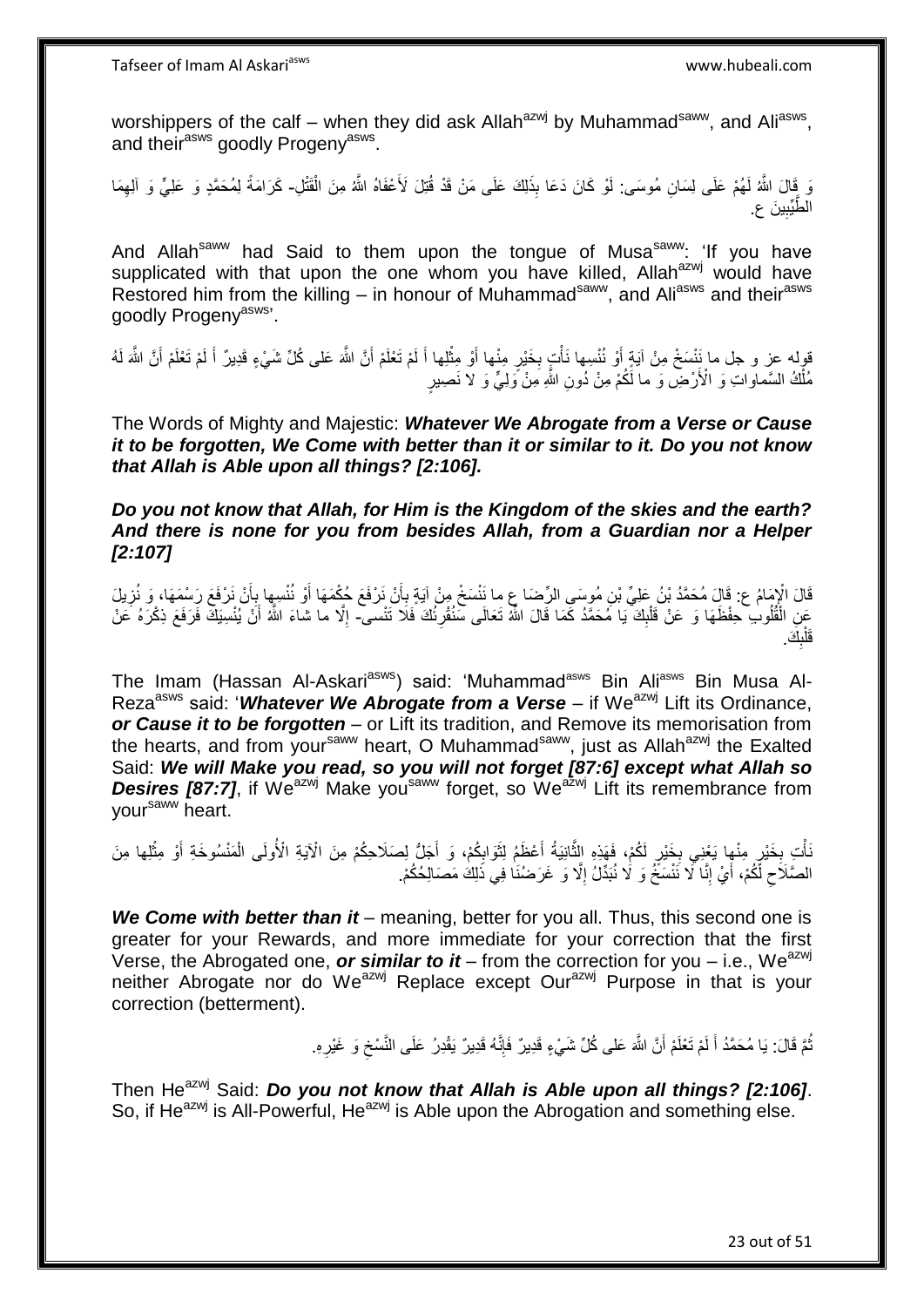اً لَمْ تَعْلِمْ يَا مُحَمَّدُ أَنَّ اللَّهَ لَهُ مُلْكُ السَّماواتِ وَ الْأَرْضِ وَ هُوَ الْعَالِمُ بِتَدْبِيرِهَا وَ مَصَـالِحِهَا فَهُوَ يُدَبِّرُكُمْ بِعِلْمِهِ وَ ما لَكُمْ مِنْ لَ ْ لَ ْ **∶ ∶** ِ ِ ُدُونِ اللَّهِ مِنْ وَلِي يَلِي صَلَاحُكُمْ- إِذْ كَانَ الْعَالِمُ بِالْمَصَالِحِ هُوَ اللَّهَ عَٰزَ وَ جَلَّ دُونَ غَيْرِهِ وَ لا نَصِيرٍ وَ مَا لَكُمْ [مِنْ] نَاصِرٍ<br>. ِ ِ ْ ِ ْ **ٔ** يَنْصُرُكُمْ مِنْ مَكْرُوهِ- إِنْ أَرَادَ [اللَّهْ] إِنْزَالَهُ بِكُمْ، أَوْ عِقَابٍ إِنْ أَرَادَ إِحْلَالَهُ بِكُمْ. **֓**֧֢֢֢֦֓ ِ **∶** َ יֲ<br>י َ ِ ِ

**Do you not know** - O Muhammad<sup>saww</sup> - that Allah, for Him is the Kingdom of the *skies and the earth?* – And He<sup>azwj</sup> is the Knower of its management and its correction. Thus, He<sup>azwj</sup> Manages you all by His<sup>azwj</sup> Knowledge, And there is none *for you from besides Allah, from a Guardian* – to guard your correction when  $He^{a\bar{z}wj}$  was the Knower with the correction. He<sup>azwj</sup> is Allah<sup>azwj</sup> Mighty and Majestic, besides others, *nor a Helper [2:107]* - And there is none for you – from – a helper helping you all from His<sup>azwj</sup> Abhorrence if He<sup>azwj</sup> – Allah<sup>azwj</sup> – Descends it with you, or a Punishment that He<sup>azwj</sup> Intends to Release it with you.

رَ قَالَ مُحَمَّدُ بْنُ عَلِي ع: وَ رُبَّمَا قَدَّرَ عَلَيْهِ النَّسْخَ وَ النَّبْدِيلَ لِمَصَالِحِكُمْ وَ مَذَافِعِكُمْ، لِنُوْمِنُوا، بِهَا- وَ يَتَوَفَّرَ عَلَيْكُمُ الثَّوَابُ<br>وَ قَالَ مُحَمَّدُ بِنُ عَلَيْكُمُ الثَّو ه **∶** ان<br>ا بِالتَّصْدِيقِ بِهَا، فَهُوَ يَفْعَلُ مِنْ ذَلِكَ مَا فِيهِ صَلَاحُكُمْ ۖ وَ الْخِيَرَةُ لَكُمْ. ْ **∶ ∶** 

And Muhammad<sup>asws</sup> Bin Ali<sup>asws</sup> said: 'And sometimes He<sup>azwj</sup> Ordains upon it the Abrogation and the Replacement for your correction and your benefit, in order for you to believing in it, and Confer the Rewards upon you due to your ratification of it. So He<sup>azwj</sup> Does that wherein is your correction and the betterment for you all.

نُمَّ فَالَ: أَ لَمْ تَعْلَمْ يَا مُحَمَّدُ أَنَّ اللَّهَ لَهُ مُلْكُ السَّماواتِ وَ الْأَرْضِ فَهُوَ يَمْلِكُهَا بِقُدْرَتِهِ وَ يَصْرِفُهَا بِحَسَبِ مَثِبِيَّتِهِ- لَا مُقَدِّمَ لِمَا أَخَّرَ لَ َ ْ لَ ِ ِ **!** َ وَ لَا مُؤَخِّرَ ٰلِمَا قَدَّمَ.

Then, He<sup>azwj</sup> Said: **Do you not know** – O Muhammad<sup>saww</sup> - *that Allah, for Him is the Kingdom of the skies and the earth?* So He<sup>azwj</sup> Controls it by His<sup>azwj</sup> Power and Disburses it by a reckoning of His<sup>azwj</sup> desires, neither Preceding of what is to be delayed, nor delaying what is to precede.

تُمَّ قَالَ: وَ ما لَكُمْ يَا مَعْشَرَ الْيَهُودِ وَ الْمُكَذِّبِينَ بِمُحَمَّدٍ ص وَ الْجَاحِدِينَ بِنَسْخِ الشَّرَائِعِ مِنْ دُونِ اللَّهِ سِوَى اللَّهِ مِنْ وَلِي يَلِي<br>فَمَّا قَالَ: وَ ما لَكُمْ يَا مَعْسَلاً الْيَهُو ُ ِ ِ ِ ْ ِ ِ ْ ْ مَصَالِحَكُمْ- إِنْ لَمْ يَلِ لَكُمْ رَبُّكُمُ الْمَصَالِحَ وَ لَا نَصَبِيرٍ يَنْصُرُكُمْ مِنْ دُونِ اللَّهِ- فَيَّذْفَعُ عَنْكُمْ عَذَابَهُ. יֲ<br>י ْ

Then He<sup>azwj</sup> Said: *And there is none for you* – O group of the Jews and the beliers with Muhammad<sup>saww</sup>, and the rejecters with the Abrogation of the Laws, *from* **besides Allah** – besides Allah<sup>azwj</sup>, *from a Guardian* – guarding your correction, if He<sup>azwj</sup> your Lord<sup>azwj</sup>, does not Guard the correction for you, **nor a Helper [2:107]** – helping you from besides Allah<sup>azwj</sup>, so he would repel His<sup>azwj</sup> Punishment from you".

312 قَالَ ع وَ ذَلِكَ أَنَّ رَسُولَ اللَّهِ لَمَّا كَانَ بِمَكَّةَ أَمَرَهُ اللَّهُ تَعَالَى أَنْ يَتَوَجَّهَ نَحْوَ بَيْتِ الْمَقْدِسِ فِي صَلَاتِهِ، وَ يَجْعَلَ الْكَعْبَةَ ْ ْ َ ِ َ بَيْنَهُ وَ بَيْنَهَا ۖ إِذَا أَمْكَنَ، وَ إِذَا لَمْ يَتَمَكَّنْ اسْتَقْبَلَ بَيْتَ الْمَقْدِسِ كَيْفَ كَانَ َ ْ

**S 312 -** He (Imam Hassan Al-Askari<sup>asws</sup>) said: 'And that is, that when Rasool-Allah<sup>saww</sup> was in Makkah, Allah<sup>azwj</sup> the Exalted Commanded him<sup>saww</sup> that he<sup>saww</sup> diverts towards Bayt Al-Maqdis during hissaww Salat, and make the Kabah to be between him<sup>saww</sup> and it, whenever possible. And when it is not possible, he<sup>saww</sup> should face Bayt Al-Magdis however he<sup>saww</sup> can.

> وَ كَانَ رَسُولُ اللَّهِ ص يَفْعَلُ ذَلِكَ- طُولَ مُقَامِهِ بِهَا ثَلَاثَ عَشْرَةَ سَنَةً ـ **∶**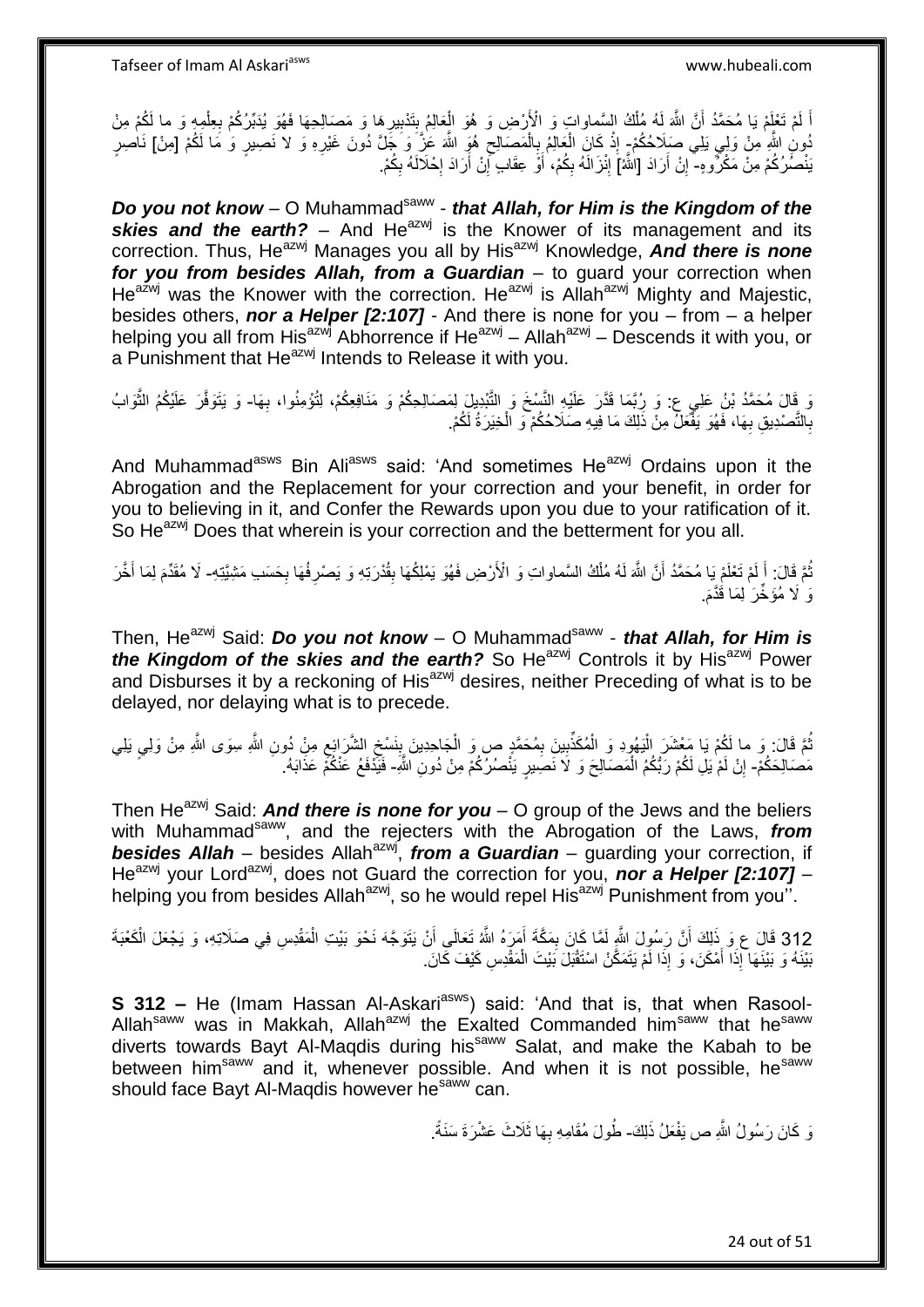And Rasool-Allah<sup>saww</sup> used to do that – for the length of his<sup>saww</sup> stay in it for ten years.

فَلَمَّا كَانَ بِالْمَدِيَةِ، وَ كَانَ مُتَعَبِّداً بِاسْتِقْبَالِ بَيْتِ الْمَقْدِسِ اسْتَقْبَلَهُ وَ انْحَرَفَ عَنِ الْكَعْبَةِ سَبْعَةَ عَشَرَ شَهْراً، وَ جَعَلَ قَوْمٌ مِنْ ْ ْ ِ ْ ِ مَرَدَةِ الْيَهُوَدِ يَقُولُونَ: وَ اللَّهِ مَا دَرَىَ مُحَمَّدٌ كَيْفَ صَلَّى- َحَتَّى صَارَ يَتَوَجَّهُ إِلَى قِبْلَتِنَا، وَ يَأْخُذَ فِي صَلَاتِهِ بِهَنْيِنَا وَ نُسُكِنَا. ا.<br>إ ِ ِ ْ ِ

So when he<sup>saww</sup> was in Al-Medina, and was worshipping by facing towards Bayt Al-Maqdis, faced it and away from the Kabah for seventeen months, and a group of the renegade Jews went on saying, 'By Allahazwi! Muhammadsaww does not know how to pray, until he<sup>saww</sup> becomes facing towards our direction, and he takes to, during his<sup>saww</sup> Salat, by our ways and our rituals'.

فَاشْتَذَ ذَلِكَ عَلَى رَسُولِ اللَّهِ ص لَمَّا اتَّصَلَ بِهِ عَنْهُمْ، وَ كَرٍهَ قِبْلَتَهُمْ وَ إُِحَبَّ الْكَعْيَةَ فَجَاءَهُ جَبْرَئِيلُ عِ فَقَالَ لَهُ رَسُولُ اللَّهِ ص: ْ َ ِ ِ يَا جَبْرَئِيلُ لَوَدِدْتُ لَوْ صَرَفَنِيَ اللَّهُ عَنْ بَيْتِ اَلْمَقْدِسِ إِلَى الْكَعْبَةِ، فَقَدْ تَأَذَّيْتُ بِمَا يَتَّصِلُ بِي مِنْ قِبْلِ الْمَيُهودِ مِنْ قِبْلَتِهِمْ. ِ َ ا<br>ا ∣∣<br>∶ ْ ِ ׅ֪֦֦֪ׅ֧֦֪ׅ֪ׅ֪ׅ֪ׅ֧֚֚֚֚֚֚֚֡֡֝֟֓֡֡֡֟֟֓֡֟֓֟֓֡֟֓֡֟֓֡֟֡֡֟֟֡֡֡֬֓֞֓֞֓֞֞֞֞֟֓֡֡֬֓֞֓֞֞֟֡֡֬֞֝֬֞֝֞֞֟֓֞֟֝

So that was grievous upon Rasool-Allah<sup>saww</sup> when it was transmitted with to him<sup>saww</sup>, from them, and he<sup>saww</sup> disliked their direction and loved the Kabah. So Jibraeel<sup>as</sup> came to him<sup>saww</sup>. So Rasool-Allah<sup>saww</sup> said to him: 'O Jibraeel<sup>as</sup>! Isaww would love it if Allah<sup>azwj</sup> would Change me<sup>saww</sup> away from Bayt Al-Magdis to the Kabah, for  $I<sup>saww</sup>$ have been hurt by what has been transmitted to be from the direction of the Jews, of their direction'.

> فَقَالَ جَبْرَئِيلُ ع: فَاسْأَلْ رَبَّكَ أَنْ يُحَوِّلَكَ إِلَيْهَا- فَإِنَّهُ لَا يَرُدُّكَ عَنْ طَلِبَتِكَ، وَ لَا يُخَيِّبُكَ عَنْ بُغْيَتِكَ. َ لَ ِ ِ

Jibraeel<sup>as</sup> said: 'I<sup>as</sup> shall ask your<sup>saww</sup> Lord<sup>azwj</sup> to Transfer you<sup>saww</sup> towards it, for He<sup>azwj</sup> will neither Reject you<sup>saww</sup> from your<sup>saww</sup> seeking nor Disappoint you<sup>saww</sup> from your<sup>saww</sup> wish'.

فَلَمَا اسْتَتَمَّ دُعَاءَهُ صَعِدَ جَبْرَئِيلُ ع ثُمَّ عَادَ مِنْ سَاعَتِهِ فَقَالَ: اقْرَأْ يَا مُحَمَّدُ: قَدْ نَري تَقَلُّبَ وَجْهِكَ فِي السَّماءِ- فَلَنُوَلِّيَنَّكَ قِبْلَةً ُ  $\frac{1}{2}$ ِ ِّ تَرْضاها- ٰفَوَلٌ وَجْهَكَ شَطْرَ الْمَسْجِدِ الْحَرامِ وَ حَيْثُ ما كُنْتُمْ فَوَلُّوا وُجُوهَكُمْ شَطْرَهُالْآيَاتِ ِ ْ ْ

So, when his<sup>saww</sup> supplication was completed, Jibraeel<sup>as</sup> ascended, then returned within a moment and he<sup>as</sup> said: 'O Muhammad<sup>saww</sup>! Read: We have Seen the *turning of your face towards the sky, so We will be Turning you towards a Qiblah you will be pleased with; So turn then your face towards the Sacred Masjid; and wherever you are, turn your face towards it. [2:144]* – the Verse.

فَقَالَتِ الْيَهُودُ عِنْدَ ذَلِكَ: ما وَلَّاهُمْ عَنْ قِبْلَتِهِمُ الَّتِي كانُوا عَلَيْها فَأَجَابَهُمُ اللّهُ أَحْسَنَ جَوَابٍ فَقَالَ: قُلْ بِلّهِ الْمَشْرِقُ وَ الْمَغْرِبُ وَ َ َ ه :<br>ا ِ ِ ْ ¦ ِهُوَ يَمْلِكُهُمَا وَ تَكْلِيفُهُ التَّحَوُّلَ إِلَى جَانِبٍ كَتَخْوِيلِهِ لَكُمْ إِلَى جَانِبِ آخَرَ يَهْدِي مَنْ يَشاءُ إِلى صِراطٍ مُسْتَقِيمٍ وَ هُوَ مَصْلَحَتُهُمْ، وَ ِ ِ ِ ∣∣<br>∶ م<br>وا تُؤَدِّيهِمْ طَاعَتُهُمْ إِلَى جَنَّاتِ النَّعِيمِ. ِ ِ ِ

So the Jews said during that, '*'What has turned them away from their Qiblah which they were upon?'.* – So Allah<sup>azwj</sup> Answered them (with) an excellent Answer, so He<sup>azwj</sup> Said: **Say: 'For Allah is the East and the West**; - and He<sup>azwj</sup> Owns both of them, and  $His^{azmj}$  Encumbering the transfer to a side is like His<sup>azwj</sup> Transferring it for you to another side, *He Guides the one He so Desires to, to the Straight Path [2:142]* – and it is their betterment and their obedience leading them to the Gardens of Bliss.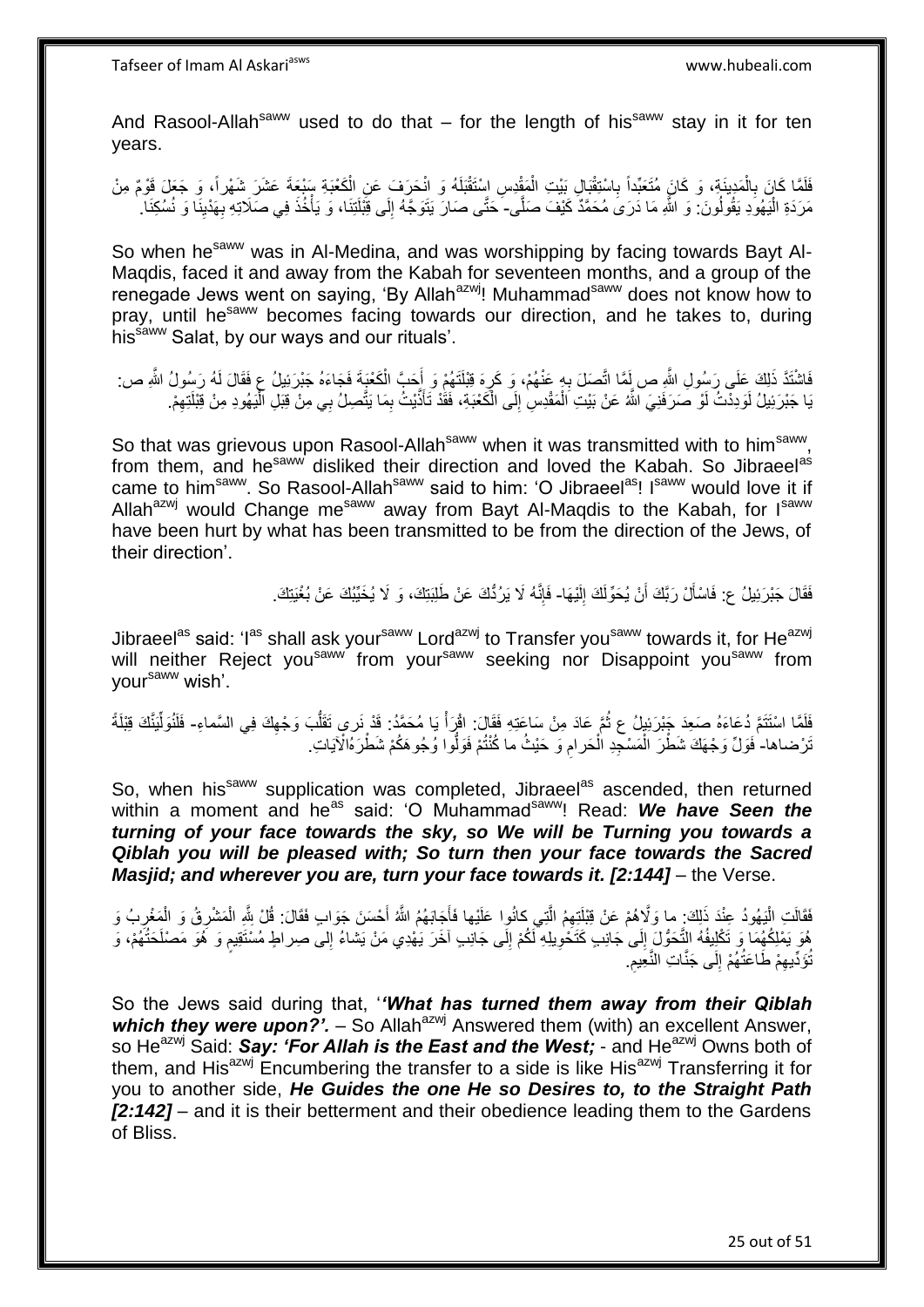[قَالَ أَبُو مُحَمَّدٍ ع:] وَ جَاءَ قَوْمٌ مِنَ الْيَهُودِ إِلَى رَسُولِ الثَّهِ صِ فَقَالُوا: يَا مُحَمَّدُ هَذِهِ الْقِيْلَةُ بَيْتُ الْمَقْدِسِ قَدْ صَلَّيْتَ إِلَيْهَا أَرْبَعَ ِ :<br>ا َ لَ ِ ه ْ ْ عَشْرَةَ سَنَةً ثُمَّ تَرَكْتُهَا الْآنَ أَ فَحَقّاً كَانَ مَا كُنْتَ عَلَيْهِ فَقَدْ تَرَكْتَهُ إِلَى بَاطِلٍ، فَإِنَّ مَا يُخَالِفُ الْحَقَّ فَهُوَ بَاطِلٌ. أَوْ بَاطِلًا كَانَ اً<br>ا ُ َ ْ ∣ٍ إا ∣ا<br>∶ ذَلِكَ فَقَدْ كُنْتَ عَلَيْهِ طُولَ هَذِهِ الْمُدَّةِ، فَمَا يُؤْمِنُنَا أَنْ تَكُونَ [إلى] الْآنَ عَلَى بَأَطِلٍ اُ ْ

Abu Muhammad<sup>asws</sup> said: 'And a group of Jews came over to Rasool-Allah<sup>azwj</sup> and they said, 'O Muhammad<sup>saww</sup>! This Qiblah, Bayt Al-Magdas, you<sup>saww</sup> have prayed *Salat* towards it for fourteen years, then yousaww are leaving it now? Was is Truth that you<sup>saww</sup> were upon? Then you<sup>saww</sup> have left it to a falsehood, for whatever opposes the Truth, so it is false. Or was that falsehood before? Then you<sup>saww</sup> were upon it for this lengthy period. So what must we believe in, that you<sup>saww</sup> have come to be now, were upon the falsehood (before)?'

فَقَالَ رَسُولُ الثَّهِ ص: بَلْ ذَلِكَ كَانَ حَقَّاً، وَ هَذَا حَقٌّ، يَقُولُ الثَّهُ: قُلْ لِثَّهِ الْمَشْرِقُ وَ الْمَغْرِبُ- يَهْدِي مَنْ يَشاءُ إِلَى صِرِ الْمُسْتَقِيمِ<br>يَدِينَ مَنْ يَسْمَعُ مِنْ يَمْسُونُ مِنْ مِنْ ֧֖֧֦֖֖֖֧֧֧֧֧֧֧֧֧֧֧֧֧֧֚֚֚֝֝֝֓֟֓֝֓֝֓֝֓֟֓֝֬֝֬֝֬֝֓֬֝֬֝֓֟֓֟֓֬֓֝֓֝֬֝֬֝֓֝֬֝֬֓֝֬֝֓֝֬֝֬  $\frac{1}{2}$ ْ ْ ه ِّذَا عَرَفَ صَلَاحَكُمْ يَا أَيُّهَا الْعِبَادُ- فِي اسْتِقْنِالِ الْمَشْرِقِي أَمَرَكُمْ بِهِ، وَ إِذَا عَرَفَ صَلَاحَكُمْ فِي اسْتِقْبَالِ الْمَغْرِبِ أَمَرَكُمْ بِهِ، وَّ ْ َ ِ َ ْ **∶** َ ِ ْ َانْ عَرَفَ صَلَاحَكُمْ فِي غَيْرِ هِمَا أَمَرَكُمْ بِهِ فَلَا تُنْكِرُواَ تَذْبِيرَ اللَّهِ تَعَالَى فَِي عِبَادِهِ- وَ قَصْدَهُ إِلَى مَصَالِحِكُمْ. ِ **∶** َ **∶** اٍ ِ

So Rasool-Allah<sup>saww</sup> said: 'But that was right, and this is right (as well). Allah<sup>azwj</sup> is Saying *Say: 'For Allah is the East and the West; He Guides the one He so*  **Desires to, to the Straight Path [2:142].** When He<sup>azwj</sup> Recognises your betterment, O you servants, in facing the east, Heazwj would Command you with it, and when Heazwj Recognises your betterment in facing the west, Heazwj would Command you with it, and if He $a^2$ <sup>wj</sup> Recognises your betterment in something else, He $a^2$ <sup>wj</sup> would Command you with it. Therefore, you should not be denying the Management of Allah<sup>azwj</sup> the Exalted regarding His<sup>azwj</sup> servants, and His<sup>azwj</sup> Purpose to their betterment'.

ُمَّ قَالَ لَهُمْ رَسُولُ اللَّهِ ص: لَقَدْ تَرَكْتُمُ الْعَمَلَ يَوْمَ السَّبْتِ؛ ثُمَّ عَمِلْتُمْ بَعْدَهُ مِنْ سَائِرِ الْأَيَّامِ، ثُمَّ تَرَكْتُمُوهُ فِي السَّبْتِ، ثُمَّ عَمِلْتُمْ **ٍ** ْ ان<br>المقامات ْ ُ ِ ْ ا<br>المقام ا<br>المقام بَعْدَهُ، أَ فَتَنْكُثُمُ الْحَقَّ إِلَى الْبَاطِلِ أَوِ الْبَاطِلَ إِلَى حَقٌّ أَوِ الْبَاطِلَ إِلَى بَاطِلٍ أَوِ الْحَقُّ إِلَى حَقٌّ قُولُوا كَيْفَ شِئْتُمْ فَهُوَ قَوْلُ مُحَمَّدٍ ْ ِ ْ ِ ْ ِ اً ِ ْ **∶** َ ِ د.<br>ا **∶** َ وَ حَوَ انُهُ لَكُمْ.

Then Rasool-Allah<sup>saww</sup> said to them: 'You had left the work on the day of Saturday, then you worked after if from the rest of the days, then you left it during the Saturday, then you worked after it. Were you leaving the truth to the falsehood, or the falsehood to a truth? Or the falsehood to a falsehood, or the truth to a truth? Therefore turn wherever you so like to, for it is the speech of Muhammad<sup>saww</sup> and his<sup>saww</sup> answer to you all'.

قَالُوا: بَلْ تَرْكُ الْعَمَلِ فِي السَّبْتِ حَقٌّ وَ الْعَمَلُ بَعْدَهُ حَقٌّ. فَقَالَ رَسُولُ اللَّهِ ص: فَكَذَلِكَ قِبْلَةُ بَيْتِ الْمَقْدِسِ فِي وَقْتِهِ حَقٌّ، ثُمَّ قِبْلَةُ ْ ْ ُ ْ الْكَعْبَةِ فِي وَقْتِهِ حَقٌّ. ْ

They said, 'But, leaving the work during the Saturday was right, and the working after it was right'. So Rasool-Allah<sup>saww</sup> said: 'So, similar to that, the Qiblah of Bayt Al-Maqdas during its time, was right, then Qiblah of the Kabah during its time is right'.

> فَقَالُوا لَهُ: يَا مُحَمَّدُ أَ فَبَدَا لِرَبِّكَ فِيمَا كَانَ أَمَرَكَ بِهِ بِزَعْمِكَ- مِنَ الصَّلَاةِ إِلَى بَيْتِ الْمَقْدِسِ حِينَ نَقَلَكَ إِلَى الْكَعْبَةِ **ِ** ِ َ َ ْ ِ ْ ِ

So they said, 'O Muhammad<sup>saww</sup>! Was there a change of mind for your<sup>saww</sup> Lord<sup>azwj</sup> in what He<sup>azwj</sup> has Commanded with, by your<sup>saww</sup> claim, from the *Salat* towards Bayt Al-Maqdas when He<sup>azwj</sup> Transferred you<sup>saww</sup> toward the Kabah?'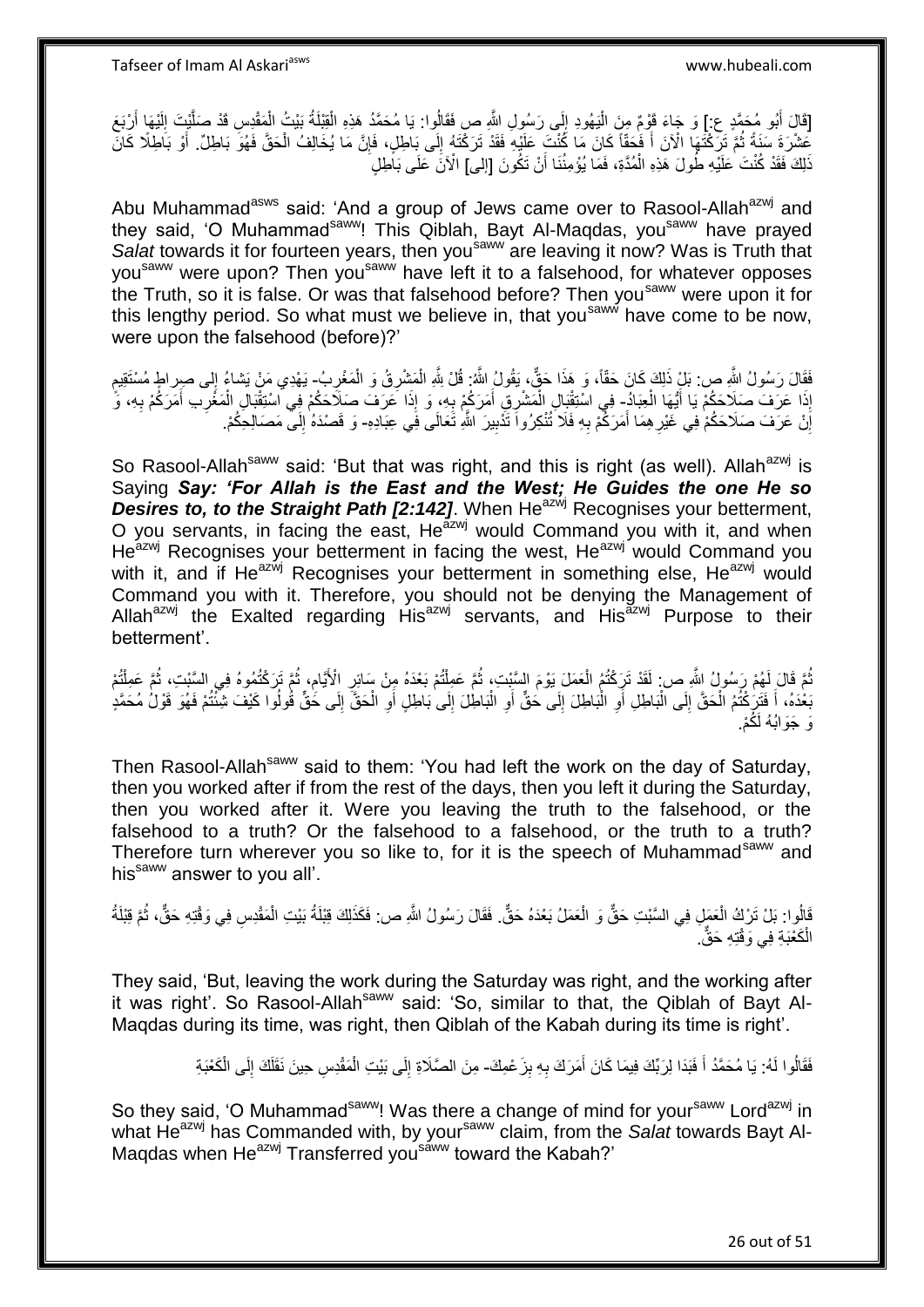فَقَالَ رَسُولُ اللَّهِ ص: مَا بَدَا لَهُ عَنْ ذَلِكَ، فَإِنَّهُ الْعَالِمُ بِالْعَوَاقِبِ، وَ الْقَادِرُ عَلَى الْمَصَالِحِ، لَا يَسْتَدْرِكُ عَلَى نَفْسِهِ غَلَطاً، وَ لَا ِ ْ ْ ْ **∶** ْ  $\frac{1}{2}$ ِ َ يَسْتَحْدِثُ رَأْياً بِخِلَافِ الْمُتَقَدِّمِ، جَلَّ عَنْ ذَلِكَ، وَ لَإِ يَقَعُ أَيْضِاً عَلَيْهِ مَانِعٌ يَمْنَعُهُ مِنْ مَّرَادِهِ، وَ لَيْسَ يَبْدُو إِلَّا لِمَنْ كَانَ هَذَا ِ ْ ¦ ِ وَصْفَهُ وَ هُوَ عَزَّ وَ جَلَّ يَتَعَالَى عَنْ هَذِهِ الصِّفَاتِ عُلُوّاً كَبِيراً. ِ ُ

So, Rasool-Allah<sup>azwj</sup> said: 'There was no change of mind for Him<sup>azwj</sup> about that, for He<sup>azwj</sup> is the Knower of the consequences, and the Powerful upon the betterment. A mistake cannot be comprehended upon Himselfazwj, nor does Heazwj have a new opinion with opposite to the preceding one. He<sup>azwj</sup> is more Majestic than that; and there does not occur upon Him<sup>azwj</sup>, as well, a preventer preventing Him<sup>azwj</sup> from His<sup>azwj</sup> Purpose, and it isn't a change of mind except for the one who was upon these qualities, and He<sup>azwj</sup> is Mightier, and more Majestic and Exalted from these qualities, Loftier, Greater'.

ثُمَّ قَالَ لَهُمْ رَسُولُ اللَّهِ صِ. أَيُّهَا الْيَهُودُ أَخْيِرُونِي عَنِ اللَّهِ، أَ لَيْسَ يُمْرِضُ ثُمَّ يُصِحُّ وَ يُصِحُّ ثُمَّ يُمْرِضُ أَ بَدَا لَهُ فِي ذَلِكَ أَ ا پایا<br>ا **∶** لَ َ ِ َ :<br>ا َ ُ َ َ ِ ا پایا<br>سال لَيْسَ يُحْيِي وَ يُمِيتُ أَ بَدَا لَهُ أَ لَيْسَ يَأْتِي بِاللَّيْلِ فِي أَثَرِ النَّهَارِ ، وَ النَّهَارِ فِي أَثَرِ اللَّيْلِ أَ بَدَا لَهُ فِي كُلِّ وَاحِدٍ مِنْ ذَلِكَ فَقَالُوا: لَا َ َ ه ِ َ **∶** ِ **∶** َ ه **∶** د<br>أ لَ َ

Then Rasool-Allah<sup>saww</sup> said to them: 'O you Jews! Inform me about Allah<sup>azwj</sup>. Doesn't He<sup>azwj</sup> Cause illness then Grants health, and Grants health then Causes illness? Is there a change of mind for Him<sup>azwj</sup> regarding that? Doesn't He<sup>azwj</sup> Cause to live and Cause to die, is it a change of mind for Him<sup>azwj</sup>? Doesn't He<sup>azwj</sup> Come with the night in the footsteps of the day, and the day in the footsteps of the night? Is it a change of mind for Him<sup>azwj</sup> in each one from that?' So they said, 'No'.

َّالٍ: فَكَذَلِكَ اللَّهُ تَعَالَى تَعَبَّدَ نَبِيَّهُ مُحَمَّداً بِالصَّلَاةِ إِلَى الْكَعْبَةِ بَعْدَ أَنْ [كَانَ] تَعَبَّدَهُ بِالصَّلَاةِ إِلَى بَيْتِ الْمَقْدِسِ، وَ مَا بَدَا لَهُ فِي<br>\*\*\* َ ْ ِ ِ **!** ْ ِ ِ الْأَوَّلِ.

He<sup>saww</sup> said: 'So, like that is Allah<sup>azwj</sup> the Exalted. His<sup>azwj</sup> Prophet<sup>saww</sup>, Muhammad<sup>saww</sup> worshipped with the *Salat* towards the Kabah after having worshipped Him<sup>azwj</sup> with the *Salat* towards Bayt Al-Magdas, and there was no change of mind for Him<sup>azwj</sup> regarding the first'.

#### نُمَّ قَالَ: أَ لَيْسِ اللَّهُ يَأْتِي بِالشَّنَاءِ فِي أَثَرِ الصَّيْفِ، وَ الصَّيْفِ فِي أَثَرِ الشَّنَاءِ أَ بَدَا لَهُ فِي كُلِّ وَاحِدٍ مِنْ ذَلِكَ قَالُوا: لَا. قَالَ: َ ِ َ ِ َ ِ ْ لَ َ ُ فَكَٰذَلِكَ لَمْ يَبْدُ لَهُ فِي الْقِبْلَةِ َ ْ

Then he<sup>saww</sup> said: 'Doesn't Allah<sup>azwj</sup> Come with the winter in the footsteps of the summer, and the summer in the footsteps of the winter? Is it a change of mind for Him<sup>azwj</sup> in each of that?' They said, 'No'. He<sup>saww</sup> said: 'Similar to that, there was no change of mind for Him<sup>azwj</sup> regarding the Qiblah'.

قَالَ، ثُمَّ قَالَ: أَ لَيْسَ قَدْ أَلْزَمَكُمْ فِي الشِّتَاءِ- أَنْ تَحْتَرِزُوا مِنَ الْبَرْدِ بِالثَّيَابِ الْغَلِيظَةِ وَ أَلْزَمَكُمْ فِي الصَّيْفِ أَنْ تَحْتَرِزُوا مِنَ ْ َ لَ َ ٔ<br>ـ ْ ِّ ِ ْ ِ ِ َ ْ َ الْحَرِّ أَ فَبَدَا لَهُ فِي الصَّيْفِ- حَتَّى أَمَرَكُمْ بِخِلَافِ مَا كَانَ أَمَرَكُمْ بِهِ فِي الشِّنَاءِ قَالُوا: لَا َ ْ ِ َ **∶** َ

He<sup>asws</sup> said: 'Then he<sup>saww</sup> said: 'Hasn't Allah<sup>azwj</sup> Necessitated you during the winter, or you should be protecting from the cold with the thick clothes? And necessitated you during the summer that you should be protecting from the heat? Is it a change of mind for  $\overrightarrow{H}$  mind for  $\overrightarrow{H}$  during the summer until  $\overrightarrow{He}^{azwj}$  Commanded you with the opposite of what He<sup>azwj</sup> had Commanded you with during the winter?' They said, 'No'.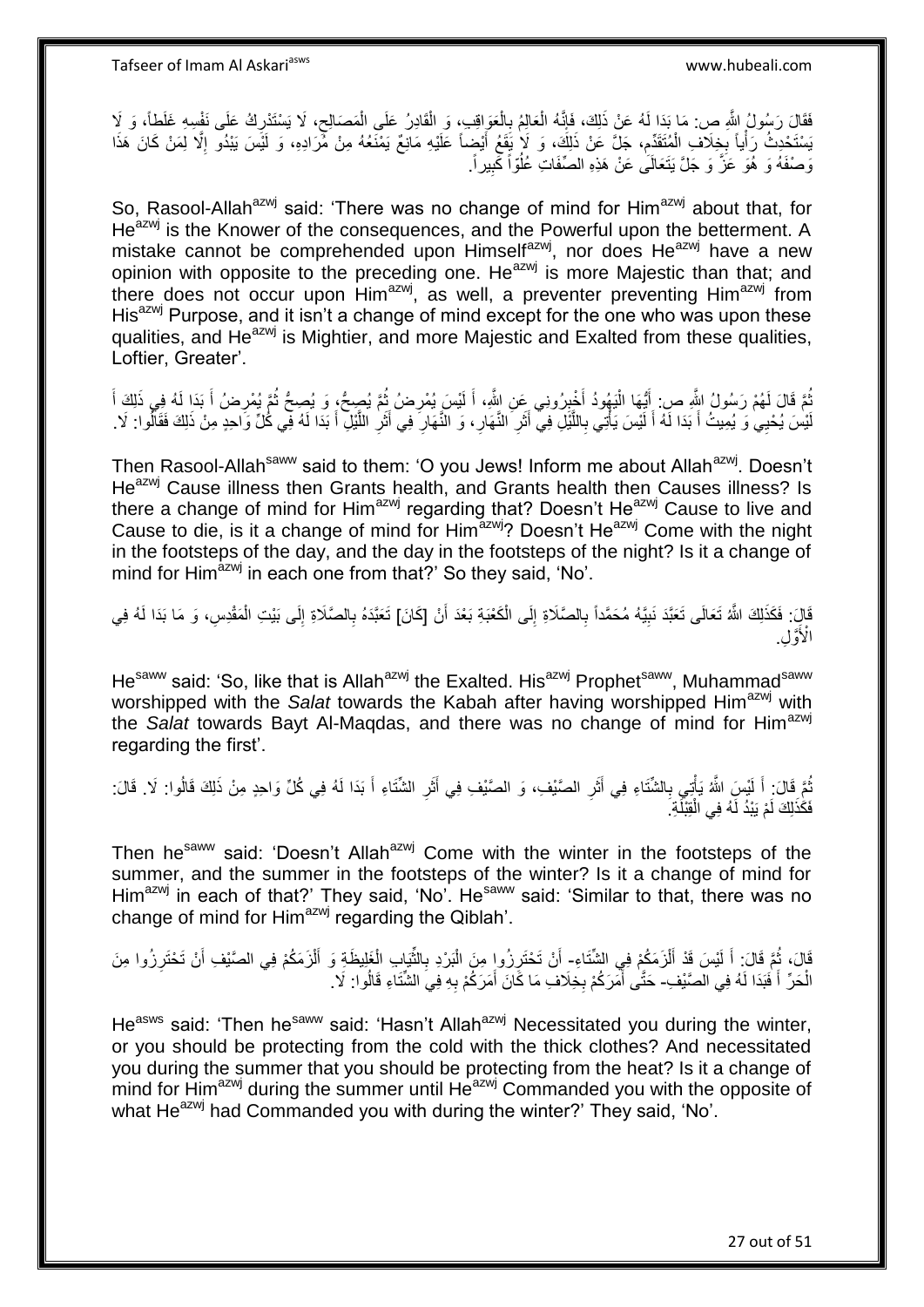فَقَالَ رَسُولُ اللَّهِ صِ فَكَذَلِكُمُ اللَّهُ تَعَالَى- تَعَبَّدَكُمْ فِي وَقْتٍ لِصَلَاحٍ يَعْلَمُهُ بِشَيْءٍ ثُمَّ بَعْدَهُ- فِي وَقْتٍ آخَرَ إِلَى لَخَرَ يَعْلَمُهُ ِ ٍ ٍ بِشَيْءٍ ۚ لَخَرَ ، فَإِذَا أَطَعْتُمُ اللَّهَ فِي الْحَالَيْنِ اسْتَحْقَقْتُمْ ثَوَيْ اَبَهُ ۖ وَ أَنْزَلَ اللَّهُ ۚ وَ لِلَّهِ اَللَّهُ ۚ وَ إِنَّذَا اللَّهُ ۚ وَ لِللَّهُ ۚ وَ فَجئه اللَّهِ أَيْ  $\ddot{\phantom{a}}$ ْ ِ ْ ِ ْ َ َ ْ َ َ إِذَا تَوَجَّهْتُمْ بِأَمْرِهِ، فَثَمَّ الْوَجْهُ الَّذِي تَقْصِدُونَ مِنْهُ اللَّهَ وَ تَأْمُلُونَ ثَوَابَهُ. ِ َ ِ َ ا<br>أ ه ْ ة<br>ا

Rasool-Allah<sup>saww</sup> said: 'So, similar to that, Allah<sup>azwj</sup> the Exalted Wanted your worship during a time for betterment,  $He^{azwj}$  Taught something, then after it, during another time, for another betterment, Taught something other. So when you obey Allah<sup>azwj</sup> in both the states, you would be deserving of His<sup>azwj</sup> Rewards. And Allah<sup>azwj</sup> Revealed *And for Allah is the East and the West; therefore wherever you turn to, so there would be the Face of Allah [2:115]*. When you are diverting by His<sup>azwj</sup> Command, so there would be the Face of Allah<sup>azwj</sup> you are aiming Allah<sup>azwj</sup> from, and are working for His<sup>azwj</sup> Rewards'.

ُمَّ قَالَ رَسُولُ اللَّهِ صِ: يَا عِبَادَ اللَّهِ- أَنْتُمْ كَالْمَرِيضِ وَ اللَّهُ رَبُّ الْعَالَمِينَ كَالطَّبِيب فَصَلَاحُ الْمَرِيضِ فِيمَا يَعْلَمُهُ الطَّبِيبُ وَ ُ ْ ْ ْ ْ َ يَدَبِّرُهُ بِهِ، لَا فِيمَا يَشْتَهِيهِ الْمَرِيضُ وَ يَقْتَرِحُهُ أَلَاَ فَسَلِّمُوا شِّهِ أَمْرَهُ تَكُونُوا مِنَ الْفَائِزِينَ َ ِّ َ ِ ِ ْ ِ **∶** ِ ْ

Then Rasool-Allah<sup>saww</sup> said: 'O servants of Allah<sup>azwj</sup>! You are like patients, and the Lord<sup>azwj</sup> of the world is like the doctor. So the wellbeing of the patient is in what the doctor knows and plans with it. It is not in what the patient desires and suggests it. Indeed! So be submitting to Allah<sup>azwj</sup> to His<sup>azwj</sup> Commands, you will become from the successful ones''.

فَقِيلَ: يَا ابْنَ رَسُولِ اللَّهِ صِ، فَلِمَ أَمَرَ بِالْقِبْلَةِ الْأُولَى فَقَالَ: لَمَّا قَالَ اللَّهُ عَزَّ وَ جَلَّ: وَ ما جَعَلْنَا الْقِبْلَةَ الَّذِي كُنْتَ عَلَيْها وَ هِيَ ْ **∶** َ ه ْ بَيْتُ الْمَقْدِسِ إِلَّا لِنَغْلَمَ مَنْ يَتَّبِعُ الرَّسُولَ مِمَّنْ يَنْقَلِبُ عَلى عَقِبَيْهِ إِلَّا لِنَعْلَمَ ذَلِكَ [مِنْهُ] مَوْجُوداً بَعْدَ أَنْ عَلِمْنَاهُ سَيُوجَدُ. ِ  $\frac{1}{2}$ ِ َ

So, it was said, 'O son<sup>asws</sup> of Rasool-Allah<sup>saww</sup>! So why did He<sup>azwj</sup> Commanded with the first Qiblah?' Heasws said: 'When Allahazwj Mighty and Majestic Said: *And We did not Make the Qiblah which you were upon* - and it is Bayt Al-Maqdas - *except for Us to Know who follows the Rasool from the one turns upon his heels [2:143]* except for Us<sup>azwj</sup> to Know that – from it – they remain after having Taught them, so they would be found to be on it.

وَ ذَلِكَ أَنَّ هَوَى أَهْلِ مَكَّةٍ كَانَ فِي الْكَعْبَةِ، فَأَرَادَ اللَّهُ أَنْ يُبَيِّنَ مُتَّبِعَ مُحَمَّدٍ مِنْ مُخَلِّدٍ واتِّبَاعِ الْقِبْلَةِ الَّذِي كَرِ هَهَا، وَ مُحَمَّدٌ يَأْمُرُ ِ َ اُ ْ اً<br>ا َ ْ ِ ِ ْ ِ ه ْ بِهَا، وَ لَمَّا كَانَ هَوَى أَهْلِ الْمَدِينَةِ فِي بَيْتِ الْمَقْدِسِ، أَمَرَهُمْ بِمَّخَالَفَتِهَا وَ التَّوَجُّهِ إِلَى الْكَعْبَةِ لِيَتَبَيَّنَ مَنْ يُوَافِقُ مُحَمَّداً فِيمَا ∣∣<br>ِ∶ ِ َ ْ ْ َ ِ يَكْرَ هُهُ، فَهُوَ مُصَدِّقُهُ وَ مُوَافِقُهُ.

And that was, that the desire of the people of Makkah was regarding the Kabah. So Allah<sup>azwj</sup> Intended that it be manifested for Muhammad<sup>saww</sup>, the one who opposes him<sup>as</sup>, by following the Qiblah, which they disliked it, and Muhammad<sup>saww</sup> ordered with it. And when it was the desire of the people of Al-Medina regarding Bayt Al-Magdas,  $He^{a z w j}$  Commanded them with the opposite to it and to divert towards the Kabah in order to manifest the one who is concordant with Muhammad<sup>saww</sup> in what he dislikes, so his ratification would be his concordance.

نُمَّ قَالَ: وَ إِنْ كانَتٍ لَكَبِيرَةً إِلَّا عَلَى الَّذِينَ هَدَى اللَّهُ أَيْ كَانَِ النَّوَجُّهُ إِلَى بَيْتِ الْمَقْدِسِ فِي ذَلِكَ الْوَقْتِ كَبِيرَةً إِلَّا عَلَى مَنْ يَهْدِي ه ِ  $\frac{1}{2}$ ِ ا<br>ا ِ ْ ْ  $\frac{1}{2}$ َ اللَّهُ، فَعَرَفَ أَنَّ اللَّهَ يَتَعَبَّدُ بِخِلَافِ مَآ يُرِيدُهُ الْمَرْءُ- لِيَبْتَلِّيَ طَاعَتَهُ فِي مُخَالَفَةِ هَوَاهُ. َ ْ ِ **∶** 

Then He<sup>azwj</sup> Said: **And even though it may be grievous, except upon those** *Guided by Allah. [2:143]* — It was so that the turning (facing) towards Bayt Al-Magdas during that time was grievous, except upon the one Guided by Allah<sup>azwj</sup>, for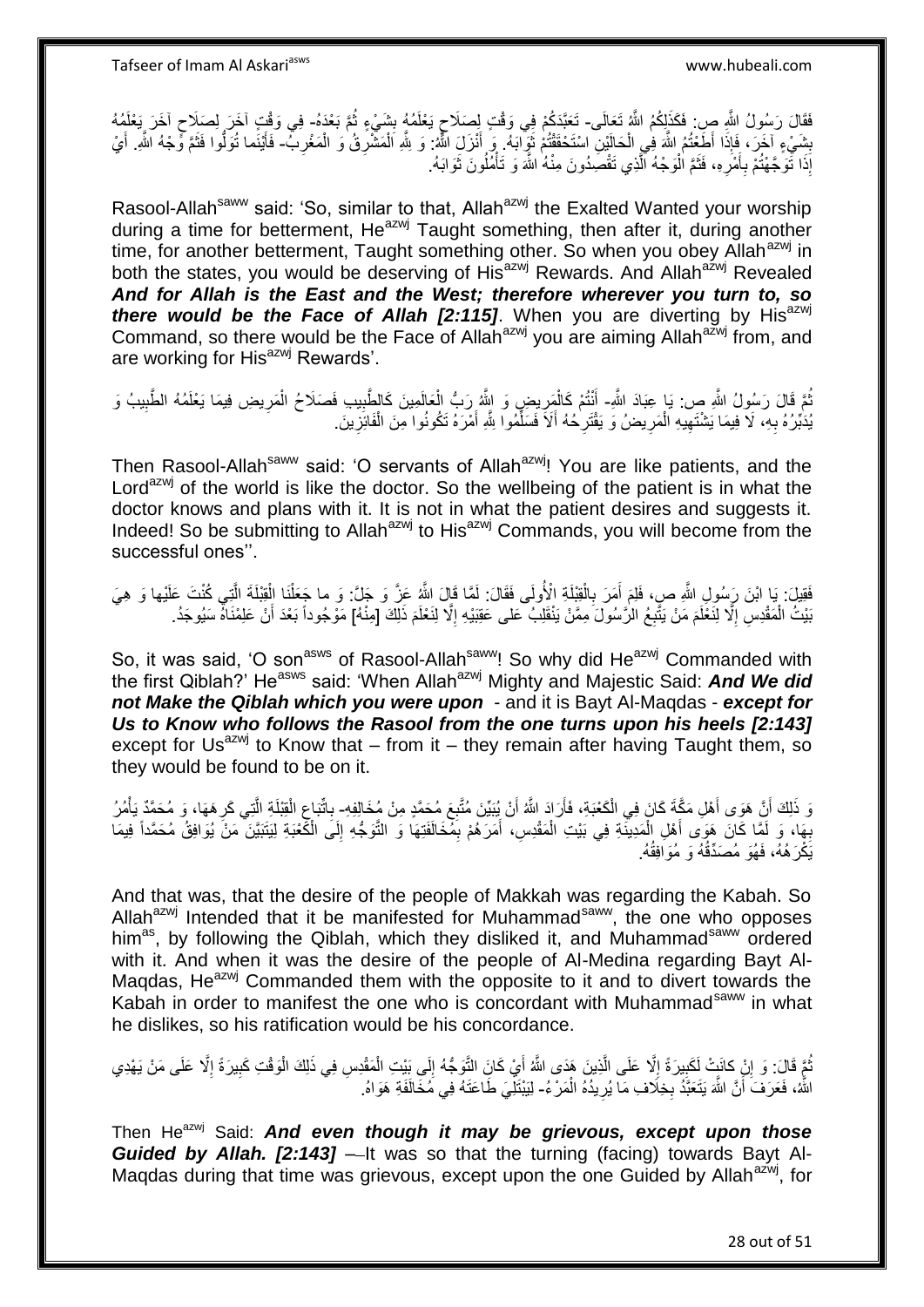he recognised that Allah<sup>azwj</sup> would be worshipped with opposite to what the man is intending, in order to Test him of his obedience in opposing his own desires''.

قوله عز و جل أَمْ تُرِيدُونَ أَنْ تَسْئَلُوا رَسُولَكُمْ كَما سُئِلَ مُوسى مِنْ قَبْلُ وَ مَنْ يَتَبَدَّلِ الْكُفْرَ بِالْإِيمانِ فَقَدْ ضَلَّ سَواءَ السَّبِيلِ اُ **∶** َ ِ **∶** 

*Or are you intending that you would be questioning your Rasool, just as Musa was questioned from before; and the one who is (adopting) the Kufr, replacing the Eman with it, so he has strayed (from) the right Way [2:108]*

313 قَالَ الْإِمَامُ عِ: قَالَ عَلِيُّ بْنُ مُحَمَّدِ بْنِ عَلِيٍّ بْنِ مُوسَى الرِّضَا عِ أَمْ تُرِيدُونَ بَلْ تُرِيدُونَ يَا كُفَّارَ قُرَبْشٍ وَ الْيَهُودَ أَنْ<br>يَرْبُعُونَ مَسْتَمَرَّتُ بِهَذَابِ عَلَيْهِ بِّي الْمُحَ َ ْ َ تَسْئَلُوا رَسُولَكُمْ مَا ۖ تَقْتَرِحُونَهُ مِنَ الْآيَاتِ إِلَّتَِي لَاّ تَعْلَمُونَ هَلْ فِيهَا صَلّاحُكُمْ أَوْ فَسَادُكُمْ كَما سُئِلَ مُوسى مِنْ قَبْلُ وَ اقْتَرَحَ اُ ه ِ عَلَيْهِ لَمَّا قِيلَ لَهُ لَنْ نُؤْمِنَ لَكَ حَتَّى نَرَى اللَّهَ جَهْرَةً فَأَخَذَتْكُمُ الصَّاعِقَةُ. َ

**S 313 -** The Imam (Hassan Al-Askari<sup>asws</sup>) said: 'Ali<sup>asws</sup> Bin Muhammad<sup>asws</sup> Bin Ali<sup>asws</sup> Bin Musa Al-Reza<sup>asws</sup> said: 'Or are you intending – But, you are intending, O unbelievers of Quraysh and the Jews, *that you would be questioning your Rasool* – what you are suggesting it, from the Verses which you are not knowing whether therein is your correction or your corruption, *just as Musa was questioned from*  before – and suggested upon him<sup>as</sup> for what was said to him<sup>as</sup>, We will never *believe in you until we see Allah manifestly, so the thunderbolt seized you [2:55]*.

وَ مَنْ يَتَبَدَّلِ الْمُفْرَ بِالْإِيمانِ بَعْدَ جَوَابِ الرَّسُولِ لَمُ- إِنَّ مَا سَأَلَهُ لَا يَصْلُحُ اقْتِرَاحُهُ عَلَى اللَّهِ وَ بَعْدَ مَا يُظْهِرُ اللَّهُ تَعَالَى لَهُ مَا **∶** ا<br>ا لَ َ ِ ِ اقْتَرَ حَ إِنْ كَانَ صَوَاباً ۖ ِ

And the one who is (adopting) the Kufr, replacing the Eman with it – after the answer of the Rasool<sup>saww</sup> to him that it is not correct, what he is suggesting to Allah $a^{2xy}$ , and after Allah $a^{2xy}$  the Exalted had Manifested what he had suggested, if he was correct.

«وَ مَنْ يَتَبَدَّلِ الْكُفْرَ بِالْإِيمانِ» بِأَنْ لَا يُؤْمِنَ عِنْدَ مُشَاهَدَةِ مَا يَقْتَرِحُ مِنَ الْآيَاتِ أَوْ لَا يُؤْمِنُ إِذَا عَرَفَ أَنَّهُ لَيْسَ لَهُ أَنْ يَقْتَرِحَ،<br>وَمَنْ يَتَبَدَّلِ الْكُفْرَ بِالْإِيما َ ه َ َ ِ َ َ **∶**  ِ ْ نَ أَنَّهُ يَجِبُ أَنْ يَكْتَفِيَ بِمَا قَدْ أَقَامَهُ اللَّهُ تَعَالَى مِنَ الذَّلَالاتِ، وَ أَوْضَحَهُ مِنَ الْآيَاتِ الْبَيِّنَاتِ، َ ِ َ ْ اُ

And the one who is (adopting) the Kufr, replacing the Eman with it - that he will not believe during the witnessing was is suggested from the Verses, or he will not believe when he recognises that it isn't for him that he should suggest, and that it is Obligation that he suffices with what Allah<sup>azwj</sup> the Exalted has Established from the evidences, and Clarified from the clear Signs.

يَنَبَدَّلُ الْكُفْرِِ بِالْإِيمَانِ- بِأَنْ يُعَانِدَ وَ لَا يَلْتَزِمَ الْحُجَّةَ الْقَائِمَةَ عَلَيْهِ فَقَدْ ضَلَّ سَواءَ السَّبِيلِ أَخْطَأَ قَصنْدَ الطَّرُقِ الْمُوَدِّيَةِ إِلَى ِ ز<br>ا **∶** ْ ْ ْ ِ ِ ْ َ َ الْجِنَانِ، وَ أَخَذَ فِي الطَّرُقِ الْمُؤَدِّيَةِ إِلَى النَّيرَانِ. ∣∣<br>∶ ْ َ ْ

Thus he is (adopting) the *Kufr*, replacing the *Eman* with it, being inimical and not necessitating (upon himself) the proofs established upon him, *so he has strayed (from) the right Way [2:108]* – erred it aiming for the road leading to the Gardens, and (instead) took to the road leading to the Fires''.

> قَالَ ع: قَالَ اللَّهُ تَعَالَى [لِلْيَهُودِ]: يَا أَيُّهَا الْيَهُودُ أَمْ تُرِيدُونَ بَلْ تُرِيدُونَ مِنْ بَعْدِ مَا آتَيْنَاكُمْ أَنْ تَسْئَلُوا رَسُولَكُمْ. ِ َ :<br>إ َ :<br>إ ِ َ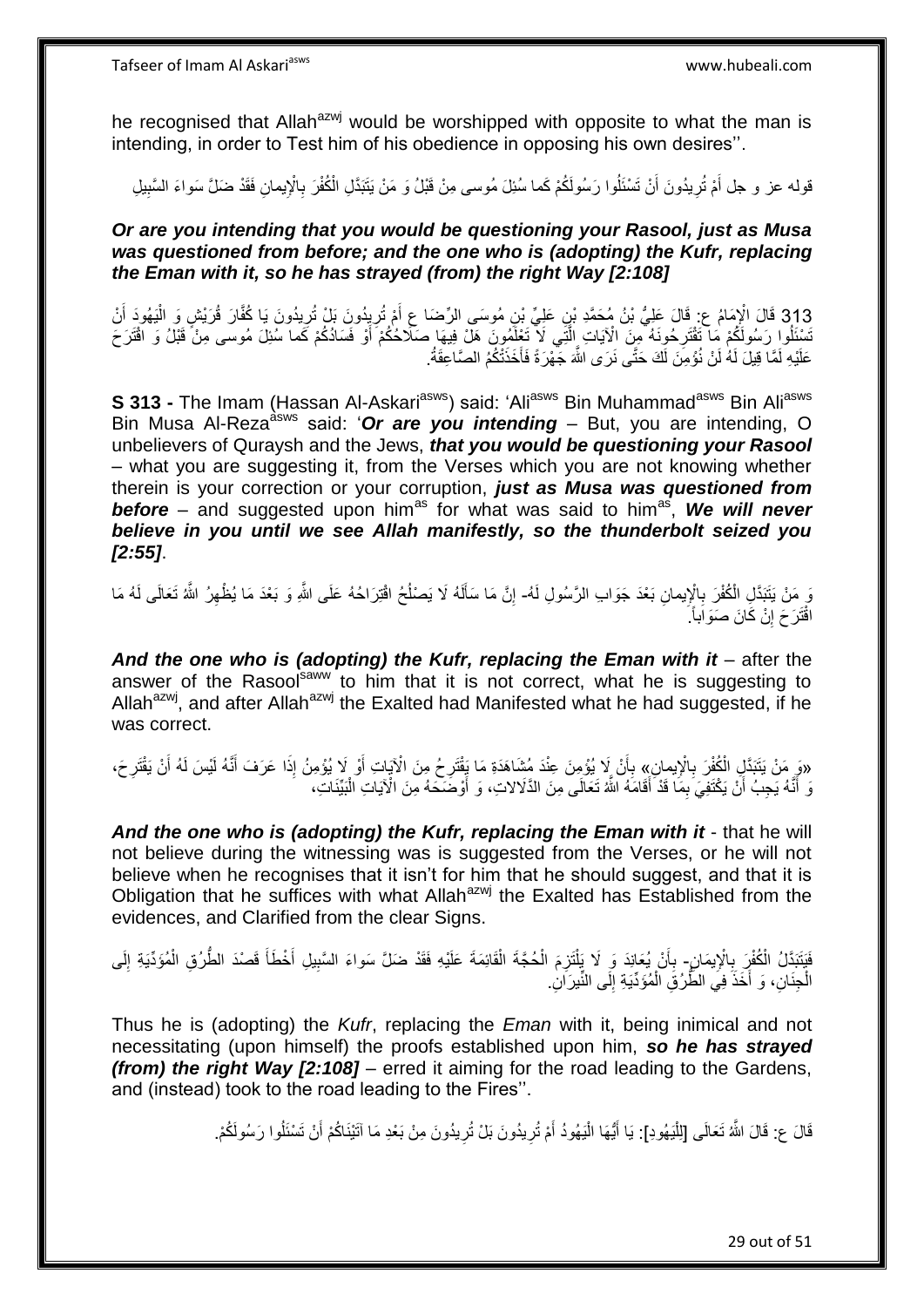He<sup>saww</sup> said: 'Allah<sup>azwj</sup> the Exalted Said to the Jews: 'Or are you intending – But you are intending after what l<sup>azwj</sup> have Given you (already), *that you would be questioning your Rasool [2:108]*

وَ ذَلِكَ أَنَّ النَّبِيَّ ص قَصَدَهُ عَشَرَةٌ مِنَ الْيَهُودِ يُرِيِدُونَ أَنْ يَتَعَنَّتُوهُ وَ يَسْأَلُوهُ عَنْ أَشْيَاءَ- يُرِيدُونَ أَنْ يَتَعَانَتُوهُ بِهَا، فَبَيْنَا هُمْ ِ ا<br>ا **∶** َ َ َ ֚֝<br>֧֧֚֚֚֚֚֚֚֚֚֚֚֚֚֚֚֚֚֝֝֝֝֝֝֝֝<br>֧֧֧֚֚֝֟֘֝֬֝֬֝֬֝֓֝ َ ِ هَذَاكَ إِذْ جَاءَ أَعْرَابِيٍّ- كَأَنَمَا يُدْفَعُ فِي قَفَاهُ، قَدْ عَلَّقَ عَلَى عَصَا- عَلَى عَاتِقِهِ- جِرَاباً مَشْدُودَ الرَّأْسِ، فِيهِ شَيْءٌ قَدْ مَلَأَهُ لَا **∶** َ ْ َ ه َ **ٔ** َيْد ُرو َن َما ُهَو

And that is, that the Prophet<sup>saww</sup>, ten from the Jews aimed to make it difficult for him<sup>saww</sup> and asking him<sup>saww</sup> about things – intending to make him<sup>saww</sup> suffer with it. So while they were like that, when a Bedouin came over – as if someone had been pushing him from his shoulder, and had a staff upon his shoulder with a bag attached to it over his head, in which was something. He had filled it and it was not known what it was.

فَقَالَ: يَإِ مُحَمَّدُ أَجِبْنِي عَمَّا أَسْأَلُكَ. فَقَالَ رَسُولُ اللَّهِ ص: يَا أَخَا الْعَرَبِ قَدْ سَبَقَكَ الْيَهُودُ [لِيَسْأَلُوا] أَ فَتَأْذَنُ لَهُمْ حَتَّى أَبْدَأَ بِهِمْ ُ َ َ َ ِ َ َ ْ َ اً<br>أ ْ ْ َ ِ فَقَالَ الْأَعْرَابِيُّ: لَاَ، فَّإِنِّي غَرِيبٌ مُجْتَازٌ. ِ ∣اٍ<br>∶ ِ

So he said, 'O Muhammad<sup>saww</sup>! Answer me about what I ask you<sup>saww</sup>'. Rasool-Allah<sup>saww</sup> said: 'O Arab brother, the Jews have preceded you in asking. Can I<sup>saww</sup> ask their permission to change with them (an answer you first instead)?' The Bedouin said, 'No, for I am a stranger passing by'.

> فَقَالَ رَسُولُ اللَّهِ ص: فَأَنْتَ إِذًا أَحَقُّ مِنْهُمْ لِغُرْبَتِكَ وَ اجْتِيَازِكَ. **∶** َ ا َ

So Rasool-Allah<sup>saww</sup> said: 'Then you are more rightful than them, due to your being a stranger and passing by'.

فَقَالَ الْأَعْرَابِيُّ: وَ لَفْظَةٌ أُخْرَى. قَالَ رَسُولُ اللَّهِ ص مَا هِيَ قَالَ: إِنَّ هَؤُلَاءِ أَهْلُ كِتَابٍ، يَدَّعُونَهُ وَ يَزْعُمُونَهُ حَقَّاً، وَ لَسْتُ َ ِ ابل<br>ا ِ آمَنُ أَنْ نَقُولَ شَيْئاً يُوَاطِئُونَكَ عَلَيْهِ وَ يُصَدِّقُونَكَ، لِيُفْتِنُوا النَّاسَ عَنْ دِينِهِمْ، وَ أَنَا لَا أَقْنَعُ بِمِثْلِ هَذَا، لَا أَقْنَعُ إِلَّا بِأَمْرٍ بَيِّنٍ اُ َ ِ ا<br>ا َ ْ ِ َ َ ِ

The Bedouin said, 'And another word'. Rasool-Allah<sup>saww</sup> said: 'And what is it?' He said, 'They are the People of the Book. They are claiming it and are assuming it is true, and it isn't safe that you<sup>saww</sup> would be saying something, they would be in harmony with you and ratify you in order to tempt the people away from your<sup>saww</sup> Religion, and I am not convinced with the likes of this. I will not be convinced except with a clear matter'.

#### **ِحْكَم ِة:[ َّن َعلِّياً ع َبا ُب َمِديَن ِة الْ ]فِي أ َ**

# **Re: Aliasws is the gate to the city of wisdom.**

فَقَالَ رَسُولُ اللَّهِ ص: أَيْنَ عَلِيُّ بْنُ أَبِي طَالِبٍ ع فَدُعِيَ بِعَلِيٍّ، فَجَاءَ حَتَّى قَرُبَ مِنْ رَسُولِ اللَّهِ ص. ِ َ َ

Rasool-Allah<sup>saww</sup> said: 'Where is Ali<sup>asws</sup> Bin Abu Talib<sup>asws</sup>?' So they called Ali<sup>asws</sup>, and came over until he<sup>asws</sup> was near Rasool-Allah<sup>saww</sup>.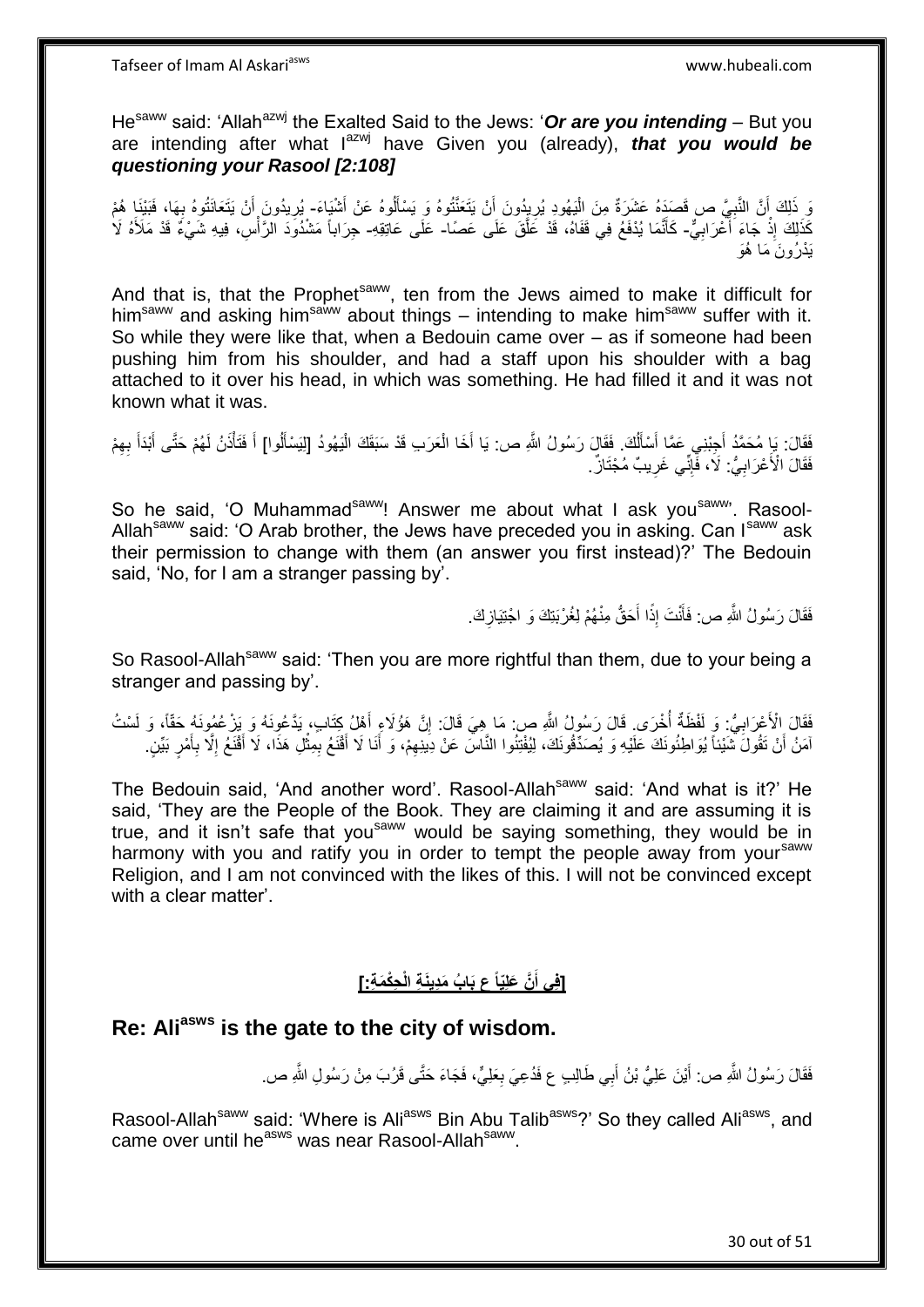فَقَالَ الْأَعْرَابِيُّ: يَا مُحَمَّدُ وَ مَا تَصْنَعُ بِهَذَا فِي مُحَاوَرَتِي إِيَّاكَ قَالَ: يَا أَعْرَابِيٌّ سَأَلْتَ الْبَيَانَ، وَ هَذَا الْبَيَانُ الشَّافِي، وَ صَاحِبُ ْ َ ِ َ ِ ِ ِ ْ ْ الْعِلْمِ الْكَافِي، ۚ أَنَا مَدِينَةُ الْحِكْمَةِ وَ هَذَّا بَابُهَا، فَمَنْ أَرَادَ الْحِكْمَةَ وَ الْعِلْمَ فَلْيَأْتِ الْبَابَ. ْ ْ ْ ْ ْ ا<br>ا اُ ْ َ ْ ِ ْ ْ

The Bedouin said, 'O Muhammad<sup>saww</sup>! And what are you<sup>saww</sup> doing with this one during my conversation with you<sup>saww</sup>?' He<sup>saww</sup> said: 'O Bedouin! You asked for the clarification, and this is the interceding clarifier, and master of sufficient knowledge. Isaww am the city of wisdom and this one is its gate, therefore the one who wants the wisdom and the knowledge, so let him come to the gate'.

### **]في شباهته ع باْلنبياء ع:[**

# **Re: Resemblance with the Prophetsas .**

فَلَمَّا مَثْلَ بَيْنَ يَدَيْ رَسُولِ اللَّهِ ص قَالَ رَسُولُ اللَّهِ ص بِأَعْلَى صَوْتِهِ: يَا عِبَادَ اللَّهِ مَنْ أَرَادَ أَنْ يَنْظُرَ إِلَى آدَمَ فِي جَلَالَتِهِ، وَ إِلَى َ ِ ُ َ لَ ِ ا َ ثَنْيْتٍ فِي حِكْمَتِهِ، وَ إِلَى إِدْرِيسَ فِي نَبَاهَتِهِ وَ مَهَابَتِهِ، وَ إِلَى نُوحٍ فِي شُكْرِهِ لِرَبِّهِ وَ عِبَادَتِهِ، وَ إِلَى إِبْرَاهِيمَ فِي خُلْتِهِ وَ وَفَائِهِ،  $\frac{1}{2}$ ه ِ ِ ِ ٍ ِ ِ ∣∣<br>; وَ إِلَى مُوسَى فِي بُغْضِ كُلِّ عَدُوٍّ شَّو وَ مُنَابَذَتِهِ، وَ إِلَى عِيَسَى فِيٍّ حُبَّ كُلِّ مُؤمِنٍ وَ حُسْنِ مُعَاشَرَتِهِ، فَلْيَنْظُرْ إِلَى عَلِيٍّ بْنِ أَبِي  $\frac{1}{2}$ لَ ِ ْ ِ ِ َ طَالِبِ هَذَا.

So when he<sup>asws</sup> had been resembles as such in front of Rasool-Allah<sup>saww</sup>, Rasool-Allah<sup>saww</sup> said in a raised voice of his<sup>saww</sup>: 'The one who wants to look at Adam<sup>as</sup> in his<sup>as</sup> majesty, and to Shees<sup>as</sup> in his<sup>as</sup> wisdom, and to Idrees<sup>as</sup> in his<sup>as</sup> eminence and his<sup>as</sup> grandeur, and to Noah<sup>as</sup> in his<sup>as</sup> gratefulness to his<sup>as</sup> Lord<sup>azwj</sup> and his<sup>saww</sup> worship, and to Ibrahim<sup>as</sup> in his<sup>as</sup> mannerisms and his<sup>as</sup> loyalty, and to Musa<sup>as</sup> in his<sup>as</sup> hatred of every enemy for the Sake of Allah<sup>azwj</sup> and his<sup>as</sup> disavowing (from them), and to Isa<sup>as</sup> in the love for every Momin and excellence of his<sup>saww</sup> (social) relationships, so let him look at Ali<sup>asws</sup> Bin Abu Talib<sup>asws</sup>, this one!'

> فَأَمَّا الْمُؤْمِنُونَ فَازْدَادُوا بِذَلِكَ إِيمَاناً، وَ أَمَّا الْمُنَافِقُونَ فَازْدَادَ نِفَاقُهُمْ. ْ َ ֖֧֦֧֦֧֦֧֦֧֦֧֦֧֦֧ׅ֧֦֧ׅ֧֦֧֦֧֦֧֦֧֦֧֦֧֦֧֦֧֦֧֦֧֦֧֦֧֦֧֦֧֦֧֦֧֚֜֓֓֜֓֓֓֞֡<br>֧֜֩֞֘ ْ َ

So as for the Momineen, they increased in Eman by that, and as for the hypocrites, so they increased in their hypocrisy.

فَقَالَ الْأَعْرَابِيُّ: يَا مُحَمَّدُ هَكَذَا مَدْحُكَ لِابْنِ عَمِّكَ، إِنَّ شَرَفَهُ شَرَفُكَ، وَ عِزَّهُ ع ِ ِ ِ ا<br>ا لَا تَحْتَمِلُ شَهَاَدَتُهُ بُطْلَاناً وَ لَا فَسَاداً بِشَهَادَةِ هَذَا الضَّنَّبِّ!. **ِ** 

So the Bedouin said, 'O Muhammad<sup>saww</sup>! Like this is your<sup>saww</sup> praise for the son<sup>asws</sup> of your<sup>saww</sup> uncle<sup>as</sup>, that his<sup>as</sup> nobility is your<sup>saww</sup> nobility, and his<sup>asws</sup> honour is your<sup>saww</sup> honour! But, I will not accept anything from this except by a testimony from one cannot carry a false testimony, nor a corrupt one, by the testimony of this lizard!'

> فَقَالَ رَسُولُ اللَّهِ ص: يَا أَخَا الْعَرَبِ فَأَخْرِجْهُ مِنْ جِرَابِكَ لِتَسْتَشْهِدَهُ، فَيَشْهَدَ لِي بِالنُّبُوَّةِ، وَ لِأَخِي هَذَا بِالْفَضِيلَةِ. ِ ِ  $\frac{1}{2}$ ِ َ ْ َ ْ ِ

So Rasool-Allah<sup>saww</sup> said: 'O Arab brother! Then bring it out from your bag for its testimony, so it would testify for me<sup>saww</sup> with the Prophet-hood, and for this brother<sup>asws</sup> of mine<sup>saww</sup> with the merits'.

> فَقَالَ الْأَعْرَابِيُّ: لَقَدْ تَعِبْتُ فِي اصْطِيَادِهِ، وَ أَنَا خَائِفٌ أَنْ يَطْفِرَ وَ يَهْرُبَ. ِ َ َ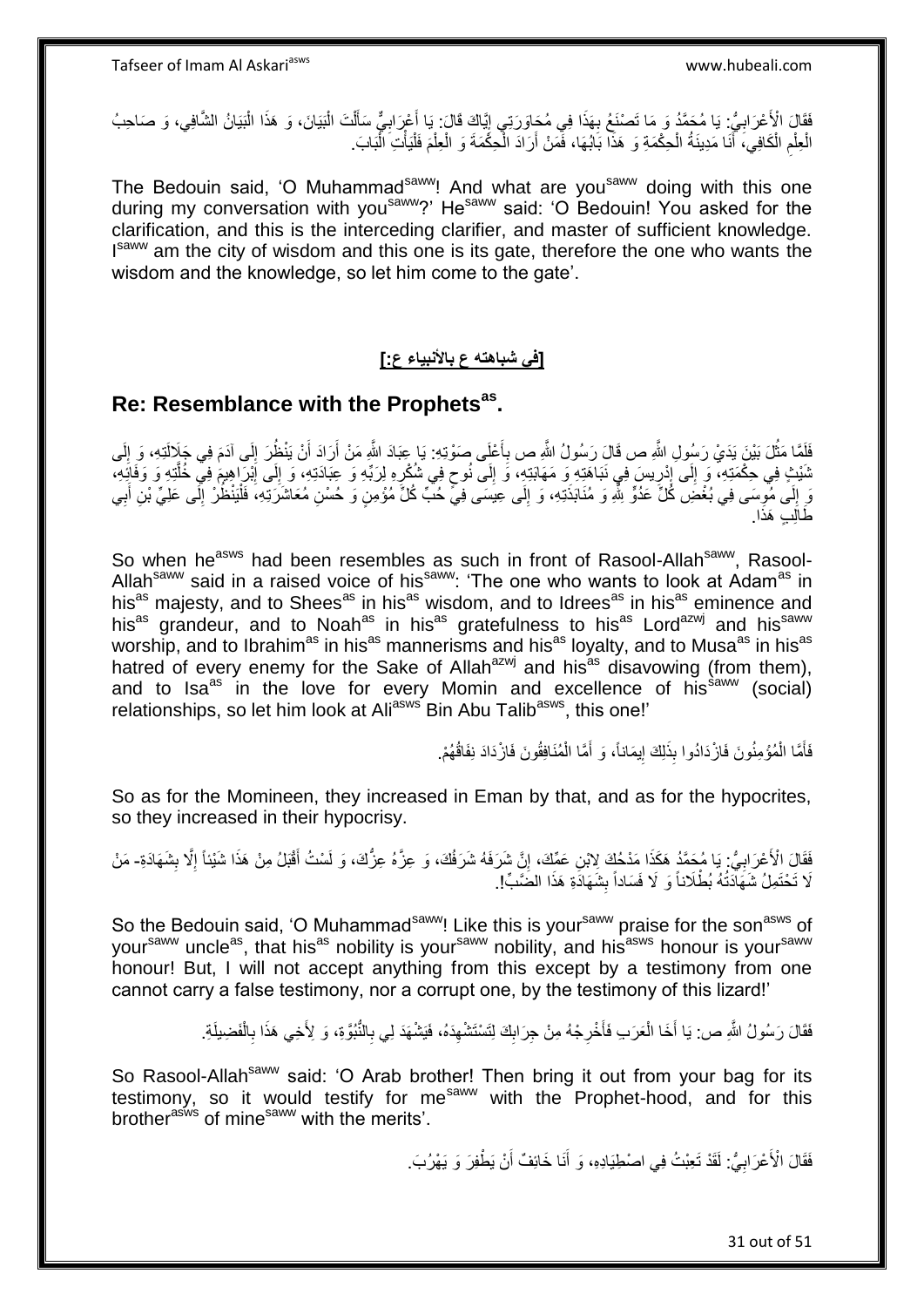The Bedouin said, 'I have been exhausted in its catching it, and I am afraid that it might leap up and flee'.

> فَقَالَ رَسُولُ اللَّهِ: لَا تَخَفْ- فَإِنَّهُ لَا يَطْفِرُ [وَ لَا يَهْرُبُ] بَلْ يَقِفُ، وَ يَشْهَدُ لَنَا بِتَصْدِيقِنَا وَ تَفْضِيلِنَا. ِ

So Rasool-Allah<sup>saww</sup> said: 'Do not fear, for it will neither leap up nor flee, but it would pause and testify for us<sup>asws</sup> by ratifying us<sup>asws</sup> and of our<sup>asws</sup> merits'.

فَقَالَ الْأَعْرَابِيُّ: [إِنِّي] أَخَافُ أَنْ يَطْفِرَ . فَقَالَ رَسُولُ اللَّهِ ص: فَإِنْ طَفَرَ فَقَدْ كَفَاكَ بِهِ تَكْذِيباً لَنَا، وَ احْتِجَاجاً عَلَيْنَا، وَ لَنْ يَطْفِرَ ، ِ ِ اُ َ ِ ِ وَ لَكِنَّهُ سَيَشْهَدُ لَنَا بِشُهَادَةِ الْحَقِّ، فَإِذَا فَعَلَ ذَلِكَ فَخَلٍّ سَبِيلَهُ، فَإِنَّ مُحَمَّداً يُعَوِّضُكَ عََنْهُ مَا هُوَ خَيْرٌ لَكَ مِنْهُ. ْ **∣** ِ ِ

So the Bedouin said, 'I (still fear) it would leap out'. Rasool-Allah<sup>saww</sup> said: 'So if it does leap out, it would suffice you for belying us<sup>asws</sup>, and as an argument against usasws. And it will never leap out, but it would testify for usasws with the truthful testimony. Therefore, when you do that, free its way, for Muhammad<sup>saww</sup> would compensate you instead of it with what is better for you than it'.

فَأَخْرَجَهُ الْأَعْرَابِيُّ مِنَ الْجِرَابِ، وَ وَضَعَهُ عَلَى الْأَرْضِ، فَوَقَفَ وَ اسْتَقْبَلَ رَسُولَ اللَّهِ ص، وَ مَرَّعَ خَدَّيْهِ فِي الثُّرَابِ ثُمَّ رَفَعَ **∶** َ ا<br>:<br>: رَ أَسَلَّهُ، وَ أَنْطَقَهُ اللَّهُ تَعَالَى فَقَالَ: أَشْهَدُ أَنْ لَا إِلَهَ إِلَّا اللَّهُ وَحْدَهُ لَا شَرِيكَ لَمُه، وَ أَشْهَدُ أَنَّ مُحَمَّداً عَبْدُهُ وَ رَسُولُهُ وَ صَفِيَّهُ وَ سَيِّدُ َ ِ ِ لَ ِ َ ُ َ َ الْمُرْسَلِينَ وَ أَفْضَلُ الْخَلْقِ أَجْمَعِينَ، وَ خَاتَمُ النَّبِيِّينَ، وَ قَائِدُ الْغُرِّ الْمُحَجَّلِينَ ْ ْ **!** َ ْ ْ َ ْ

So the Bedouin brought it out and placed it upon the ground. It paused and faced Rasool-Allah<sup>saww</sup> and rubbed its cheeks in the soil, then raised its head and Allah<sup>azwj</sup> the Exalted Caused it to speak, and it said, 'I testify that there is no god except Allah<sup>azwj</sup> Alone, there being no associates for Him<sup>azwj</sup>. And I testify that Muhammad<sup>saww</sup> is His<sup>azwj</sup> servant and His<sup>azwj</sup> Rasool<sup>saww</sup>, and His<sup>azwj</sup> elite, and Chief of the Mursils, and the most superior of the creatures in their entirety, and the Seal of the Prophet<sup>as</sup>, and Guide of the resplendent.

يَ أَشْهَدُ أَنَّ أَخَاكَ هَذَا عَلِيَّ بِنَ أَبِي طَالِبِ عَلَى الْوَصْفِ الَّذِي وَصَفْتَهُ، وَ بِالْفَضْلِ الَّذِي ذَكَرْتَهُ، وَ أَنَّ أَوْلِيَاءَهُ فِي الْجِذَانِ َ اُ َ ْ َ َ ه ْ ِ ه :<br>ا يُكْرَمُونَ، وَ أَنَّ أَعْدَاءَهُ فِي النَّارِ يُهَانُونَ. ِ َ

And I testify that this brother of yours<sup>saww</sup>, Ali<sup>asws</sup> Bin Abu Talib<sup>asws</sup>, the description which you<sup>saww</sup> described him<sup>asws</sup> as, and with the merits which you<sup>saww</sup> mentioned, and that his<sup>asws</sup> friends would be honoured in the Gardens, and that his<sup>asws</sup> enemies would be abased in the Fire'.

فَقَالَ الْأَعْرَابِيُّ وَ هُوَ يَبْكِي: يَا رَسُولَ اللَّهِ- وَ أَنَا أَشْهَدُ بِمَا شَهِدَ بِهِ هَذَا الضَّبُّ، فَقَدْ رَأَيْتُ وَ شَاهَدْتُ- وَ سَمِعْتُ مَا لَيْسَ لِي ِ َ ِ ِ ِ َ عَنْهُ مَعْدِلٌ وَ لَا مَحِيصٌ.

So the Bedouin said, and he was crying, 'O Rasool-Allah<sup>saww</sup>! And I (also) testify with what this lizard has testified, for I have seen and witnessed, and heard what there isn't any escape or avoidance from it'.

بُّعَ أَقْبَلَ الْأَعْرَابِيُّ إِلَى الْيَهُودِ فَقَالَ: وَيْلَكُمْ أَيَّ آيَةٍ بَعْدَ هَذِهِ تُرِيدُونَ وَ مُعْجِزَةٍ بَعْدَ هَذِهِ تَقْتَرِحُونَ لَيْسَ إِلَّا أَنْ تُؤْمِنُوا أَوْ تُهْلِكُوا ِ َ ا<br>ا יִי (ו **∶** َ ُ َ أ ِ ِ جْمَعِينَ. َ أ

Then the Bedouin turned to face the Jew, and he said, 'Woe be unto you all! Which Sign after this do you desire, and a miracle after this would you be suggesting?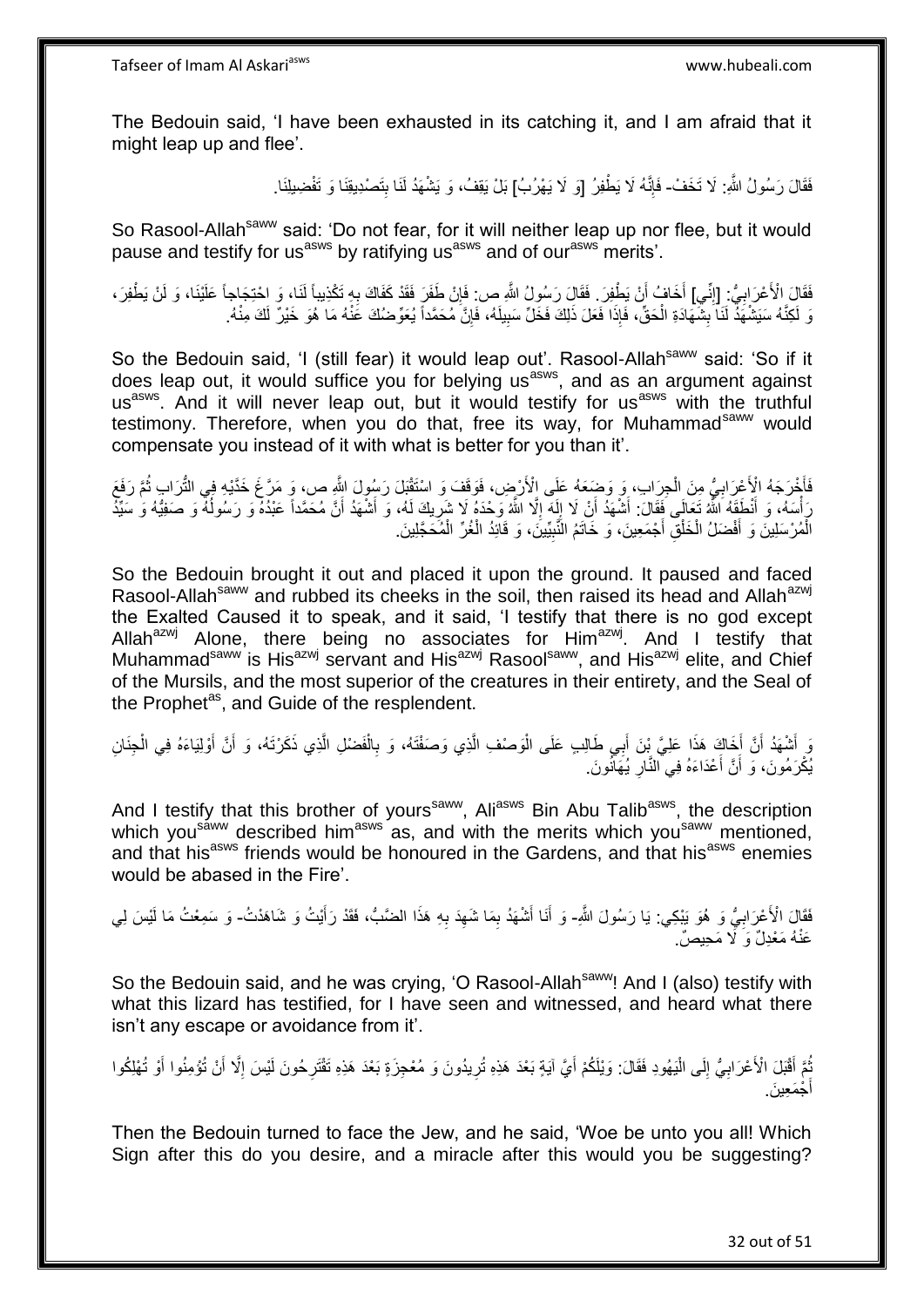There isn't (any way out) except that you should be believing, or you would be destroyed in your entirety'.

> فَآمَنَ أُولَئِكَ الْيَهُودُ كُلُّهُمْ- وَ قَالُوا: عَظُمَتْ بَرَكَةُ ضَبِّكَ عَلَيْنَا يَا أَخَا الْعَرَبِ. ُّ ֦֦֦֦֧֦֧֦֧֦֧֦֧֦֧֦֧֦֧֦֧֦֧֝֟֟֓֕֝֟֓֕֝֟֓֓֡֟֓֟֓֡֟֓֡֟֓֡֟֓֓֞֟֓֡֟֓֓֞֓֞֓֞֟֓֡֟֓֓֞֟֓֟֓֓֞֓֞֓֟֓֝֬֝ ُ ْ َ

So those Jews, all of them believed, and they said, 'Great are the Blessings of your lizard upon us, O Arab brother!'

ثُمَّ قَالَ رَسُولُ اللَّهِ ص: خَلِّ الضَّبَّ- عَلَى أَنْ يُعَوِّضَكَ اللَّهُ عَزَّ وَ جَلَّ [عَنْهُ مَا هُوَ خَيْرٌ] مِنْهُ، فَإِنَّهُ ضَبِّ مُؤْمِنٌ بِاللَّهِ وَ بِرَسُولِهِ ُ ِ ِ ِ َ وَ ٰبِأَخِي رَسُولِهِ شَاهِدٌ بِالْحَقِّ، مَا يَنْبَغِي أَنْ يَكُونَ مَصِيداً وَ لَا أَسِيراً، وَ لَكِنَّهُ يَكُونُ مُخَلَّى سَرْبُهُ [تَكُونُ لَهُ مَزِيَّةٌ] عَلَى سَائِرِ ا أ َ ْ ِ ا<br>استعمال ِ ِ ِ الْضِّبَابِّ- بِمَا فَضَّلَهُ الثَّهُ أَمِيرٍ أَ َ ِ

Then Rasool-Allah<sup>saww</sup> said: 'Free the lizard upon that Allah<sup>azwj</sup> Mighty and Majestic would Compensate instead from it, what would be better for you than it, for the lizard is a Momin with Allah<sup>azwj</sup> and with His<sup>azwj</sup> Rasool<sup>saww</sup>, and with the brother<sup>asws</sup> of His<sup>azwj</sup> Rasool<sup>saww</sup>, with the Truth. It is not befitting that it would happen to be caught, nor held in captivity, but its way should be free for it to become privileged upon the rest of the lizards, with what Allah<sup>azwj</sup> has Graced it, would be (their) Emir'.

فَذَادُهُ الضِّنَبُّ: بَا رَسُولَ اللَّهِ فَخَلِّنِي وَ وَلَّنِي تَعْوِيضَهُ لِأُعَوِّضَهُ. فَقَالَ الْأَعْرَابِيُّ: وَ مَا عَسَاكَ تُعَوِّضُنِي قَالَ: تَذْهَبُ إِلَى **∶** ِّ ِّ لَ ِ **ٔ** ِ ْ الْجُحْرِ الَّذِي أَخَذْتَنِي مِنْهُ فَفِيهِ عَشَرَةُ آلَاف ِدِينَارٍ خُسْرَوَانِيَّةٍ، وَ ثَلَاثُمِائَةِ أَلْفِ دِرْكَمِ، فَخُذْهَا. َ ر ويو - ا **ٔ** َ ه **∶** ْ **ٔ:** ֧֧֚֚֚֚֚֚֚֚֚֓֝֓֝

The lizard called out, 'O Rasool-Allah<sup>saww</sup>! Free me and allow me to compensate him for his compensation'. The Bedouin said, 'And what will you compensate me (with)?' It said, 'Go to the burrow which you seized me from, and therein are ten thousand lost Dinars, and three hundred thousand Dirhams. Take it'.

قَالَ الْأَعْرَابِيُّ: كَيْفَ أَصْنَعُ قَدْ سَمِعَ هَذَا- مِنْ هَذَا الضَّبِّ- جَمَاعَاتُ الْحَاضِرِينَ هَاهُنَا، وَ أَنَا مُتْعَبٍّ، فَلَنْ آمَنَ مِمَّنْ هُوَ َ **∶** َ **∶** مُسْتَرِيحٌ يَذْهَبُّ إِلَى هُٰذَاكَ فَيَأْخُذُهُ. ِ ْ ِ **ٔ : : :** 

The Bedouin said, 'How can I do so. They have heard this – from this lizard – the ones present over here, and I am tired, and I will never be safe from the one who are rested, to go over there and take it'.

فَقَالَ الضَّبُّ: يَا أَخَا الْعَرَبِ إِنَّ اللَّهَ تَعَالَى قَدْ جَعَلَهُ لَكَ عِوَضناً مِنِّي، فَمَا كَانَ لِيَنْرُكَ أَحَداً يَسْبِقُكَ إِلَيْهِ، وَ لَا يَرُومُ أَحَدٌ أَخْذَهُ إِلَّ<br>وَفَيَالِ الضِّئِبُّ: يَا أَخَا الْ ِ ْ َ ِ َ َ لَ ِ ِ َ أَهْلَكَهُ الثَّهُ. َ

So the lizard said, 'O Arab brother! Allah<sup>azwj</sup> the Exalted has Made it as a compensation for you from me, therefore it would not be left for anyone to precede you to it, nor would anyone try to take it except Allah<sup>azwj</sup> would Destroy him'.

ْ نِ كَانَ الْأَعْرَابِيُّ تَعِباً، فَمَشَى قَلِيلًا، وَ سَبَقَهُ إِلَى الْجُجْرِ جَمَاعَةٌ مِنَ الْمُنَافِقِينَ- كَانُوا بِحَضْرَةِ رَسُولِ اللَّهِ ص، فَأَدْخَلُوا أَيْدِيَهُمْ  $\frac{1}{2}$ **∶** ْ ِ َ َ ِ إِلَى الْجُحْرِ لِّيَتَنَاَوَلُوا مِنْهُ مَا سَمِعُوا، فَخَرَجَتْ عَلَيْهِمْ أَفْعًى عَظِيمَةٌ، فَلَسَعَتْهُمْ وَ قَتَلَتْهُمْ، وَ وَقَفَتْ حَتَّى حَضَرَ الْأَعْرَابِيُّ. َ ِ ِ ْ ِ ِ

And the Bedouin was tired, so he walked a little (slowly), and a group of the hypocrites preceded him to the burrow, the ones who were in the presence of Rasool-Allah<sup>saww</sup>. So they entered their hands into the burrow to grab from it what they had heard (was there), but a large snake came out to them. It bit them and killed them, and it paused until the Bedouin presented.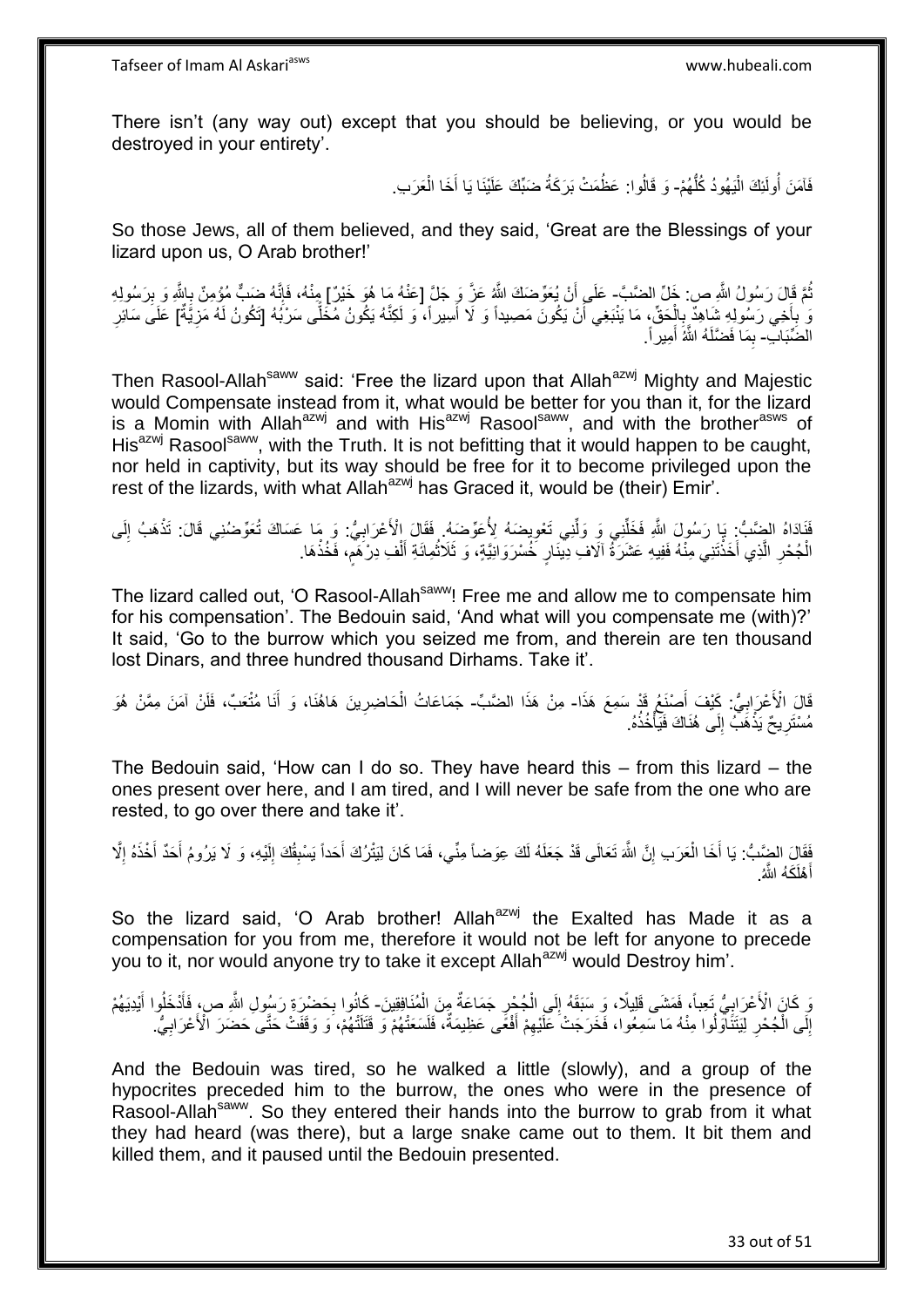فَقَالَتْ لَهُ: يَا أَخَا الْعَرَبِ، انْظُرْ إِلَى هَوُلَاءِ كَيْفَ أَمَرَنِيَ اللَّهُ بِقَتْلِهِمْ- دُونَ مَالِكَ- الَّذِي هُوَ عِوَضُ ضَبِّكَ- وَ جَعَلَنِي حَافِظَتَهُ ِ َ ِ ْ َ ُه. َفَتَناَولَ

It said to him, 'O Arab brother! Look at them, how Allah<sup>azwj</sup> Commanded me to kill them – below your wealth – which is a compensation of your lizard – and Made me to be its protector. So take it!'

َاسْتَخْرَجَ الْأَعْرَابِيُّ الدَّرَاهِمَ وَ الدَّنَانِيرَ، فَلَمْ يُطِقِ احْتِمَالَهَا، فَنَادَتْهُ الْأَفْعَى: خُذِ الْحَبْلَ اِلَّذِي فِي وَسَطِكِ، وَ شُدَّهُ بِالْكِيسَيْنِ، ثُمَّ ْ **∶** ر<br>: ْ ِ نْدَّ الْحَبْلَ فِي ذَنَبِيِّ- فَإِنِّي سَأَجُرُهُ لَكَ إِلَى مَنْزِلِكَ، وَ أَنَا فِيهِ حَارِسُكَ وَ حَارِسُ مَالِكَ هَذَا. ْ **∶** ِ ∣∣<br>∶ َ ِ ِ

So the Bedouin took out the Dirhams and the Dinars, but was not able to carry them. The snake called out to him, 'Take the rope which is your waist and tie it with the two bags. Then tie the rope in my tail, for I shall drag it to your house, and I will be your servant and a guard for this wealth of yours'.

ْفَجَاءَتِ الْأَفْعَى، فَمَا زَالَتْ تَحْرُسُهُ وَ الْمَالَ- إِلَى أَنْ فَرَّقَهُ الْأَعْرَابِيُّ فِي ضِيَاعٍ وَ عَقَارٍ وَ بَسَاتِينَ اشْتَرَاهَا، ثُمَّ انْصَرَفَتِ ر<br>: ٍ **∶** َ ِ الْأَفْعَى.

So the snake came, and it did not cease dragging him and the wealth until the Bedouin spent it in acquiring land, and property, and orchards. Then the snake left'.

### **]احتجاجاته ص على المشركين و إلزامهم:[**

# **Hissaww argumentation against the polytheists and compelling them.**

قَالَ الْحَسَنُ بِْنُ عَلِيٍّ ع فَقُلْتُ لِأَبِي عَلِيٍّ بْنِ مُجَمَّدٍ ع: فَهَلْ كَانَ رَسُولُ اللَّهِ ص يُنَاظِرُهُمْ إِذَا عَانَتُوهُ وَ يُحَاجُهُمْ قَالَ: بَلَي ْ مِرَارِاً كَثِيرَةً مِنْهَا: مَا حَكَى اللَّهُ مِنْ قَوْلِهِمْ: وَ قالُوا ما لِهذَا الرَّسُولِ يَأْكُلُ الطَّعامَ- وَ يَمْشِي فِي الْأَسْواقِ لَوْ لَا أُنْزِلُ إِلَيْهِ مَلَكٌ ِ **ٔ** لَ ِ ِ إِلَى قَوْلِهِ رَجُلًا مَسْحُوراً. ِ

Al-Hassan<sup>asws</sup> Bin Ali (Al-Askari<sup>asws</sup>) said: 'I<sup>asws</sup> said to my<sup>asws</sup> father<sup>asws</sup>, Ali<sup>asws</sup> Bin Muhammad<sup>asws</sup>: 'Did Rasool-Allah<sup>saww</sup> debate with them, when they were insolent, and argue against them?' He<sup>asws</sup> said: 'Yes, many a times. From these is what Allah<sup>azwj</sup> has Related about their hearts: **And they are saying, 'What is the matter** *with this Rasool? He is eating the good, and walks in the markets. If only a*  great Angel had been Sent down instead of him [25:7] – up to His<sup>azwj</sup> Words a *man bewitched [25:8]*

> وَ قالُوا لَوْ لا نُزِّلَ هذَا الْقُرْآنُ عَلى رَجُلٍ مِنَ الْقَرْيَنَيْنِ عَظِيمٍ. ْ ٍ ْ

*And they are saying: 'Why was this Quran not Revealed upon a great man from the two towns? [43:31]*

> نَ قالُوا لَنْ نُؤْمِنَ لَكَ حَتَّى تَفْجُرَ لَنا مِنَ الْأَرْضِ يَنْبُو عاً إِلَى قَوْلِهِ كِتاباً نَقْرَؤُهُ ِ

*And they are saying, 'We will never believe you until you cause a spring to*  gush out for us from the ground [17:90] - up to His<sup>azwj</sup> Words a Book which we *may read [17:90]*.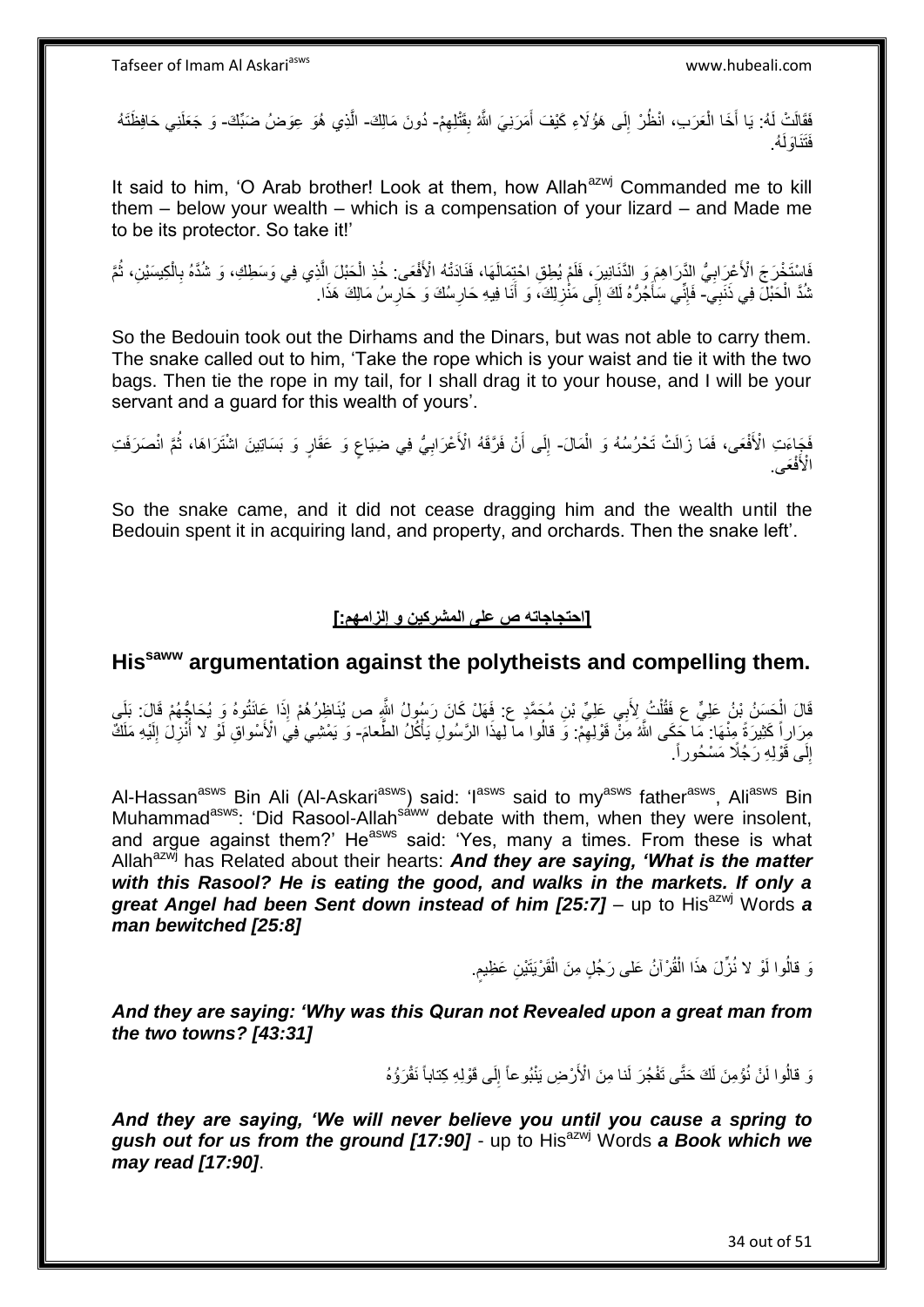نُّمَّ قِيلَ لَهُ فِي آخِرِ ذَلِكَ: لَوْ كُنْتَ نَبِيّاً كَمُوسَى لَنَزَلَتْ عَلَيْنَا الصَّاعِقَةُ- فِي مَسْأَلَتِنَا إِلَيْكَ، لِأَنَّ مَسْأَلَتَنَا أَشَدُّ مِنْ مَسْأَلَةِ قَوْمِ ِ ِ ُ ِ لَ Í َ َ لَ ِ لَ Í مُو سَ*ي* لِمُوسَى.

Then it was said to him<sup>saww</sup> at the end of that, 'If you<sup>saww</sup> were a Prophet<sup>as</sup> like Musa<sup>as</sup>, the thunderbolt would have descended upon us during our questioning you<sup>saww</sup>, because our questioning is more severe than the questioning of the people of Musa<sup>as</sup> (was) to Musa<sup>as,</sup>

قَالَ: وَ ذَلِكَ أَنَّ رَسُولَ اللَّهِ صٍ كَانَ قَاعِداً ذَاتَ يَوْمٍ بِمَكَّةَ بِفِنَاءِ الْكَعْبَةِ إِذِ اجْتَمَعَ جَمَاعَةٌ مِنْ رُؤَسَاءِ قُرَيْشٍ مِنْهُمْ: الْوَلِيدُ بْنُ ِ ْ **∣** ِ ֧֧֖֧֖֧֖֧֧֧֧֧֧֧֧֧֧֧֧֚֚֚֓֝֝֝֝֝֟֓֝֓֬֝֓֝֬֟֓֟֓֝֬֟֓֟֓֝֬֝֬֝֓֟֓֝֬֜֝֬֝֓֝֬֝֓ اً ْ الْمُغِيرَةِ الْمَخْزُومِيُّ، وَ أَبُو الْبَخْتَرِيِّ بْنُ هِشَامٍ وَ أَبُو َجَهْلِ َيْنُ هِشَامٍ، وَ الْعَاصِلِّ بْنُ وَائِلِ السَّهْمِيُّ، وَ عَبْدًُ اللَّهِ بْنُ أَبِي أُمَيَّةَ َ ٍ ِ ْ َ ْ ْ ُ َ ْ ٍ الْمَخْزُومِيُّ، وَ كَانَّ مَعَهُمْ جَمْعٌ مِمَّنْ يَلِيهِمْ كَثِيرٌ، وَ رَسُولُ اللَّهِ ص فِي نَفَرٍ مِنْ أَصْحَابِهِ- يَقْرَأُ عَلَيْهِمْ كِتَابَ اللَّهِ وَ يُؤَدِّيَ إِلَيْهِمْ ِ َ ِ لَ ِ ِ ا<br>ا ِ عَنِ اللَّهِ أَمْرَهُ وَ نَـهْيَهُ. َ

He<sup>asws</sup> said: 'And that is, that Rasool-Allah<sup>saww</sup> was seated one day in Makkah, by the courtyard of the Kabah, when a group of the chiefs of the Quraysh gathered – from them were Al-Waleed Bin Al-Mugheira Al-Makhzoumy, and Abu Al-Bakhtary Bin Hisham, and Abu Jahl Bin Hisham, and Al-Aas Bin Wa'il Al-Sahmy, and Abdullah Bin Abu Amayya Al-Makhzoumy – and with them was a large group of the ones who followed them. And Rasool-Allah<sup>saww</sup> was among a number of his<sup>saww</sup> companions – reciting to them the Book of Allah<sup>azwj</sup>, and entrusting to them, on behalf of Allah<sup>azwj</sup>, His<sup>azwj</sup> Commands and His<sup>azwj</sup> Prohibitions.

فَقَالَ الْمُشْرِكُونَ بَعْضُهُمْ لِبَعْضِ. لَقَدِ السُّفُخِلَ أَمْرُ مُحَمَّدٍ، وَ عَظُمَ خَطْبُهُ فَتَعَالَوا نَبْدَأْ بِتَقْرِيعِهِ وَ تَوْبِيعِهِ وَ الْإِحْتِجَاجِ<br>يَقَدَّلْ بَعْضُهُمْ لِبَعْضٍ لَمَّا يَوْمُ الْمُنْفِ ِ ْ ِ ِ ْ َ ِ ِ عَلَيْهِ، وَ إِنَّطَالِ مَا جَاءَ بِهِ- لِيَهُورَنَ خَطْبُهُ عَلَى أَصْحَابِهِ، وَ يَصْغُرَ قَدْرُهُ عِنْدَهُمْ، فَلَعَلَّهُ يَنْزِعُ عَمَّا هُوَ فِيهِ مِنْ غَيِّهِ وَ بَاطِلِهِ وَّ **∶** ِ ه **∶** َ ِ نَمَرُّدِهِ وَ طُغْيَانِهِ، فَإِنِ انْتَهَى وَ إِلَّا عَامَلْنَاهُ بِالسَّنْفِ الْبَاتِرِ. **∶** :<br>ا **∶** ْ ِ

So the Polytheists said to each other, 'The matter of Muhammad<sup>saww</sup> has grown strong, and his sermons (have become) great. Come, let us censure him<sup>saww</sup>, and reproach him<sup>saww</sup>, and rebuke him<sup>saww</sup>, and argue against him<sup>saww</sup>, and invalidate whatever he<sup>saww</sup> has come with – in order to humiliate his<sup>saww</sup> sermons upon his<sup>saww</sup> companions, and belittle his<sup>saww</sup> worth in their presence. Perhaps he<sup>saww</sup> would be removed from what he<sup>saww</sup> is (indulging) in, from his<sup>saww</sup> error and his<sup>saww</sup> falsehood, and his<sup>saww</sup> rebellion and his<sup>saww</sup> tyranny. So either it ends, or else we shall work with the sharp sword'.

قَالَ أَبُو جَهْلٍ: فَمَنْ إِذَا] الَّذِي بَلِي كَلَامَهُ وَ مُجَادَلَتَهُ قَالَ عَبْدُ اللَّهِ بْنُ أَبِي أُمَيَّةَ الْمَخْزُومِيُّ: أَنَا إِلَى ذَلِكَ، أَ فَمَا تَرْضَانِي لَهُ ْ ا<br>ا َ ه َ ِ َ قِرْناً حَسِيباً، وَ مُجَادِلًا كِّفِيّاً قَالَ أَبُو جَهْلٍ: بَلَى َ

Abu Jahl<sup>la</sup> said: 'So who is that who would follow his<sup>saww</sup> speech and contest it?' Abdullah Bin Abu Amayya Al Makhzoumy said, 'I am for that. Are you not pleased with me for as a counterpart to reckon with, a sufficing debater?' Abu Jahl $^{\text{la}}$  said, 'Yes'.

فَأَتَوْهُ بِأَجْمَعِهِمْ، فَابْتَدَأَ عَبْدُ اللَّهِ بْنُ أَبِي أُمَيَّةَ الْمَخْزُومِيُّ فَقَالَ: يَا مُحَمَّدُ، لَقَد ادَّعَيْتَ دَعْوَى عَظِيمَةً، وَ قُلْتَ مَقَالًا هَائِلًا، ْ ا<br>ا َ َ ِ َ **∶** َ ْ زَ عَمْتَ أَنَّكَ رَسُولُ اللَّهِ رَبِّ الْعَالَمِينَ، وَّ مَا يَنْبَغِي لِرَبِّ الْعَالَمِينَ وَ خَالِقِ الْخَلْقِ أَجْمَعِينَ- أَنْ يَكُونَ مِثْلُكَ رَسُولًا لَهُ! ْ َ َ ْ ْ ْ اُ ْ َ

So they came altogether, and Abdullah Bin Abu Amayya initiated, and he said, 'O Muhammad<sup>saww</sup>! You<sup>saww</sup> have claimed a great claim, and you<sup>saww</sup> said a speech which boggles (the mind). You<sup>saww</sup> claimed that you<sup>saww</sup> are a Rasool<sup>saww</sup> of the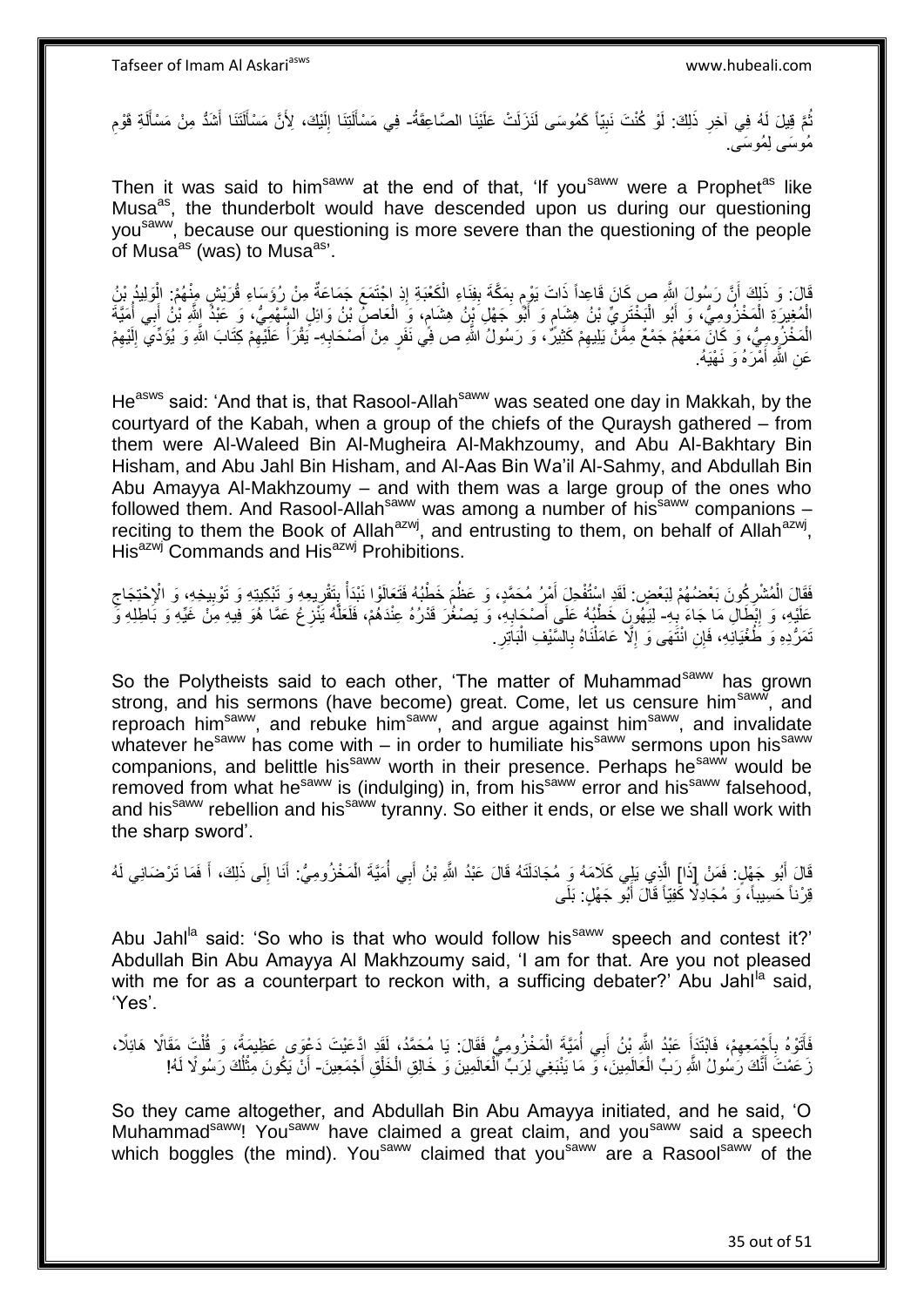Lord<sup>azwj</sup> of the worlds, and it is not befitting for the Lord<sup>azwj</sup> of the worlds and Creator of the entire creatures that the likes of you<sup>saww</sup> should become a Rasool<sup>as</sup> for Him<sup>azwj</sup>.

ُبَشَنٌ مِثْلُنَا، تَأْكُلُ، وَكَمَا نَأْكُلُ، وَ تَمْشِي فِي الْأَسْوَاقِ كَمَا نَمْشِي، فَهَذَا مَلِكُ الرُّومِ، وَ هَذَا مَلِكُ الْفُرْسِ لَا يَبْعَثَانِ رَسُولًا إِلَّا كَثِيْرَ ِ ْ ْ ُ ْ ِ َ ْ إِلْمَالِ، عَظِيمَ الْحَالِ، لَهُ قُصُورٌ وَ دُورٌ [وَ بَسَاتِينُ] وَ فَسَاطِيطُ وَ خِيَامٌ وَ عَبِيدٌ وَ خُدَامٌ، وَ رَبُّ الْعَالَمِينَ فَوْقَ هَؤُلَاءِ كُلِّهِمْ ْ ِ ِّ ْ ِ أَجْمَعِينَ، فَهُمْ عَبِيدُهُ، وَ لَوْ كُنْتَ نَبِيّاً لَكَانَ مَعَكَ مَلَكٌ يُصَدِّقُكَ وَ نُشَاهِدُهُ، ِ **!** َ

(You<sup>saww</sup> are) a person like us, eating just as we eat, and walking in the markets just as we walk. So this is the king of Rome, and this is the king of Persia, they do not send messengers (ambassadors) unless he is of a lot of wealth, great status, having castles and houses for him, and orchards, and pavilions, and tents, and slaves and servants. And the Lord<sup>azwj</sup> of the worlds is above all of them together, and they are His<sup>azwj</sup> slaves. And had you<sup>saww</sup> been a Prophet<sup>saww</sup>, there would have been an Angel with you<sup>saww</sup>, ratifying you<sup>saww</sup> and we would witness him.

بَلْ لَوْ أَرَادَ اللَّهُ أَنْ يَبْعَثَ إِلَيْنَا نَبِيّاً- لَكَانَ إِنَّمَا يَبْعَثُ إِلَيْنَا مَلَكاً، لَا بَشَراً مِثْلَنَا، مَا أَنْتَ يَا مُحَمَّدُ إِلَّا مَسْحُوراً، وَ لَسْتَ بِنَبِيٍّ. **!** لَ ِ اً َ ِ ِ َ **ٔ** لَ ِ ِ ِ

But, had Allah<sup>azwj</sup> Wanted to Send a Prophet<sup>as</sup> to us – rather He<sup>azwj</sup> would have Sent a king to us, not a person like us. You<sup>saww</sup>, O Muhammad<sup>saww</sup>, are not, except bewitched, and you<sup>saww</sup> are not a Prophet<sup>as</sup>'.

فَقَالَ رَسُولُ اللَّهِ صِنِ هَلْ بَقِيَ مِنْ كَلِامِكَ شَيْءٌ قَالَ: بَلِّي، لَوْ أَرَادَ اللَّهُ أَنْ يَبْعَثَ رَسُولًا لَبَعَثَ أَجَلَّ مَنْ فِيمَا بَيْنَنَا مَالًا، وَ َ َ َ أَحْسَنَهُ حَالًاٍ، فَهَلَّا نَزِّلَ هَذَا الْفُرْآنَ الَّذِي تَزْعُمْ أَنَّ اللَّهَ أَنْزَلَهُ عَلَيْكَ، وَ ابْتَعَثَكَ بِهِ رَسُولًا عَلى رَجُلٍ مِنَ الْقَرْيَتَيْنِ عَظِيمٍ. إِمَّا ِ َ َ َ ه ْ **ื** ْ ِ الْوَلِيدُ بْنُ الْمُغِيرَةِ بِمَكَّةَ، وَ إِمَّا عُرْوَةُ بْنُ مَسْعُودٍ الثَّقَفِيُّ بِالطَّائِفِ. **∶** ه ِ ِ ْ ر<br>ا

So Rasool-Allah<sup>saww</sup> said: 'Does there remain anything (else) from your speech?' He said, 'Yes. Had Allah<sup>azwj</sup> Wanted to Send a Rasool<sup>as</sup>, He<sup>azwj</sup> would have Sent someone more majestic, in what is between us, in wealth, and of better state. So why wasn't this Quran Revealed – which you<sup>saww</sup> claiming that Allah<sup>azwj</sup> Revealed it upon you<sup>saww</sup> and Sent you<sup>saww</sup> as a Rasool<sup>saww</sup> with it **upon a great man from the** *two towns? [43:31]* – either Al-Waleed Bin Al-Mugheira in Makkah, or Urwat Bin Mas'oud Al-Saqafy at Al-Ta'if?'

فَقَالَ رَسُولُ اللَّهِ ص: هَلْ بَقِيَ مِنْ كَلَامِكَ شَيْءٌ يَا عَبْدَ اللَّهِ قَالَ: بَلَى، لَنْ نُؤْمِنَ لَكَ- حَتَّى تَفْجُرَ لَنا مِنَ الْأَرْضِ يَنْبُوعاً بِمَكَّةَ ِ هَذِهِ، فَإِنَّهَا ذَاتُ حِجَارَةٍ وَعِرَةٍ وَ حِبَالٌ، تَكْسَخُ أَرْضَهَا وَ تَحْفِرُهَا، وَ تُجْرِي فِيهَا الْعُيُونَ، فَإِنَّنَا إِلَى ذَلِكَ مُحْتَاجُونَ، أَوْ تَكُونَ<br>نَدَتَ تَبَعُ الْجَمَانَ الْجَمَانِ ِ َ ِ ا∣<br>ِ∘ِ ْ لَكَ جَنَّةٌ مِنْ نَخِيلٍ وَ عَِنَٰبٍ، فَتَأْكُلَ مِنْهَا وَ تُطْعِمَنَا، ْ

So Rasool-Allah<sup>saww</sup> said: 'Does there (still) remain anything from your speech, O Abdullah?' He said, 'Yes. *'We will never believe you until you cause a spring to gush out for us from the ground [17:90]*, in this Makkah, for it is with rocks and desert plains and mountains. Its land is bare and with holes, and you<sup>saww</sup> should make the springs to flow therein, for we are needy to that, *or there should happen to be for you, gardens of palms and grapes [17:91]*, so we can eat from these and feed others (as well).

فَقُفَجّرَ الْأَنْهارَ خِلالَها خِلَالَ تِلْكَ النَّخِيلِ وَ الْأَعْنَابِ تَفْجِيرٍ أَ- أَوْ تُسْقِطَ، السَّماءَ كَما زَعَمْتَ عَلَيْنا كِسَفاً، فَإِنَّكَ قُلْتَ لَذَا: وَ إِنْ ْ َ ْ ا∣<br>ِ∘ِ ِ يَرَوْا كِسْفاً مِنَ السَّماءِ ساقِطاً- يَقُولُوا سَحابٌ مَرْكُومٌ وَ لَعَلَّنَا نَقُولُ ذَلِكَ. ه

*And you should cause the rivers to gush forth in the middle of these*– in the midst of these gardens and the grapes, *gushing forth [17:91] Or you should*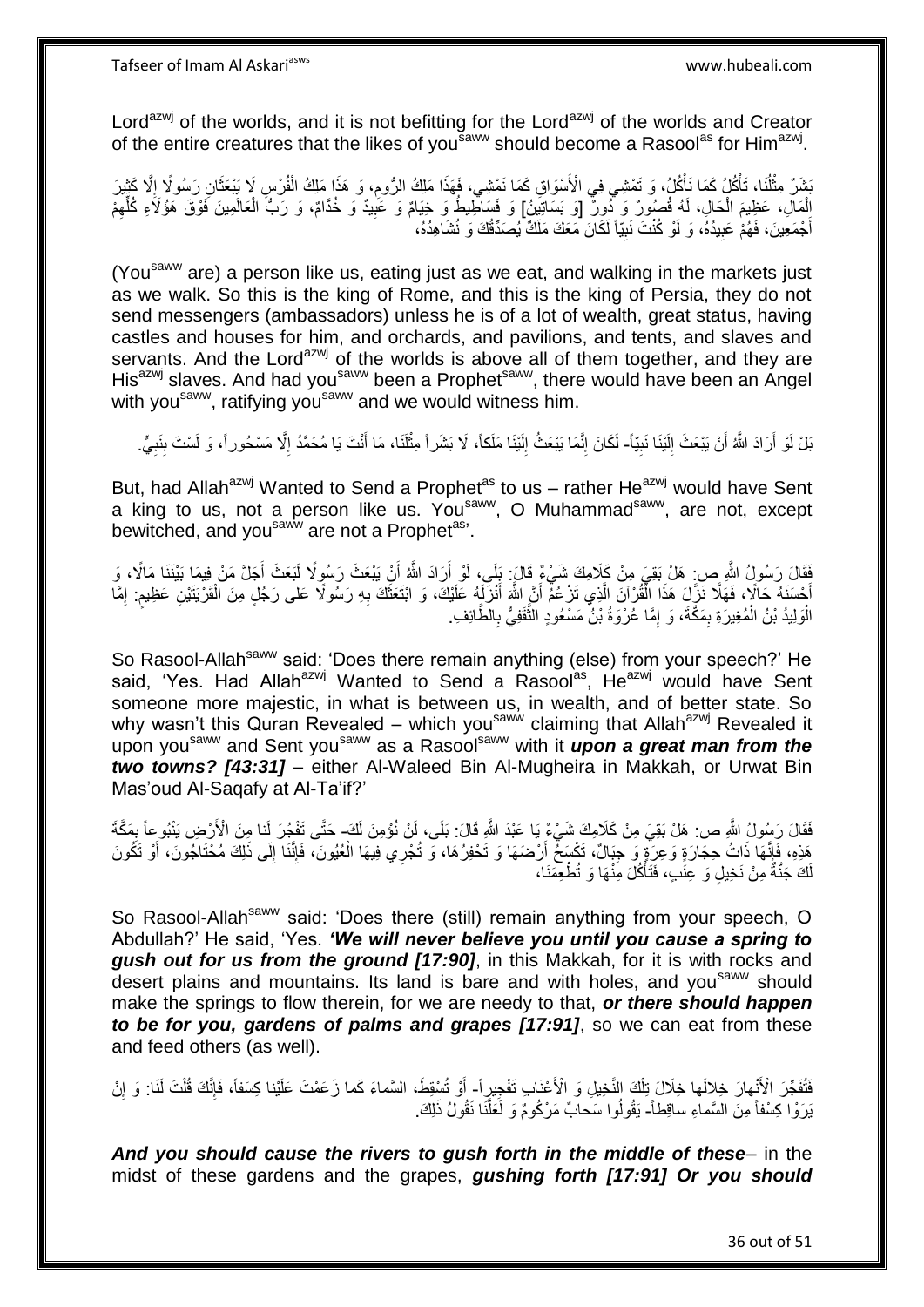*cause the sky to fall down upon us, just as you are claiming, in pieces [17:92]*; for you<sup>saww</sup> said to us And if they should see pieces of the sky falling down, they *would be saying, 'Piled up clouds' [52:44]*, and perhaps we would be saying that'.

تُمَّ قَالَ: وَ لَنْ نُؤْمِنَ لَكَ أَوْ تَأْتِيَ بِاللَّهِ وَ الْمَلائِكَةِ قَبِيلًا، تَأْتِيَ بِهِ وَ بِهِمْ وَ هُمْ لَنَا مُقَابِلُونَ أَوْ يَكُونَ لَكَ بَيْتٌ مِنْ زُخْرُفٍ تُعْطِينَا ا<br>ا ِ ِ ِ ْ ِ ْ ِ ْ َ مِنْٰهُ، وَ تُغْنِينَا بِهِ فَلَعَلَّنَا نَطْغَى، فَإِنَّكَ قُلْتَ لَنَا: كَلَّا إِنَّ الْإِنْسانَ لَيَطْغَى أَنْ رَاْهُ اسْتَغْنَى. ْ ∣اٍ<br>∶ ه **∶** ِ َ

Then he said, 'And we will never believe you<sup>saww</sup>, or you should bring Allah and *the Angels face to face (with us) [17:92]*, coming with Him<sup>azwj</sup> and with them, and they would be face to face with us, *or there should happen to be for you, a house of treasures [17:93]*, giving us (something) from it, and enriching us with it, and we would be overwhelmed, for yousaww said to us: *Never! The human being becomes overwhelmed [96:6] if he sees himself as needless [96:7]*'.

ُّمَّ قَالَ: أَوْ تَرْقى فِي السَّماءِ أَيْ تَصْعَدُ فِي السَّمَاءِ وَ لَنْ نُؤْمِنَ لِرُقِيِّكَ لِصُعُودِكَ حَتَّى تُنَزِّلَ عَلَيْنا كِتاباً نَقْرَؤُهُ: مِنَ اللَّهِ الْعَزِيزِ َ ِ ِ ْ ِ الْحَكِيمِ- إِلَى عَبْدِ اللَّهِ بْنِ أَبَي أَمَيَّةَ الْمَخْزُوهِيِّ وَ مَنْ مَعَهُ- بِأَنْ آمِنُوا بِمُحَمَّدِ بْنِ عَبْدِ اللَّهُ وَالِلَّهِ ) فَإِنَّهُ رَسُولِيَّ وَ ْ ا<br>ا َ  $\frac{1}{2}$ ا∣<br>ِ∘ ْ ِ َ ِ صَدِّقُوَّهُ فِي مَقَالِهِ فَإِنَّهُ مِنْ عِنْدِي. ∣اٍ<br>∶

Then he said, '*Or you should ascend into the sky [17:93]* – i.e., go up into the sky, *and we will never be believing in your ascending* – of your going up, *until you bring down a letter to us, we can read from it [17:93]* – from Allah<sup>azwj</sup>, the Mighty, the Wise to Abdullah Bin Abu Amayya Al-Makhzoumy and the ones with him, that the vise to Abdullah Bin Nou Anticry and Examples and they should be believing in Muhammad<sup>saww</sup> Bin Abdullah Bin Abdul Muttalib<sup>asws</sup>, as hesaww is My<sup>azwj</sup> Rasool<sup>saww</sup>, and they should ratify him<sup>saww</sup> in his<sup>saww</sup> speech, for he<sup>saww</sup> is from My<sup>azwj</sup> Presence.

ُمَّ لَا أُدْرِي يَا مُحَمَّدُ إِذَا فَعَلْتَ هَذَا كُلُّهُ- أُومِنُ بِكَ أَوْ لَا أُومِنُ بِكَ، بَلْ لَوْ رَفَعْتَنَا إِلَى السَّمَاءِ، وَ فَتَحْتَ أَبْوَابَهَا وَ أَدْخَلْتَنَاهَا<br>الحُمَّدِ الَّذِي الْجَمَعِينَ وَالْمُن ه ْ َ ُ ْ َ َ ِ ِ ُ َ ِ ُ قُلْنَا: إِنَّمَا سُكِّرَتْ أَبْصَارُنا وَ سَحَرْتَنَا. َ יִי י ْ لَ

Then, I (still) don't know, O Muhammad<sup>saww</sup>, when you have done all of this, whether I would believe in you<sup>saww</sup> or not believe in you<sup>saww</sup>. But, if you<sup>saww</sup> were to lift us up to the sky, and open its doors and enter us, for us to say *But rather, our eyes have been intoxicated [15:15]*'.

فَقَالَ رَسُولُ اللَّهِ صِ: يَا عَبْدَ اللَّهِ أَ بَقِيَ شَيْءٌ مِنْ كَلامِكَ قَالَ: يَا مُحَمَّدُ أَ وَ لَيْسَ فِيمَا أَوْرَدْتُهُ عَلَيْكَ كِفَايَةٌ وَ بَلَاغٌ مَا بَقِيَ شَيْءٌ َ َ َ فَقُلْ مَا بَدَا لَكَ وَ أَفْصِحْ عَنْ نَفْسِكَ- إِنْ كَانَّتْ لَكَ حُجَّةٌ، وَ آتِنَا بِمَا سَأَلْنَاكَ. ْ اً ا ِ ِ

So Rasool-Allah<sup>saww</sup> said: 'O Abdullah! Does there remain anything (else) from your speech?' He said, 'O Muhammad<sup>saww</sup>! Or isn't it enough in what I have referred it upon you<sup>saww</sup>, and far-reaching. There is nothing remaining, therefore say whatever comes to you<sup>saww</sup> and explain from yourself<sup>saww</sup> – if there was an argument for you, and come to us (answers) to what we have asked you saww.

فَقَالَ رَسُولُ اللَّهِ صِبِ اللَّهُمَّ أَنْتَ السَّامِعُ لِكُلِّ صَوْتٍ، وَ الْعَالِمُ بِكُلِّ شَيْءٍ تَعْلَمُ مَا قَالَهُ عِبَادُكَ. فَأَنْزَلَ اللَّهُ عَلَيْهِ: يَا مُحَمَّدُ وَ قالُوا ه ِ ْ َ ما لِهذَا الرَّسُولِ يَأْكُلُ الطَّعٰلمَ- وَ يَمْشِي فِي الْأَسْواقِ إِلَى قَوْلِٰهِ رَجُلًا مِّسْحُوراً. ْ ِ

So Rasool-Allah<sup>saww</sup> said: 'O Allah<sup>azwj</sup>! You<sup>azwj</sup> are the Listener of every sound, and the Knower of everything. You<sup>azwj</sup> Know what Your<sup>azwj</sup> servants said'. So Allah<sup>azwj</sup> Revealed unto him<sup>saww</sup>: And they are saying, 'What is the matter with this *Rasool? He is eating the good, and walks in the markets. If only a great Angel*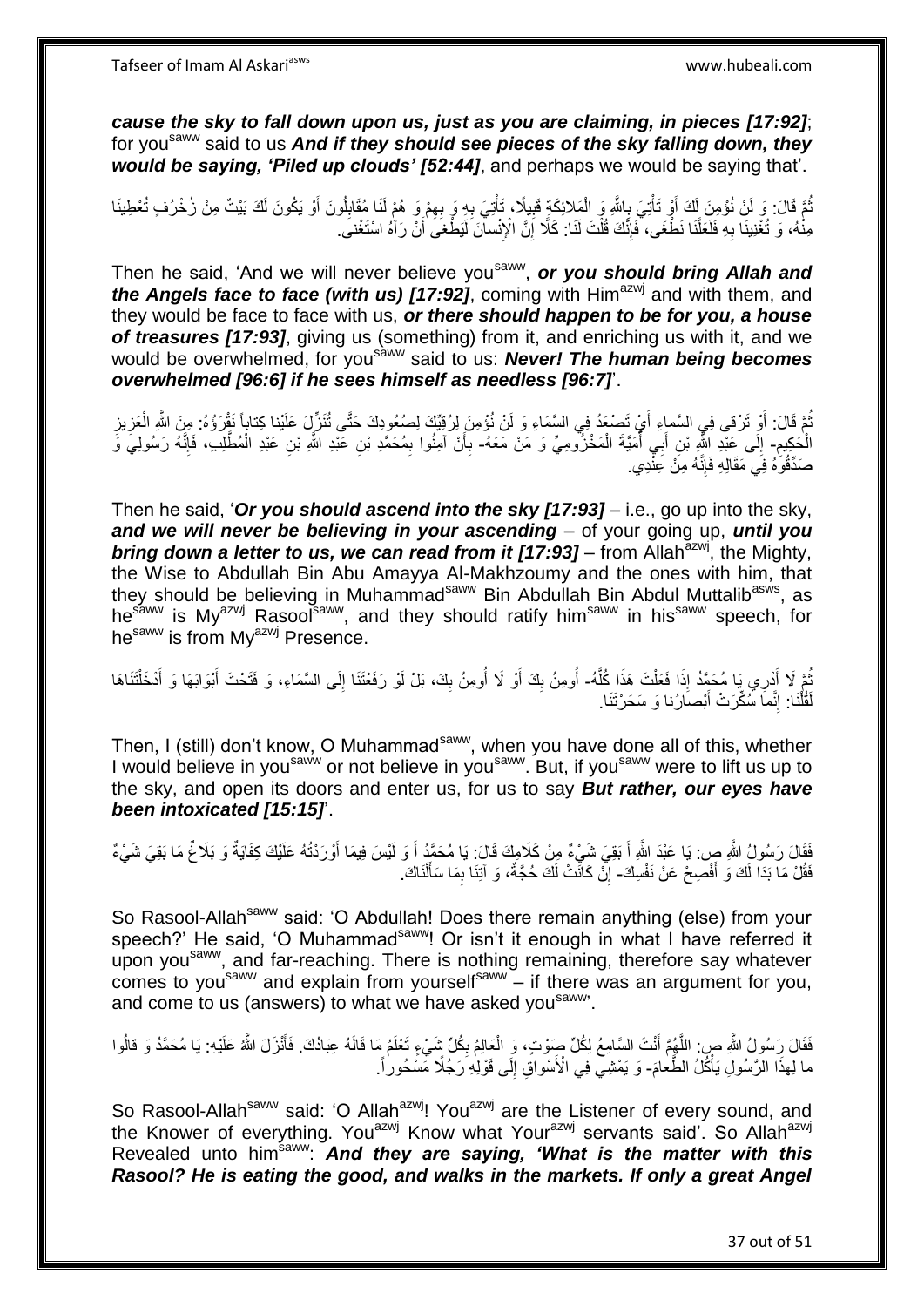*had been Sent down unto him [25:7] –* up to His<sup>azwj</sup> Words *a man bewitched [25:8]*.

> نُّمَّ قَالَ اللَّهُ تَعَالَى: انْظُرْ كَيْفَ ضَرَبُوا لَكَ الْأَمْثالَ- فَضَلُّوا فَلا يَسْتَطِيعُونَ سَبِيلًا. ِ

Then Allah<sup>azwj</sup> the Exalted Said: *Look at how they are striking examples for you. So they have gone astray and they are not able to find a way [17:48]*.

نُمَّ قَالَ اللَّهُ: يَا مُحَمَّدُ تَبارَكَ الَّذِي إِنْ شاءَ جَعَلَ لَكَ خَيْراً مِنْ ذلِكَ- جَنَّاتٍ تَجْرِي مِنْ تَحْتِهَا الْأَنْهارُ وَ يَجْعَلْ لَكَ قُصُوراً. ِ

Then Allah<sup>azwj</sup> Said: "O Muhammad<sup>saww</sup>! **Blessed is He Who, if He Desires to, will** *Make for you what is better than that, Gardens beneath which rivers flow, and He will Make castles for you [25:10]*.

> وَ أَنْزَلَ عَلَيْهِ: يَا مُحَمَّدُ فَلَعَلَّكَ تارِكٌ بَعْضَ ما يُوحى إِلَيْكَ- وَ ضائِقٌ بِهِ صَدْرُكَ الْآيَةَ. **∶** ه لَ  $\frac{1}{2}$ ِ

And Revealed unto him<sup>saww</sup>: "O Muhammad<sup>saww</sup>! **So, perhaps you will leave part of** *what is Revealed to you and your chest would become straitened by it [11:12]* – the (complete) Verse.

وَ أَنْزَلَ عَلَيْهِ: يَا مُحَمَّدُ وَ قالُوا لَوْ لا أُنْزِلَ عَلَيْهِ مَلَكٌ. وَ لَوْ أَنْزَلْنا مَلَكاً لَقُضِيَ الْأَمْرُ إِلَى قَوْلِهِ وَ لَلَبَسْنا عَلَيْهِمْ ما يَلْبِسُونَ. لَ ْ َ **∶** ار<br>ا ِ ِ ْ ِ لَ

And it was Revealed unto him<sup>saww</sup>: "O Muhammad<sup>saww</sup>! And they are saying, 'Why *has not an Angel been sent down to him? And had We Sent down an Angel, the matter would have certainly been decided [6:8] – up to His<sup>azwj</sup> Words: and We would certainly have Made confused to them what they make confused [6:9]*

فَقَالَ لَمُ رَسُولُ اللَّهِ ص: يَا عَيْدَ اللَّهِ أَمَّا مَا ذَكَرْتَ مِنْ أَنِّي آكُلُ الطَّعَامَ- كَمَا تَأْكُلُونَ، وَ زَعَمْتَ أَنَّهُ لَا يَجُوزُ لِأَجْلِ هَذِهِ أَنْ َ َ َ ْ َ ِ أَكُونَ لِلَّهِ رَسُولًا، فَإِنَّمَا الْأَمْرُ لِلَّهِ يَفْعَلُ ما يَشاءُ وَ يَحْكُمُ ما يُرِيدُ، وَ هُوَ مُحْمُودٌ، وَ لَّلِسَ لَكَ وَ لَا لِأَحَدٍ الِاُعْتِرَاضُ عَلَيْهِ بِلِمَ وَ ِ ِ ِ كَيْفَ ِ

So Rasool-Allah<sup>saww</sup> said to him: 'O Abdullah Bin Ameyt! As for what you mentioned than Isaww eat the food just as you are eating, and you claimed that it is not allowed due to this reason that I<sup>saww</sup> happen to be a Rasool<sup>saww</sup> of Allah<sup>azwj</sup>, so rather the Command is Allah<sup>azwj</sup>'s. He<sup>azwj</sup> Does whatever He<sup>azwj</sup> so Desires to and Decides whatever He so Wants to, and He<sup>azwj</sup> is the Most Praised One, and it isn't for you, nor for anyone to object to Him<sup>azwj</sup> with 'why', and 'how'.

اً لَا تَرَى أَنَّ اللَّهَ تَعَالَى كَيْفٍ أَفْقَرَ بَعْضٍاً وَ أَغْنَى بَعْضاً، وَ أَعَزَّ بَعْضاً، وَ أَذَلَّ بَعْضاً وَ أَصَحَّ بَعْضاً وَ أَسْقَمَ بَعْضاً، وَ شَرَّفَ َ َ َ َ َ َ َ بَعْضاً وَ وَضَعَ بَعْضاً، وَ كُلُّهُمْ مِمَّنْ يَأْكُلُ الطَّعَامَ. ْ ُّ

Do you not see Allah<sup>azwj</sup> the Exalted how He<sup>azwj</sup> Impoverishes some, and Enriches some, and Honours some, and Disgraces some, and Grants health to some, and Causes other to be sick, and Ennobles some, and Ignoble some, and all of them are from the ones who eat the food?

ْ ُمَّ لَيْسَ لِلْفُقِّرَاءِ أَنْ يَقُولُوا: لِمَ أَفْقَرْتَنَا وَ أَغْنَيْتَهُمْ وَ لَإِ لِلْوُضِعَاءِ أَنْ يَقُولُوا لِمَ وَضَعْتَنَا وَ شَرَّقْتَهُمْ وَ لَا لِلزَّمْنَى وَ الضُعَفَاءِ أَنْ َ َ ْ َ َ يَقُولُوا: لِمَ أَزْمَنْتَنَا وَ أَصْعَفْتَنَا وَ صَحَّحْتَهُمْ وَ لَا لِلْأَذِلَّاءِ أَنْ يَقُولُوا: لِمَ أَذْلَلْتَنَا وَ أَعْزَرْتَهُمْ وَ لَا لِقَبَائِحِ الْصُوَرِ أَنْ يَقُولُوا: لِمَ ْ لَ **ٔ** َ اُ َ َ َ ِ ِ قَبَّحْتَنَا وَ جَمَّلْتَهُمْ ْ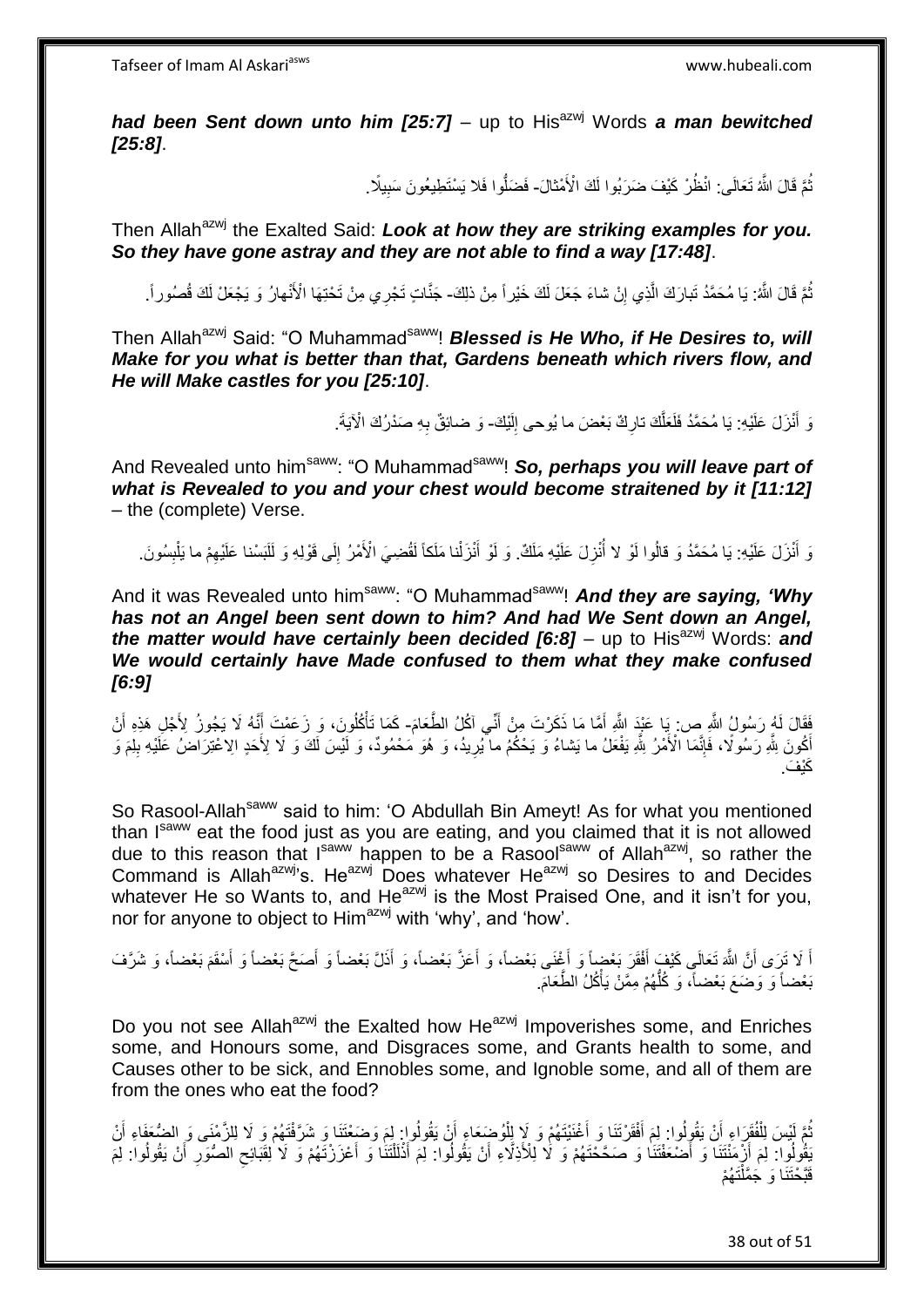Then, it isn't for the poor that they should be saying, 'Why did You<sup>azwj</sup> Impoverish us and Enrich them?' Nor is it for the ignoble ones that they should be saying, 'Why did You<sup>azwj</sup> Drop us and Ennobled them?' Nor for the sick and the weak ones that they should be saying, 'Why did You<sup>azwj</sup> Make us sick and weak, and Granted them good health?' Nor for the disgraced ones that they should be saying, 'Why did You<sup>azwj</sup> Humiliate us and Honoured them?' Nor for the ugly of face that they should be saying, 'Why did You<sup>azwj</sup> Make us to be ugly and them as beautiful?'

بْلْ إِنْ قَالُوا ذَلِكَ كَانُوا عَلَى رَبِّهِمْ رَادِّينَ، وَ لَهُ فِي أَحْكَامِهِ مُنَازِعِينَ، وَ بِهِ كَافِرِينَ، وَ لَكَانَ جَوَابُهُ لَهُمْ: [إِنِّي] أَنَا الْمَلِكُ، ِ ِ **ٍ** َ ِ ِ ْ َ الْخَافِضُ الرَّافِعُ، الْمُغْنِي الْمُفْقِرُ، الْمُعِزُّ الْمُذِلُّ، الْمُصَحِّحُ الْمُسْقِمُ- وَ أَنْتُمُ الْعَبِيدُ لَيْسَ لَكُمْ إِلَّا التَّسْلِيمُ لِي، وَ الْإِنْقِيَادُ لِحُكْمِي، ْ ْ ْ ْ ْ ْ ِ ِ ْ َ فَإِنْ سَلَّمْتُمْ كُنْتُمْ عِبَاداً مُؤْمِنِينَ، وَ إِنْ أَبَيْتُمْ كُنْتُمْ بِي كَافِرِينَ، وَ بِعُقُوبَاتِي مِنَ الْهَالِكِينَ. ه ِ ْ ِ ِ َ ِ

But, if they were to say that, they would be repelling against their Lord<sup>azwj</sup>, and be disputants to Him<sup>azwj</sup> with regards to His<sup>azwj</sup> Decisions, and they would be Kafirs due to it. But, His<sup>azwj</sup> Answer to them (would be): "I<sup>azwj</sup> am the King, the Abaser, the Raiser, the Enricher, the Impoverisher, the Honourer, the Humiliater, the Restorer of the health of the sick ones – and you are the slaves. It isn't for you except for the submission to Me<sup>azwj</sup> and the following of My<sup>azwj</sup> Decisions. So if you were to submit, you would be Momineen servants, and if you refuse, you would be Kafirs with Me<sup>azwj</sup>, and by My<sup>azwj</sup> Punishment (you would be) from the destroyed ones!"

ثُمَّ أَنْزَلَ اللَّهُ تَعَالَى عَلَيْهِ. يَا مُحَمَّدُ قُلْ إِنَّما أَنَا بَشَرٌ مِثْلُكُمْ يَعْنِي آكُلُ الطَّعَامَ يُوحى إِلَيَّ أَنَّما إِلهُكُمْ إِلهٌ واحِدٌ يَعْنِي قُلْ لَهُمْ. أَنَا **ٔ** َ ِ َ ِ ِ َ لَ ِ فِي الْبَشَرِيَّةِ مِثْلُكُمْ، وَ لَكِنْ رَبِّي خَصَّنِيَ بِالنُّبُوَّةِ دُونَكُمْ، كَمَا يَخُصُّ بَعْضَ الْبَشَرِ بِالْغَنَاءِ- وَ الَصِّخَّةِ وَ الْجَمَالِ دُونَ بَعْضٍ مِنَ ¦ ْ **∶** ْ ِ ِ ْ ْ الْبَشَرِ ، فَلَا تُنْكِرُوا أَنْ يَخُصَّنِيَ أَيْضاً بِالنَّبُوَّةِ ِ َ ِ :<br>ا

Then Allah<sup>azwj</sup> the Exalted Revealed unto him<sup>saww</sup>: O Muhammad<sup>saww</sup>! Say: But rather, I am a person like you [18:110] – meaning, 'I<sup>saww</sup> eat the food', it is **Revealed to me that your God is one God** – meaning, say them, 'Isaww am, with regards to being a human being, am like you all, but my<sup>saww</sup> Lord<sup>azwj</sup> Specialised me<sup>saww</sup> with the Prophet-hood besides you all, just as He<sup>azwj</sup> Specialised some of the human beings with the riches, and the good health, and the beauty besides the other from the humans. Therefore, you should not be denying that  $He^{a z w j}$  can Specialise me<sup>saww</sup> with the Prophet-hood as well'.

ثُمَّ قَالَ رَسُولُ اللَّهِ ص: وَ أَمَّا قَوْلُكَ. « [إِنَ] هَذَا مَلِكُ الرُّومِ، وَ مَلِكُ الْفُرْسِ لَا يَبْعَثَانِ رَسُولًا إِلَّا كَثِيرَ الْمَالِ، عَظِيمَ الْحَالِ، اُ َ ِ ْ ِ ْ ْ ِ َ لَهُ قُصُورٌ ۚ وَ وَفَسَاطِيطُ وَ خِيَامٌ وَ ۖ عَبِيدٌ وَ خُدَّامٌ، وَ رَبُّ الْعَالَمِينَ فَوْقَ هَؤُلَاءِ كُلِّهِمْ فَهُمْ عَبِيدُهُ» فَإِنَّ اللَّهَ لَهُ الْتَّدْبِيرُ وَ ِ ِ ِّ ْ **!** ِ لَ ∣ļ الْحُكْمُ لَا يَفْعَلُ عَلَى ظَنِّكَ وَ حُسْبَانِكَ، وَ لَا بِأَقْتِرَاحِكَ، بَلْ يَفْعَلُ ما يَشاءُ، وَ يَحْكُمُ ما يُرِيدُ وَ هُوَ مَحْمُودٌ ِ ِ

Then Rasool-Allah<sup>saww</sup> said: 'And as for your words, 'So this is the king of Rome, and this is the king of Persia, they do not send messengers (ambassadors) unless he is of a lot of wealth, great status, having castles and houses for him, and orchards, and pavilions, and tents, and slaves and servants. And the Lord<sup>azwj</sup> of the worlds is above all of them together, for they are His<sup>azwj</sup> slaves' – so Allah<sup>azwj</sup>, there is a Strategy for Him<sup>azwj</sup> and the Decision. He<sup>azwj</sup> does not Do upon your thinking and your reckoning, nor by your suggestions, but He<sup>azwj</sup> Does whatever He<sup>azwj</sup> so Desires to, and Decides whatever He<sup>azwj</sup> so Wants to, and He<sup>azwj</sup> is the Most Praised One.

بَا عَبْدَ اللَّهِ إِنَّمَا بَعَثَ اللَّهُ نَبِيَّهُ لِيُعَلِّمَ النَّاسَ دِينَهُمْ، وَ يَدْعُوَ هُمْ إِلَى رَبِّهِمْ، وَ بِكِدَّ نَفْسَهُ فِي ذَلِكَ آنَاءَ اللَّيْلِ وَ أَطْرَافَ النَّهَإِرِ، فَلَوْ ِّ **!** ِ ِ ه ِ ِ كَانَ صَبَاحِبَ قُصُورٍ يَحْتَجِبُ فَنِيهَا ۖ وَ عَبِيدٍ وَ خُدَمٍ يَسْتُرُونَهُ عَنِ النَّاسِ ۖ أَ لَيْسَ كَانَتِ الرِّسَالَةُ تَضِيعُ وَ الْأُمُورُ تَتَبَاطَأُ أَ وَ مَا ֧֧֧֧֧֧֓֝֟֓֝֟֓֝֬֟֓֓֝֓֝֓ ِ لَ َ المسموعي المسموعي المسموعي المسموعي المسموعي المسموعي المسموعي المسموعي المسموعي المسموعي المسموعي المسموعي ال<br>المسموعي َ تَرَى لِمُلُوكٍ إِذَا اخْتَجَبُوا- كَيْفَ يَجْرِي الْفَسَادُ وَ الْقَبَائِحُ مِنْ حَيْثُ لَا يَغَلَمُونَ بِهِ- وَ لَا يَشْعُرُونَ ِ ْ ْ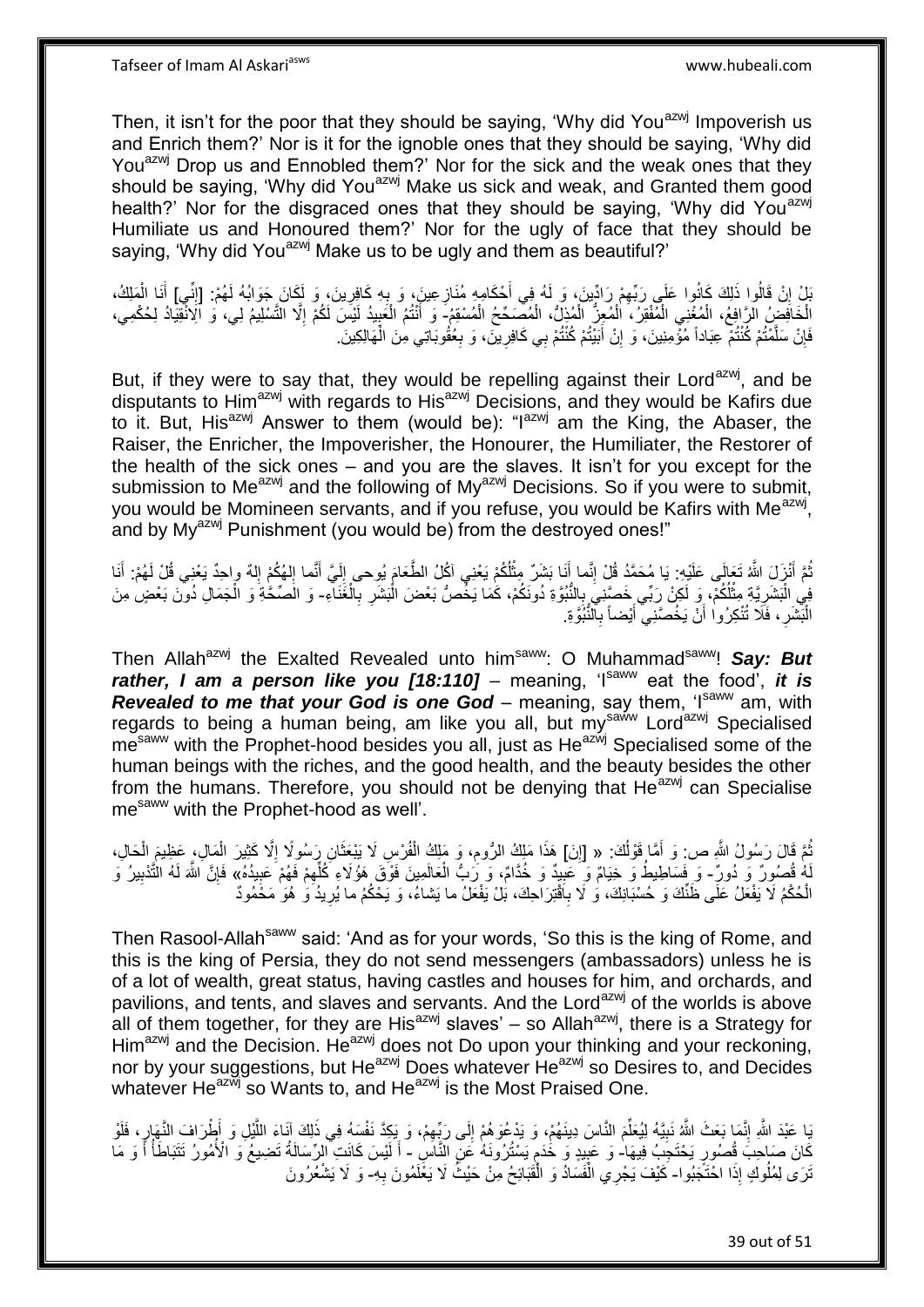O Abdullah! But rather, Allah<sup>azwj</sup> Sent His<sup>azwj</sup> Prophet<sup>saww</sup> for the people to know their Religion, and he<sup>saww</sup> called them to their Lord<sup>azwj</sup>, and he<sup>saww</sup> exhausts himself<sup>saww</sup> in the middle of the night and the two ends of the day. So, had he<sup>saww</sup> been owner of the castles, he<sup>saww</sup> would have concealed himself<sup>saww</sup> inside these – and the slaves, and the servants, veiling him from the people. Wouldn't the Message be wasted and the matters delayed? Or, do you not see the kings when they are veiled – how the corruption and the ugliness flows from where they are not even knowing of it nor aware of it?

يَا عَبْدَ اللَّهِ وَ إِنَّمَا بَعَثَنِيَ اللَّهُ وَ لَا مَالَ لِي- لِيُعَرِّفَكُمْ قُدْرَتَهُ وَ قُوَّتَهُ، وَ أَنَّهُ هُوَ النَّاصِرُ لِرَسُولِهِ، لَا تَقْدِرُونَ عَلَى قَتْلِهِ وَ لَا مَنْعِهِ َ ِ َ مِنْ رِسَالَتِهِ، **∶** 

O Abdullah! But rather, Allah<sup>azwj</sup> Sent me<sup>saww</sup>, and there is no wealth for me<sup>saww</sup> – in order to Make you recognise His<sup>azwj</sup> Power and His<sup>azwj</sup> Strength, and it is Him<sup>azwj</sup> Who is the Helper of His<sup>azwj</sup> Rasool<sup>saww</sup>. They are neither able upon killing him<sup>saww</sup> nor preventing him<sup>saww</sup> from (the delivery of) his<sup>saww</sup> Message.

فَهَذَا أَبْيَنُ فِي قُدْرَتِهِ وَ فِي عَجْزِكُم وَ سَوْفَ يُظْفِرُنِي اللَّهُ بِكُمْ فَأُوَسِّعُكُمْ قَتْلًا وَ أَسْراً، ثُمَّ يُظْفِرُنِي اللَّهُ بِبِلَادِكُمْ، وَ يَسْتَوْلِي عَلَيْهَا ُ َ ُ ِ ِ َ **∶** ِ الْمُؤْمِنُونَ مِنْ دُونِكُمْ، وَ دُونَ مَنْ يُوَافِقُكُمْ عَلَى دِينِكُمْ. ْ

Thus, this is clearer with regards to His<sup>azwj</sup> Power and regarding your frustrations, and soon Allah<sup>azwj</sup> would Make me<sup>saww</sup> to be victorious against you all and Extend the killing and the captivity. Then Allah $a^{2xy}$  would Make me<sup>saww</sup> to be victorious in your city, and the Momineen would rule upon it besides you all, and besides the one who are in harmony with you upon your religion'.

ُمَّ قَالَ رَسُولُ اللَّهِ ص: وَ أَمَّا قَوْلُكَ لِي: «وَ لَوْ كُنْتَ نَبِيّاً لَكَانَ مَعَكَ مَلَكٌ يُصَدِّقُكَ وَ نُشَاهِدُهُ، بَلْ لَوْ أَرَادَ اللَّهُ أَنْ يَبْعَثَ إِلَيْنَا ُ َ **!** لَ ِ َ َ نَبِيًّا- لَكَانَ إِنَّمَا يَبْعَثُ مَلَكاً لَا بَشَراً مِثْلَنَآ» فَالْمَلَكُ لَا تُشَاهِدُهُ حَوَاسُّكُمْ، لِأَنَّهُ مِنْ جِنْسِ هَذَا الْهَوَاءِ، لَا عِيَانَ مِنْهُ، **! ٔ** יִי (ו ْ ْ

Then Rasool-Allah<sup>saww</sup> said: 'And as for your words to me, 'And had you<sup>saww</sup> been a Prophet<sup>saww</sup>, there would have been an Angel with you<sup>saww</sup>, ratifying you<sup>saww</sup> and we would witness him. But, had Allah<sup>azwj</sup> Wanted to Send a Prophet<sup>as</sup> to us – rather  $He^{azwj}$  would have Sent a king to us, not a person like us' – So the Angel is such that your faculties cannot witness him, because he is of a genus of this air, not visible from it.

يَ لَوْ شَاهَدْتُمُوهُ- بِأَنْ يُرَادَ فِي قُوَى أَبْصَارِكُمْ- لَقُلْتُمْ: لَيْسَ هَذَا مَلَكاً، بَلْ هَذَا بَشَرٌ، لِأَنَّهُ إِنَّمَا كَانَ يَظْهَرُ لَكُمْ بِصُورَةٍ الْبَشَرِ -ِ َ َ .<br>ٍ ֦֖֖֦֧֦֦֦֖֦֧֦֦֖֦֧֦֦֧֦֦֧֦֪֦֪֪֦֧֦֪֦֧֦֧֦֪֦֧֦֪֪֦֧֦֧֦֪֪֦֧֦֧֦֧֦֧֦֧֟֟֟֟֟֟֟֟֟֟֟֟֟֟֟֟֟֟֟֟֟֬֟֟֟֟֟֓֞֟֟֟֟֬֟֟֓֞֟֟֩֕֟֟֩֞֟֟֓֞֟֟֟֟֟֝֟ لَ ِ ْ ِ  $\frac{1}{2}$ الَّذِي قَدْ أَلْفْتُمُوهُ لِتَفْهَمُوا عَنْهُ مَقَالَهُ، وَ تَعْرِفُوا بِهِ خِطَابَهُ وَ مُرَادَهُ، فَكَيْفَ كُنْتُمْ تَعْلَمُونَ صِدْقَ الْمَلَكِ- وَ أَنَّ مَا يَقُولُهُ حَقٌّ **∶** ِ ه ا<br>ا ْ ُ َ

And, if you were to see him – by an increase in the strength of your visions – you would be saying, 'This isn't an Angel, but, this is a human being!' because rather, he would have appeared to you all in the image of the human being – which you are accustomed to understand his speech from him, and recognised his address by it and his purpose. So how would you be knowing the truthfulness of the Angel, and that whatever he is saying is true?

بْلْ إِنَّمَا بَعَثَ اللَّهُ بَشَرٍ أَ، وَ أَظْهَرَ عَلَيٍ يَدِهِ الْمُعْجِزَ اتِ- الَّتِي لَيْسِتْ فِي طَبَائِعِ الْبَشَرِ - الِّذِينَ قَدْ عَلِمْتُمْ ضَمَائِرَ قُلُوبِهِمْ، فَتَعْلَمُونَ ْ ֺׅׅ֧֧֦֧֧֧֧ׅ֧֧ׅ֧ׅ֧ׅ֧ׅ֧֧ׅ֧ׅ֧֧ׅ֧ׅ֧֧֧֧֚֚֚֚֚֚֚֚֚֚֚֚֚֚֚֚֚֚֚֚֚֚֚֚֚֚֚֝֡֡֡֡֡֡֡֝֡֓֡֝֓֓֡֓֡֬֓֝֬֡֬֝֬֝֬֝֬ <u>ุ</u> ْ ِ ِ ه بِعَجْزِكُمْ عَمَّا ِجَاءَ بِهِ أَنَّهُ مُعْجِزَةٌ وَ أَنَّ ذَلِكَ شَهَادَةٌ مِنَ الثَّهِ تَعَالَى بِالصِّدْقِ لَّهُ، وَ إَوْ ظَهَرَ لَكُمْ مَلَكٌ وَ ظَهَرَ عَلَى يَذِهِ مَا يَعْجِزُ َ َ **∶** ِ **∶** ِ عَنْهُ الْبَشْرُ ، لَمْ يَكُنْ فِي ذَلِكَ مَا يَدُلُّكُمْ- أَنَّ ذَلِكَ لَيْسَ فِي طَبَائِعِ سَائِرِ أَجْنَاسِهِ مِنَ الْمَلَائِكَةِ- حَتَّى يَصِبِرَ ذَلِكَ مُعْجِزٍ أَ :<br>ا َ **∶** ِ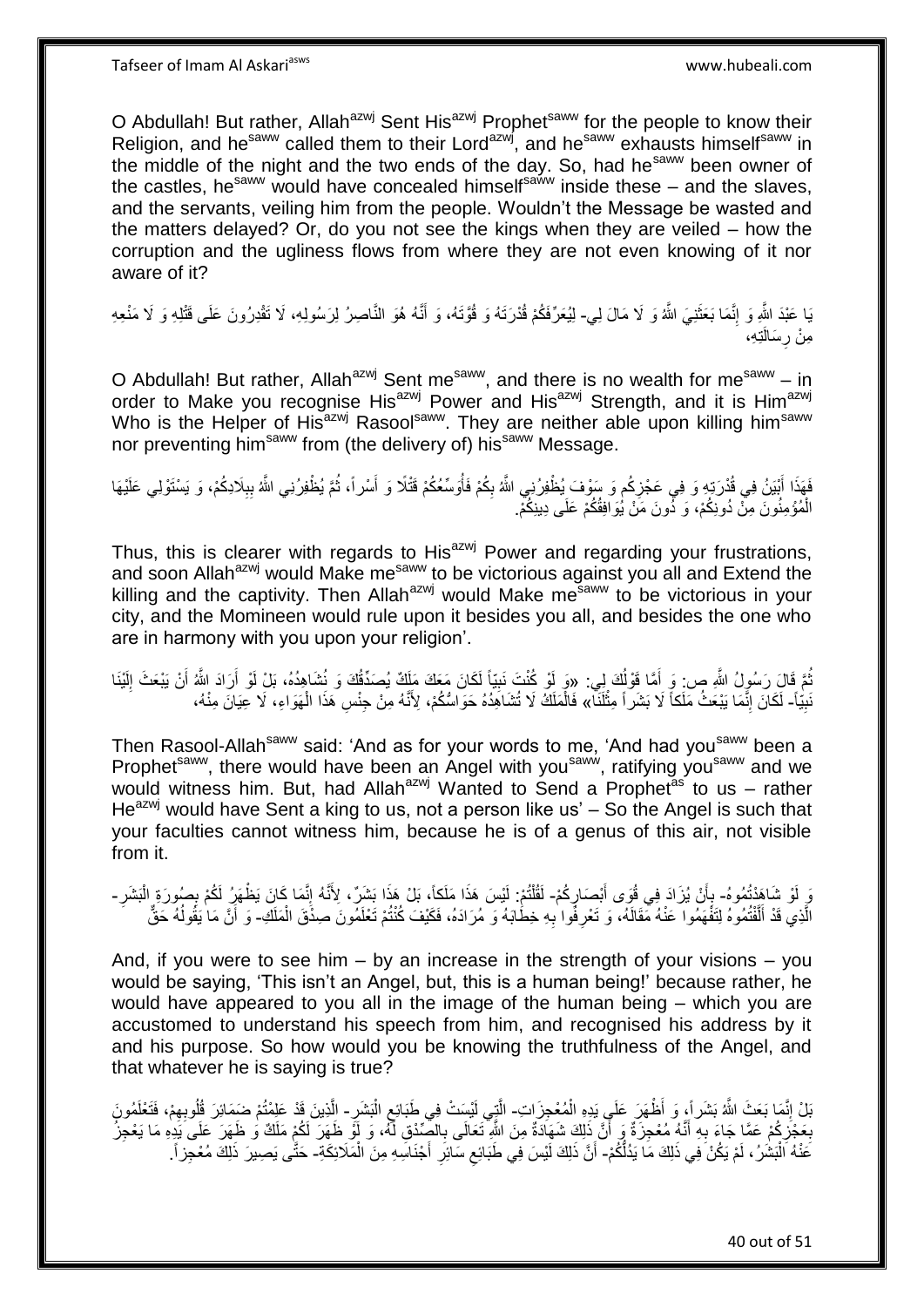Tafseer of Imam Al Askariasws www.hubeali.com

But rather, Allah<sup>azwj</sup> Sent a human being, and Manifested upon his hands, the miracles which aren't the norm for the human being – the one who knows the consciences of your hearts. So you would be knowing, by your frustrations from whatever he<sup>saww</sup> came with, that it is indeed a miracle, and that it is a testimony from Allah<sup>azwj</sup> the Exalted with the ratification for him<sup>saww</sup>. And had He<sup>azwj</sup> Manifested an Angel to you all, and Manifested upon his hands what the human being would be frustrated from, there would not happen to be a justice for you all in that – for that would not be from the norms of the rest of the species from the Angels – until that would become (to be counted as) a miracle.

اً لِا تَرَوْنَ أَنَّ الطُّيُورَ الَّتِي تَطِيرُ- إَيْسَ ذَلِكَ مِنْهَا بِمُعْجِزٍ، لِأَنَّ لَهَا أَجْنَاساً يَقَعُ مِنْهَا مِثْلُ طَيَرَانِهَا، وَ لَوْ أَنَّ آدَمِيَّاً طَارَ ه َ َ **ٔ** ِ لَ كَطَّيَرَانِهَا كَانَ ذَلِكَ مُعْجِزاً، فَاللَّهُ عَزَّ وَ جَلَّ سَهَّلَ عَلَيْكُمُ ٱلْأَمْرَ، وَ جَعَلَهُ بِحَيْثُ تَقُومُ عَلَيْكُمْ حُجَّتُهُ، وَ أَنْتُمْ تَقْتَرِحُونَ عَمَلَ ِ ِ َ الصَّعْبِ الَّذِي لَا حُجَّةَ فِيهِ. ه

Are you not seeing the birds which are flying – that is not a miracle from them, because for it is a species, from which occurs the likes of flight. And if a human was to fly like its flying, that would be (counted as) a miracle. So, Allah<sup>azwj</sup> mighty and Majestic has Made the matter easy upon you, and Made it when a proof would be established upon you, and you are suggesting a difficult matter in which there is no proof'.

ُ ثُمَّ قَالَ رَسُولُ اللَّهِ ص: وَ أَمَّا قَوْلُكَ: «مَا أَنْتَ إِلَّا رَجُلًا مَسْجُوراً» فَكَيْفَ أَكُونُ كَذَلِكَ، وَ قَدْ تَعْلَمُونَ أَنَّى فِي صِحَّةِ التَّمْيِيزِ وَ ُ َ **≈** ِ ِ َ َ لْعَقْلِ فَوْقَكُمْ فَهَلٍْ جَرَّبْتُمْ عَلَيَّ مُنْذُ نَشَأْتُ- إِلَى أَنِ اسْتَكْمَلْتُ أَرْبَعِينَ سَنَةً جَرِيرَةً أَوْ رَلَّةً أَوْ كَذِبَةً أَوْ خَطَأً مِنَ الْقَوْلِ،<br>أ ْ َ ِ ْ ا َ َ َ ه َ ِ اُ ْ  $\ddot{\phantom{0}}$ أَوْ سَفَهاً مِنَ الرَّأْيِ ا<br>المسابق<br>المسابق<br>المسابق<br>المسابق<br>المسابق َ

Then Rasool-Allah<sup>saww</sup> said: 'And as for your words, 'You<sup>saww</sup> are not except a man bewitched', so how can  $I<sup>Saww</sup>$  be like that, and you are knowing that  $I<sup>Saww</sup>$  am of healthy discernment and intellect, above you all. Have you experienced upon  $me<sup>saww</sup>$ , since  $I<sup>saww</sup>$  grew up – up to the completion of forty years, any offence, or an error, or a lie, or a crime, or a mistake from the speech, or foolishness from the view?

اً تَظُنُّونَ أَنَّ رَجُلًا يَعْتَصِمُ طُولَ هَذِهِ الْمُدَّةِ- بِحَوْلٍ نَفْسِهِ وَ قُوَّتِهَا أَوْ بِحَوْلِ اللَّهِ وَ قُوَّتِهِ وَ ذَلِكَ مَا قَالَ اللَّهُ تَعَالَى: انْظُرْ كَيْفَ ْ َ َ ِ َ **∶** ضَرَبُوا لَكَ الْأَمْثالِ- فَضَلُّوا فَلا يَسْتَطِيعُونَ سَبِيلًا إِلَى أَنْ يَثْبُثُوا عَلَيْكَ عَمَّي- بِحُجَّةٍ أَكْثَرَ مِنْ دَعَاوِيهِمُ الْبَاطِلَّةِ- الَّتِي تَبَيَّنَ .<br>: اُ ِ **!** ْ ِ َ َ ِ ه عَلَيْكَ تَحْصِيلُ بُطْلَانِهَا.

Are you thinking that a man who is protected for the length of this period is by the might of his own self or by the Mighty of Allah<sup>azwj</sup> and His<sup>azwj</sup> Strength? And that is what Allah<sup>azwj</sup> the Exalted Said: **Look at how they are striking examples for you.** *So they have gone astray and they are not able to find a way [17:48]* – until they are affirming against you<sup>saww</sup> blindly – by arguing more than their false claims – which is clear upon you<sup>saww</sup>, and collection of its falsehood'.

تُمَّ قَالَ رَسُولُ النَّهِ ص: وَ أَمَّا قَوْلُكَ. لَوْ لا نُزِّلَ هذَا الْقُرْآنُ عَلَى رَجُلٍ مِنَ الْقَرْيَتَيْنِ عَظِيمٍ. الْوَلِيدِ بْنِ الْمُغِيرَةِ بِمَكَّةٍ أَوْ عُرْوَةَ<br>. يَمْسُولُ النَّهِ ص: وَ أَمَّا قَوْلُكَ. ْ ُ َ ُ ْ ٍ َ ِ ْ ْ بِالْطَّائِفِ، فَإِنَّ اللَّهَ تَعَالَى لَيْسَ يَسْتَعْظِمُ مَالَ الدُّنْيَا- كَمَا تَسْتَعْظِمُهُ أَنْتَ، وَ لَا خَطَرَ لَهُ عِنْدَهُمْ كَمَا [لَهُ] عَنْدَكَ، بَلْ لَوْ كَانَتِ الدُّنْيَا ِ **∶** َ َعِنْدَهُ تَعْدِلُ جَنَاحَ بَعُوضَةٍ لَمَا سَقَى كَافِراً بِهِ، مُخَالِفاً لَهُ شَرْبَةَ مَاءٍ، وَ لَيْسَ قِسْمَةُ رَحْمَةِ اللَّهِ إِلَيْكَ، لَ **∶** لَ ِ

Then Rasool-Allahsaww said: 'And as for your words, '*Why was this Quran not Revealed upon a great man from the two towns? [43:31]*, Al-Waleed Bin Al-Mugheira in Makkah or Urwat in Al-Ta'if – so Allah $a^{2}$ <sup>if</sup> the Exalted does not Consider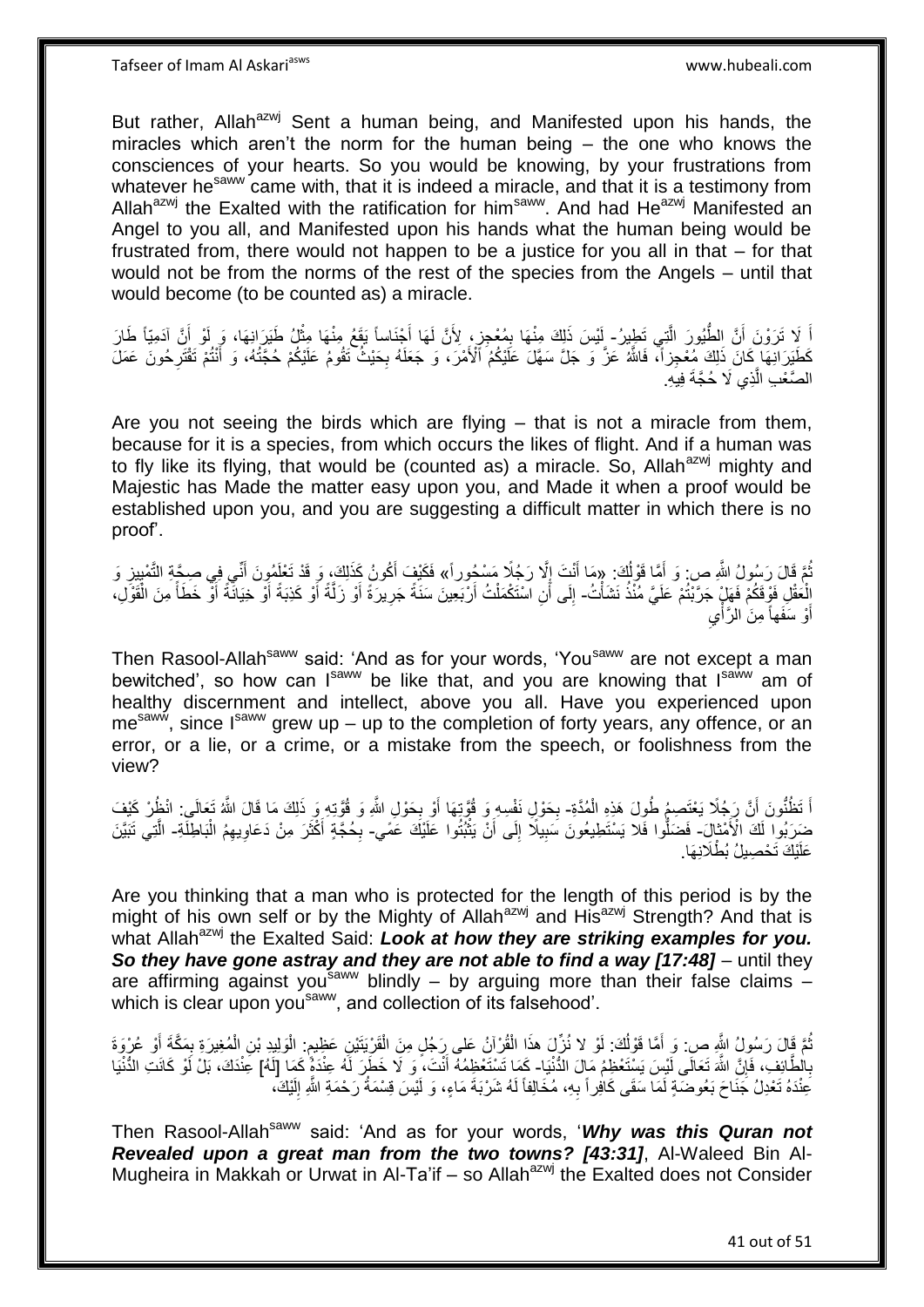the wealth of the world as a great thing – just as you are considering it to be great, nor is it worth for Him<sup>azwj</sup> in His<sup>azwj</sup> Presence just as it is in your presence. But, if the world in His<sup>azwj</sup> Presence were to equate to even a wing of a mosquito, He<sup>azwj</sup> would not have Quenched a Kafir with it, contrary to him drinking the water, and the Mercy of Allah<sup>azwj</sup> wouldn't be apportioned to you.

بْلِ اللَّهُ [هُوَ] الْقَاسِمُ لِلرَّحَمَاتِ، وَ الْفَاعِلُ لِمَا يَشَاءُ فِي عَبِيدِهِ وَ إِمَائِهِ، وَ لَيْسَ هُوَ عَزَّ وَ جَلَّ مِمَّنْ يَخَافُ أَحَداً- كَمَا تَخَافُهُ ِ **∶** ْ ْ َ [أَنْتَ] لِمَالِهِ ۚ وَ حَالِهِ، فَتَعْرِفُهُ بِالنُّبُوَّةِ لِذَلِكَ، وَ لَا مِمَّنْ يَطْمَعُ فِي أَخَدٍ فِي مَالِهِ [أَوْ فِي حَالِهِ] كَمَا تَطْمَعُ، فَتَخُصُّهُ بِالنُّبُوَّةِ لِذَلِكَ، **∶** ِ َ َ ِ نَّ لَا مِمَّنْ يُحِبُّ أَحَداً مَحَبَّةَ الْهَوَى كَمَا تُحِبُّ، فَتُقَدِّمُ مَنْ لَا يَسْتَحِقُّ التَّقْدِيمَ. ْ َ

But Allah<sup>azwj</sup>, He<sup>azwj</sup> is the Distributor of the Mercies, and is the Doer of whatever He<sup>azwj</sup> so Desires to regarding His<sup>azwj</sup> slaves and His<sup>azwj</sup> maids. And He<sup>azwj</sup> isn't the Mighty and Majestic from the ones who fear anyone – just as you tend to fear him for his wealth and his status, so you would recognise him to be with the Prophet-hood due to that, nor from the ones who covet in anyone regarding his wealth or regarding his status just as you tend to covet, so you would specialise him with the Prophethood due to that, nor from the ones who love anyone, with the love of the desires just as you tend to love, so you would precede the one who does not deserve the preceding.

وَ إِنَّمَا مُعَامَلَتُهُ بِالْعَدْلِ، فَلَا يُؤِثِرُ بِأَفْضَلِ مَرَ إِتِبِ الدِّينِ- وَ جَلَالِهِ إِلَّا الْأَفْضَلَ فِي طَاعَتِهِ وَ الْأَجَدَّ فِي خِدْمَتِهِ وَ كَذَلِكَ لَا يُؤَخِّرُ َ ِ ْ ِ ِ ِ فِيَ مَرَ اتِبِ الدِّينَِ وَ جَلَالِهِ- إِلَّا أَشَدَّهُمْ تَبَاطُوْاً عَنْ طَاعَتِهِ، َ ِ

And rather, His<sup>azwj</sup> Dealings are with the justice, so He<sup>azwj</sup> does not Grace the ranks of the Religion and its majesty except to the one most superior in His<sup>azwj</sup> obedience, and the most diligent in His<sup>azwj</sup> service. And, similar to that, He<sup>azwj</sup> Delays in the ranks of the Religion and its majesty – only from the most severe of them in laziness from  $His<sup>azwj</sup>$  obedience.

وَ إِذَا كَانَ هَذَا صِفَتَهُ لَمْ يَنْظُرِ إِلَى مَالٍ وَ لَإِ إِلَى حَالٍ- بَلْ هَذَا الْمَإِلُ وَ الْحَالُ مِنْ تَفَضُّلِهِ، وَ لَيْسَ لِأَجَدٍ مِنْ عِبَادِهِ عَلَيْهِ  $\frac{1}{2}$ ِ ْ ْ ضَرَبَةُ لِأَرِبِ. فَلَا يُقَالُ ٰ إِذَا تَفَضَّلَ بِالْمَالِيِّ عَلِيَ عَبْدِهِ ۖ فَلَا بُدَّ [مِنْ] أَنْ يَتَفَضّلَ عَلَيْهِ بِالنُّبُوَّةِ أَيْضاً لِأَنَّهُ لَيْسَ لِأَحَدٍ إِكْرَاهُهُ، ِ ْ ِ ן<br>י َ **∶** َ عَلَى خِلَافٌ مُرَادِهِ وَ لَا إِلْزُامُهُ تَفَضُّلًا، لِأَنَّهُ تَقَضَّلَ قَبْلَهُ بِنِعَمِهِ. **∣** ْ ِ

And when this was His<sup>azwj</sup> Character, He<sup>azwj</sup> would not look at the wealth, nor to a status, but this wealth and the status are from His<sup>azwj</sup> Grace, and it is not for anyone from His<sup>azwj</sup> servants to make a protest. So it cannot be said that when He<sup>azwj</sup> Graced the wealth upon His<sup>azwj</sup> servant, therefore it inevitable that  $He^{azwj}$  should Grace the Prophet-hood upon him as well, because it isn't for anyone to dislike it, (when) it is different to his purpose, nor Compel Him $^{a}$ zwj for a Grace, because the Grace before it, is a Favour.

اً لَا تَرَى يَا عَبْدَ اللَّهِ كَيْفَ أَغْنَى وَاحِداً- وَ قَبَّحَ صُورَتَهُ وَ كَيْفَ حَسَّنَ صُورَةَ وَاحِدٍ وَ أَفْقَرَهُ وَ كَيْفَ شَرَّفَ وَاحِداً وَ أَفْقَرَهُ وَ َ َ َ َ كَيْفَ أَغْنَى وَاحِداً وَ وَضَعَهُ

Do you not see, O Abdullah, how He<sup>azwj</sup> Enriches someone and (give him) an ugly face, and how He $^{azmj}$  (Gives) someone a good face and Impoverishes him, and how He<sup>azwj</sup> Ennobles someone and Impoverishes him, and how He<sup>azwj</sup> Enriches someone and lanoble him?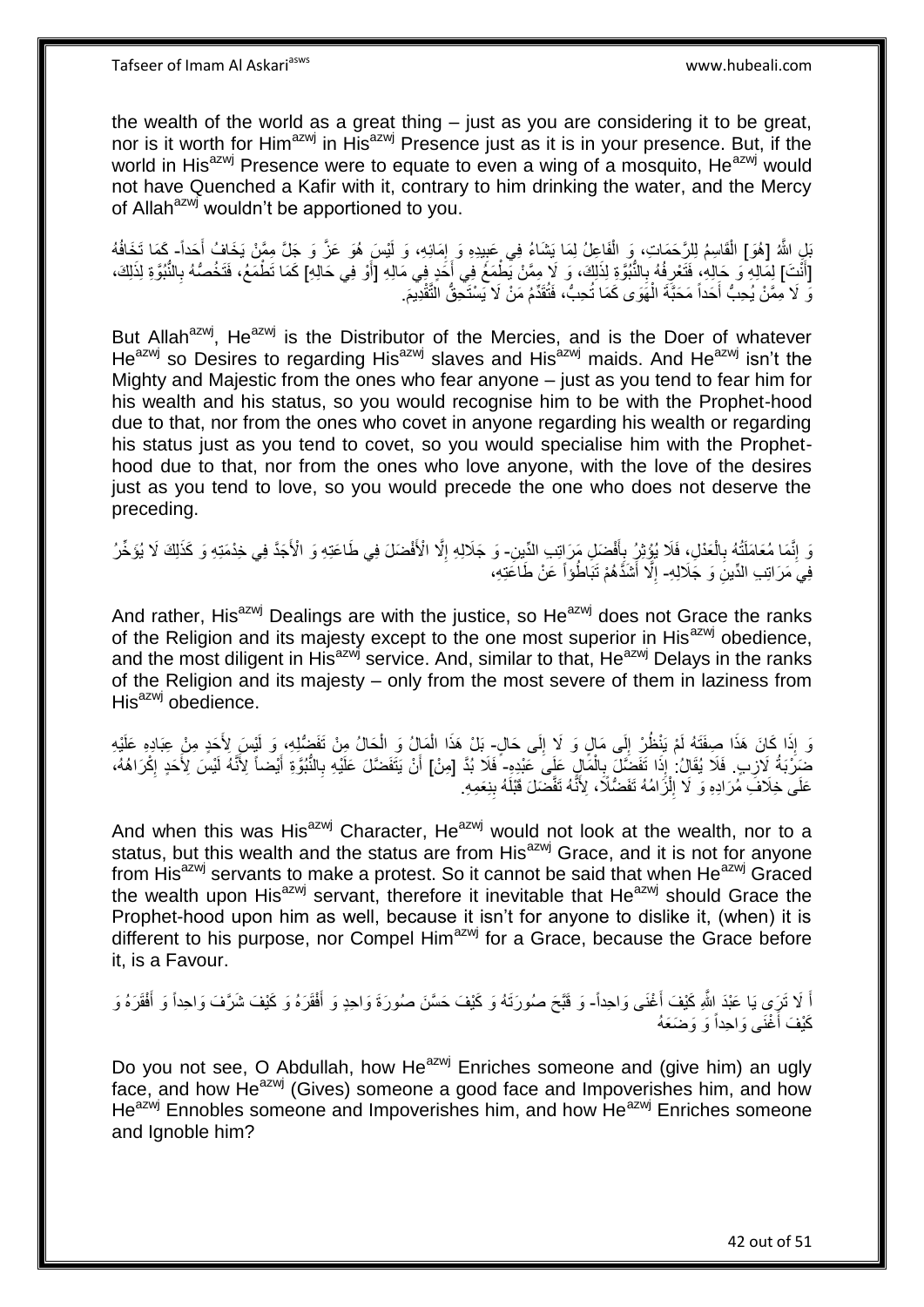يَّمَّ لَيْسَ لِهَذَا الْغَنِيِّ أَنْ يَقُولٍ ۚ وَ هَلَّا أُضِيفَ إِلَى يَسَارِي جَمَالُ فُلَانٍ وَ لَإِ لِلْجَمِيلِ أَنْ يَقُولَ: هَلَّا أُضِيفَ إِلَى جَمَالِي مَالُ فُلَانٍ<br>يَذِينَ يَسْبَعُونَ الْغَنِيِّ أَنْ يَقُولٍ ۚ و  $\frac{1}{2}$ ا<br>ا َ ْ ُ ِ ا<br>ا َ ْ ِ ىَ لَا لِلشَّرِيفِ أَنْ يَقُولَ: هَلَّا أَضِيفَ إِلَى شَرَفِي مَالُ فُلَّانٍ وَ لَا لِلْوَضِيعِ أَنْ يَقُولَ: هَلَّا أَضِيفَ إِلَى ضَعَتِيَ شَرَفُ فُلَانٍ ا<br>ا َ ِ ْ ِ ُ اً ِ

Then it is not for this rich one that he should be saying, 'Why was I not added to my prosperity with the beauty of so and so?' Nor for the beautiful that he should be saying, 'Why was I not added to my beauty with the wealth of so and so?' Nor for the noble one that he should be saying, 'Why was I not added to my nobility with the wealth of so and so? Nor for the ignoble one that he should be saying, 'Why was I not added to my ignominy with the nobility of so and so?'

نَ لِكِنَّ الْحُكْمَ لِلَّهِ، يَقْسِمُ كَيْفَ يَشَاءُ وَ يَفْعَلُ كَمَا يَشَاءُ، وَ هُوَ حَكِيمٌ فِي أَفْعَالِهِ، مَحْمُودٌ فِي أَعْمَالِهِ وَ ذَلِكَ قَوْلُهُ تَعَالَى: وَ قالُوا ْ ُ َ َ ا<br>ا وْ لا نُزّلَ هذَا الْقُرْآنُ عَلى رَجُلٍ مِنَ الْقَرْيَنَيْنِ عَظِيمٍ. ْ لَ ֧֖֖֖֧֧֖֧֧֧֧֧ׅ֧֧֧֧֧֚֚֚֚֓֝֝֝֝֟֓֟֓֝֬֝֓֝֓֝֬֟֓֟֓֟֓֟֓֝֬֝֬֝֓֝֬֜֓֝֬֝֓֝֬֝֬֝ ْ

But, the Decision is for Allah<sup>azwj</sup>. He<sup>azwj</sup> Apportions howsoever He<sup>azwj</sup> so Desires to, and Does whatever He<sup>azwj</sup> so Desires to, and He<sup>azwj</sup> is the Wise in His<sup>azwj</sup> Deeds, the Most Praised in His<sup>azwj</sup> Deeds. And these are the Words of the Exalted: Why was *this Quran not Revealed upon a great man from the two towns? [43:31]*.

قَالَ اللَّهُ تَعَالَى ۚ أَ هُمْ يَقْسِمُونَ رِدَحْمَتَ رَبِّكَ يَا مُحَمَّدُ نَحْنُ قَسَمْنا بَيْنَهُمْ مَعِيشَتَهُمْ فِي الْحَياةِ الدُّنْيا فَأَحْوَجْنَا بَعْضاً إِلَى بَعْضٍ، َ ِ َ ْ أَحْوَجْنَا: هَذَا إِلَى مَالِ ذَلِكَ وَ أَحْوَجَ ذَاكَ إِلَى سِلْعَةِ هَذَا، [وَ هَذَا] إِلَى خِدْمَتِهِ، יִי<br>י ْ ِ َ  $\frac{1}{2}$ 

Allah<sup>azwj</sup> the Exalted Says: Are they distributing the Mercy of your Lord - O Muhammad<sup>saww</sup>?, We Distribute among them their livelihoods in the life of the *world [43:32]*. So we are needy to each other. Our needs – this one to the wealth of that one, and the need of that one to the help of this one, and this one to his service.

فَتَرَي أَجَلَّ الْمُلُوكِ وَ أَغْنَى الْأَغْنِيَاءِ مُحْتَاجاً إِلَى أَفْقَرِ الْفُقَرَاءِ فِي ضَرْبٍ مِنَ الضُّرُوبِ: إِمَّا سِلْعَةٌ مَعَهُ لَيْسَتْ مَعَهُ، وَ إِمَّا ِ ْ ِ ِ َ ْ َ ْ ِ خِدْمَةٌ يَصْلُحُ لَهَا لَا يَتَهَيَّأُ لِذَّلِكَ الْمَلِكِ أَنْ يَسْتَغْنِيَ [إِلَّا] بِهِ، وَ إِمَّا بَالَّ مِنَ الْعُلُومِ وَ الْحُكْمِ، فَهُوَ فَقِيرٌ إِلَى أَنْ يَسْتَفِيدَهَا مِنْ هَذَا ِ ْ ِ ِ َ ْ المناطقي.<br>أحداث المناطقين المناطقين المناطقين المناطقين المناطقين المناطقين المناطقين المناطقين المناطقين المناطقين المناطقين<br>المناطقين المناطقين المناطقين المناطقين المناطقين المناطقين المناطقين المناطقين المناطقين المنا ُ اُ ِ ِ ْ الْفَقِيرِ ، **∶** ْ

So you will see the most majestic of the kings and the richest of the rich ones being needy to the poorest of the poor regarding a matter from the matters – either a commodity which is with him which isn't with him (the other one), or a service which he is right for it, to prepare for the king which he cannot be needless from except by it, or a door of knowledge and the wisdom. Thus, he (the rich or king) would be poor to benefit from this poor one.

ِ فَهَذَا الْفَقِيرُ يَحْتَاجُ إِلَى مَالٍ ذَلِكَ الْمَلِكِ الْغَنِيِّ، وَ ذَلِكَ الْمَلِكُ يَحْتَاجُ إِلَى عِلْمٍ هَذَا الْفَقِيرِ - أَوْ رَأْيِهِ أَوْ مَعْرِفَتِهِ، ثُمَّ لِّئِسَ لِلْفَقِيرِ أَنْ ْ ْ ْ  $\frac{1}{2}$ ْ ِ ْ ֺ֧֧֧֚֚֚֚֚֚֚֚֚֚֚֚֚֚֚֚֡֓֓֝֓֝֓֡֓֡֓֡֡֓֡֡֡֬֜֝֓ ْ َ ِ ْ ُ ِ َ ٍ<br>په ة<br>أ َ يَقُولَ: هَلِّا اجْتَمَعَ إِلَى رَأْيِي وَ عِلْمِي- وَ مَّا أَتَصَرَفُ فِيهِ مِنْ فُنُونَ الْحُكْمِ مَالُ هَذَا الْمَلِّكِ الْغَنِيِّ وَ لَا لِلْمَلِكِ أَنْ يَقُولَ- هَلَّا ْ ِ ِ ْ َ ْ ْ ْ اجْتَمَعَ إِلَى مُلْكِي عِلْمُ هَذَا الْفَقِيرِ . **∶** ْ ْ ْ ِ

So this poor one would be needy to the wealth of that king, the rich one, and that king would be needy to the knowledge of this poor one, or his opinion, or his understanding. Then, it isn't for the poor one that he should be saying, 'Why wasn't my opinion, and my knowledge, and what I expend regarding it from the skill of the wisdom, gathered to the wealth of this rich king?', nor would it be for the king that he should be saying, 'Why wasn't my kingdom gathered to the knowledge of this poor one?'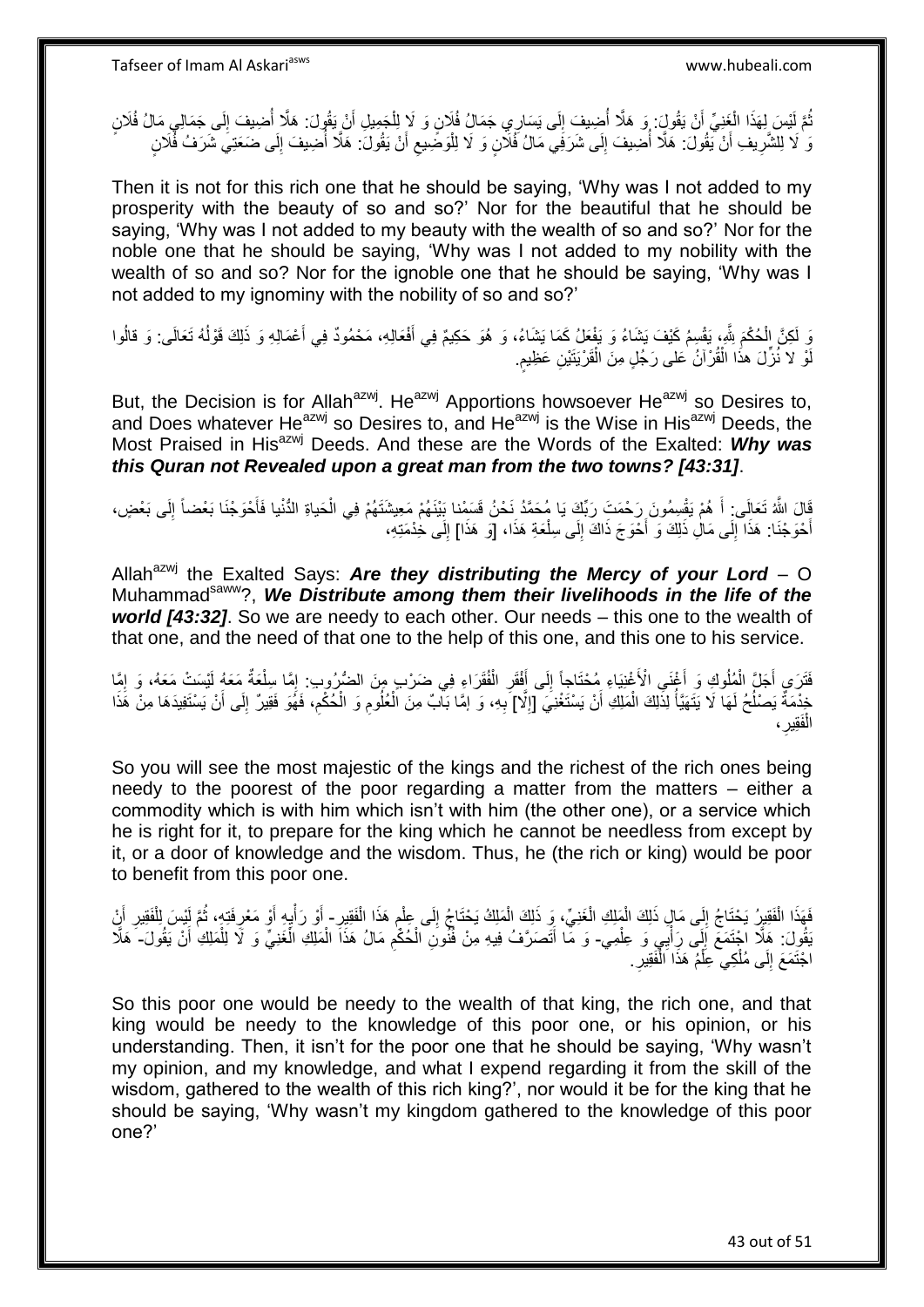ثُمَّ قَالَ «: وَ رَفَعْنا بَعْضَهُمْ فَوْقَ بَعْضٍ دَرَجاتٍ- لِيَتَّخِذَ بَعْضُهُمْ بَعْضاً سُخْرِيًّا ثُمَّ قَالَ: يَا مُحَمَّدُ وَ رَحْمَتُ رَبِّكَ خَيْرٌ مِمَّا ُ ا دیکھیے **∶** يَجْمَعُونَ يَجْمَعُ هَؤُلَاءِ مِنْ أَمْوَالِ الدُّنْيَا. َ

Then He<sup>azwj</sup> Said: *and We have Exalted some of them above others in ranks, that some of them may take others in subjection [43:32]*. Then He<sup>azwj</sup> Said: O Muhammad<sup>saww</sup>! and the Mercy of your Lord is better than what they are **amassing [43:32]'** – the amassing of these ones, from the wealth of the world'.

تُمَّ قَالَ رَسُولُ اللَّهِ صِ: وَ أَمَّا قَوْلُكَ: «لَنْ نُؤْمِنَ لَكَ جَتَّى تَفْجُرَ لَنا مِنَ الْأَرْضِ يَنْبُوعِاً» إِلَى آخِرِ مَا قُلْنَهُ، فَإِنَّكَ اقْتَرَحْتَ عَلَى ُ َ ا∣<br>ِ∘ِ ْ ِ ِ مُحَمَّدٍ رَسُولِ اللَّهِ أَشْيَاءَ: مِنْهَا مَا لَوْ جَاءَكَ بِهِ لَمْ يَكُنْ بُرْهَاناً لِنُبُوَّتِهِ، وَ رَسُولُ اللَّهِ يَرْتَفِعُ عَنْ أَنْ يَغْتَنِمَ جَهْلَ الْجَاهِلِينَ، وَ َ ِ ْ َ يَحْتَجَّ عَلَيْهِمْ بِمَا لَا حُجَّةَ فِيهِ. ِ ِ

Then Rasool-Allah<sup>saww</sup> said: 'And as for your words, 'We will never believe you *until you cause a spring to gush out for us from the ground [17:90]* – up to the end of what you said. So you are suggesting unto Muhammadsaww, Rasoolsaww of Allah<sup>azwj</sup>, certain things – from these being what, if he<sup>saww</sup> was to come to you with it, it would not happen to be a proof of his<sup>saww</sup> Prophet-hood, and Rasool-Allah<sup>saww</sup> is higher than to take to the ignorance of the ignorant ones, and argue against them with what there is no proof in it.

رَ مِنْهَا مَا لَوْ جَاءَكَ بِهِ لَكَانَ مَعَهُ هَلَاكُكَ، وَ إِنَّمَا يُؤْتَى بِالْحُجَجِ وَ الْبَرَاهِينِ- لِيُلْزَمَ عِبَادُ اللّهِ الْإِيمَانَ بِهَا، لَا لِيَهْلِكُوا بِهَا- فَإِنَّمَا ْ ِ ْ **∶** ِ **∶** ِ ِ ْ  $\frac{1}{2}$ ِ اقْتَرَحْتَ هَلَاكَكَ، وَ رَبُّ الْعَالَمِينَ أَرْحَمُ بِعِبَادِهِ، وَ أَعْلَمُ بِمَصَالِكِهِمْ مِنْ أَنْ يُهْلِكَهَمْ كَمَا يَقْتَرِحُونَ ِ ِ َ **∶** َ ْ ِ َ

And from these is what, if he<sup>saww</sup> was to come to you with it, there would be your destruction with it. And rather, he<sup>saww</sup> would come with the arguments and the proofs in order to necessitate the servants of Allah $a^{2x}$  to the Eman with it, not to be destroying them with it – for rather, you suggested your own destruction, and the Lord<sup>azwj</sup> of the worlds is more Merciful with His<sup>azwj</sup> servants, and more Knowing with their betterment than for them to be destroyed just as they are suggesting.

وَ مِنْهَا الْمَحَالُ الَّذِي لَا يَصِحُّ وَ لَاٍ يَجُوزُ كَوْنُهُ، وَ رَسُولُ [اللَّهِ] رَبِّ الْعَالَمِينَ يُعَرِّفُكَ ذَلِكَ، وَ يَقْطَعُ مَعَاذِيرَكَ، وَ يُضَيِّقُ عَلَيْكَ ه ْ ْ سَبِيلَ مُخَالَفَتِهِ، وَ يُلْجِئُكَ بِحُجِّجِ اللَّهِ إِلَى تَصْدِيقِهِ حَتَّى لَا يَكُونَ لَكَ عَنْهُ مَحِيدٌ وَ لَا مَحِيصٌ. ِ **∶** ا<br>ا **∣** ِ

And from these is the impossible, which is not correct, nor can its existence be allowed, and the Rasool<sup>saww</sup> of the Allah<sup>azwj</sup>, Lord<sup>azwj</sup> of the worlds would Make you recognise that, and Cut off your excuses, and Constrict upon you the ways of opposing it, and he<sup>saww</sup> would persevered with the Arguments of Allah<sup>azwj</sup> up to its ratification, until there would not happen to be for you, neither any avoidance from it nor an escape.

وَ مِنْهَا مَا قَدِ اعْتَرَفْتَ عَلَى نَفْسِكَ أَنَّكَ فِيهِ مُعَانِدٌ مُتَمَرِّدٌ، لَا تَقْبَلُ حُجَّةً وَ لَا تُصْغِي إِلَى بُرْهَانٍ، وَ مَنْ كَانَ كَذَلِكَ فَدَوَاؤُهُ لَ ِ َ **ٔ** عِقَابُ النَّارِ النَّازِلِ مِنْ سَمَائِهِ أَوْ فِي جَحِيمِهِ أَوْ بِسُيُوفِ أَوْلِيَائِهِ. َ ِ اُ َ ِ ِ

And from these is what you have acknowledged against your own self that therein is obstinacy and rebellion. You will not accept any proof nor listen to any evidence, and the one who was like that, so his cure is the Punishment of the Fire descending from His<sup>azwj</sup> sky, or in His<sup>azwj</sup> Blazing Fire, or by the swords of His<sup>azwj</sup> friends.

دٍّ أَمَّا قَوْلُكَ يَا عَبْدَ اللَّهِ: «لَنْ نُؤْمِنَ لَكَ- حَتَّـِي تَفْجُرَ لَنا مِنَ الْأَرْضِ يَنْبُوعاً بِمَكَّةَ فَإِنَّهَا ذَاتُ حِجَارَةٍ وَ صُخُورٍ وَ جِبَالٍ، تَكْسَحُ ُ اا<br>ِ∘ ¦ أَرْضَهَا وَ تَحْفِرُهَا، وَ تُجْرِي فِيهَا الْعُيُونَ فَإِنَّنَا إِلَى ذَلِكَ مُحْتَاجُونَ» فَإِنَّكَ سَأَلْتَ هَذَا وَ أَنْتَ جَاهِلٌ بِدَلَائِلِ اللَّهِ تَعَالَىَ<sub>.</sub> ِ ِ ْ اً ِ َ ْ اً<br>أ ׀ו<br>ְי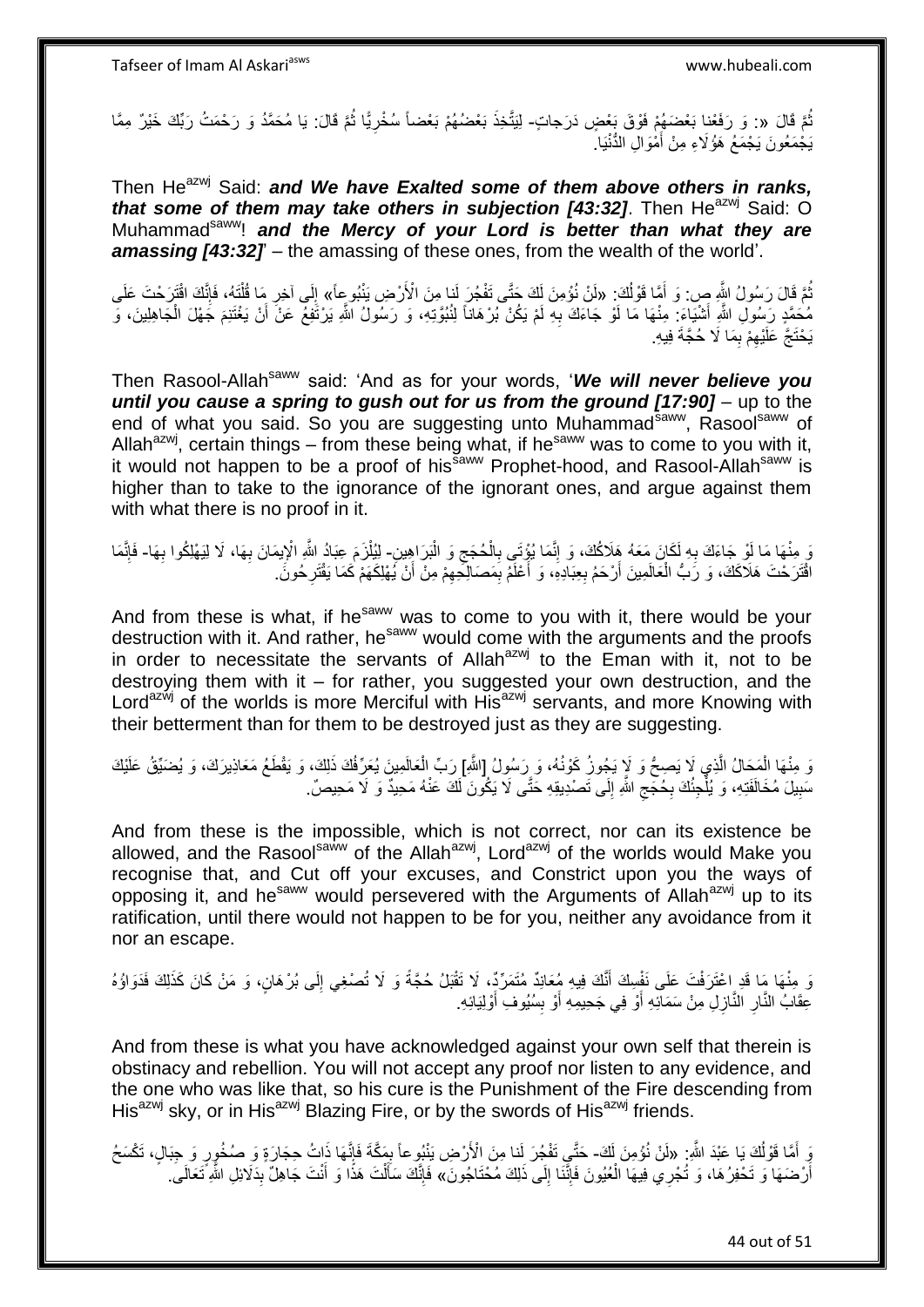And as for your words, O Abdullah, '*We will never believe you until you cause a spring to gush out for us from the ground [17:90]* – in Makkah, for it is with stones and rocks and mountains. Its land is bare and with holes, and you<sup>saww</sup> should make the springs to flow therein, for we are needy to that' – so you asked this, and you are ignorant with the Evidences of Allah<sup>azwj</sup> the Exalted.

يَا عَبْدَ اللَّهِ أَ رَأَيْتَ لَوْ فَعَلْتُ هَذَا، كُنْتُ مِنْ أَجْلِ هَذَا نَبِيّاً أَ رَأَيْتَ الطَّائِفَ الَّتِي لَكَ فِيهَا بَسَاتِينُ أَ مَا كَانَ هُذَاكَ مَوَاضِعُ فَاسِدَةٌ َ َ ِ َ ْ َ َ َ ه صَغْبَةٌ أَصْلَحْتَهَا- وَ ذَلَّلْتَهَا وَ كَسَحْتَهَا- وَ أَجْرَيْتَ فِيهَا عُيُوناً اسْتَنْبَطْتَهَا قَالَ بَلَّى َ ֺ֝֟֟֓֕֟֓֕֓֕׆<br>֧֢ׅ֦֧ׅ֦֧֦֧֦֦ׅ֦֧֦֧֦֦֧֧֧ׅ֘֘֜֓֬֘֓֞֬֘֩֓֓֬֟֩֓֓֞֬֩֩֓֓֩ اً َ

O Abdullah! What is your view, if Isaww was to do this, would Isaww be, from the reason of this, a Prophet<sup>as</sup>? What is your view of Al-Ta'if which is for you, wherein are orchards. Was is not over there a ruined place, difficult, so your corrected it – drilled it and levelled it – and springs gushed forth from it, deriving from it?' He said, 'Yes'.

> قَالَ: وَ هَلْ لَكَ فِي هَذَا نُظَرَاءُ قَالَ بَلَى ۖ أَ فَصِرْتَ بِذَلِكَ أَنْتَ وَ هُمْ أُنْبِيَاءُ قَالَ: لَا ِ َ َ َ

He<sup>saww</sup> said: 'And is there for you, a match in this?' He said, 'Yes'. He<sup>saww</sup> said, 'So have you and they become Prophets<sup>as</sup> due to that?' He said, 'Yes'.

قَالَ: فَكَذَلِكَ لَا يَصِبِرُ هَذَا حُجَّةً لِمُجَمَّدٍ لَوْ فَعَلَهُ عَلَى نُبُوَّتِهِ، فَمَا هُوَ إِلَّا كَقَوْلِكَ: لَنْ نُوُمِنَ لَكَ حَتَّى تَقُومَ وَ تَمْشِيَ عَلَى ِ الْأَرْضِ- أَوْ حَتَّى تَأْكُلَ الطَّعَامَ كَمَا يَأْكُلُ النَّاسُ. ة<br>أ َ ْ

He<sup>saww</sup> said: 'So, similar to that, this does not become a proof for Muhammad<sup>saww</sup> upon his<sup>saww</sup> Prophet-hood, if he<sup>saww</sup> was to do it. So it is not, except like your words, 'We will not believe you<sup>saww</sup> until you<sup>saww</sup> arise and walk upon the ground, or until you eat the food just as the people eat'.

رَ أَمَّا قَوْلُكَ يَا عَبْدَ الثَّهِ: «أَوْ تَكُونَ لَكَ جَنَّةٌ مِنْ نَخِيلٍ وَ عِنَبٍ فَتَأْكُلَ مِنْهَا وَ تُطْعِمَنَا وَ تُفَجِّرَ الْأَنْهارَ خِلالَها تَفْجِيراً» أَ وَ لَيْسَ ُ ْ إِلَهُ سُحَابِكَ ۖ وَ لَكَ جَنَّاتٌ مِنْ نَخِيلٍ وَ عِنَبٍ بِالطَّائِفِّ تَأْكُلُونَ وَ تُطْعِمُونَ مِنْهَا، وَ تُفَجّرُونَ الْأَنْهَارَ خِلَالَهَا تَفْجِيراً أَ فَصِرْتُمْ ِ َ ا<br>أ ِ َ أَنْبِيَاءَ بِهَٰذَا قَالَ: لَا. **∶ !** َ

And as for your words, O Abdullah, '*or there should happen to be for you, gardens of palms and grapes [17:91]*, so you could eat from it and feed (others), and for the rivers to burst forth in their midst – Or aren't there for your companions and for you, gardens of palm trees and grapes in Al-Ta'if? You are eating from these and feeding (others) from it, and the rivers are flowing in their midst bursting forth. So you have become Prophets<sup>as</sup> by this?' He said, 'No'.

قَالَ: فَمَا بَالُ افْتِرَاحِكُمْ عَلَى رَسُولِ اللَّهِ أَشْيَاءَ، لَوْ كَانَتْ كَمَا تَقْتَرِحُونَ لَمَا دَلَّتْ عَلَى صِدْقِهِ، بَلْ لَوْ تَعَاطَاهَا لَدَلَّ تَعَاطِيهِ إِيَّاهَا َ  $\frac{1}{2}$ ِ عَلَى كَذِبِهِ، لِأَنَّهُ حِينَئِذٍ يَحْتَجُّ بِمَا لَا حُجَّةَ فِيهِ، وَ يَخْتَدِعُ الضُّعَفَاءَ عَنْ عُقُولِهِمْ وَ أَدْيَانِهِمْ- وَ رَسُولُ رَبِّ الْعَالَمِينَ يَجِلُّ وَ َ ِ ِ **∶** ِ يَرْتَفِعُ عَنْ هَذَا.

He<sup>saww</sup> said: 'So what is the matter you are suggesting upon a Rasool<sup>saww</sup> of Allah<sup>azwj</sup>, such things, if these were to take place just as you are suggesting, it would not evidence upon his<sup>saww</sup> truthfulness? But, if you were to be given it, his<sup>saww</sup> giving you it would evidence upon his<sup>saww</sup> lie, because he<sup>saww</sup> would be arguing then with what there is no proof in it, and it would deceive the weak minded from their intellects and their religions – and the Rasoolsaw of the Lord<sup>azwj</sup> of the world is more majestic and higher than this.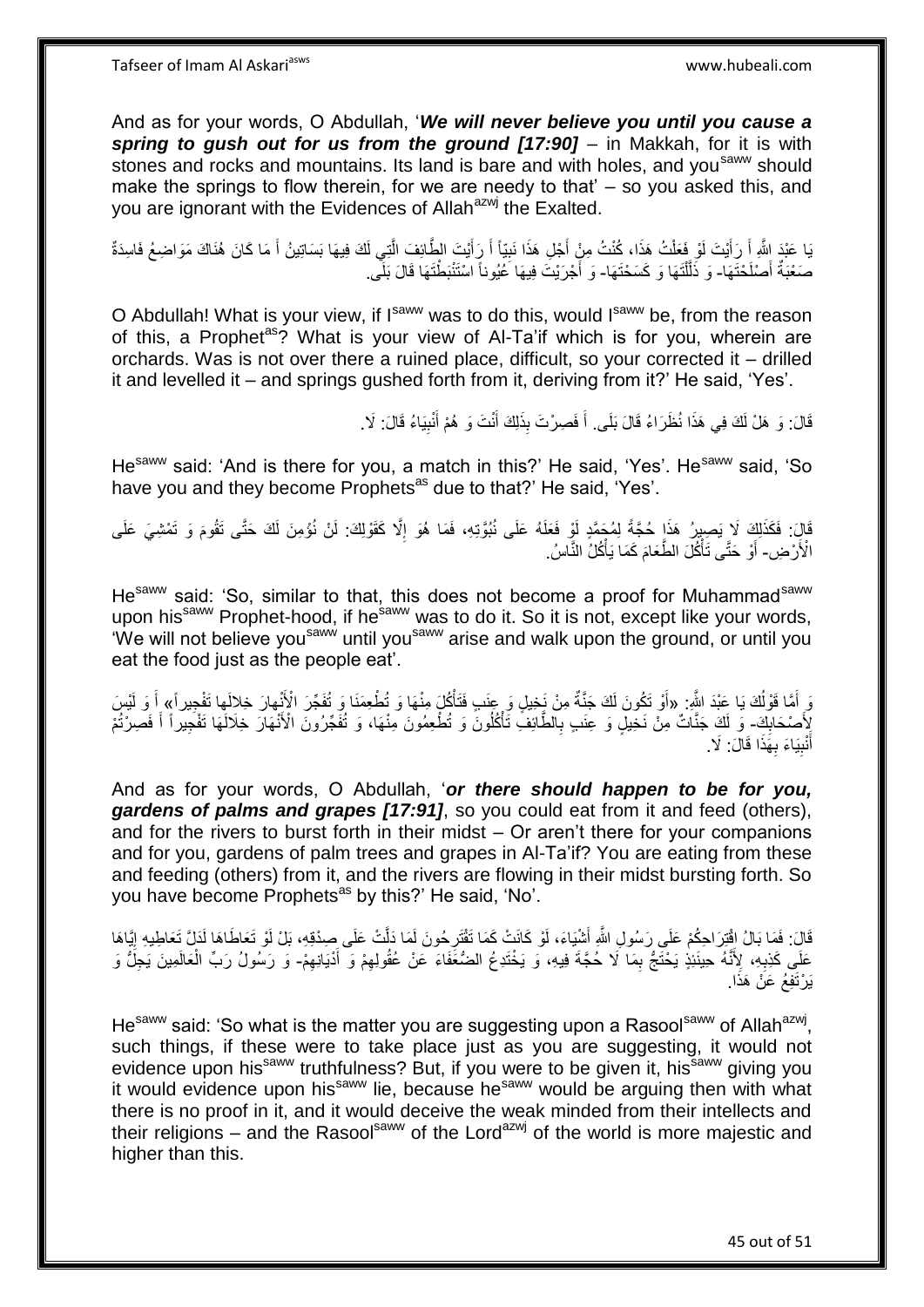Tafseer of Imam Al Askariasws www.hubeali.com

ُّمَّ قَالَ رَسُولُ اللَّهِ ص: يَا عَبْدَ اللَّهِ وَ أَمَّا قَوْلُكَ: «أَوْ تُسْقِطَ السَّماءَ كَما زَعَمْتَ عَلَيْنا كِسَفًا، فَإِنَّكَ قُلْتَ: وَ إِنْ يَرَوْا كِسْفاً مِنَ اُ َ ِ ْ ا∣<br>ِ∘ِ السَّماءِ ساقِطاً- يَقُولُوا سَحابٌ مَرْكُومٌ» فَإِنَّ فِي سُقُوطِ السَّمَاءِ عَلَيْكُمْ- هَلَاكَكُمْ وَ مَوْتَكُمْ. ِ

Then Rasool-Allah<sup>saww</sup> said: 'O Abdullah! And as for your words, 'Or you should *cause the sky to fall down upon us, just as you are claiming, in pieces [17:92]*  for you<sup>saww</sup> said *And if they should see pieces of the sky falling down, they would be saying, 'Piled up clouds' [52:44]*' – so in the falling of the sky upon you would be your destruction and your deaths.

فَإِنَّمَا تُرِيدُ بِهَذَا مِنْ رَسُولِ اللَّهِ أَنْ يُهْلِكَكَ، وَ رَسُولُ رَبِّ الْعَالَمِينَ- أَرْحَمُ بِكَ مِنْ ذَلِكَ وَ لَا يُهْلِكُكَ، وَ لَكِنَّهُ يُقِيمُ عَلَيْكَ حُجَجَ ِ ِ اا<br>ئە ْ  $\frac{1}{2}$ َ اللَّهِ، وَ لَيْسَ حُجَجُ اللَّهِ لِنَبِيِّهِ وَحْدَهُ عَلَى حَسَبِ اقْتِرَاحٍ عِبَادِهِ. ِ **!** 

So rather, what you are wanting from Rasool-Allah<sup>saww</sup> is your own destruction, and the Rasool<sup>saww</sup> of the Lord<sup>azwj</sup> of the worlds is more merciful with you than that, and will not destroy you. But, he<sup>saww</sup> would establish the Proof of Allah<sup>azwj</sup> upon you, and a Proof of Allah<sup>azwj</sup> for His<sup>azwj</sup> Prophet<sup>saww</sup> alone isn't upon a reckoning of the suggestions of His<sup>azwj</sup> servants.

لِأَنَّ الْعِبَادَ جُهَّالٌ بِمَا يَجُوزُ مِنَ الصَّلَاحِ، وَ بِمَا لَا يَجُوزُ مِنْهُ وَ بِالْفَسَادِ- وَ قَدْ يَخْتَلِفُ اقْتِرَاحُهُمْ وَ يَتَضِادُّ حَتَّى يَسْتَحِيلَ ْ **∶** ِ ِ ِ ْ رُفُوعُهُ. [إِذْ أَوْ كَانَتْ اقْتِرَاحَاتُهُمْ وَاقِعَةً ۖ لَجَازَ َأَنْ تَقْتَرِحَ أَنْتَ أَنْ تَسْقُطَ السَّمَاءُ عَلَيْكُمْ، وَ يَقْتَرِحَ غُيْرُكَ أَنْ لَا تَسْقُطَ عَلَيْكُمْ لَ ْ َ ِ اُ َ ِ اُ لَ السَّمَاءُ- بَلَّ أَنْ تَرْفَعَ الْأَرْضُ إِلَى السَّمَاءِ، وَ تَقَعَ السَّمَاءُ عَلَيْهَا، وَ كَانَ ذَلِكَ يَتَضَادُّ، وُ يَتَنَافَىَ أَوْ يَسْتَحِيلُ وُقُوعُهُ] وَ اللَّهُ لَا لَ ِ آ يَجْرِي تَدْبِيرُهُ عَلَى مَا يَلْزَمُ بِهِ اَلْمُحَالُ. ْ **∶** ْ **!** 

(This is) because the servants are ignorant with what is allowed from the betterment, and with what is not allowed from it, and with the corruption – and their suggestions have differed and are contrary, to the extent that its occurrence would be impossible – when, if their suggestions were to take place, it would be allowed that you suggest that the sky falls down upon you all, and others suggest that the sky does not fall down upon you all. But, if the ground was to be raised to the sky, and the sky were to fall down upon it and that would be opposite and negating, or its occurrence would be impossible, and Allah<sup>azwj</sup>, His<sup>azwj</sup> Strategy does not flow upon what the impossible is necessitated with'.

نُّمَّ قَالَ رَسُولُ اللَّهِ ص: وَ هَلْ رَأَيْتَ يَا عَبْدَ اللَّهِ طَبِيباً- كَإِنَ دَوَاؤُهُ لِلْمَرْضَى عَلَى حَسَبِ اقْتِرَاحَاتِهِمْ، وَ إِنَّمَا يَغْعَلُ بِهِمْ مَا يَعْلَمُ ِ َ ِ ِ ِ ْ صُلَاحَهُمْ فِيهِ، أَحَبَّهُ الْعَلِيلُ أَوْ كَرِ هَهُ، فَأَنْتُمُ الْمَرْضَىَ وَ اللَّهُ طَبِيبُكُمْ، فَإِنِ انْقَذَتُمْ لِدَوَائِهِ شَفَاكُمْ، وَ إِنَّ تَمَرَّدْتُمْ عَلَيْهِ أَسْقَمَكُمْ، ِ ْ َ **∶** ْ َ ِ َ

Then Rasool-Allah<sup>saww</sup> said: 'And have you seen a physician, O Abdullah? Would his medication would be upon a reckoning of their (patients) suggestions? But rather, he does with them what he knows would be their betterment in it, whether the patients likes it or dislikes it. So you are the patients, and Allah<sup>azwj</sup> is your Physician. So if you are led by His<sup>azwj</sup> medication, you would be healed, and if you rebel against Him<sup>azwj</sup>, you would become sick.

نَ بَعْدُ، فَمَتَى رَأَيْتَ يَا عَبْدَ اللَّهِ مُدَّعِيَ حَقٍّ قِبَلَ رَجُلٍ- أَوْجَبَ عَلَيْهِ حَاكِمٌ مِنْ حُكَّامِهِمْ- فِيمَا مَضَى- بَيِّنَةً عَلَى دَعْوَاهُ عَلَى َ ِ حَسَبِ اقْتِرَاحِ الْمُدَّعَى عَلَيْهِ إِذَنْ مَا كَاّنَ يَثْبُتُ لِأَحَدٍ عَلَى أَحَدٍ دَعْوَى وَ لَا حَقٌّ، وَ لَا كَانَ بَيْنَ ظَالِمٍ مِنْ مَظْلُومٍ- وَ لَا صَادِقٍ َ **ٔ** ْ ِ ֧֖֧֖֖֖֖֖֧֧֖֧֧֧֧ׅ֧֧֧֚֚֚֚֚֚֚֝֝֟֓֝֓֝֓֟֓֝֬֟֓֟֓֟֓֟֓֝֬֜֝֓֝֬֜֓֝֬֜֓֝֬ **ื** مِنْ كَاذِبٍ فَرْقٌ.

And thereafter, so when have you seen, O Abdullah, a claimants right in front of a man – there is obligated upon him a judge from their judges – in what is past – present evidence upon his claim based upon the reckoning of the suggestions of the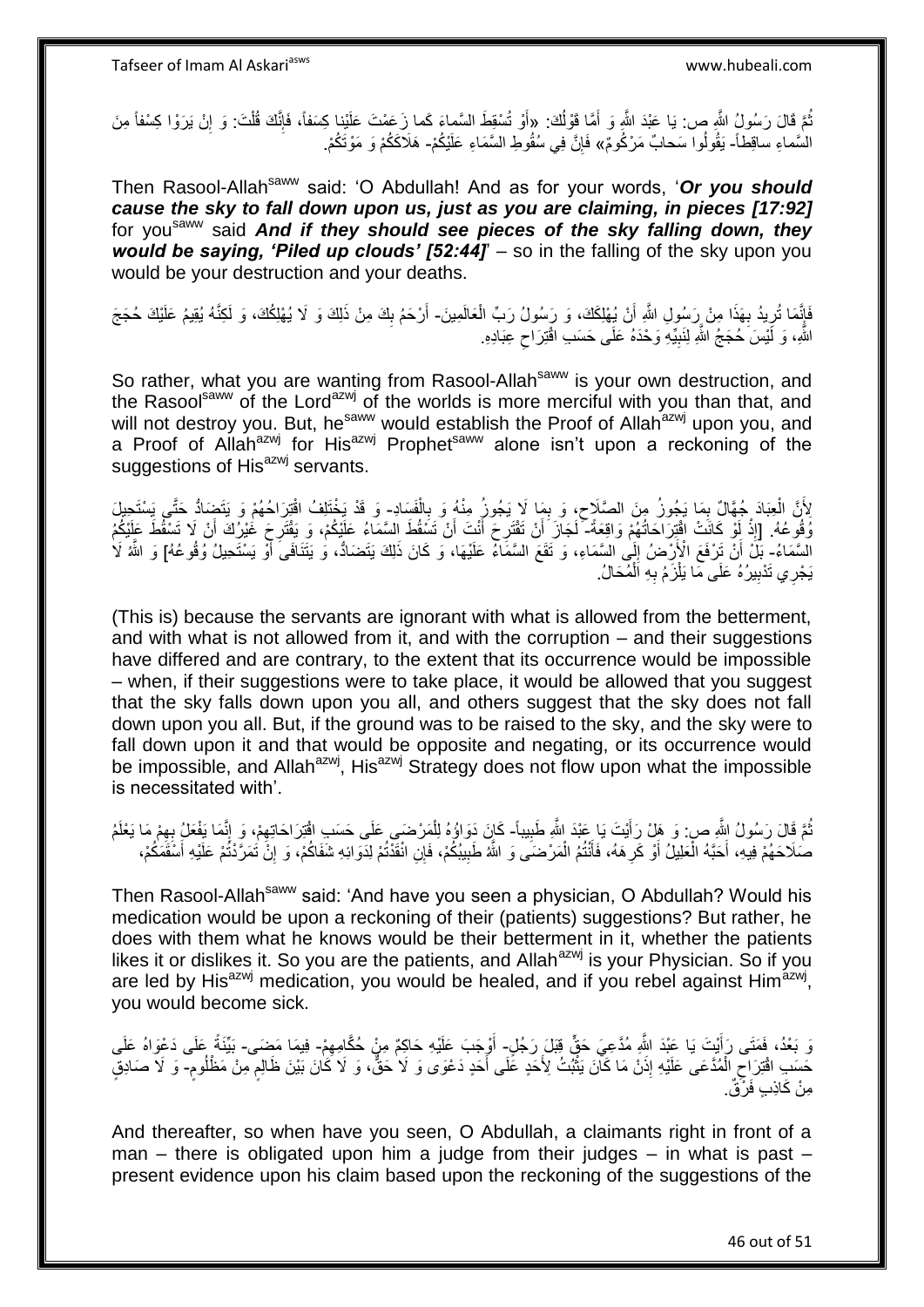defendant? Then, it would not be proven for anyone against anyone, neither a claim nor a right, and there would neither be any difference between an oppressor from the oppressed, nor a truthful from a liar'.

ثُمَّ قَالَ: بَا عَبْدَ اللَّهِ وَ أَمَّا قَوْلُكَ: «أَوْ تَأْتِيَ بِاللَّهِ وَ الْمَلائِكَةِ قَبِيلًا يُقَابِلُونَنَا وَ نُعَايِنُهُمْ» فَإِنَّ هَذَا مِنَ الْمُحَالِ الَّذِي لَا خَفَاءَ بِهِ، إِنَّ ُ َ ِ ِ ِ ْ **∶** ֧֧֦֧֦֧֦֧֦֧֦֧֧֦֧֦֧֦֧֦֧֦֧֧֧֧֧֧֦֧֝֟֓֓֝֜֓֓֓֓֞֓֓֞֓֓֞֓֓֞֓֓֓֞֡֓֓֡֬֓֓֓֡֬֓֓֓֓֓֬֓֓֞֓֬֓֓֡֬֓֓ ِ ِ ه ْ ∣lٍ رَبَّنَا عَزَّ وَ جَلِّ لَيْسَ كَالْمَخْلُوقِينَ يَجِيءُ وَ يَذْهِبُ، وَ يَتَحَرَّكُ وَ يُقَابِلُ شَيْئِاً جَتَّى يُؤْتَى بِهِ، فَقَدْ سَأَلْتُمْ بِهَذَا الْمُحَالَ، وَ إِنَّمَا هَذَا ْ ِ **ٔ** ِ ْ ِ ْ ĺ ِ الَّذِي دَعَوْتَ إِلَيْهِ- صِفَةُ أَصْنَامِكُمُ الْضَّعِيفَةِ الْمَنْقُوصَةِ- الَّتِي لَا تَسْمَعُ وَ لَا تُبْصِرُ وَ لَا تَعْلَمُ- وَ لَا تُغْنِي عَنْكُمْ شَيْئاً وَ لَا عَنْ لَ ِ ْ َحٍد. َ أ

Then he<sup>saww</sup> said: 'O Abdullah<sup>asws</sup>! And as for your words, 'or you should bring *Allah and the Angels face to face (with us) [17:92]* and we should see them – so this is from the impossibilities which there is no concealment with. Our Lord<sup>azwj</sup> Mighty and Majestic, is not like the creatures coming and going, and moving, and facing anything until one can come with Him<sup>azwj</sup>. So you have asked with this, the impossible, and rather, this is which you are calling towards – attributes of your idols, the weak, the imperfect – which neither hear, nor see, nor known, nor do they avail you all of anything, nor from anyone.

يَا عَبْدَ اللَّهِ أَ وَ لَيْسَ لَكَ ضِيَاعٌ وَ جِذَانٌ بِالطَّائِفِ وَ عَقَالٌ بِمَكَّةَ وَ قُوَّامٌ عَلَيْهَا قَالَ بَلَى. قَالَ: أَ فَتُشَاهِدُ جَمِيعَ أَحْوَالِهَا بِنَفْسِكَ- أَوْ ِ ِ َ َ ِ َ َ بِسُفَرَاءَ بَيْنَكَ وَ بَيْنَ مُعَامِلِيكَ قَالَ: بِسُفَرَائِي. **ِ ِ** 

O Abdullah! Or, aren't there any estates and gardens for you at Al-Ta'if, and properties at Makkah, and custodians over these? He said, 'Yes'. He<sup>saww</sup> said: 'So do you oversee the entirety of their states by yourself, or by the ambassadors between you and your affairs?' He said, 'By my ambassadors'.

قَالَ: أَ رَأَيْتَ لَوْ قَالَ مُعَامِلُوكَ وَ أَكَرَتُكَ وَ خَدَمُكَ لِسُفَرَائِكَ. لَا نُصَدِّقُكُمْ فِي هَذِهِ السِّفَارَةِ- إِلَّا أَنْ تَأْتُونَا بِعَبْدِ اللَّهِ بْنِ أَبِي أُمَيَّةَ<br>وَمَيْنَ فَيَرْتَبَعُ اللَّهِ بْن َ َ ِ **ٔ** َ ِ لِنُشَاهِدَهُ- فَنَسْمَعَ مَا تَقُولُونَ عَنْهُ شِفَاهاً. كُنْتَ تُسَوِّغُهُمْ هَذَا، أَ وَ كَانَ يَجُورُ لَهُمْ عِنْدَكَ ذَلِكَ قَالَ: لَا. َ

He<sup>saww</sup> said: What is your view if your office bearers, and your employees, and your servants were to say to your ambassadors, 'We will not ratify you regarding these ambassadors, until if you come to us with Abdullah Bin Abu Amayya (himself) for us to see him, and we can hear what you are saying, verbally (from him personally)'. Would they be justified in this, or would that be allowed for them in your<sup>saww</sup> presence?' He said, 'No'.

قَالَ: فَمَا الَّذِي يَجِبُ عَلَى سُفَرَائِكَ أَ لَيْسَ أَنْ يَأْتُوهُمْ عَنْكَ بِعَلَامَةٍ صَحِيحَةٍ تَدُلَّهُمْ عَلَى صِدْقِهِمْ، فَيَجِبُ عَلَيْهِمْ أَنْ يُصَدِّقُوهُمْ ِ ْ اُ لَ َ ه َ ِ ِ ُّ قَالَ: بَلَى.

He<sup>saww</sup> said: 'So what is that which is obligated upon your ambassadors? Shouldn't they be coming to them from you with correct signs, pointing them (servants) upon their truthfulness, thus obligating upon them that they (servants) should be ratifying them (ambassadors)?' He said, 'Yes'.

قَالَ: يَا عَبْدَ اللَّهِ أَ رَأَيْتَ سَفِيرَكَ- لَوْ أَنَّهُ لَمَّا سَمِعَ مِنْهُمْ هَذَا، عَادَ إِلَيْكَ وَ قَالَ: فُمْ مَعِي فَإِنَّهُمْ قَدِ اقْتَرَحُوا عَلَيَّ مَجِيئُكَ، أَ لَيْسَ َ لَ ∣l<br>∶ َ لَ َ ِ يَكُونُ [هَذَا] لَكَ مُخَالِفاً، وَ تَقُولُ لَهُ: إِنَّمَا أَنْتَ رَسُّولٌ لَا مُشِيرٌ وَ لَا آمِرٌ قَالَ: بَلَى َ ِ

He<sup>saww</sup> said: 'O Abdullah! What is your view of your ambassador, if when they hear this from them, they return to you and say, 'Arise with me, for they had suggested to me to come with you'. Wouldn't you happen to be opposed to this, and be saying to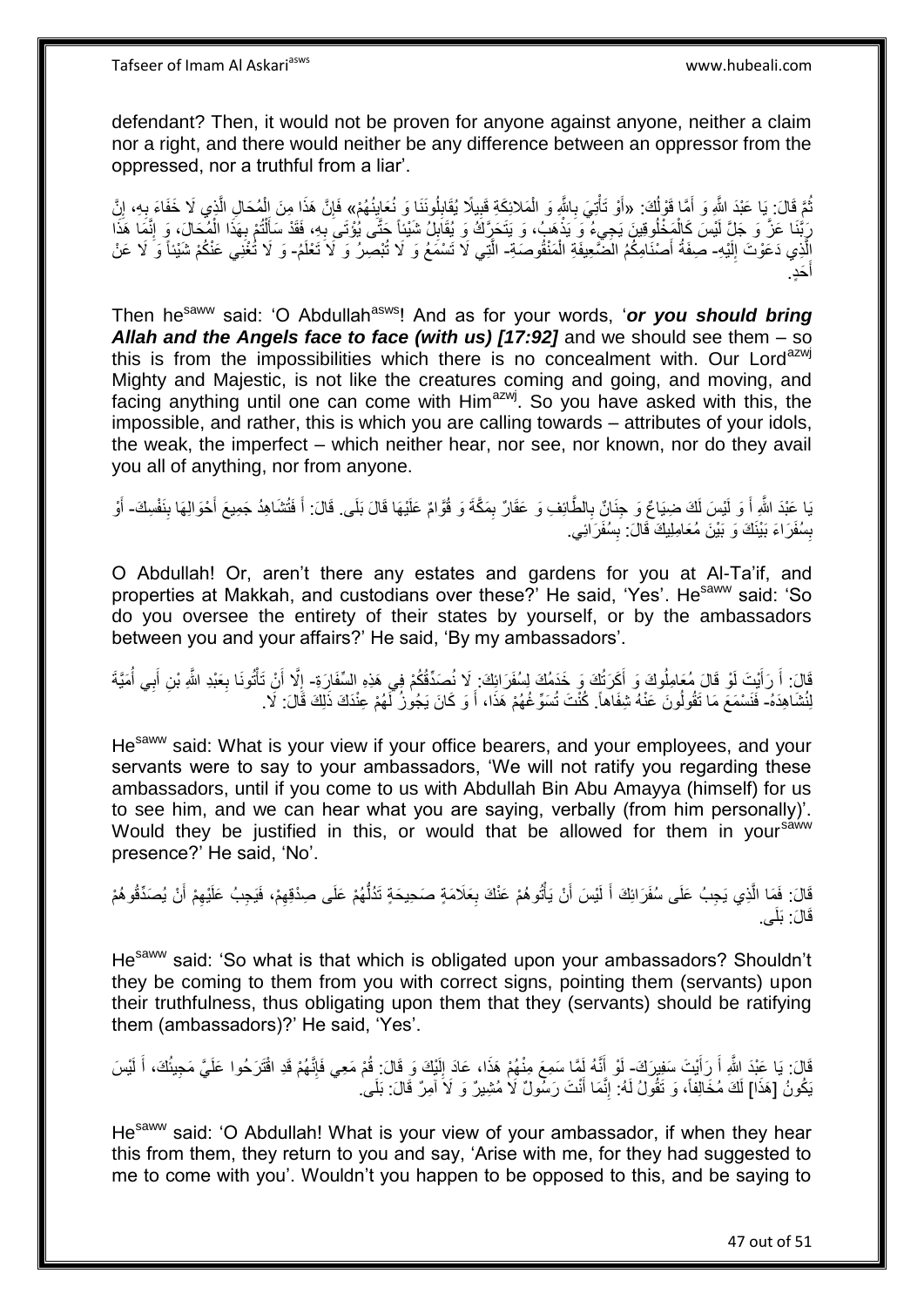Tafseer of Imam Al Askariasws www.hubeali.com

him, 'But rather, you are a messenger, you are neither a governor nor a commander?'

قَالَ: فَكَيْفَ صِرْتَ تَقْتَرِحُ عَلَى رَسُولِ رَبِّ الْعَالَمِينَ- مَا لَإِ تُسَوِّغُ لِأَكَرَنِكَ وَ مُعَامِلِيكَ أَنْ يَقْتَرِحُوهُ عَلَى رَسُولِكَ إِلَيْهِمْ وَ ْ ِ ِ لَ  $\frac{1}{2}$ ِ َ كَيْفَ أَرَدْتَ مِنْ رَسُولَِ رِّبٍّ الْعَالَمِينَ أَنْ يَسْتَذِمَ إِلَى رَبِّهِ، بِأَنْ يَأْمُرَ عَلَيْهِ وَ يَنْهَى، وَ أَنْتَ لَا تُسَوِّعُ مِثْلَ هَذَا لِرَسُولَكَ إِلَى َ ْ ا<br>ا أ ِ ∣∣<br>∶ لَ ِ **ٔ** َ أَكَرَتِكَ وَ قُوَّ امِكَ هَذِهِ حُجَّةٌ قَاطِعَةٌ لِإِبْطَالِ جَمِيعِ مَا ذَكَرْتَهُ- فِي كُلِّ مَا اقْتَرَحْتَهُ يَا عَبْدَ اللَّهِ. ِ َ

He<sup>saww</sup> said: 'So how did you come to suggest upon a Rasool<sup>saww</sup> of the Lord<sup>azwj</sup> of the worlds – what is not justified for your employees and your office bearers that they should be suggesting upon your messenger to them? And how did you want from a Rasoolsaww of the Lord<sup>azwj</sup> of the worlds that he<sup>saww</sup> advances to his<sup>saww</sup> Lord<sup>azwj</sup> with what He<sup>azwj</sup> would Command against it and Forbid? And you are not justifying the likes of this to your own messenger to your employees, and are establishing these pieces of arguments to invalidate the entirety of what Isaww mentioned, regarding each of what you suggested, O Abdullah.

رَ أَمَّا قَوْلُكَ يَا عَبْدَ اللَّهِ. «أَوْ يَكُونَ لَكَ بَيْتٌ مِنْ زُخْرُفٍ» وَ هُوَ الذَّهَبُ، أَ مَا بَلَغَكَ أَنَّ لِعَزِيزِ مِصْرَ بُيُوتاً مِنْ زُخْرُفٍ قَالَ: ُ َ ِ ِ َ َ ه بَلَى. قَالَ: أَ فَصَارَ بِذَلِكَ نَبِيّاً قَالَ: لَا. قَلَالَ: فَكَذَلِكَ لَا يُوجِبُ ذَلِكَ لِمُحَمَّدٍ لَوْ كَانَ لَهُ نُبُوّةٌ، وَ مُحَمَّدٌ لَا يَغْتَنِمُ جَهْلَكَ بِحُجَجِ اللَّهِ. **!** َ ِ **∶** 

And as for your words, O Abdullah, '*or there should happen to be for you, a house of treasures [17:93]* – and it is the gold. Had it nor reached you that the governor of Egypt had a house of treasures? He said, 'Yes'. He<sup>saww</sup> said: 'So does he become a Prophetas due to that?' He said, 'No'. Hesaww said: 'So, like that, that is not a requirement for Muhammad<sup>saww</sup> for him<sup>saww</sup> to be a Prophet<sup>saww</sup>, and Muhammad<sup>saww</sup> will not take your ignorance with an argument of Allah<sup>azwj</sup>.

دَ أَمَّا قَوْلُكَ يَا عَبْدَ اللَّهِ. «أَوْ تَرْقى فِي السَّماءِ» ثُمَّ قُلْتَ. «وَ لَنْ نُؤمِنَ لِرُقِيِّكَ- حَتَّى تُنَزِّلَ عَلَيْنا كِتاباً نَقْرَؤُهُ» يَا عَبْدَ اللَّهِ! ُ ْ الصُّعُودُ إِلَى السَّمَاءِ أَصْعَبُ مِنَ النُّزُولِّ عَنْهَا، وَ إِذَا اعْتَرَفْتَ عَلَى نَفْسِكَ بِأَنَّكَ لَا تُؤْمِنُ إِذَا صَعِدْتُ- فَكَذَلِكَ حُكْمُ النُّزُولِ َ **∶** َ  $\frac{1}{2}$ 

And as for your words, O Abdullah, '*Or you should ascend into the sky [17:93]*. Then you said, '*until you bring down a letter to us, we can read from it [17:93].*  O Abdullah! The ascending to the sky is more difficult than the descend from it, and when you have acknowledged upon yourself that you would not believe even if you do ascend, so like that is the decision of the descent.

ثُمَّ قُلْتَ: «حَتَّى تُنَزِّلَ عَلَيْنا كِتاباً نَقْرَؤُهُ، وَ مِنْ بَعْدِ ذَلِكَ لَا أَدْرِي أُومِنُ بِكَ أَو<br>ثُمَّ قُلْتَ: «حَتَّى تُنَزِّلَ عَلَيْنا كِتاباً نَقْرَؤُهُ، وَ مِنْ بَعْدِ ذَلِكَ لَا أَدْرِي أُومِنُ بِكَ أ ْ ُ َ ِ ا<br>أ َ ِ َ **∶** َ حُجَّةَ اللَّهِ عَلَيْكَ، فَلَا دَوَاءَ لَكَ إِلَّا تَأْدِيبُهُ [لَكَ] عَلَى يَدِ أَوْلِيَائِهِ مِنَ الْبَشَرِ، أَوْ مَلَائِكَتِهِ: الزَّبَانِيَةِ، وَ قَدْ أَنْزَلَ اللَّهُ تَعَالَى عَلَى ْ ِ َ َ **ٍ** ْ لَ حِكْمَةٍ جَامِعَةٍ- لِبُطْلَانِ كَلِّ مَا اقْتَرَحْتَهُ ِ

Then you said, '*until you bring down a letter to us, we can read from it [17:93]*, and after that I don't know whether I would believe in you<sup>saww</sup> or not believe in you<sup>saww</sup> – So you, O Abdullah, are accepting that you are obstinate against the proof of Allah<sup>azwj</sup> upon you. So there is no cure for you except that there is disciplined for you upon the hands of His<sup>azwj</sup> friends from the human beings or His<sup>azwj</sup> Angels, and Allah $a^2$ <sub>w</sub> the Exalted has already Sent down the comprehensive Wisdom to invalidate everything what you suggested.

فَقَالَ تَعَالَى: قُلْ يَا مُحَمَّدُ سُبْحانَ رَبِّي هَلْ كُنْتُ إِلَّا بَشَراً رَسُوٍلًا مَا أَبْعَدَ رَبِّي عَنْ أَنْ يَفْعَلَ اِلْأَشْيَاءَ- عَلَى [قَدْرِ] مَا يَقْتَرِ حُهُ َ َ  $\ddot{\phantom{a}}$ ِ ِ الْجُهَّالُ- بِمَا يَجُوزُ وَ بِمَا لَا يَجُوزُ وَ ۖ هَلْ كُنْتُ إِلَّا بَشَراً رَسُولًا، لَا يَلْزَمُنِي إِلَّا إِقَامَةُ حُجَّةِ اللَّهِ الَّتِي أَعْطَالِي، وَ لَمْس لِيَ أَنْ ْ ِ ِ ْ ِ ِ ِ َ َ ه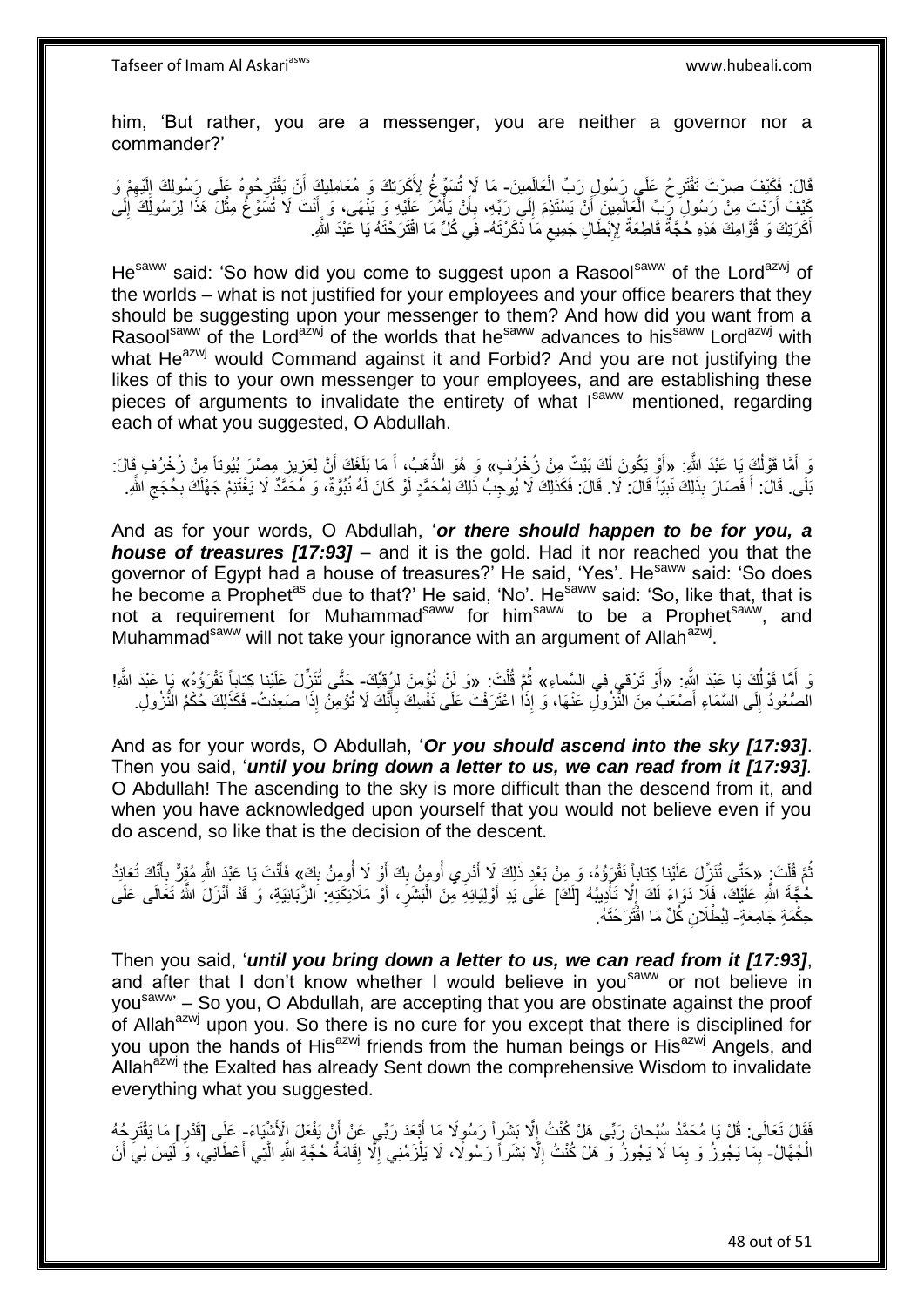امُرَ عَلَى رَبِّي- وَ لَا أَنْهَى وَ لَا أَشِيرَ، فَأَكُونَ كَالرَّسُولِ الَّذِي بَعَثَهُ مَلِكٌ- إِلَى قَوْمٍ مِنْ مُخَالِفِيهِ فَرَجَعَ إِلَيْهِ يَأْمُرُهُ أَنْ يَفْعَلَ بِهِمْ َ ا<br>ان َ ه َ ْ لَ ِ ٍ ∣∣<br>∶ مَا اقْتَرَحُوهُ عَلَيْهِ.

So the Exalted Said: "Say: - O Muhammad<sup>saww</sup>, Glory be to my Lord; am I except *a human being, a Rasool? [17:93]*. How remote is mysaww Lordazwj from Doing the things upon a reckoning of what the ignorant ones suggest – with what is allowed and with what is not allowed. And since I<sup>saww</sup> am only a human being, a Rasool<sup>saww</sup>, it necessitates me<sup>saww</sup> the establishment of the proof of Allah<sup>azwj</sup> which He<sup>azwj</sup> Gives mesaww, and it isn't for me that Isaww instruct upon my<sup>saww</sup> Lord<sup>azwj</sup>, nor forbid, nor consult. Then I<sup>saww</sup> would become like the messengers which the king sends to a people from his adversaries, but he returns to him instructing him that he deals with them what he is suggesting upon it (instead)'.

فَقَالَ أَبُو جَهْلٍ: يَا مُحَمَّدُ هَاهُنَا وَاحِدَةٌ، أَ لَسْتَ زَعَمْتَ أَنَّ قَوْمَ مُوسَى احْتَزَقُوا بِالصَّاعِقَةِ- لِمَا سَأَلُوهُ أَنْ يُرِبَهُمُ اللَّهِ جَهْرَةً ِ َ لَ َ َ ِ َ ון<br>ון [قَالَ: بَلَى قَالُ: ] فَلَوْ كُنْتَ نَبِيّاً لَاحْتَرَفْنَا نَحْنُ أَيْضِاً، فَقَدْ سَأَلْنَا أَشَدَّ مِمَّا سَأَلَ قَوْمُ مُوسَى ع لِأَنَّهُمْ بِزَعْمِكَ قَالُوا: «أَرِنَا اللَّهَ َ ْ َ َ **!** اُ ِ َ ِ َ جَهْرَةً» وَ نَحْنُ قُلْنَا: «لَنْ نُؤْمِنَ لَكَ حَتَّى تَأْتِيَ بِاشَّهِ- وَ الْمَلائِكَةِ قَبِيلًا نُعَايِنُهُمْ».. ْ أ **∶** ْ ِ ِ ْ

So Abu Jahl<sup>la</sup> said, 'O Muhammad<sup>saww</sup>! Over here there is one (problem). Didn't you<sup>saww</sup> claim that the people of Musa<sup>as</sup> were incinerated by the thunderbolt due to them having asked he<sup>as</sup> show them Allah<sup>azwj</sup> openly?' He<sup>saww</sup> said: 'Yes'. He<sup>la</sup> said, "So if you<sup>saww</sup> were a Prophet<sup>saww</sup>, you<sup>saww</sup> should get us to be incinerated as well, so we have asked harsher questions than what the people of Musa<sup>as</sup> had asked, because they, by your<sup>saww</sup> alleging, said, 'Show us Allah openly [4:153], and we say, 'We will never believe in you<sup>saww</sup> until **or you should bring Allah and the** *Angels face to face (with us) [17:92]*, we can see them'.

#### **]قصة رؤية إبراهيم ع ملكوت السماوات و اْلرض:[**

# **Story of the Ibrahimas seeing the kingdoms of the skies and the earth.**

فَقَالَ رَسُولُ اللَّهِ ص يَا أَبَا جَهْلٍ أَ وَ مَا عَلِمْتَ قِصَّةَ إِبْرَاهِيمَ الْخَلِيلِ عِ لَمَّا رُفِعَ فِي الْمَلَكُوتِ، وَ ذَلِكَ قَوْلُ رَبِّي. وَ كَذلِكَ نُرِي ْ ْ ∣l<br>∶ َ ِ إِبْراهِيمَ مَلَكُوتَ السَّمَاواتِ وَ الْأَرْضِ - وَ لِيَكُونَ مِنَ اَلْمُوقِنِينَ قَوَّىَ اللَّهُ بَصَرَةً لَمَّا ۖ رَفَعَهُ ذُونَ السَّمَاءِ- خَتَّى أَبْصَرَ الْأَرْضَ وَ <u>֖֚֚֚֓</u> ْ َ مَنْ عَلَيْهَا ظَاهِرِينَ وَ مُسْتَتِرِينَ فَرَأَى رَجُلًا وَ امْرَأَةً عَلَى فَاحِشَةٍ- فَدَعَا عَلَيْهِمَا بِالْهَلَاكِ فَهَلَكَا، ثُمَّ رَأَى آخَرَيْنِ فَدَعَا عَلَيْهِمَا َ ِ ِ ِ ُ ْ ِ ِ بِالْهَلَاكِ، فَهَلَكَا، ْ **∶** 

So Rasool-Allah<sup>saww</sup> said: 'O Abu Jahl<sup>la</sup>! Or do you<sup>la</sup> not know the story of Ibrahim<sup>as</sup>, the Friend (of the Beneficent) when he<sup>saww</sup> was raised to the kingdoms? And these are the Words of my<sup>saww</sup> Lord<sup>azwj</sup> And thus did We Show Ibrahim the Kingdom of *the skies and the earth and that he might be from the ones of certainty [6:75]*. Allah<sup>azwj</sup> Strengthened his<sup>as</sup> vision until he visualised the earth and the ones upon it apparently, and the concealed ones. So he $^{as}$  saw a man and a woman upon an  $\overline{\text{im}}$  immorality, and he<sup>as</sup> supplicated against them with the destruction. So they were destroyed. Then he<sup>as</sup> saw another (couple), and he<sup>saww</sup> supplicated against them with the destruction. So they were destroyed.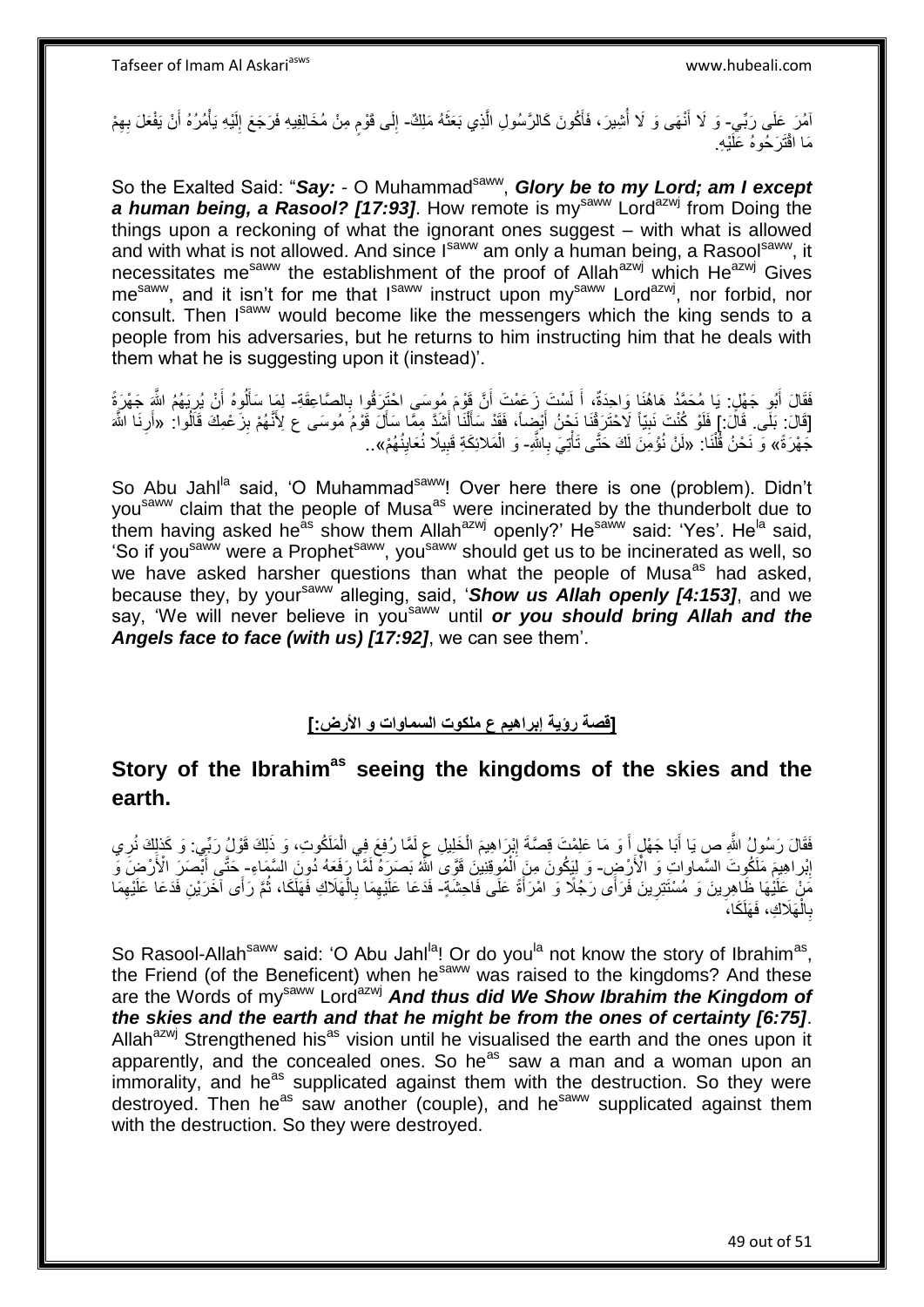نُّمَّ رَأَى آخَرَيْنِ فَهَمَّ بِالدُّعَاءِ عَلَيْهِمَا، فَأَوْحَى اللَّهُ تَعَالَى إِلَيْهِ: يَا إِبْرَاهِيمُ اكْفُفْ دَعْوَتَكَ عَنْ عِبَادِي وَ إِمَائِي، فَإِنِّي أَنَا الْغَفُورُ  $\frac{1}{2}$ لَ ِ َ ِ ِ  $\frac{1}{2}$ ِ ْ الرَّحِيمُ الْحَنَّانُ ۖ الْحَلِيمُ، لَا تَصُرُّنِي ذُنُوبُ عِبَادِي كَمَا لَا تَنَّفَعُنِي طَّاعَتُهُمْ، ْ ْ

Then he<sup>as</sup> saw another (couple), so he<sup>as</sup> thought of supplicating against them, but Allah<sup>azwj</sup> Revealed unto him<sup>as</sup>: "Stop your<sup>as</sup> supplications against My<sup>azwj</sup> servants and My<sup>azwj</sup> maids, for l<sup>azwj</sup> am the Forgiving, the Merciful, the Tender, the Forbearing. The sins of My $a^{2x}$  servants do not harm Me $a^{2x}$  just as their worship does not benefit  $\mathsf{Me}^{\mathsf{azwj}}$ .

وَ لَسْتُ أَسُوسُهُمْ لِثِيفَاءِ الْغَيْظِ كَسِيَاسَتِكَ، فَاكْفُفْ دَعْوَتَكَ عَنْ عِبَادِي، فَإِنَّمَا أَنْتَ عَبْدٌ نَذِيرٌ لَا شَرِيكٌ فِي الْمَمْلَكَةِ، وَ لَا مُهَيْمِنٌ َ ْ ْ **∶** َ ׀ו<br>ِי عَلَيَّ، وَ لَا عَلَىٰ عِبَادِي،

And I<sup>azwj</sup> do not Deal with them by the Anger like your<sup>as</sup> dealings, therefore stop your<sup>as</sup> supplication from My<sup>azwj</sup> servants, for rather, you<sup>as</sup> are a servant, a warner. You<sup>as</sup> are not an associate in the Kingdoms, nor a controller upon Me<sup>azwj</sup> or My<sup>azwj</sup> servants.

نَ عِبَادِي مَعِي بَيْنَ خِلَالٍ ثَلَاثٍ: إِمَّا تَابُوا إِلَيَّ فَتُبْتُ عَلَيْهِمْ، وَ غَفَرْتُ ذُنُوبَهُمْ، وَ سَتَرْتُ عُبُوبَهُمْ. وَ إِمَّا كَفَفْتُ عَنْهُمْ عَذَابِي ِ لَ  $\frac{1}{2}$ ِ **∶** ِ لِعِلْمِي ۖ بِأَنَّهُ سَيَخْرُجُ مِنْ أَصْلاَبِهِمْ ذُرِّيَّاتٌ مُؤْمِنُونَ، فَأَرْفُقُ بِالْإِبَاءِ الْكَافِرِينَ، وَ أَتَأَنَّى بِالْأُمَّهَاتِ الْكَافِرَينَ، وَ أَرْفَعُ عَنْهُمْ ِ َ َ ِ ْ ِ َ ِ َ َ ِ َ عَذَابِي لِيَخْرُجَ ذَلِكَ ٱلْمُؤْمِنُ مِنْ أَصَلْاَبِهِمْ، فَإِذَا تَزَايَلُوا حَلَّ بِهِمْ عَذَابِي وَ حَاقَ بِهِمْ بَلَائِي. ِ ِ ِ َ ْ

And My<sup>azwj</sup> servants upon between three states – either they would repent to Me<sup>azwj</sup> so I<sup>azwj</sup> would Turn to them and Forgive their sins and Veil their faults, or I<sup>azwj</sup> would Pause My<sup>azwj</sup> Punishment from them due to My<sup>azwj</sup> Knowledge that there would be coming out Momineen offspring from their loins. So lazwj am Kind with the Kafir fathers and the Kafir mothers, and Lift My<sup>azwj</sup> Punishment from them in order for a Momin to come out from their loins. So when they are separated, My<sup>azwj</sup> Punishment would be Released with them and My<sup>azwj</sup> afflictions would catch up with them.

وَ إِنْ لَمْ يَكُنْ هَذَا وَ لَا هَذَا- فَإِنَّ الَّذِي أَعْدَدْتُهُ لَهُمْ مِنْ عَذَابِي- أَعْظَمُ مِمَّا تُرِيدُهُ بِهِمْ فَإِنَّ عَذَابِي لِعِبَادِي عَلَى حَسَب جَلَالِي وَ َ ه ِ ِ ِ ِ ِ َ كِبْرِيَائِ*ي*. ِ

And if neither this happens, nor this – than what which  $I^{axmj}$  have Prepared for them from My<sup>azwj</sup> Punishments – is greater than what you<sup>as</sup> are intending with them, for My<sup>azwj</sup> Punishment to My<sup>azwj</sup> servants is upon a reckoning of My<sup>azwj</sup> Majesty and My<sup>azwj</sup> Greatness.

يَا إِبْرَاهِيمُ فَخَلٍّ بَيْنٍي وَ بَيْنَ عِبَادِي، فَإِنِّي أَرْحَمُ بِهِمْ مِنْكَ، وَ خَلِّ بَيْنِي وَ بَيْنَ عِبَادِي فَإِنِّي أَنَا الْجَبَّارُ الْحَلِيمُ الْحَكِيمُ، ِ اُ ِ ِ ْ ْ ْ ْ َ ا∣<br>ِ∘ِ اُدَبِّرُ هُمْ بِعِلْمِي، وَ أُنْفِذُ فِيهِمْ قَضَائِيٌ وَ قَذَرِي ۚ ِ ا<br>أ ْ **∶** ر<br>ا

O Ibrahim<sup>as</sup>! So vacate between Me<sup>azwj</sup> and My<sup>azwj</sup> servants, for l<sup>azwj</sup> are more Merciful with them than you<sup>as</sup> are, and vacate between Me<sup>azwj</sup> and My<sup>azwj</sup> servants, for  $I^{azmj}$ ,  $I^{azmj}$  am the Compeller, the Forbearing, the Knowing, the Wise.  $I^{azmj}$  Plan them with My<sup>azwj</sup> Knowledge, and l<sup>azwj</sup> Implement among them My<sup>azwj</sup> Judgments and My<sup>azwj</sup> Ordainments!"

نُمَّ قَالَ رَسُولُ اللَّهِ صٍ: إِنَّ اللَّهَ تَعَالَى- يَا إِنَبَا جَهْلٍ إِنَّمَا دَفَعَ عَنْكَ الْعَذَابَ لِعِلْمِهِ بِإِنَّهُ سَيُخْرِجُ مِنْ صُلْلِكَ ذُرِّيَّةً طَيِّبَةً: عِكْرِمَةَ ِ ِ ِ ْ ِ َ ِ ْ ْ ِ َ ابْنُكَ، وَ سَيَلِي مِنْ أُمُورِ اَلْمُسْلِمِينَ مَآ إِنْ أَطَاعَ اللَّهَ وَ رَسُولَّهُ فِيهِ كَانَ عِنْدَ اللَّهِ جَلِيَلًا، وَ إِلَّا فَالْعَذَابُ نَازِلٌ عَلَيْكَ. ِ ْ **∶** ِ<br>ا ِ ْ ِ